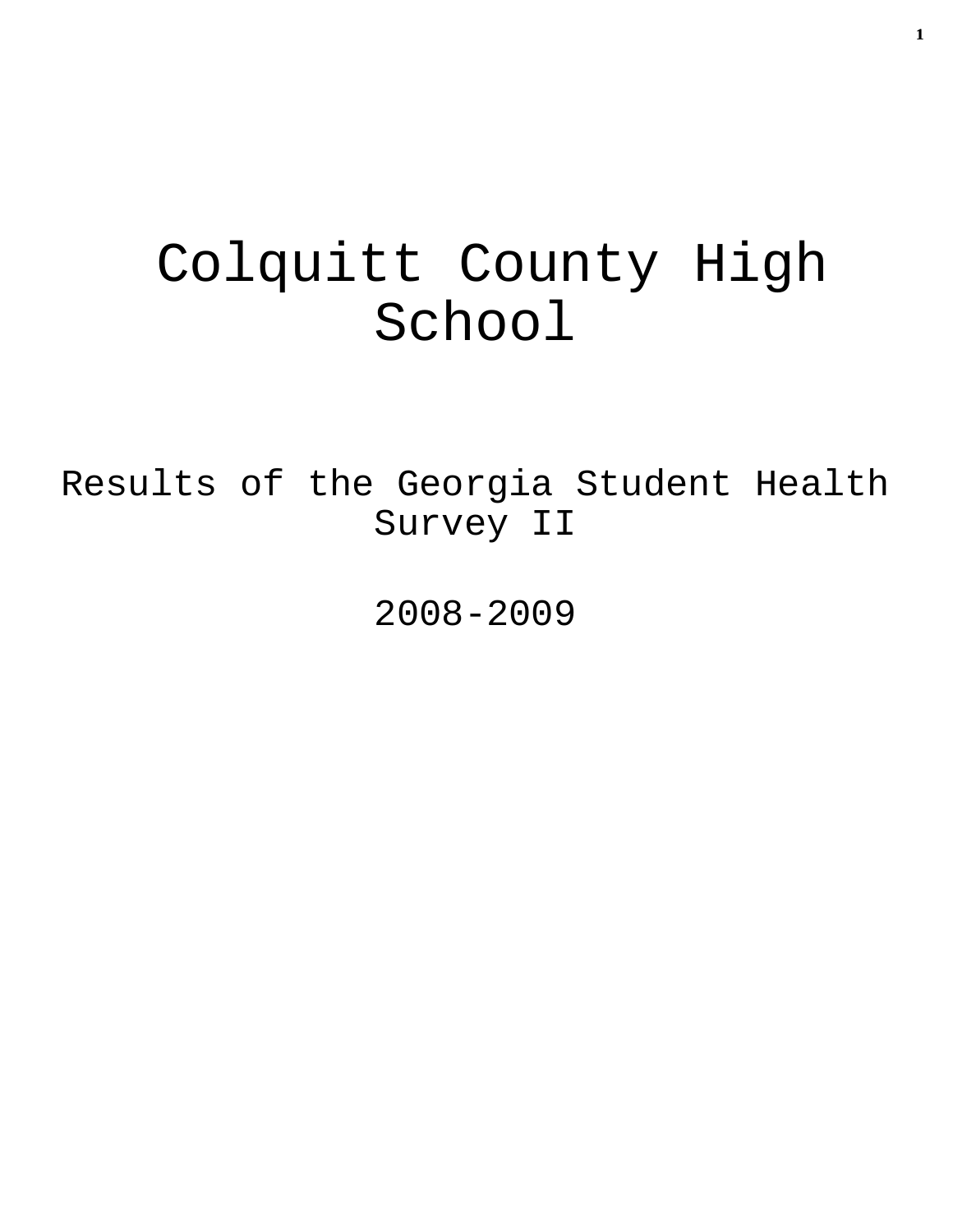# *Demographics* **2**

| Grade                    |     |  |  |  |
|--------------------------|-----|--|--|--|
| <b>Grade   Frequency</b> |     |  |  |  |
| 10                       | 292 |  |  |  |
| 12                       | 234 |  |  |  |

| <b>Frequency</b> | <b>Table of Gender by Grade</b> |              |              |              |  |
|------------------|---------------------------------|--------------|--------------|--------------|--|
| <b>Col Pct</b>   |                                 | Grade(Grade) |              |              |  |
|                  | Gender(Gender)                  | 10           | 12           | <b>Total</b> |  |
|                  | <b>Female</b>                   | 126<br>43.15 | 112<br>47.86 | 238          |  |
|                  | <b>Male</b>                     | 166<br>56.85 | 122<br>52.14 | 288          |  |
|                  | <b>Total</b>                    | 292          | 234          | 526          |  |

| Frequency<br>Col Pct |
|----------------------|

| <b>Table of Ethnicity by Grade</b> |              |             |              |  |  |  |
|------------------------------------|--------------|-------------|--------------|--|--|--|
|                                    | Grade(Grade) |             |              |  |  |  |
| <b>Ethnicity</b> (Ethnicity)       | 10           | 12          | <b>Total</b> |  |  |  |
| <b>Black</b>                       | 103<br>35.27 | 91<br>38.89 | 194          |  |  |  |
| <b>Hispanic</b>                    | 44<br>15.07  | 37<br>15.81 | 81           |  |  |  |
| White                              | 136<br>46.58 | 97<br>41.45 | 233          |  |  |  |
| <b>Asian</b>                       | 2<br>0.68    | 0.43        | 3            |  |  |  |
| <b>Other</b>                       | 7<br>2.40    | 8<br>3.42   | 15           |  |  |  |
| <b>Total</b>                       | 292          | 234         | 526          |  |  |  |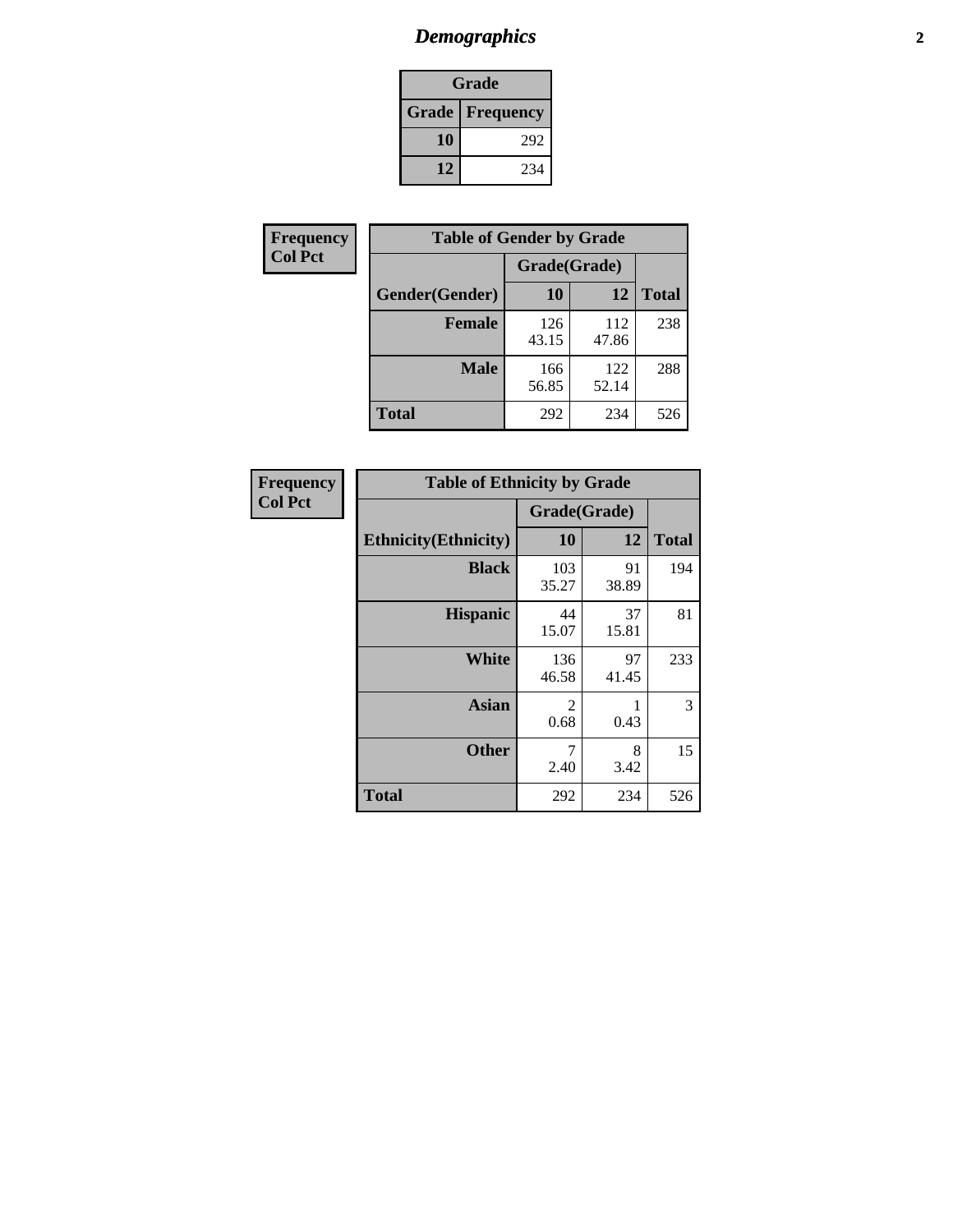### *Title IV, Part A, Schedule A* **3** *Goal 1: Ensure that all schools are drug-free Baseline Data: Year 2008-2009 Prevalence of Drug Use*

| Frequency<br><b>Col Pct</b> | <b>Table of AlcoholAlt by Grade</b> |              |              |              |  |  |
|-----------------------------|-------------------------------------|--------------|--------------|--------------|--|--|
|                             | AlcoholAlt(Alcohol                  | Grade(Grade) |              |              |  |  |
|                             | use, past 30 days)                  | <b>10</b>    | 12           | <b>Total</b> |  |  |
|                             | <b>Yes</b>                          | 70<br>23.97  | 71<br>30.34  | 141          |  |  |
|                             | N <sub>0</sub>                      | 222<br>76.03 | 163<br>69.66 | 385          |  |  |
|                             | <b>Total</b>                        | 292          | 234          | 526          |  |  |

| Frequency      | <b>Table of TobaccoAny by Grade</b> |              |              |              |  |
|----------------|-------------------------------------|--------------|--------------|--------------|--|
| <b>Col Pct</b> | <b>TobaccoAny(Tobacco</b>           | Grade(Grade) |              |              |  |
|                | use, past 30 days)                  | <b>10</b>    | 12           | <b>Total</b> |  |
|                | Yes                                 | 48<br>16.44  | 62<br>26.50  | 110          |  |
|                | N <sub>0</sub>                      | 244<br>83.56 | 172<br>73.50 | 416          |  |
|                | Total                               | 292          | 234          | 526          |  |

| Frequency<br><b>Col Pct</b> | <b>Table of MarijuanaAlt by Grade</b> |              |              |              |  |  |
|-----------------------------|---------------------------------------|--------------|--------------|--------------|--|--|
|                             | MarijuanaAlt(Marijuana                | Grade(Grade) |              |              |  |  |
|                             | use, past 30 days)                    | <b>10</b>    | 12           | <b>Total</b> |  |  |
|                             | <b>Yes</b>                            | 35<br>11.99  | 40<br>17.09  | 75           |  |  |
|                             | N <sub>0</sub>                        | 257<br>88.01 | 194<br>82.91 | 451          |  |  |
|                             | <b>Total</b>                          | 292          | 234          | 526          |  |  |

| Frequency<br><b>Col Pct</b> | <b>Table of OtherDrugAny by Grade</b>                  |              |              |              |  |
|-----------------------------|--------------------------------------------------------|--------------|--------------|--------------|--|
|                             | <b>OtherDrugAny(Other</b><br>Grade(Grade)<br>drug use, |              |              |              |  |
|                             | past 30 days)                                          | 10           | 12           | <b>Total</b> |  |
|                             | Yes                                                    | 25<br>8.56   | 15<br>6.41   | 40           |  |
|                             | N <sub>0</sub>                                         | 267<br>91.44 | 219<br>93.59 | 486          |  |
|                             | <b>Total</b>                                           | 292          | 234          | 526          |  |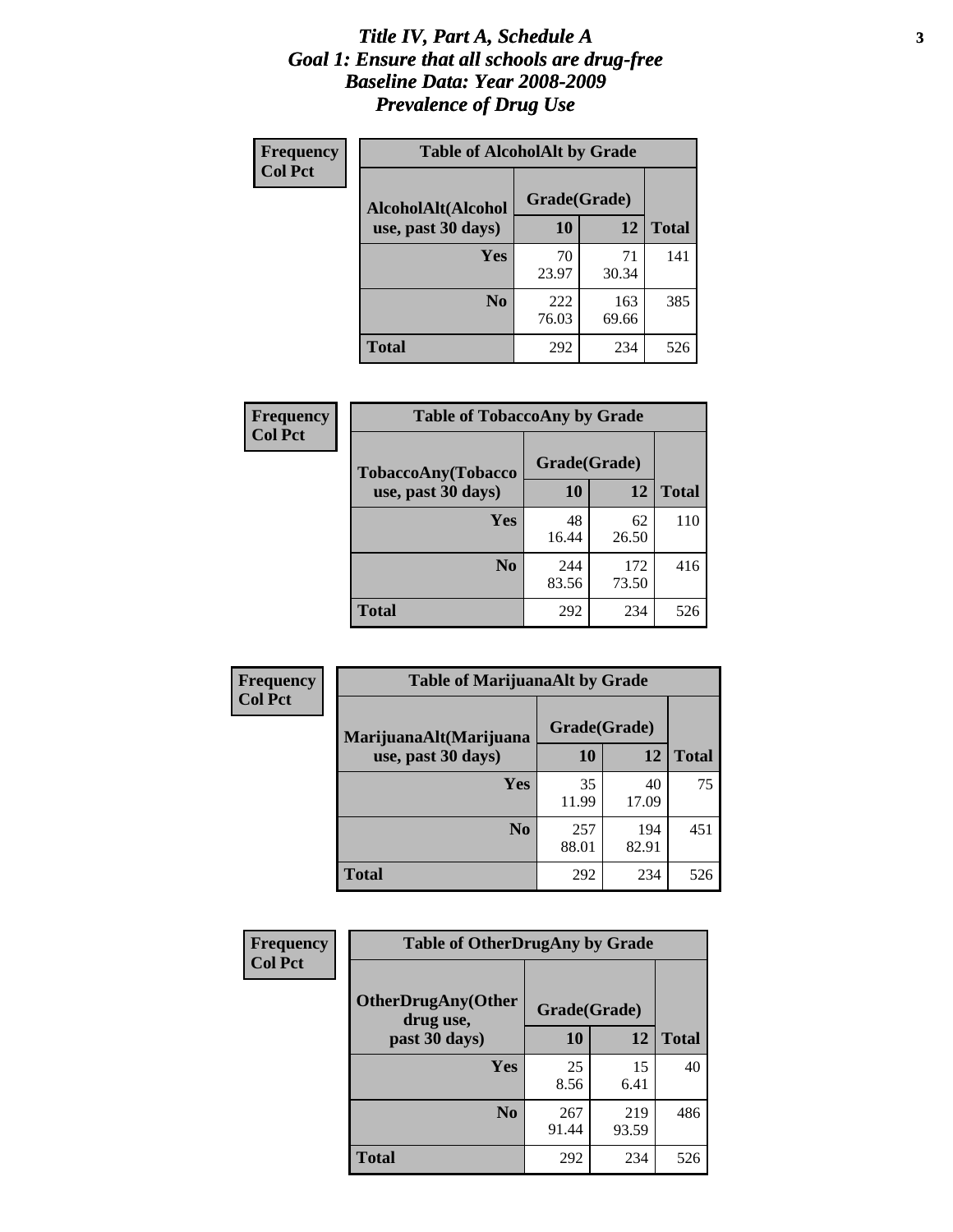### *Average Age of Onset of Use* **4** *Results for "Average Age of Onset of Use" questions exclude students who said they did not use that substance*

| <b>Variable</b>    | Label                                                              | <b>Mean</b> |
|--------------------|--------------------------------------------------------------------|-------------|
| Alcoholinit2       | I started using alcohol when I was                                 | 13.76       |
| Cigarettesinit2    | I started smoking tobacco when I was                               | 13.66       |
| Smokelessinit2     | I started chewing tobacco when I was                               | 13.08       |
| Marijuanainit2     | I started using marijuana when I was                               | 13.99       |
| Cocaineinit2       | I started using cocaine when I was                                 | 14.35       |
| Inhalantsinit2     | I started using inhalants when I was                               | 11.53       |
| Steroidsinit2      | I started using steroids when I was                                | 12.70       |
| Ecstasyinit2       | I started using ecstasy when I was                                 | 14.13       |
| Methinit2          | I started using methamphetamines when I was                        | 12.50       |
| Hallucinogensinit2 | I started using hallucinogens when I was                           | 12.29       |
| Prescriptioninit2  | I started using prescription drugs not prescribed to me when I was | 13.63       |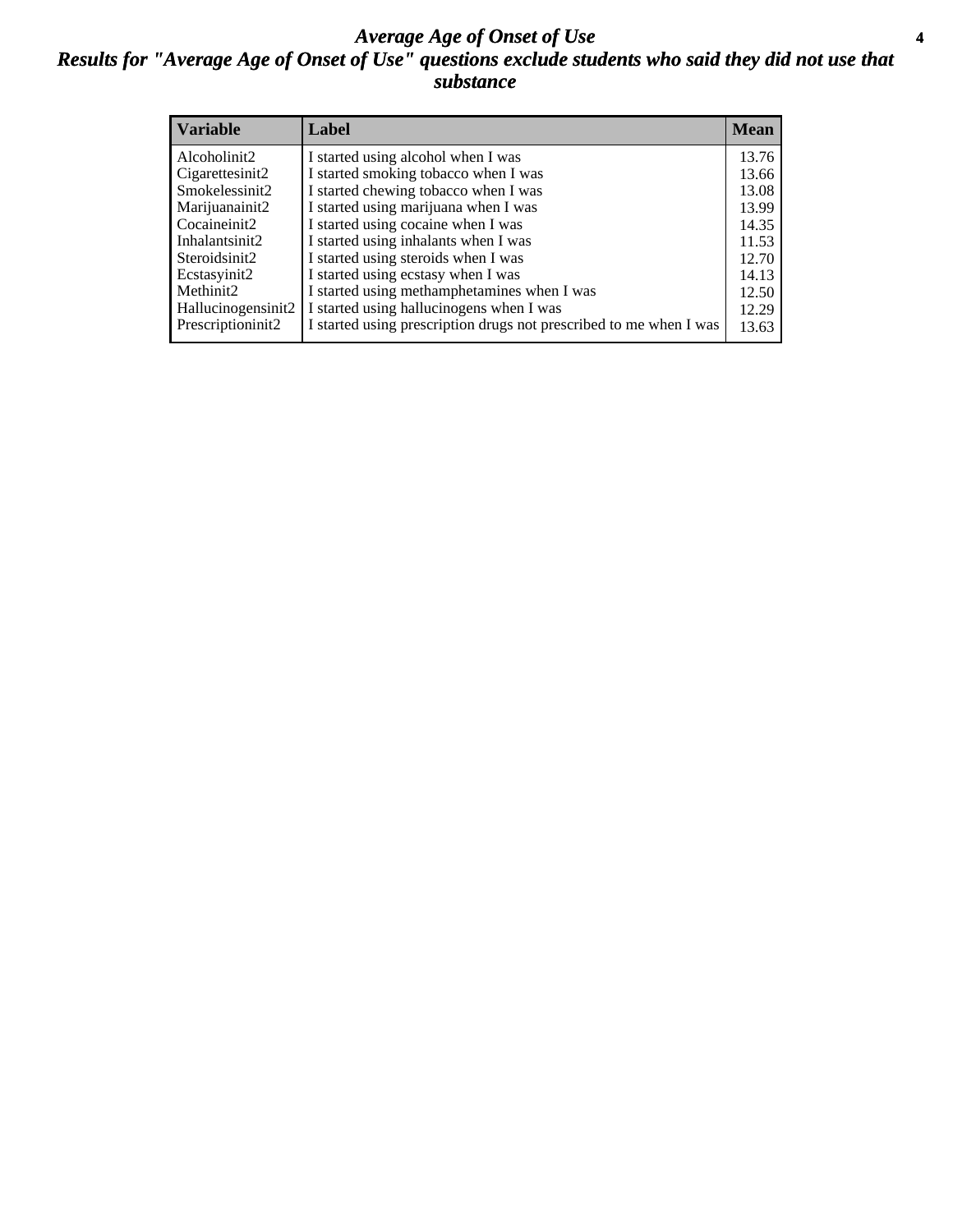# *Perception of Health Risk* **5**

| <b>Frequency</b> | <b>Table of Alcoholharmdich by Grade</b> |              |              |              |  |
|------------------|------------------------------------------|--------------|--------------|--------------|--|
| <b>Col Pct</b>   | Alcoholharmdich(I<br>think alcohol is    | Grade(Grade) |              |              |  |
|                  | harmful)                                 | 10           | 12           | <b>Total</b> |  |
|                  | <b>Yes</b>                               | 235<br>80.48 | 200<br>85.47 | 435          |  |
|                  | N <sub>0</sub>                           | 57<br>19.52  | 34<br>14.53  | 91           |  |
|                  | <b>Total</b>                             | 292          | 234          | 526          |  |

| Frequency      | <b>Table of Tobaccoharmdich by Grade</b> |              |              |              |  |
|----------------|------------------------------------------|--------------|--------------|--------------|--|
| <b>Col Pct</b> | Tobaccoharmdich(I<br>think tobacco is    | Grade(Grade) |              |              |  |
|                | harmful)                                 | 10           | 12           | <b>Total</b> |  |
|                | <b>Yes</b>                               | 268<br>91.78 | 219<br>93.59 | 487          |  |
|                | N <sub>0</sub>                           | 24<br>8.22   | 15<br>6.41   | 39           |  |
|                | <b>Total</b>                             | 292          | 234          | 526          |  |

| Frequency      | <b>Table of Marijuanaharmdich by Grade</b> |              |              |              |  |  |
|----------------|--------------------------------------------|--------------|--------------|--------------|--|--|
| <b>Col Pct</b> | Marijuanaharmdich(I<br>think marijuana is  | Grade(Grade) |              |              |  |  |
|                | harmful)                                   | 10           | 12           | <b>Total</b> |  |  |
|                | Yes                                        | 235<br>80.48 | 175<br>74.79 | 410          |  |  |
|                | N <sub>0</sub>                             | 57<br>19.52  | 59<br>25.21  | 116          |  |  |
|                | <b>Total</b>                               | 292          | 234          | 526          |  |  |

| <b>Frequency</b> | <b>Table of Otherdrugharmdich by Grade</b>                   |              |              |              |  |  |  |  |
|------------------|--------------------------------------------------------------|--------------|--------------|--------------|--|--|--|--|
| <b>Col Pct</b>   | Otherdrugharmdich(I<br>Grade(Grade)<br>think other drugs are |              |              |              |  |  |  |  |
|                  | harmful)                                                     | <b>10</b>    | 12           | <b>Total</b> |  |  |  |  |
|                  | <b>Yes</b>                                                   | 268<br>91.78 | 223<br>95.30 | 491          |  |  |  |  |
|                  | N <sub>0</sub>                                               | 24<br>8.22   | 11<br>4.70   | 35           |  |  |  |  |
|                  | <b>Total</b>                                                 | 292          | 234          | 526          |  |  |  |  |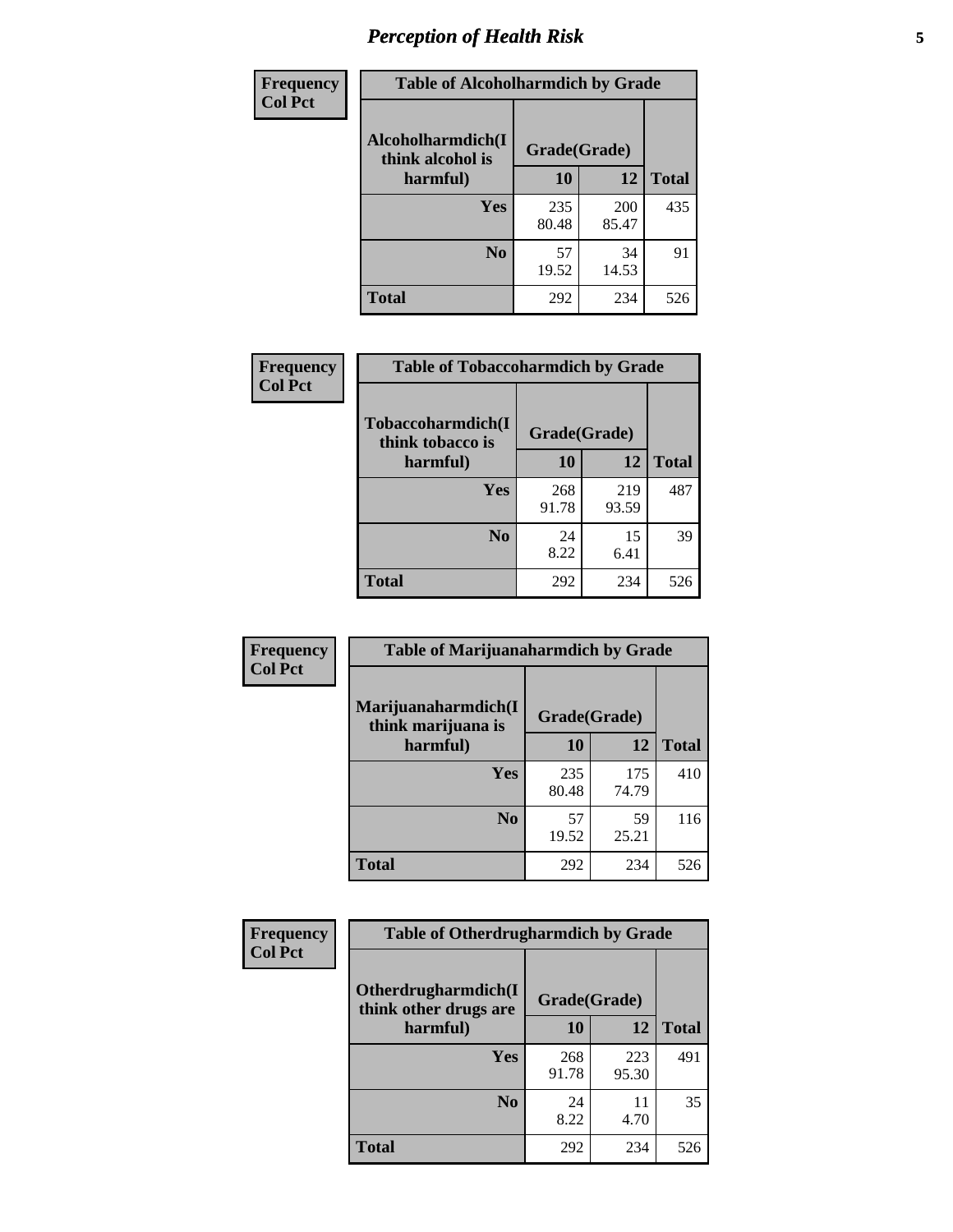# *Social Disapproval* **6**

| Frequency      | <b>Table of Alcoholpeerdich by Grade</b>                    |              |              |     |  |  |  |  |
|----------------|-------------------------------------------------------------|--------------|--------------|-----|--|--|--|--|
| <b>Col Pct</b> | Alcoholpeerdich(My<br>friends would<br>disapprove if I used | Grade(Grade) |              |     |  |  |  |  |
|                | alcohol)                                                    | 10           | <b>Total</b> |     |  |  |  |  |
|                | <b>Yes</b>                                                  | 162<br>55.48 | 116<br>49.57 | 278 |  |  |  |  |
|                | N <sub>0</sub>                                              | 130<br>44.52 | 118<br>50.43 | 248 |  |  |  |  |
|                | <b>Total</b>                                                | 292          | 234          | 526 |  |  |  |  |

| <b>Frequency</b> |
|------------------|
| <b>Col Pct</b>   |

| <b>Table of Tobaccopeerdich by Grade</b>                    |              |              |              |  |  |  |  |
|-------------------------------------------------------------|--------------|--------------|--------------|--|--|--|--|
| Tobaccopeerdich(My<br>friends would<br>disapprove if I used | Grade(Grade) |              |              |  |  |  |  |
| tobacco)                                                    | 10           | 12           | <b>Total</b> |  |  |  |  |
| Yes                                                         | 179<br>61.30 | 132<br>56.41 | 311          |  |  |  |  |
| N <sub>0</sub>                                              | 113<br>38.70 | 102<br>43.59 | 215          |  |  |  |  |
| <b>Total</b>                                                | 292          | 234          | 526          |  |  |  |  |

| Frequency      | <b>Table of Marijuanapeerdich by Grade</b>                    |              |              |              |  |  |  |  |
|----------------|---------------------------------------------------------------|--------------|--------------|--------------|--|--|--|--|
| <b>Col Pct</b> | Marijuanapeerdich(My<br>friends would<br>disapprove if I used | Grade(Grade) |              |              |  |  |  |  |
|                | marijuana)                                                    | 10           | 12           | <b>Total</b> |  |  |  |  |
|                | <b>Yes</b>                                                    | 184<br>63.01 | 147<br>62.82 | 331          |  |  |  |  |
|                | N <sub>0</sub>                                                | 108<br>36.99 | 87<br>37.18  | 195          |  |  |  |  |
|                | <b>Total</b>                                                  | 292          | 234          | 526          |  |  |  |  |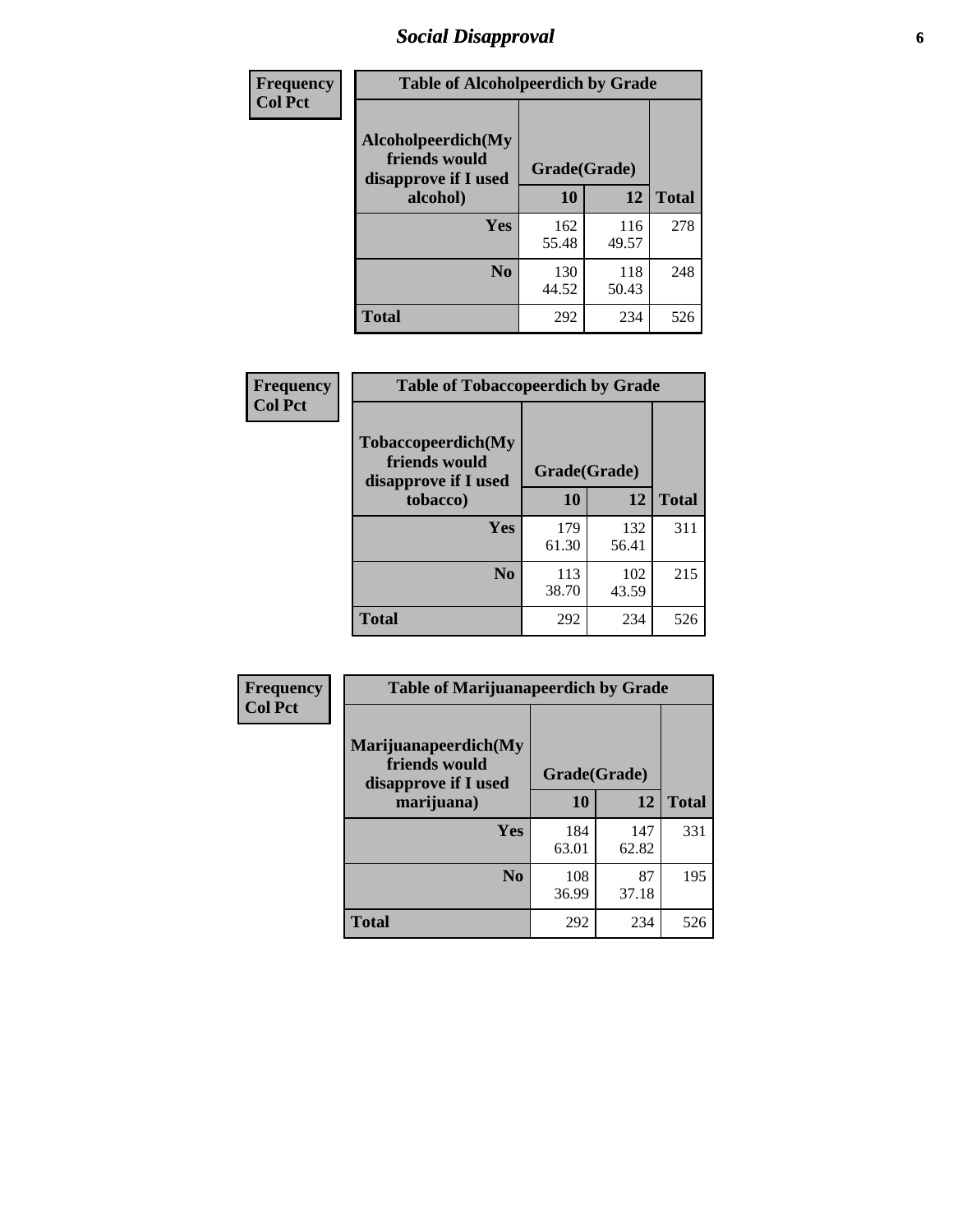# *Social Disapproval* **7**

| Frequency      | <b>Table of Otherdrugpeerdich by Grade</b>                    |              |              |              |  |  |  |  |
|----------------|---------------------------------------------------------------|--------------|--------------|--------------|--|--|--|--|
| <b>Col Pct</b> | Otherdrugpeerdich(My<br>friends would<br>disapprove if I used | Grade(Grade) |              |              |  |  |  |  |
|                | other drugs)                                                  | 10           | 12           | <b>Total</b> |  |  |  |  |
|                | Yes                                                           | 206<br>70.55 | 184<br>78.63 | 390          |  |  |  |  |
|                | N <sub>0</sub>                                                | 86<br>29.45  | 50<br>21.37  | 136          |  |  |  |  |
|                | <b>Total</b>                                                  | 292          | 234          | 526          |  |  |  |  |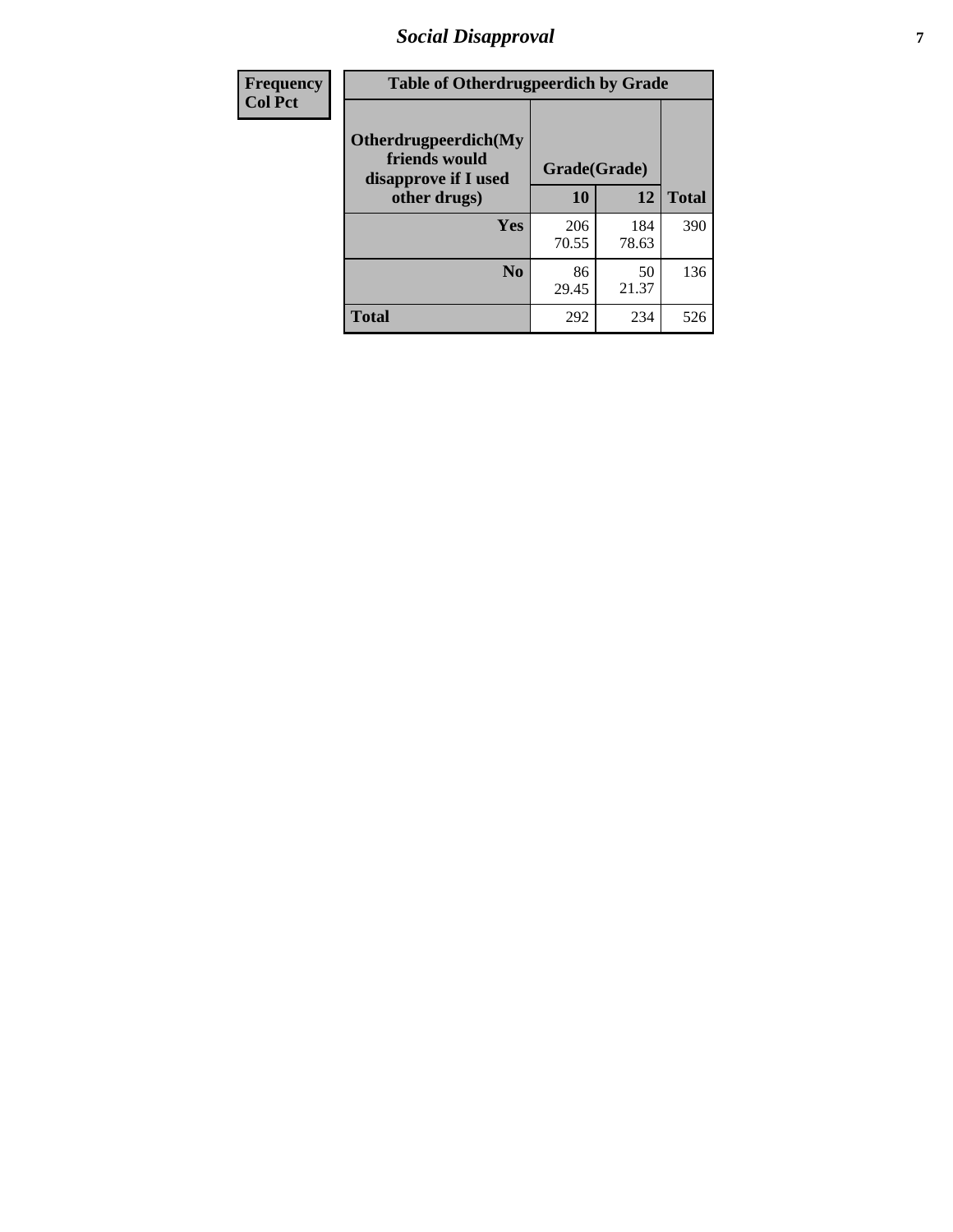### Title IV, Part A, Schedule A **8** *Goal 2: To help ensure that all schools are safe and disciplined Baseline Data: Year 2008-2009 Student Involvement in Gang Activity*

| Frequency      | <b>Table of Gangself by Grade</b>                                                                 |                    |              |              |
|----------------|---------------------------------------------------------------------------------------------------|--------------------|--------------|--------------|
| <b>Col Pct</b> | Gangself(I<br>have<br>participated<br>in illegal<br>gang<br>activities in<br>the past 30<br>days) | Grade(Grade)<br>10 | 12           | <b>Total</b> |
|                | Yes                                                                                               | 18<br>6.16         | 11<br>4.70   | 29           |
|                | N <sub>0</sub>                                                                                    | 274<br>93.84       | 223<br>95.30 | 497          |
|                | <b>Total</b>                                                                                      | 292                | 234          | 526          |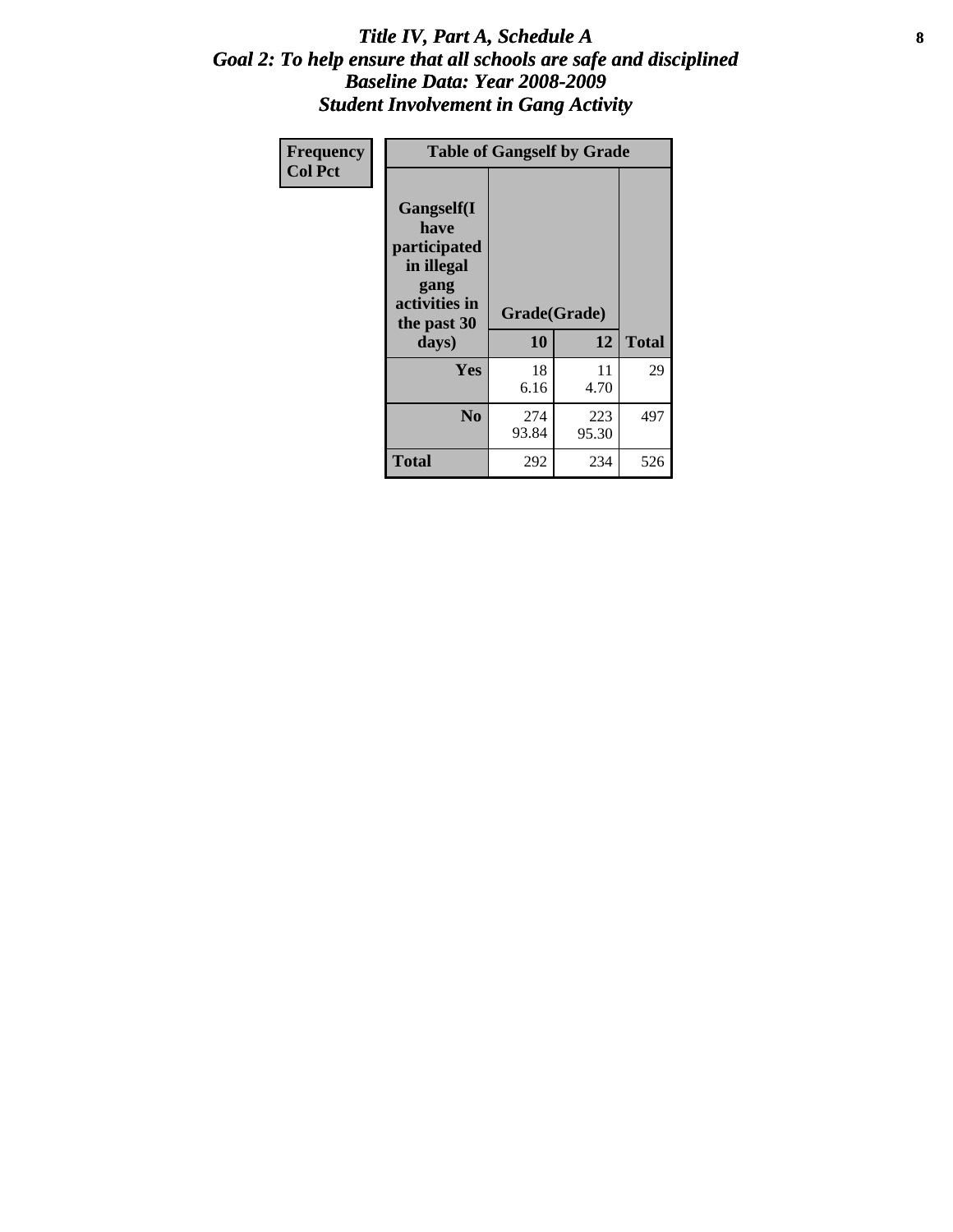# *Student Perception of School Safety* **9**

| <b>Frequency</b><br>Row Pct |
|-----------------------------|
|                             |

| <b>Table of Grade by Safeschool</b> |                                                                                                                                                  |                                                        |             |             |     |  |  |
|-------------------------------------|--------------------------------------------------------------------------------------------------------------------------------------------------|--------------------------------------------------------|-------------|-------------|-----|--|--|
|                                     |                                                                                                                                                  | Safeschool (School is a place at which I feel<br>safe) |             |             |     |  |  |
| Grade(Grade)                        | <b>Somewhat</b><br><b>Somewhat</b><br><b>Strongly</b><br><b>Strongly</b><br><b>Disagree</b><br>Agree<br><b>Disagree</b><br><b>Total</b><br>Agree |                                                        |             |             |     |  |  |
| <b>10</b>                           | 55<br>18.84                                                                                                                                      | 152<br>52.05                                           | 52<br>17.81 | 33<br>11.30 | 292 |  |  |
| 12                                  | 40<br>17.09                                                                                                                                      | 133<br>56.84                                           | 35<br>14.96 | 26<br>11.11 | 234 |  |  |
| <b>Total</b>                        | 95                                                                                                                                               | 285                                                    | 87          | 59          | 526 |  |  |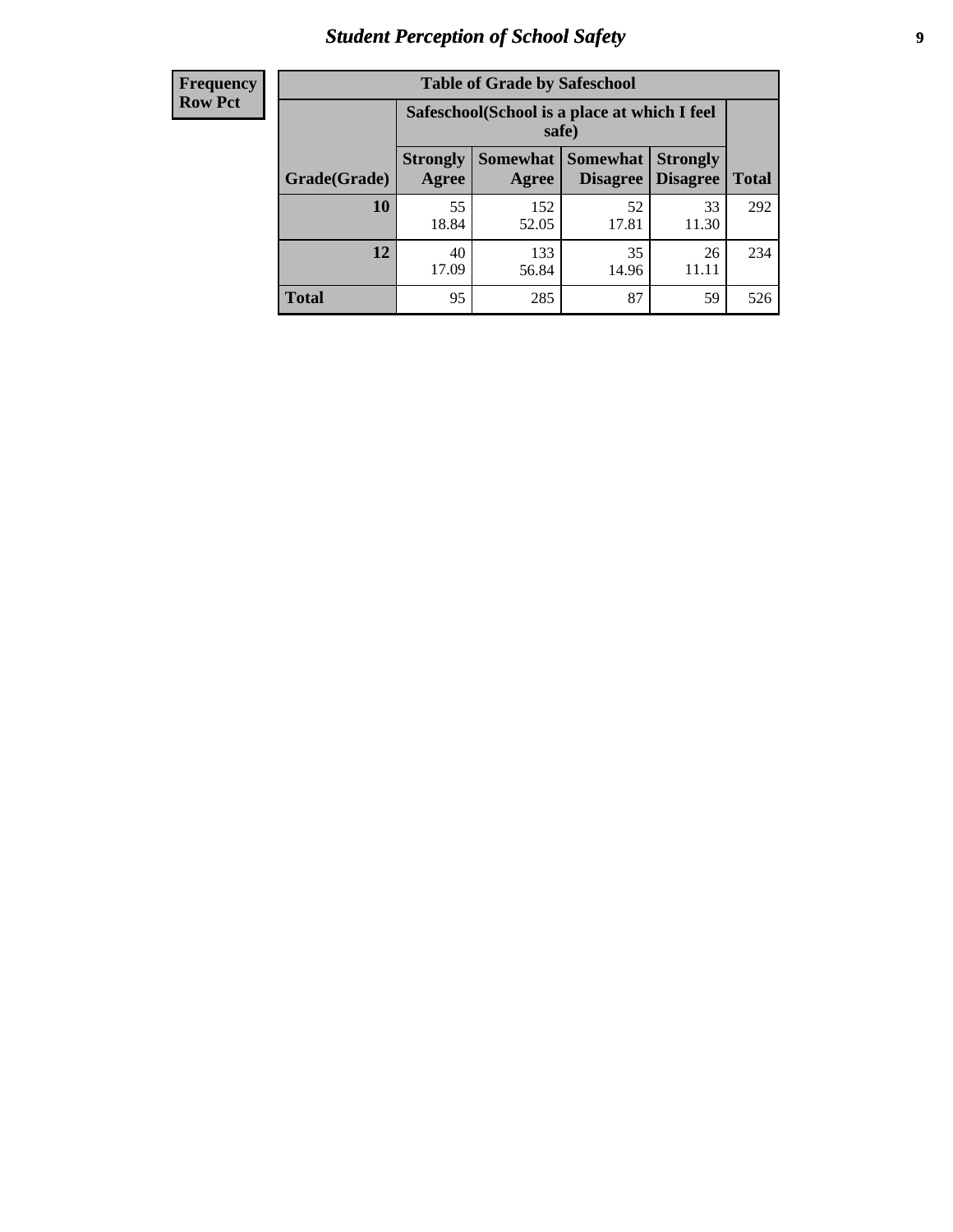### *Students Who Have Been Bullied* **10**

| Frequency |
|-----------|
| Row Pct   |

| <b>Table of Grade by Bullied</b> |                            |                                                                               |                              |                   |                        |                        |                          |              |
|----------------------------------|----------------------------|-------------------------------------------------------------------------------|------------------------------|-------------------|------------------------|------------------------|--------------------------|--------------|
|                                  |                            | <b>Bullied</b> (I have been bullied by other<br>students in the past 30 days) |                              |                   |                        |                        |                          |              |
| Grade(Grade)                     | $\mathbf 0$<br><b>Days</b> | 1 or<br>2<br>days                                                             | 3 <sub>to</sub><br>5<br>days | 6 to<br>9<br>days | 10<br>to<br>19<br>days | 20<br>to<br>29<br>days | All<br><b>30</b><br>days | <b>Total</b> |
| 10                               | 257<br>88.01               | 14<br>4.79                                                                    | 8<br>2.74                    | 3<br>1.03         | 2<br>0.68              | 3<br>1.03              | 5<br>1.71                | 292          |
| 12                               | 216<br>92.31               | 7<br>2.99                                                                     | $\Omega$<br>0.00             | 4<br>1.71         | 3<br>1.28              | 0.43                   | 3<br>1.28                | 234          |
| <b>Total</b>                     | 473                        | 21                                                                            | 8                            | 7                 | 5                      | 4                      | 8                        | 526          |

 $\blacksquare$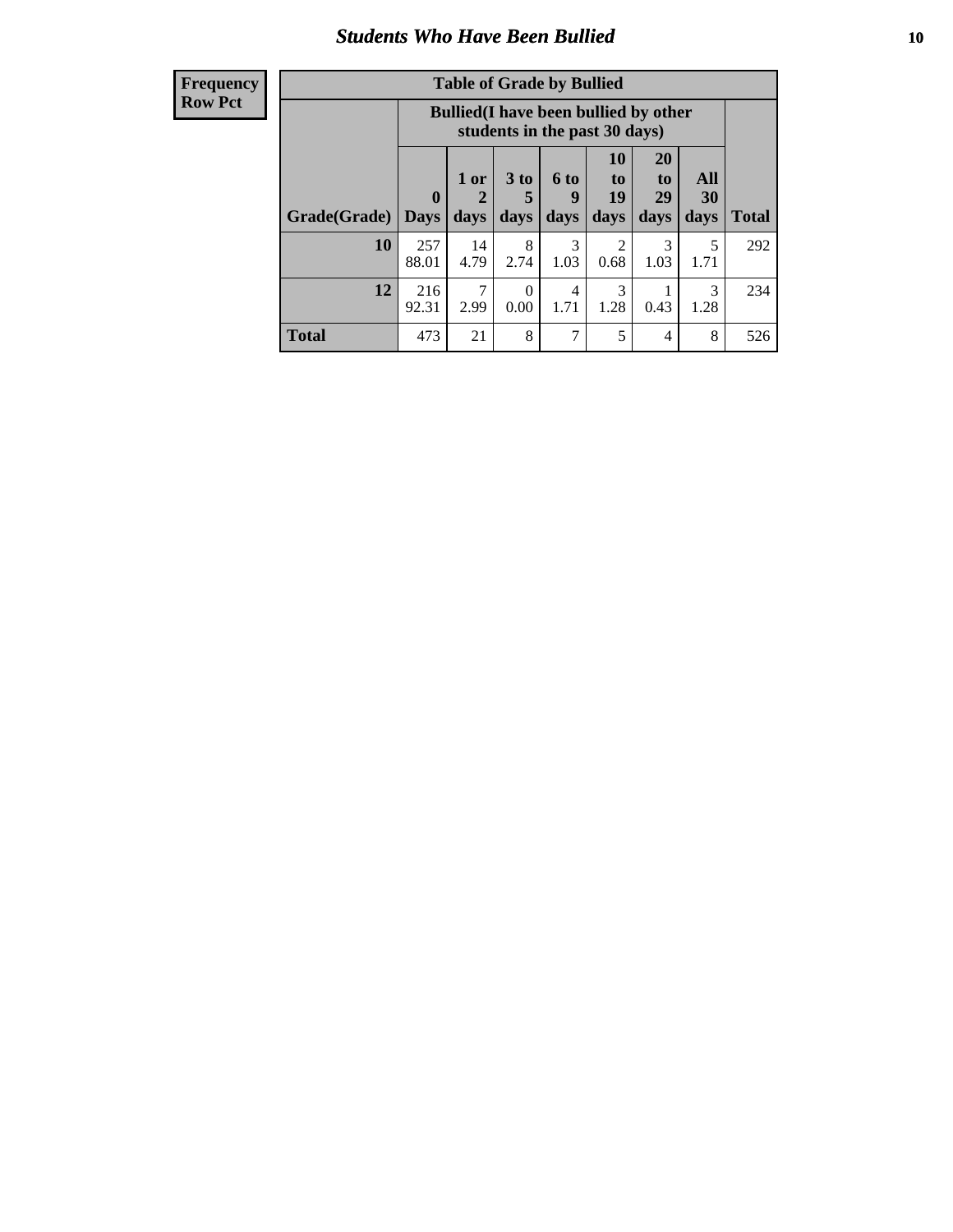### *School Climate* **11**

| Frequency      | <b>Table of SchoolClimate1 by Grade</b> |                    |              |              |  |  |
|----------------|-----------------------------------------|--------------------|--------------|--------------|--|--|
| <b>Col Pct</b> | SchoolClimate1(I<br>like school)        | Grade(Grade)<br>10 | 12           | <b>Total</b> |  |  |
|                | <b>Strongly Agree</b>                   | 63<br>21.58        | 62<br>26.50  | 125          |  |  |
|                | <b>Somewhat Agree</b>                   | 172<br>58.90       | 129<br>55.13 | 301          |  |  |
|                | <b>Somewhat Disagree</b>                | 34<br>11.64        | 29<br>12.39  | 63           |  |  |
|                | <b>Strongly Disagree</b>                | 23<br>7.88         | 14<br>5.98   | 37           |  |  |
|                | <b>Total</b>                            | 292                | 234          | 526          |  |  |

| Frequency      | <b>Table of SchoolClimate2 by Grade</b>           |                    |              |              |
|----------------|---------------------------------------------------|--------------------|--------------|--------------|
| <b>Col Pct</b> | SchoolClimate2(I<br>feel successful at<br>school) | Grade(Grade)<br>10 | 12           | <b>Total</b> |
|                | <b>Strongly Agree</b>                             | 90<br>30.82        | 95<br>40.60  | 185          |
|                | <b>Somewhat Agree</b>                             | 173<br>59.25       | 120<br>51.28 | 293          |
|                | <b>Somewhat Disagree</b>                          | 25<br>8.56         | 12<br>5.13   | 37           |
|                | <b>Strongly Disagree</b>                          | 4<br>1.37          | 7<br>2.99    | 11           |
|                | <b>Total</b>                                      | 292                | 234          | 526          |

| Frequency      | <b>Table of SchoolClimate3 by Grade</b>               |              |              |              |  |
|----------------|-------------------------------------------------------|--------------|--------------|--------------|--|
| <b>Col Pct</b> | SchoolClimate3(My<br>school has high<br>standards for | Grade(Grade) |              |              |  |
|                | achievement)                                          | <b>10</b>    | 12           | <b>Total</b> |  |
|                | <b>Strongly Agree</b>                                 | 115<br>39.38 | 74<br>31.62  | 189          |  |
|                | <b>Somewhat Agree</b>                                 | 129<br>44.18 | 126<br>53.85 | 255          |  |
|                | <b>Somewhat Disagree</b>                              | 40<br>13.70  | 29<br>12.39  | 69           |  |
|                | <b>Strongly Disagree</b>                              | 8<br>2.74    | 5<br>2.14    | 13           |  |
|                | Total                                                 | 292          | 234          | 526          |  |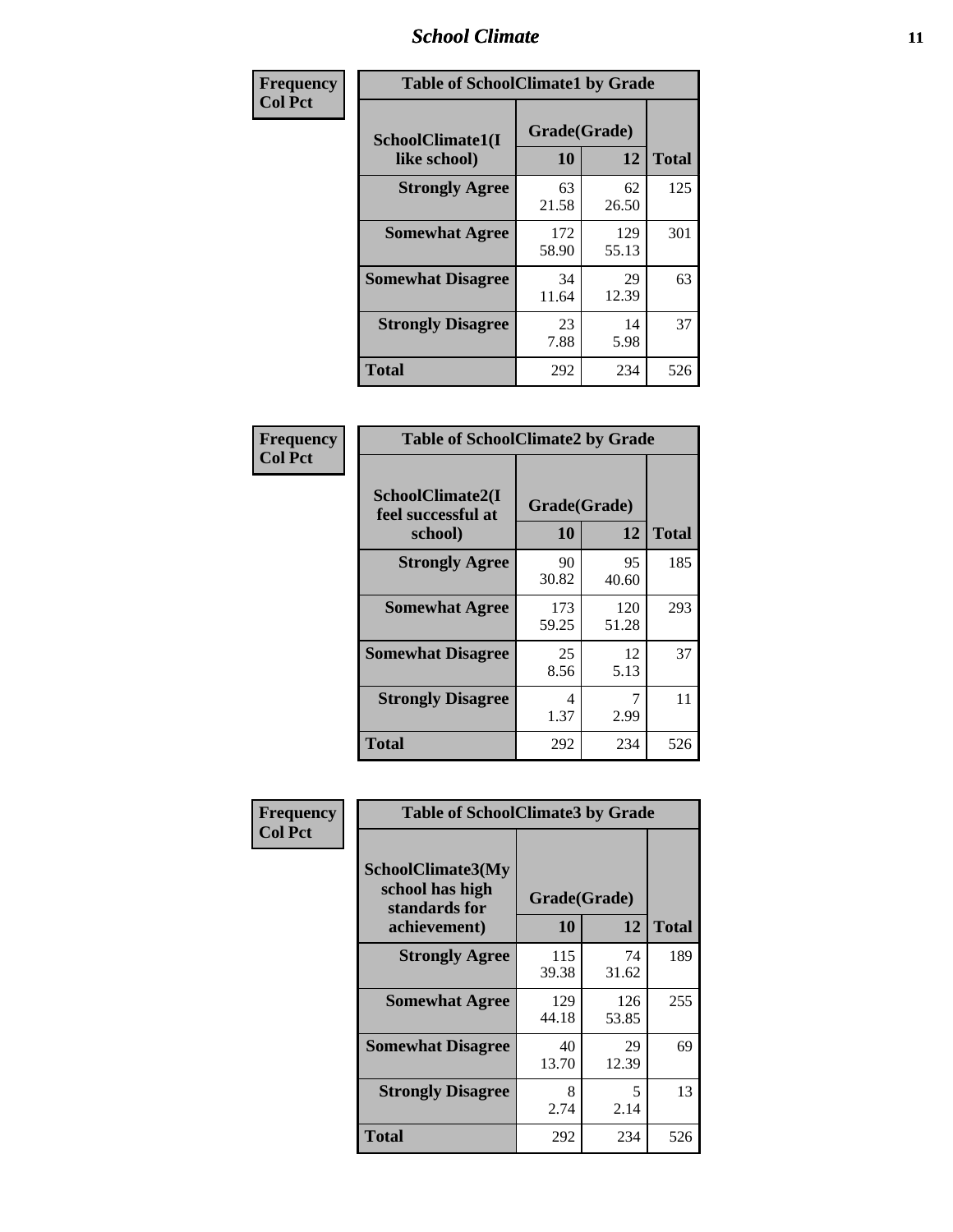### *School Climate* **12**

| Frequency      | <b>Table of SchoolClimate4 by Grade</b>                              |                    |              |              |
|----------------|----------------------------------------------------------------------|--------------------|--------------|--------------|
| <b>Col Pct</b> | <b>SchoolClimate4(My</b><br>school sets clear<br>rules for behavior) | Grade(Grade)<br>10 | 12           | <b>Total</b> |
|                | <b>Strongly Agree</b>                                                | 158<br>54.11       | 123<br>52.56 | 281          |
|                | <b>Somewhat Agree</b>                                                | 97<br>33.22        | 84<br>35.90  | 181          |
|                | <b>Somewhat Disagree</b>                                             | 31<br>10.62        | 16<br>6.84   | 47           |
|                | <b>Strongly Disagree</b>                                             | 6<br>2.05          | 11<br>4.70   | 17           |
|                | <b>Total</b>                                                         | 292                | 234          | 526          |

| <b>Table of SchoolClimate5 by Grade</b>                   |              |              |              |  |  |
|-----------------------------------------------------------|--------------|--------------|--------------|--|--|
| SchoolClimate5(I<br>know what to do in<br>an emergency at | Grade(Grade) |              |              |  |  |
| school)                                                   | 10           | 12           | <b>Total</b> |  |  |
| <b>Strongly Agree</b>                                     | 169<br>57.88 | 139<br>59.40 | 308          |  |  |
| <b>Somewhat Agree</b>                                     | 101<br>34.59 | 82<br>35.04  | 183          |  |  |
| <b>Somewhat Disagree</b>                                  | 14<br>4.79   | 10<br>4.27   | 24           |  |  |
| <b>Strongly Disagree</b>                                  | 8<br>2.74    | 3<br>1.28    | 11           |  |  |
| Total                                                     | 292          | 234          | 526          |  |  |

| Frequency      | <b>Table of SchoolClimate6 by Grade</b>                  |                    |              |              |
|----------------|----------------------------------------------------------|--------------------|--------------|--------------|
| <b>Col Pct</b> | <b>SchoolClimate6(Teachers</b><br>treat me with respect) | Grade(Grade)<br>10 | 12           | <b>Total</b> |
|                | <b>Strongly Agree</b>                                    | 101<br>34.59       | 94<br>40.17  | 195          |
|                | <b>Somewhat Agree</b>                                    | 136<br>46.58       | 103<br>44.02 | 239          |
|                | <b>Somewhat Disagree</b>                                 | 43<br>14.73        | 29<br>12.39  | 72           |
|                | <b>Strongly Disagree</b>                                 | 12<br>4.11         | 8<br>3.42    | 20           |
|                | <b>Total</b>                                             | 292                | 234          | 526          |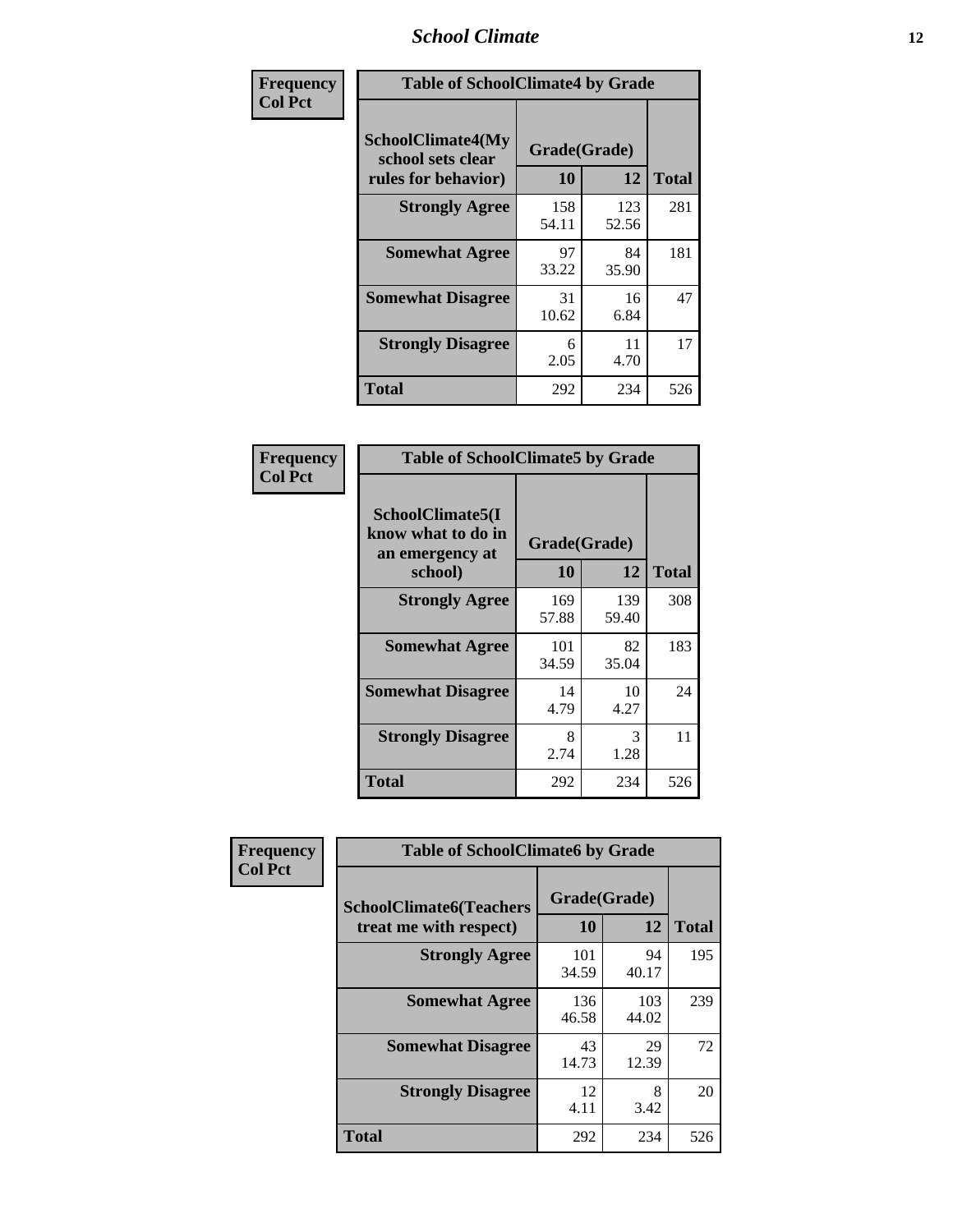### *School Climate* **13**

| Frequency      | <b>Table of SchoolClimate7 by Grade</b>                                       |                           |              |              |
|----------------|-------------------------------------------------------------------------------|---------------------------|--------------|--------------|
| <b>Col Pct</b> | <b>SchoolClimate7(Behaviors</b><br>in my class allow the<br>teacher to teach) | Grade(Grade)<br><b>10</b> | 12           | <b>Total</b> |
|                | <b>Strongly Agree</b>                                                         | 79<br>27.05               | 69<br>29.49  | 148          |
|                | <b>Somewhat Agree</b>                                                         | 144<br>49.32              | 132<br>56.41 | 276          |
|                | <b>Somewhat Disagree</b>                                                      | 54<br>18.49               | 25<br>10.68  | 79           |
|                | <b>Strongly Disagree</b>                                                      | 15<br>5.14                | 8<br>3.42    | 23           |
|                | <b>Total</b>                                                                  | 292                       | 234          | 526          |

| Frequency      | <b>Table of SchoolClimate8 by Grade</b>                                              |                    |              |              |
|----------------|--------------------------------------------------------------------------------------|--------------------|--------------|--------------|
| <b>Col Pct</b> | <b>SchoolClimate8(Students</b><br>are frequently<br>recognized for good<br>behavior) | Grade(Grade)<br>10 | 12           | <b>Total</b> |
|                | <b>Strongly Agree</b>                                                                | 58<br>19.86        | 41<br>17.52  | 99           |
|                | <b>Somewhat Agree</b>                                                                | 125<br>42.81       | 108<br>46.15 | 233          |
|                | <b>Somewhat Disagree</b>                                                             | 75<br>25.68        | 57<br>24.36  | 132          |
|                | <b>Strongly Disagree</b>                                                             | 34<br>11.64        | 28<br>11.97  | 62           |
|                | <b>Total</b>                                                                         | 292                | 234          | 526          |

| Frequency      | <b>Table of SchoolClimate9 by Grade</b>                                           |                    |              |              |
|----------------|-----------------------------------------------------------------------------------|--------------------|--------------|--------------|
| <b>Col Pct</b> | SchoolClimate9(School<br>counselor would be<br>helpful if I needed<br>assistance) | Grade(Grade)<br>10 | 12           | <b>Total</b> |
|                | <b>Strongly Agree</b>                                                             | 127<br>43.49       | 132<br>56.41 | 259          |
|                | <b>Somewhat Agree</b>                                                             | 120<br>41.10       | 64<br>27.35  | 184          |
|                | <b>Somewhat Disagree</b>                                                          | 26<br>8.90         | 24<br>10.26  | 50           |
|                | <b>Strongly Disagree</b>                                                          | 19<br>6.51         | 14<br>5.98   | 33           |
|                | Total                                                                             | 292                | 234          | 526          |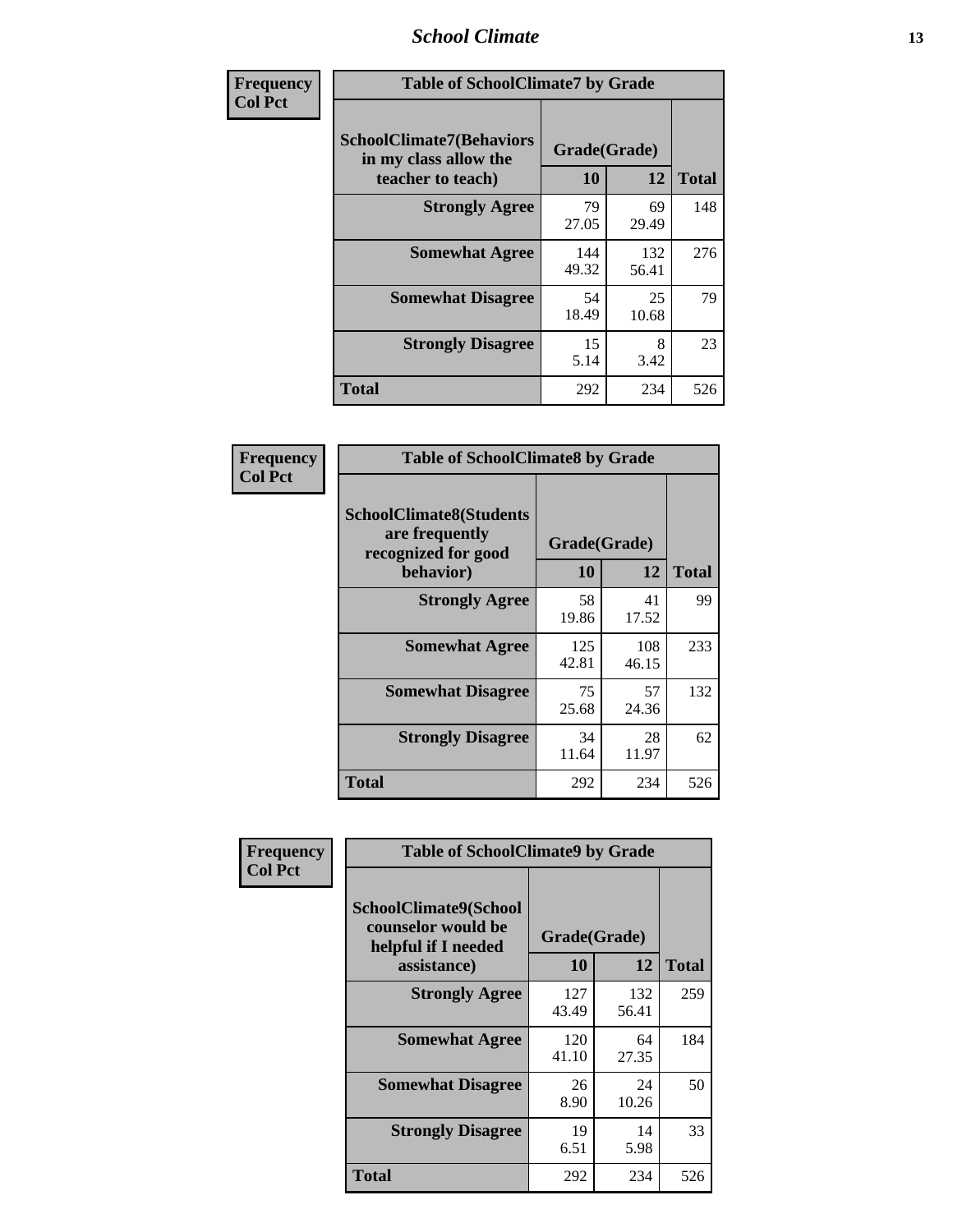### *Reasons for Dropping Out* **14**

| Frequency      | <b>Table of Dropoutreason by Grade</b>                                   |                    |              |              |
|----------------|--------------------------------------------------------------------------|--------------------|--------------|--------------|
| <b>Col Pct</b> | Dropoutreason(If<br>I dropped out the<br>reason would<br>most likely be) | Grade(Grade)<br>10 | 12           | <b>Total</b> |
|                | Won't Drop out                                                           | 153<br>52.40       | 110<br>47.01 | 263          |
|                | <b>Bored</b>                                                             | 50<br>17.12        | 48<br>20.51  | 98           |
|                | <b>Family Reasons</b>                                                    | 34<br>11.64        | 25<br>10.68  | 59           |
|                | <b>Being Bullied</b>                                                     | 5<br>1.71          | 5<br>2.14    | 10           |
|                | <b>Other</b>                                                             | 50<br>17.12        | 46<br>19.66  | 96           |
|                | <b>Total</b>                                                             | 292                | 234          | 526          |

| Frequency<br><b>Col Pct</b> | <b>Table of Dropout by Grade</b>                            |                    |              |     |  |  |
|-----------------------------|-------------------------------------------------------------|--------------------|--------------|-----|--|--|
|                             | Dropout(I<br>have<br>thought<br>about<br>dropping<br>out of | Grade(Grade)<br>10 | <b>Total</b> |     |  |  |
|                             | school)                                                     |                    | 12           |     |  |  |
|                             | Yes                                                         | 105<br>35.96       | 88<br>37.61  | 193 |  |  |
|                             | N <sub>0</sub>                                              | 187<br>64.04       | 146<br>62.39 | 333 |  |  |
|                             | <b>Total</b>                                                | 292                | 234          | 526 |  |  |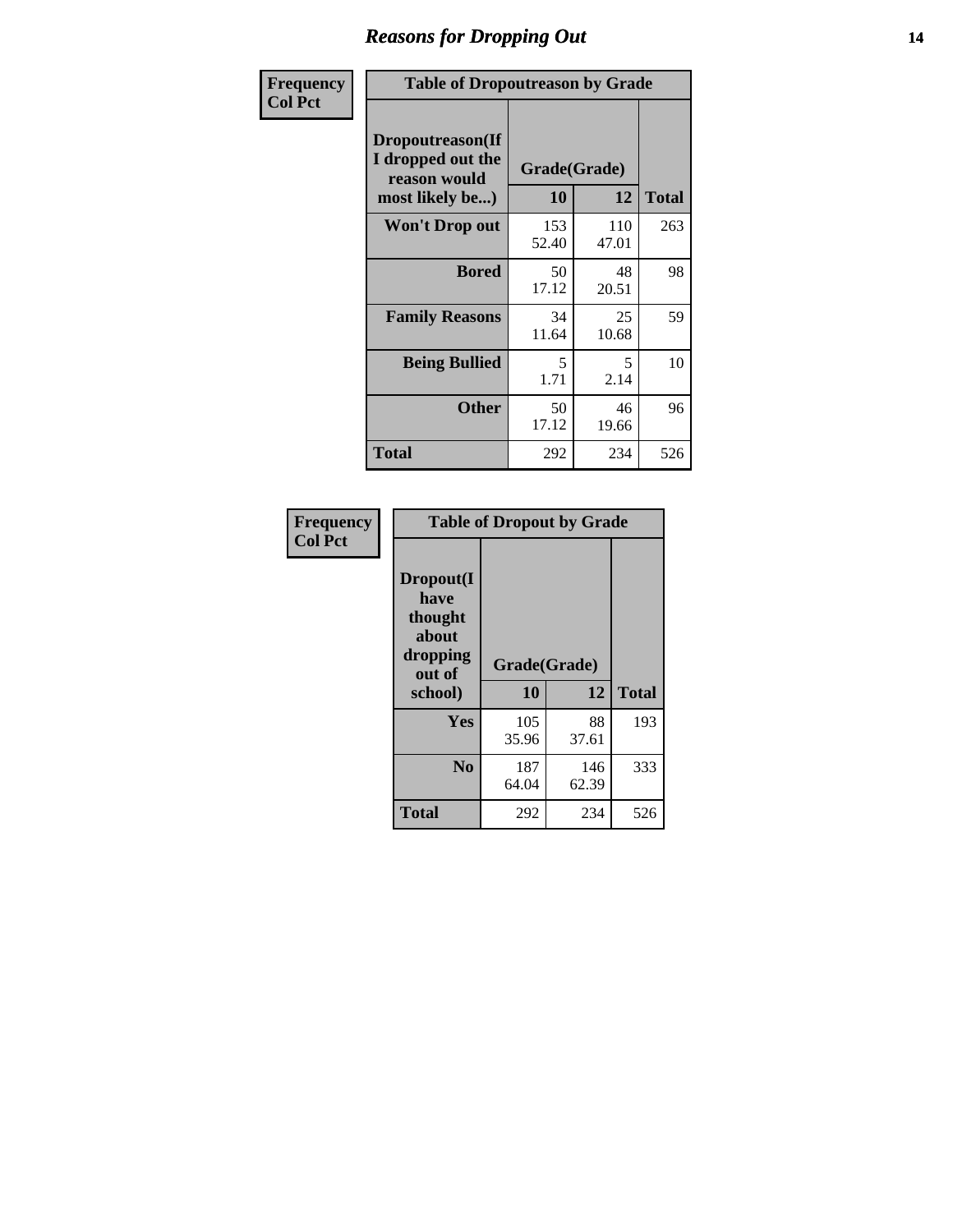*School Safety* **15**

| Frequency      | <b>Table of Gangself by Grade</b>                                                                 |                    |              |              |
|----------------|---------------------------------------------------------------------------------------------------|--------------------|--------------|--------------|
| <b>Col Pct</b> | Gangself(I<br>have<br>participated<br>in illegal<br>gang<br>activities in<br>the past 30<br>days) | Grade(Grade)<br>10 | 12           | <b>Total</b> |
|                | Yes                                                                                               | 18<br>6.16         | 11<br>4.70   | 29           |
|                | N <sub>0</sub>                                                                                    | 274<br>93.84       | 223<br>95.30 | 497          |
|                | Total                                                                                             | 292                | 234          | 526          |

| Frequency<br><b>Col Pct</b> | <b>Table of Gangpeers by Grade</b>                                                                                             |                    |              |              |
|-----------------------------|--------------------------------------------------------------------------------------------------------------------------------|--------------------|--------------|--------------|
|                             | <b>Gangpeers</b> (I<br>have friends<br>who have<br>participated<br>in illegal<br>gang<br>activities in<br>the past 30<br>days) | Grade(Grade)<br>10 | 12           | <b>Total</b> |
|                             | <b>Yes</b>                                                                                                                     | 93<br>31.85        | 54<br>23.08  | 147          |
|                             | N <sub>0</sub>                                                                                                                 | 199<br>68.15       | 180<br>76.92 | 379          |
|                             | <b>Total</b>                                                                                                                   | 292                | 234          | 526          |

| Frequency      |                                                                    | <b>Table of Pickedon by Grade</b> |             |              |  |  |  |  |  |  |  |
|----------------|--------------------------------------------------------------------|-----------------------------------|-------------|--------------|--|--|--|--|--|--|--|
| <b>Col Pct</b> | <b>Pickedon(I have</b><br>been picked on or<br>teased at school in | Grade(Grade)                      |             |              |  |  |  |  |  |  |  |
|                | the past 30 days)                                                  | 10                                | 12          | <b>Total</b> |  |  |  |  |  |  |  |
|                | <b>Strongly Agree</b>                                              | 38<br>13.01                       | 17<br>7.26  | 55           |  |  |  |  |  |  |  |
|                | <b>Somewhat Agree</b>                                              | 52<br>17.81                       | 24<br>10.26 | 76           |  |  |  |  |  |  |  |
|                | <b>Somewhat Disagree</b>                                           | 57<br>19.52                       | 31<br>13.25 | 88           |  |  |  |  |  |  |  |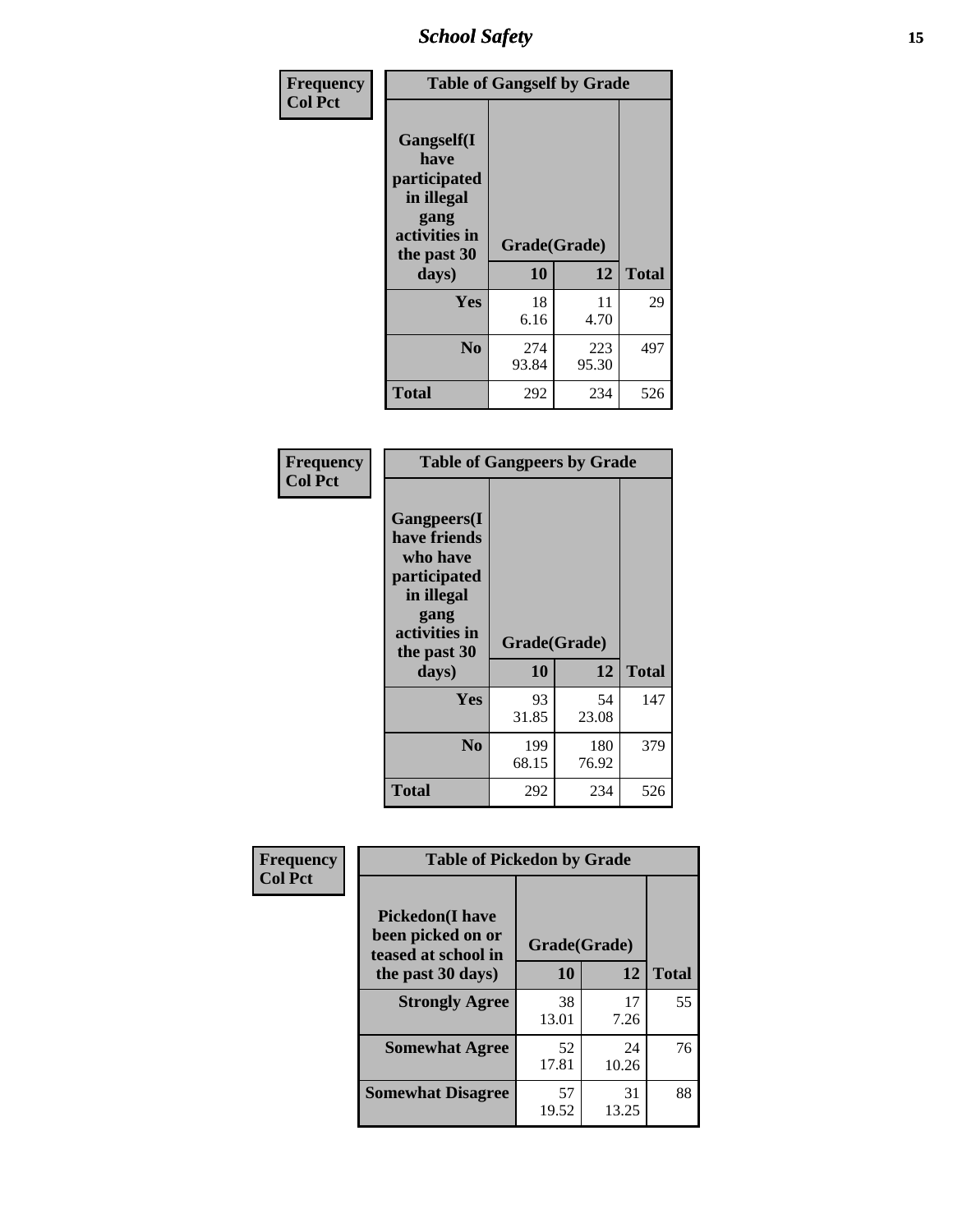# *School Safety* **16**

| <b>Frequency</b> | <b>Table of Pickedon by Grade</b>                                                       |                    |              |     |
|------------------|-----------------------------------------------------------------------------------------|--------------------|--------------|-----|
| <b>Col Pct</b>   | <b>Pickedon(I have</b><br>been picked on or<br>teased at school in<br>the past 30 days) | Grade(Grade)<br>10 | <b>Total</b> |     |
|                  | <b>Strongly Disagree</b>                                                                | 145<br>49.66       | 162<br>69.23 | 307 |
|                  | Total                                                                                   | 292                | 234          | 526 |

| Frequency      | <b>Table of Safeschool by Grade</b>                      |                    |              |              |  |  |  |  |  |  |
|----------------|----------------------------------------------------------|--------------------|--------------|--------------|--|--|--|--|--|--|
| <b>Col Pct</b> | Safeschool(School<br>is a place at which I<br>feel safe) | Grade(Grade)<br>10 | 12           | <b>Total</b> |  |  |  |  |  |  |
|                | <b>Strongly Agree</b>                                    | 55<br>18.84        | 40<br>17.09  | 95           |  |  |  |  |  |  |
|                | <b>Somewhat Agree</b>                                    | 152<br>52.05       | 133<br>56.84 | 285          |  |  |  |  |  |  |
|                | <b>Somewhat Disagree</b>                                 | 52<br>17.81        | 35<br>14.96  | 87           |  |  |  |  |  |  |
|                | <b>Strongly Disagree</b>                                 | 33<br>11.30        | 26<br>11.11  | 59           |  |  |  |  |  |  |
|                | <b>Total</b>                                             | 292                | 234          | 526          |  |  |  |  |  |  |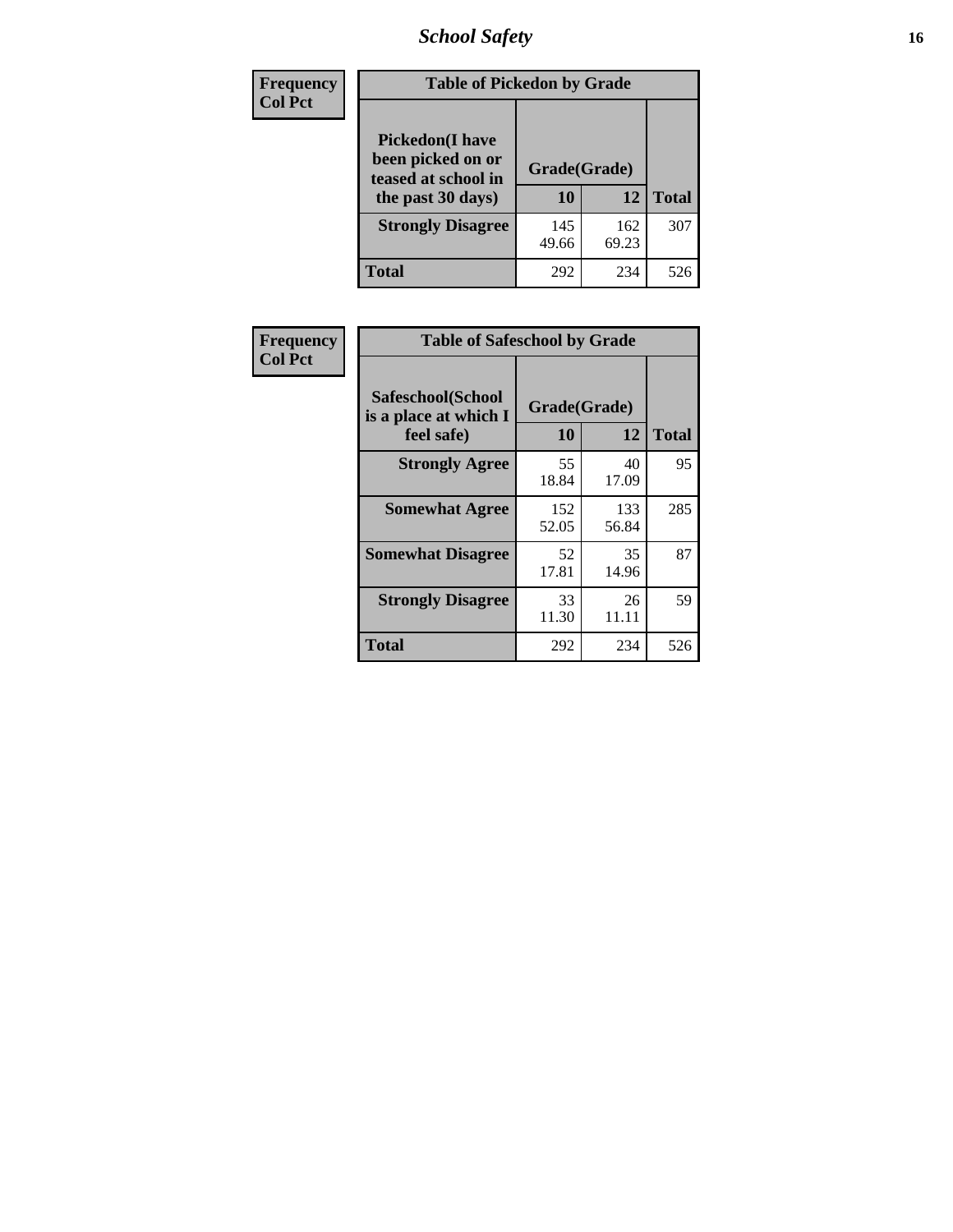*School Safety* **17**

| Frequency      |
|----------------|
| <b>Row Pct</b> |

| <b>Table of Grade by Bullied</b> |              |                                                                               |                      |                  |                       |                       |           |              |  |  |  |
|----------------------------------|--------------|-------------------------------------------------------------------------------|----------------------|------------------|-----------------------|-----------------------|-----------|--------------|--|--|--|
|                                  |              | <b>Bullied</b> (I have been bullied by other<br>students in the past 30 days) |                      |                  |                       |                       |           |              |  |  |  |
|                                  | $\mathbf{0}$ | $1$ or                                                                        | 3 <sub>to</sub><br>5 | <b>6 to</b><br>9 | <b>10</b><br>to<br>19 | <b>20</b><br>to<br>29 | All<br>30 |              |  |  |  |
| Grade(Grade)                     | <b>Days</b>  | days                                                                          | days                 | days             | days                  | days                  | days      | <b>Total</b> |  |  |  |
| 10                               | 257<br>88.01 | 14<br>4.79                                                                    | 8<br>2.74            | 3<br>1.03        | 0.68                  | 3<br>1.03             | 5<br>1.71 | 292          |  |  |  |
| 12                               | 216<br>92.31 | 2.99                                                                          | $\Omega$<br>0.00     | 4<br>1.71        | 3<br>1.28             | 0.43                  | 3<br>1.28 | 234          |  |  |  |
| <b>Total</b>                     | 473          | 21                                                                            | 8                    | 7                | 5                     | 4                     | 8         | 526          |  |  |  |

| <b>Frequency</b> |
|------------------|
| <b>Row Pct</b>   |

| V | <b>Table of Grade by Bulliedothers</b> |                             |                                                                         |                        |                          |                        |                               |                          |              |  |  |
|---|----------------------------------------|-----------------------------|-------------------------------------------------------------------------|------------------------|--------------------------|------------------------|-------------------------------|--------------------------|--------------|--|--|
|   |                                        |                             | <b>Bulliedothers</b> (I bullied others in the past<br>$30 \text{ days}$ |                        |                          |                        |                               |                          |              |  |  |
|   | Grade(Grade)                           | $\mathbf{0}$<br><b>Days</b> | 1 or<br>$\mathbf 2$<br>days                                             | 3 to<br>days           | <b>6 to</b><br>9<br>days | 10<br>to<br>19<br>days | <b>20</b><br>to<br>29<br>days | All<br><b>30</b><br>days | <b>Total</b> |  |  |
|   | 10                                     | 259<br>88.70                | 12<br>4.11                                                              | 4<br>1.37              | 5<br>1.71                | 6<br>2.05              | 4<br>1.37                     | 2<br>0.68                | 292          |  |  |
|   | 12                                     | 215<br>91.88                | 5<br>2.14                                                               | $\overline{2}$<br>0.85 | 4<br>1.71                | 2.99                   | 0.43                          | $\Omega$<br>0.00         | 234          |  |  |
|   | <b>Total</b>                           | 474                         | 17                                                                      | 6                      | 9                        | 13                     | 5                             | $\overline{2}$           | 526          |  |  |

| <b>Frequency</b> | <b>Table of Grade by Weaponschool</b> |                            |                                                                   |                   |                        |                                    |                   |              |  |  |
|------------------|---------------------------------------|----------------------------|-------------------------------------------------------------------|-------------------|------------------------|------------------------------------|-------------------|--------------|--|--|
| <b>Row Pct</b>   |                                       |                            | Weaponschool(I brought a weapon<br>to school in the past 30 days) |                   |                        |                                    |                   |              |  |  |
|                  | Grade(Grade)                          | $\mathbf 0$<br><b>Days</b> | 1 or<br>days                                                      | 6 to<br>9<br>days | 10<br>to<br>19<br>days | 20<br>t <sub>0</sub><br>29<br>days | All<br>30<br>days | <b>Total</b> |  |  |
|                  | 10                                    | 285<br>97.60               | 3<br>1.03                                                         | 0.34              | 0.34                   | 0.34                               | 0.34              | 292          |  |  |
|                  | 12                                    | 227<br>97.01               | $\mathcal{D}_{\mathcal{A}}$<br>0.85                               | 0.00              | 0.43                   | $\mathfrak{D}$<br>0.85             | 2<br>0.85         | 234          |  |  |
|                  | <b>Total</b>                          | 512                        | 5                                                                 |                   | $\overline{2}$         | 3                                  | 3                 | 526          |  |  |

h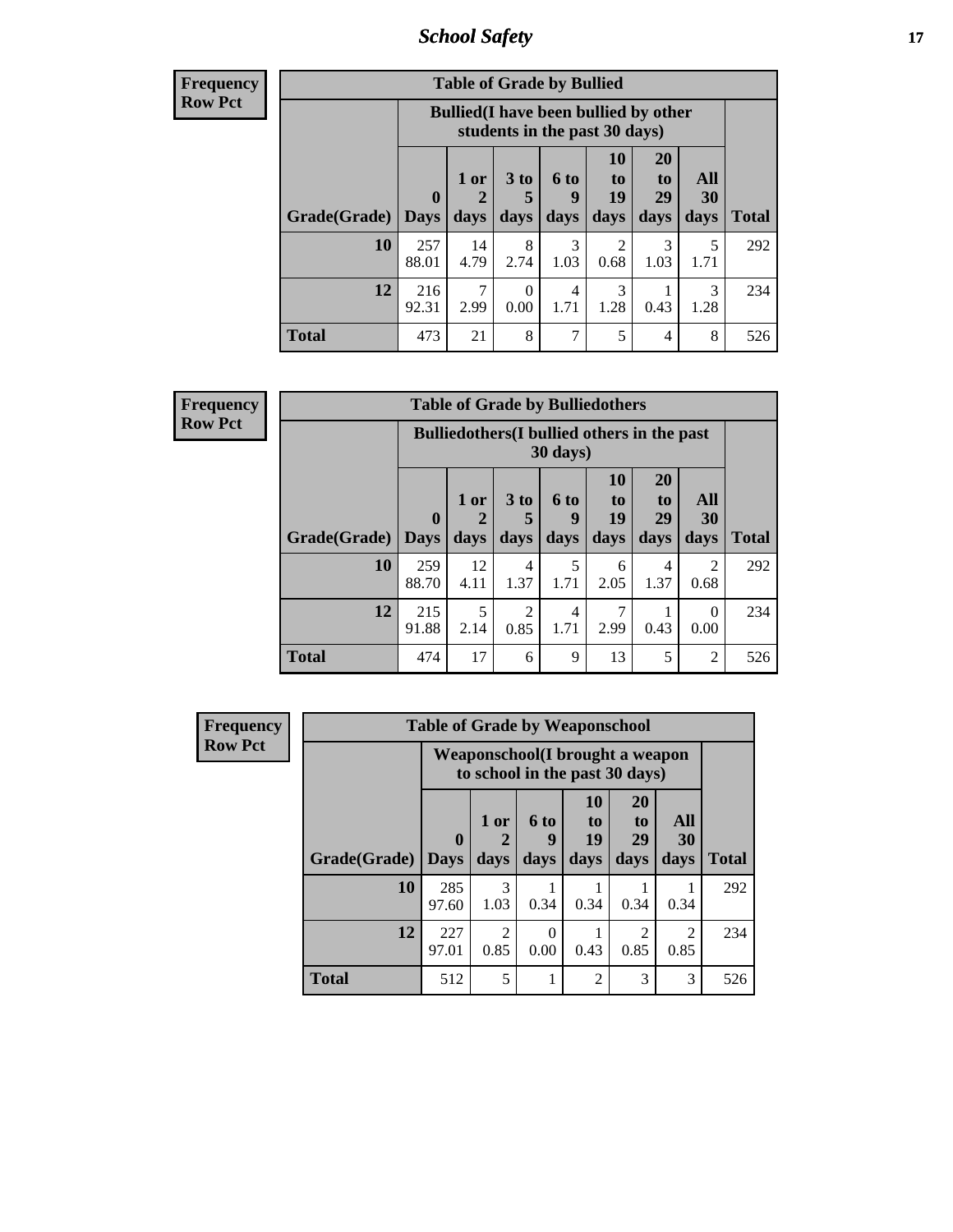*School Safety* **18**

| <b>Frequency</b> | <b>Table of Grade by Absentunsafe</b> |                                                                                 |                        |                        |                  |                  |                       |                  |              |  |  |
|------------------|---------------------------------------|---------------------------------------------------------------------------------|------------------------|------------------------|------------------|------------------|-----------------------|------------------|--------------|--|--|
| <b>Row Pct</b>   |                                       | Absentunsafe(I have missed school<br>because I felt unsafe in the past 30 days) |                        |                        |                  |                  |                       |                  |              |  |  |
|                  |                                       | $\mathbf{0}$                                                                    | 1 or<br>2              | 3 <sub>to</sub><br>5   | 6 to<br>y        | 10<br>to<br>19   | <b>20</b><br>to<br>29 | All<br>30        |              |  |  |
|                  | Grade(Grade)                          | <b>Days</b>                                                                     | days                   | days                   | days             | days             | days                  | days             | <b>Total</b> |  |  |
|                  | 10                                    | 282<br>96.58                                                                    | $\mathfrak{D}$<br>0.68 | $\overline{2}$<br>0.68 | 4<br>1.37        | 0.34             | 0<br>0.00             | 0.34             | 292          |  |  |
|                  | 12                                    | 231<br>98.72                                                                    | $\overline{2}$<br>0.85 | $\Omega$<br>0.00       | $\Omega$<br>0.00 | $\Omega$<br>0.00 | 0.43                  | $\Omega$<br>0.00 | 234          |  |  |
|                  | <b>Total</b>                          | 513                                                                             | $\overline{4}$         | $\overline{2}$         | 4                |                  |                       |                  | 526          |  |  |
|                  |                                       |                                                                                 |                        |                        |                  |                  |                       |                  |              |  |  |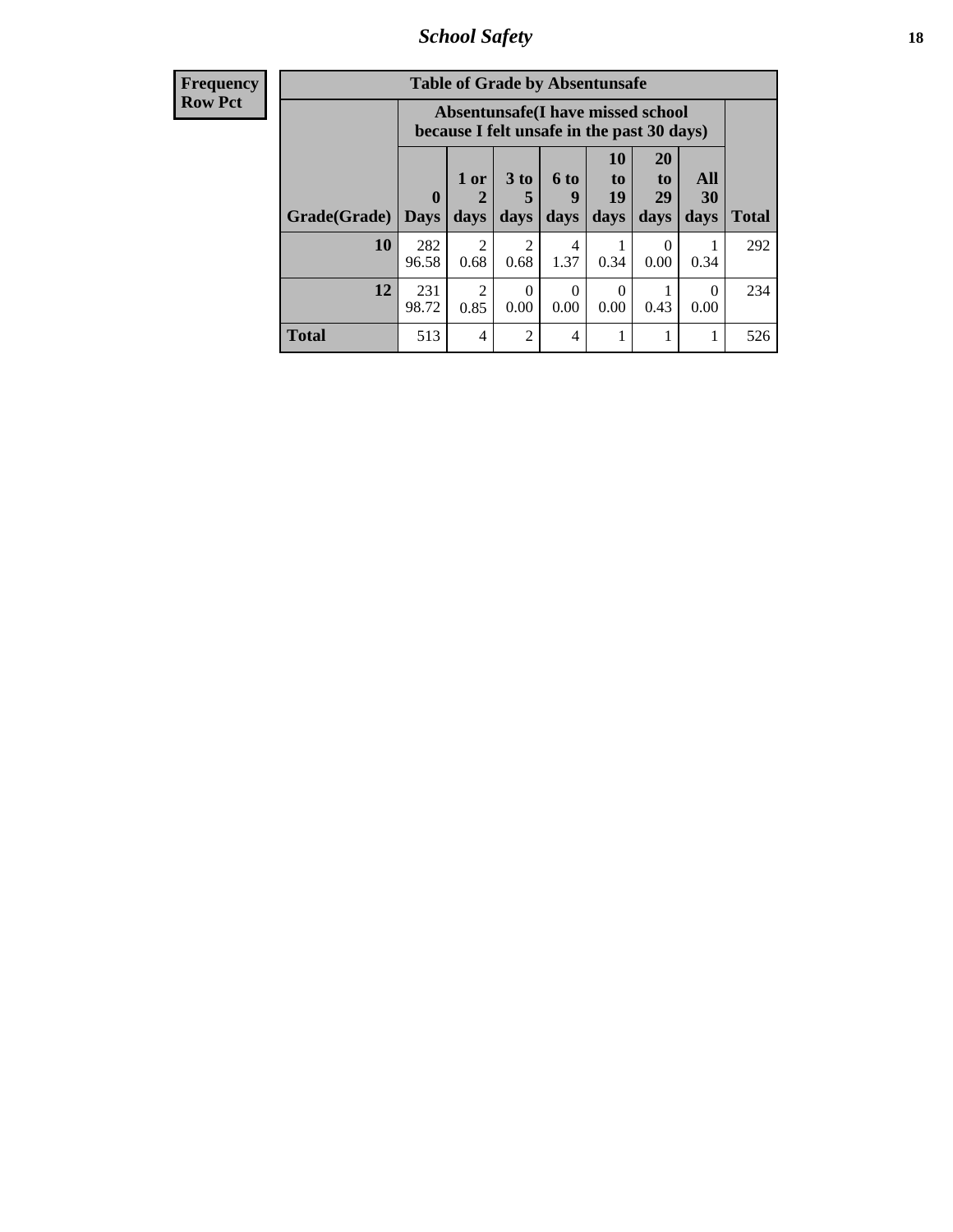# *Drug Use During Last 30 Days* **19**

#### **Frequency Row Pct**

| <b>Table of Grade by Alcohol</b> |                                 |                                     |                 |                 |                 |                   |                     |       |  |  |  |  |
|----------------------------------|---------------------------------|-------------------------------------|-----------------|-----------------|-----------------|-------------------|---------------------|-------|--|--|--|--|
|                                  |                                 | Alcohol (Alcohol use, past 30 days) |                 |                 |                 |                   |                     |       |  |  |  |  |
| Grade(Grade)                     | <b>Did</b><br>not<br><b>use</b> | $1 - 2$<br>days                     | $3 - 5$<br>days | $6 - 9$<br>days | $10-19$<br>days | $20 - 29$<br>days | <b>Every</b><br>day | Total |  |  |  |  |
| 10                               | 222<br>76.03                    | 24<br>8.22                          | 23<br>7.88      | 3<br>1.03       | 8<br>2.74       | 9<br>3.08         | 3<br>1.03           | 292   |  |  |  |  |
| 12                               | 163<br>69.66                    | 20<br>8.55                          | 25<br>10.68     | 8<br>3.42       | 11<br>4.70      | 4<br>1.71         | 3<br>1.28           | 234   |  |  |  |  |
| <b>Total</b>                     | 385                             | 44                                  | 48              | 11              | 19              | 13                | 6                   | 526   |  |  |  |  |

#### **Frequency Row Pct**

| <b>Table of Grade by Cigarettes</b> |                                 |                                                          |                 |                 |                        |               |                     |              |  |  |  |
|-------------------------------------|---------------------------------|----------------------------------------------------------|-----------------|-----------------|------------------------|---------------|---------------------|--------------|--|--|--|
|                                     |                                 | <b>Cigarettes</b> (Smoking tobacco use,<br>past 30 days) |                 |                 |                        |               |                     |              |  |  |  |
| Grade(Grade)                        | <b>Did</b><br>not<br><b>use</b> | $1-2$<br>days                                            | $3 - 5$<br>days | $6 - 9$<br>days | $10-19$<br>days        | 20-29<br>days | <b>Every</b><br>day | <b>Total</b> |  |  |  |
| 10                                  | 249<br>85.27                    | 16<br>5.48                                               | 9<br>3.08       | 4<br>1.37       | 4<br>1.37              | 2.40          | 3<br>1.03           | 292          |  |  |  |
| 12                                  | 178<br>76.07                    | 22<br>9.40                                               | 4<br>1.71       | 5<br>2.14       | $\overline{c}$<br>0.85 | 8<br>3.42     | 15<br>6.41          | 234          |  |  |  |
| <b>Total</b>                        | 427                             | 38                                                       | 13              | 9               | 6                      | 15            | 18                  | 526          |  |  |  |

**Frequency Row Pct**

| <b>Table of Grade by Smokeless</b> |                                 |                                                        |                 |                  |                 |                        |                     |              |  |  |  |  |
|------------------------------------|---------------------------------|--------------------------------------------------------|-----------------|------------------|-----------------|------------------------|---------------------|--------------|--|--|--|--|
|                                    |                                 | <b>Smokeless</b> (Chewing tobaccouse,<br>past 30 days) |                 |                  |                 |                        |                     |              |  |  |  |  |
| Grade(Grade)                       | <b>Did</b><br>not<br><b>use</b> | $1 - 2$<br>days                                        | $3 - 5$<br>days | $6 - 9$<br>days  | $10-19$<br>days | $20 - 29$<br>days      | <b>Every</b><br>day | <b>Total</b> |  |  |  |  |
| 10                                 | 275<br>94.18                    | 8<br>2.74                                              | 4<br>1.37       | 0.34             | 0<br>0.00       | 0.34                   | 3<br>1.03           | 292          |  |  |  |  |
| 12                                 | 217<br>92.74                    | 6<br>2.56                                              | 4<br>1.71       | $\Omega$<br>0.00 | 0.43            | $\mathfrak{D}$<br>0.85 | 4<br>1.71           | 234          |  |  |  |  |
| <b>Total</b>                       | 492                             | 14                                                     | 8               |                  | 1               | 3                      | 7                   | 526          |  |  |  |  |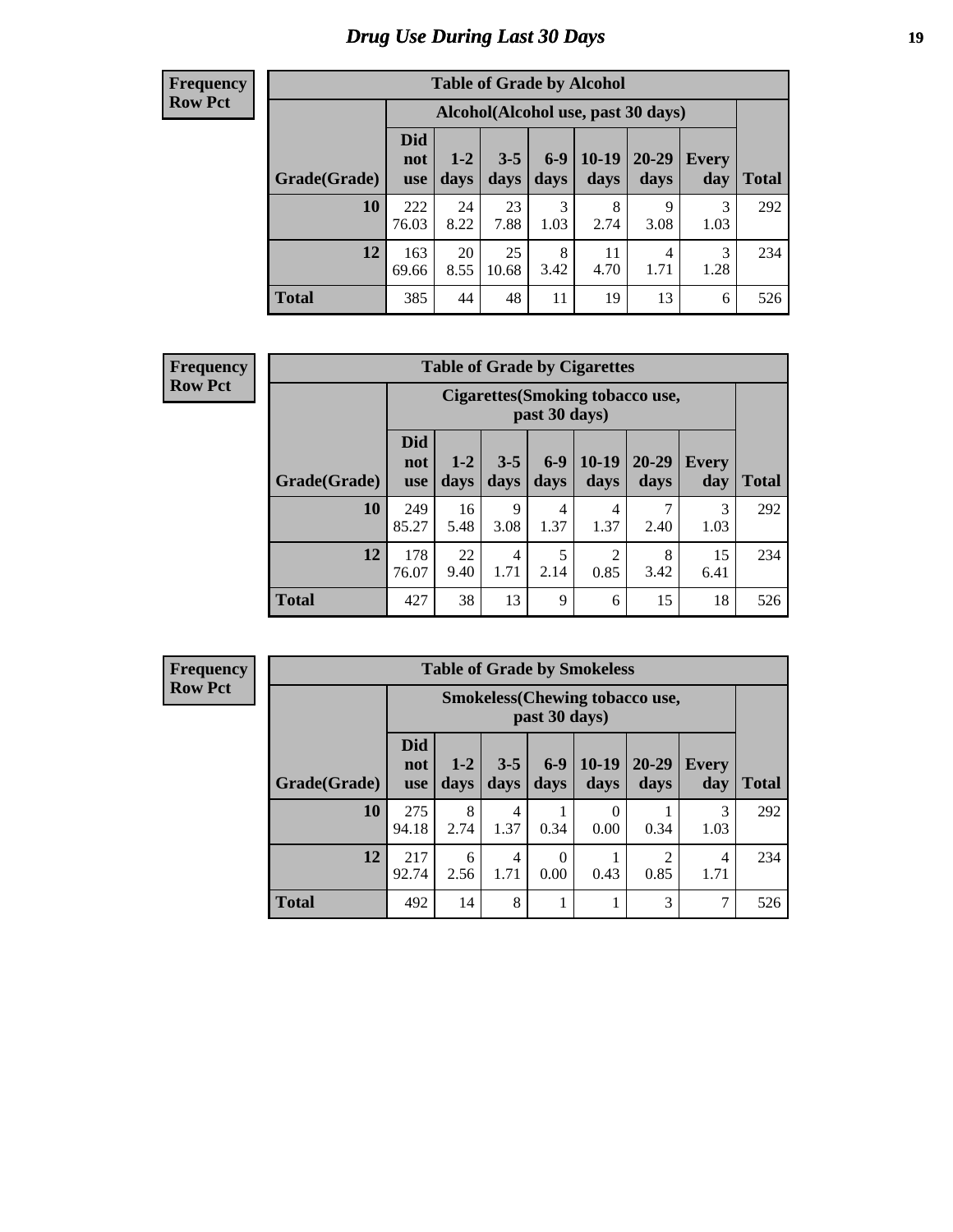#### **Frequency Row Pct**

I

| <b>Table of Grade by Marijuana</b> |                                 |                                         |                 |               |                  |               |              |              |  |  |
|------------------------------------|---------------------------------|-----------------------------------------|-----------------|---------------|------------------|---------------|--------------|--------------|--|--|
|                                    |                                 | Marijuana (Marijuana use, past 30 days) |                 |               |                  |               |              |              |  |  |
| Grade(Grade)                       | <b>Did</b><br>not<br><b>use</b> | $1-2$<br>days                           | $3 - 5$<br>days | $6-9$<br>days | $10-19$<br>days  | 20-29<br>days | Every<br>day | <b>Total</b> |  |  |
| 10                                 | 257<br>88.01                    | 13<br>4.45                              | 2<br>0.68       | 4<br>1.37     | 4<br>1.37        | 5<br>1.71     | 2.40         | 292          |  |  |
| 12                                 | 194<br>82.91                    | 16<br>6.84                              | 7<br>2.99       | 4<br>1.71     | $\Omega$<br>0.00 | 5<br>2.14     | 8<br>3.42    | 234          |  |  |
| <b>Total</b>                       | 451                             | 29                                      | 9               | 8             | $\overline{4}$   | 10            | 15           | 526          |  |  |

| <b>Frequency</b> |              | <b>Table of Grade by Cocaine</b> |                                     |                 |                        |                   |                     |              |  |  |  |
|------------------|--------------|----------------------------------|-------------------------------------|-----------------|------------------------|-------------------|---------------------|--------------|--|--|--|
| <b>Row Pct</b>   |              |                                  | Cocaine (Cocaine use, past 30 days) |                 |                        |                   |                     |              |  |  |  |
|                  | Grade(Grade) | <b>Did</b><br>not<br>use         | $1 - 2$<br>days                     | $3 - 5$<br>days | $ 10-19$<br>days       | $20 - 29$<br>days | <b>Every</b><br>day | <b>Total</b> |  |  |  |
|                  | 10           | 285<br>97.60                     | 4<br>1.37                           | 0.34            | $\Omega$<br>0.00       | 0.34              | 0.34                | 292          |  |  |  |
|                  | 12           | 230<br>98.29                     | 0.00                                | 0.43            | $\overline{2}$<br>0.85 | 0.43              | $\Omega$<br>0.00    | 234          |  |  |  |
|                  | <b>Total</b> | 515                              | 4                                   | $\overline{2}$  | $\overline{2}$         | $\overline{2}$    |                     | 526          |  |  |  |

| <b>Frequency</b> | <b>Table of Grade by Inhalants</b> |                                        |                 |                 |                  |                 |                  |                     |              |  |
|------------------|------------------------------------|----------------------------------------|-----------------|-----------------|------------------|-----------------|------------------|---------------------|--------------|--|
| <b>Row Pct</b>   |                                    | Inhalants (Inhalant use, past 30 days) |                 |                 |                  |                 |                  |                     |              |  |
|                  | Grade(Grade)                       | <b>Did</b><br>not<br><b>use</b>        | $1 - 2$<br>days | $3 - 5$<br>days | $6-9$<br>days    | $10-19$<br>days | $20-29$<br>days  | <b>Every</b><br>day | <b>Total</b> |  |
|                  | 10                                 | 282<br>96.58                           | 4<br>1.37       | 0.68            | 0.34             | 0.34            | 0.34             | 0.34                | 292          |  |
|                  | 12                                 | 232<br>99.15                           | 0.43            | 0.43            | $\Omega$<br>0.00 | 0<br>0.00       | $\Omega$<br>0.00 | $\Omega$<br>0.00    | 234          |  |
|                  | <b>Total</b>                       | 514                                    | 5               | 3               |                  |                 |                  |                     | 526          |  |

| <b>Frequency</b><br>Row Pct |
|-----------------------------|
|                             |

r

| <b>Table of Grade by Steroids</b> |                          |                                      |                 |                 |               |                     |              |  |  |  |
|-----------------------------------|--------------------------|--------------------------------------|-----------------|-----------------|---------------|---------------------|--------------|--|--|--|
|                                   |                          | Steroids (Steroid use, past 30 days) |                 |                 |               |                     |              |  |  |  |
| Grade(Grade)                      | <b>Did</b><br>not<br>use | $1-2$<br>days                        | $3 - 5$<br>days | $10-19$<br>days | 20-29<br>days | <b>Every</b><br>day | <b>Total</b> |  |  |  |
| 10                                | 287<br>98.29             | 0.34                                 | 0.34            | 0.34            | 0.34          | 0.34                | 292          |  |  |  |
| 12                                | 234<br>100.00            | 0.00                                 | 0<br>0.00       | 0<br>0.00       | 0.00          | $\Omega$<br>0.00    | 234          |  |  |  |
| <b>Total</b>                      | 521                      |                                      | 1               | 1               | 1             |                     | 526          |  |  |  |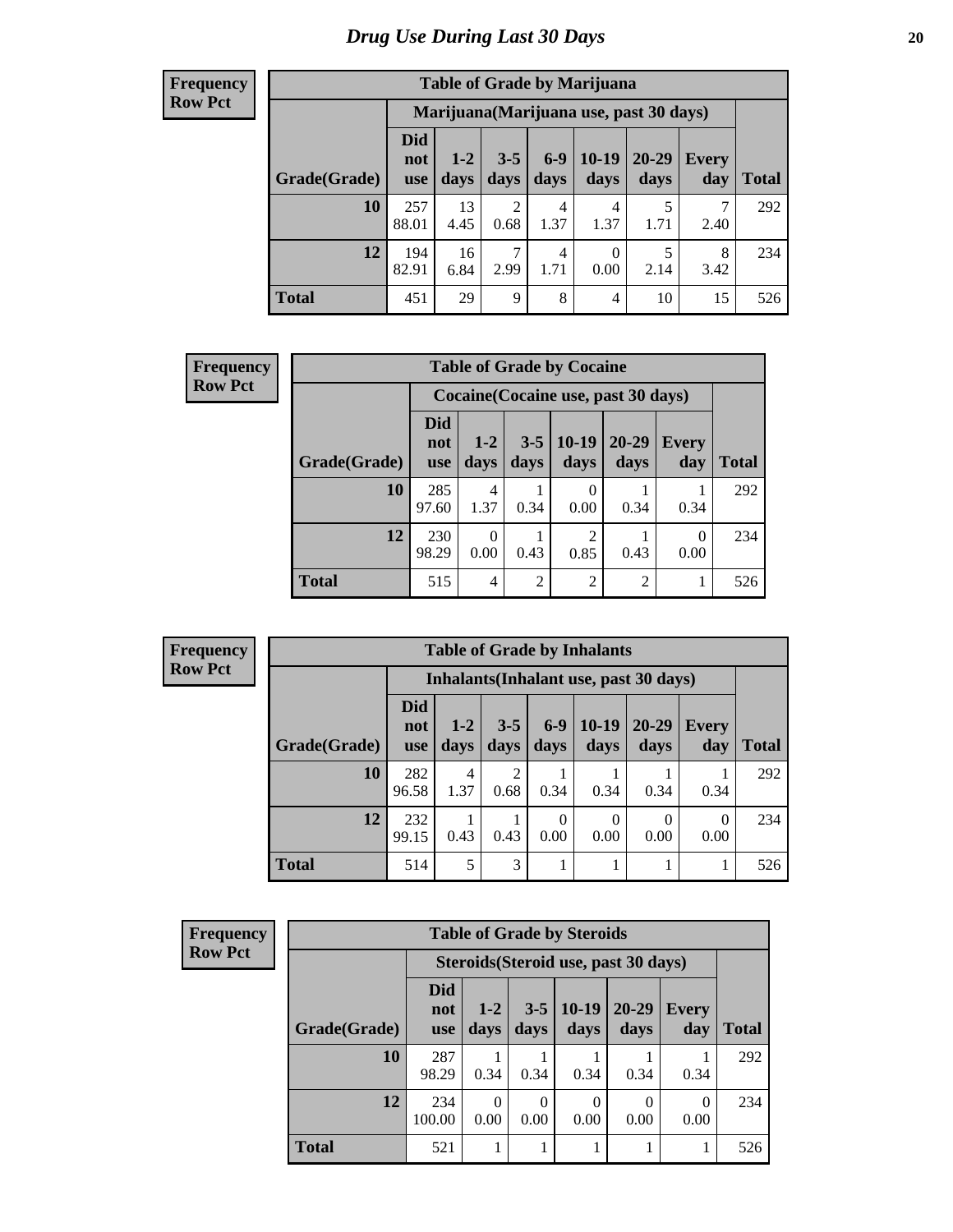**Frequency Row Pct**

| <b>Table of Grade by Ecstasy</b> |                                 |                                     |                        |                  |                 |                   |                     |       |  |  |
|----------------------------------|---------------------------------|-------------------------------------|------------------------|------------------|-----------------|-------------------|---------------------|-------|--|--|
|                                  |                                 | Ecstasy (Ecstasy use, past 30 days) |                        |                  |                 |                   |                     |       |  |  |
| Grade(Grade)                     | <b>Did</b><br>not<br><b>use</b> | $1-2$<br>days                       | $3 - 5$<br>days        | $6 - 9$<br>days  | $10-19$<br>days | $20 - 29$<br>days | <b>Every</b><br>day | Total |  |  |
| 10                               | 284<br>97.26                    | $\overline{2}$<br>0.68              | $\overline{c}$<br>0.68 | 0.34             | 0.34            | 0.34              | 0.34                | 292   |  |  |
| 12                               | 234<br>100.00                   | $\Omega$<br>0.00                    | 0<br>0.00              | $\Omega$<br>0.00 | 0<br>0.00       | 0<br>0.00         | $\Omega$<br>0.00    | 234   |  |  |
| <b>Total</b>                     | 518                             | 2                                   | $\overline{2}$         | 1                | 1               |                   | 1                   | 526   |  |  |

| <b>Frequency</b> |              | <b>Table of Grade by Meth</b>   |                                            |                  |                        |                   |                  |              |  |
|------------------|--------------|---------------------------------|--------------------------------------------|------------------|------------------------|-------------------|------------------|--------------|--|
| <b>Row Pct</b>   |              |                                 | Meth(Methamphetamine use,<br>past 30 days) |                  |                        |                   |                  |              |  |
|                  | Grade(Grade) | <b>Did</b><br>not<br><b>use</b> | $1-2$<br>days                              | days             | $3-5$   10-19<br>days  | $20 - 29$<br>days | Every<br>day     | <b>Total</b> |  |
|                  | 10           | 286<br>97.95                    | 0.34                                       | 0.34             | $\overline{c}$<br>0.68 | 0.34              | 0.34             | 292          |  |
|                  | 12           | 234<br>100.00                   | $\Omega$<br>0.00                           | $\Omega$<br>0.00 | $\theta$<br>0.00       | 0<br>0.00         | $\Omega$<br>0.00 | 234          |  |
|                  | <b>Total</b> | 520                             |                                            |                  | $\overline{2}$         |                   |                  | 526          |  |

| Frequency      |              | <b>Table of Grade by Hallucinogens</b> |                                                   |                  |                  |                  |                     |              |  |  |  |
|----------------|--------------|----------------------------------------|---------------------------------------------------|------------------|------------------|------------------|---------------------|--------------|--|--|--|
| <b>Row Pct</b> |              |                                        | Hallucinogens (Hallucinogen use,<br>past 30 days) |                  |                  |                  |                     |              |  |  |  |
|                | Grade(Grade) | <b>Did</b><br>not<br><b>use</b>        | $1 - 2$<br>days                                   | $3 - 5$<br>days  | $6-9$<br>days    | $10-19$<br>days  | <b>Every</b><br>day | <b>Total</b> |  |  |  |
|                | 10           | 286<br>97.95                           | 0.68                                              | 0.34             | 0.34             | 0.34             | 0.34                | 292          |  |  |  |
|                | 12           | 234<br>100.00                          | 0<br>0.00                                         | $\Omega$<br>0.00 | $\Omega$<br>0.00 | $\theta$<br>0.00 | $\Omega$<br>0.00    | 234          |  |  |  |
|                | <b>Total</b> | 520                                    | $\overline{2}$                                    |                  |                  |                  |                     | 526          |  |  |  |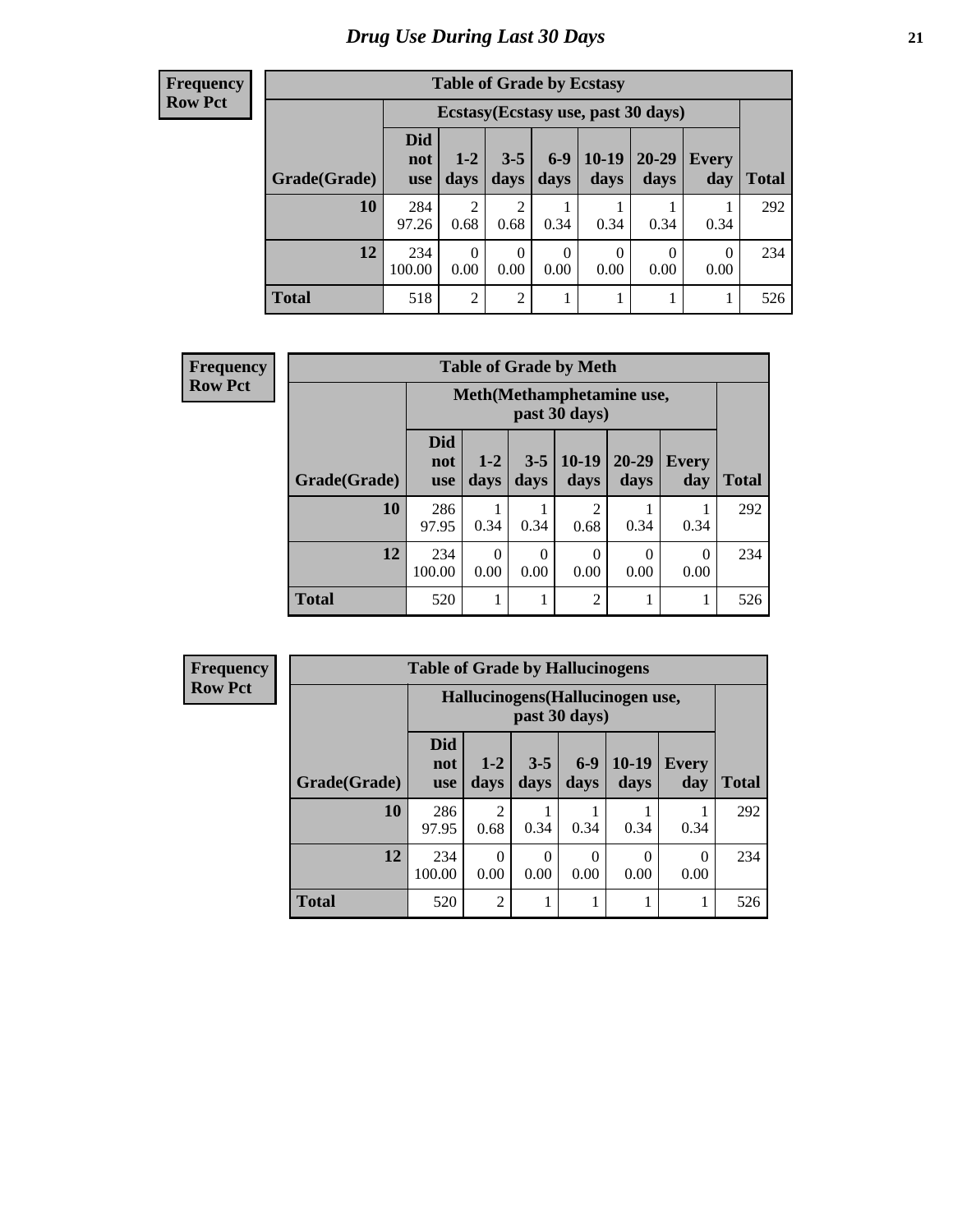#### **Frequency Row Pct**

| <b>Table of Grade by Prescription</b> |                                                                                                                                                         |                                                                                |                        |           |           |                       |      |     |  |  |
|---------------------------------------|---------------------------------------------------------------------------------------------------------------------------------------------------------|--------------------------------------------------------------------------------|------------------------|-----------|-----------|-----------------------|------|-----|--|--|
|                                       |                                                                                                                                                         | <b>Prescription</b> (Prescription drugs not<br>prescribed to me, past 30 days) |                        |           |           |                       |      |     |  |  |
| Grade(Grade)                          | <b>Did</b><br>$6-9$<br>$10-19$<br>$20 - 29$<br>$3 - 5$<br>$1 - 2$<br>Every<br>not<br>days<br>Total<br>days<br>days<br>day<br>days<br>days<br><b>use</b> |                                                                                |                        |           |           |                       |      |     |  |  |
| 10                                    | 272<br>93.15                                                                                                                                            | 8<br>2.74                                                                      | 5<br>1.71              | 4<br>1.37 | 0.34      | 0.34                  | 0.34 | 292 |  |  |
| 12                                    | 222<br>94.87                                                                                                                                            | $\mathcal{L}$<br>2.99                                                          | $\overline{2}$<br>0.85 | 0<br>0.00 | 2<br>0.85 | $\mathcal{O}$<br>0.00 | 0.43 | 234 |  |  |
| <b>Total</b>                          | 494                                                                                                                                                     | 15                                                                             | 7                      | 4         | 3         |                       | 2    | 526 |  |  |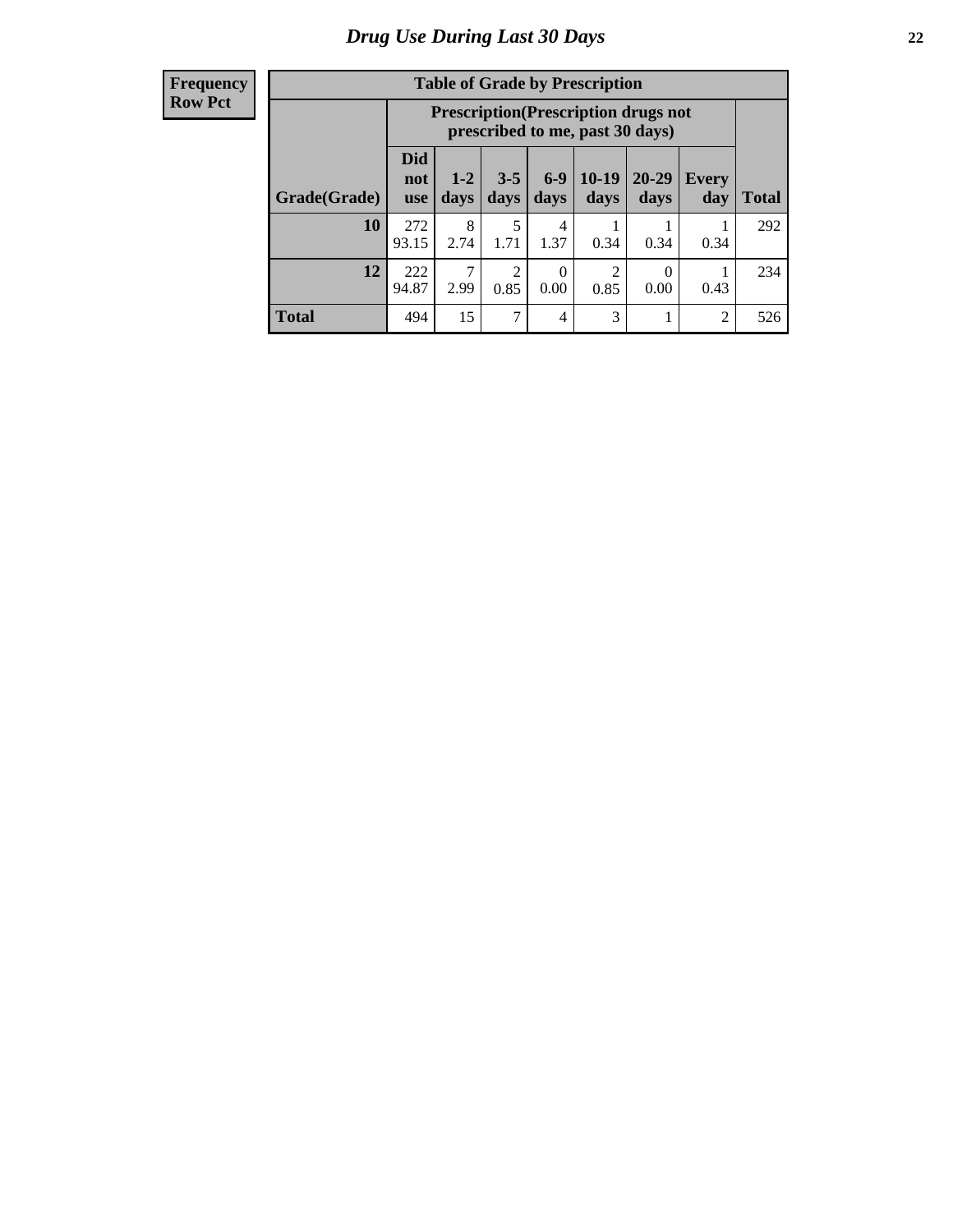| Frequency      | <b>Table of Alcoholease by Grade</b>              |                    |              |     |  |  |  |  |
|----------------|---------------------------------------------------|--------------------|--------------|-----|--|--|--|--|
| <b>Col Pct</b> | <b>Alcoholease</b> (It is<br>easy to get alcohol) | Grade(Grade)<br>10 | <b>Total</b> |     |  |  |  |  |
|                | <b>Strongly Agree</b>                             | 88<br>30.14        | 107<br>45.73 | 195 |  |  |  |  |
|                | <b>Somewhat Agree</b>                             | 103<br>35.27       | 69<br>29.49  | 172 |  |  |  |  |
|                | <b>Somewhat Disagree</b>                          | 37<br>12.67        | 30<br>12.82  | 67  |  |  |  |  |
|                | <b>Strongly Disagree</b>                          | 64<br>21.92        | 28<br>11.97  | 92  |  |  |  |  |
|                | <b>Total</b>                                      | 292                | 234          | 526 |  |  |  |  |

| Frequency      |                                                          | <b>Table of Cigarettesease by Grade</b> |              |              |  |  |  |  |  |
|----------------|----------------------------------------------------------|-----------------------------------------|--------------|--------------|--|--|--|--|--|
| <b>Col Pct</b> | Cigarettesease (It is<br>easy to get smoking<br>tobacco) | Grade(Grade)<br>10                      | 12           | <b>Total</b> |  |  |  |  |  |
|                | <b>Strongly Agree</b>                                    | 100<br>34.25                            | 131<br>55.98 | 231          |  |  |  |  |  |
|                | <b>Somewhat Agree</b>                                    | 88<br>30.14                             | 54<br>23.08  | 142          |  |  |  |  |  |
|                | <b>Somewhat Disagree</b>                                 | 33<br>11.30                             | 14<br>5.98   | 47           |  |  |  |  |  |
|                | <b>Strongly Disagree</b>                                 | 71<br>24.32                             | 35<br>14.96  | 106          |  |  |  |  |  |
|                | <b>Total</b>                                             | 292                                     | 234          | 526          |  |  |  |  |  |

| Frequency      | <b>Table of Smokelessease by Grade</b>             |              |              |              |  |
|----------------|----------------------------------------------------|--------------|--------------|--------------|--|
| <b>Col Pct</b> | <b>Smokelessease</b> (It is<br>easy to get chewing | Grade(Grade) |              |              |  |
|                | tobacco)                                           | 10           | 12           | <b>Total</b> |  |
|                | <b>Strongly Agree</b>                              | 106<br>36.30 | 116<br>49.57 | 222          |  |
|                | <b>Somewhat Agree</b>                              | 71<br>24.32  | 51<br>21.79  | 122          |  |
|                | <b>Somewhat Disagree</b>                           | 32<br>10.96  | 22<br>9.40   | 54           |  |
|                | <b>Strongly Disagree</b>                           | 83<br>28.42  | 45<br>19.23  | 128          |  |
|                | Total                                              | 292          | 234          | 526          |  |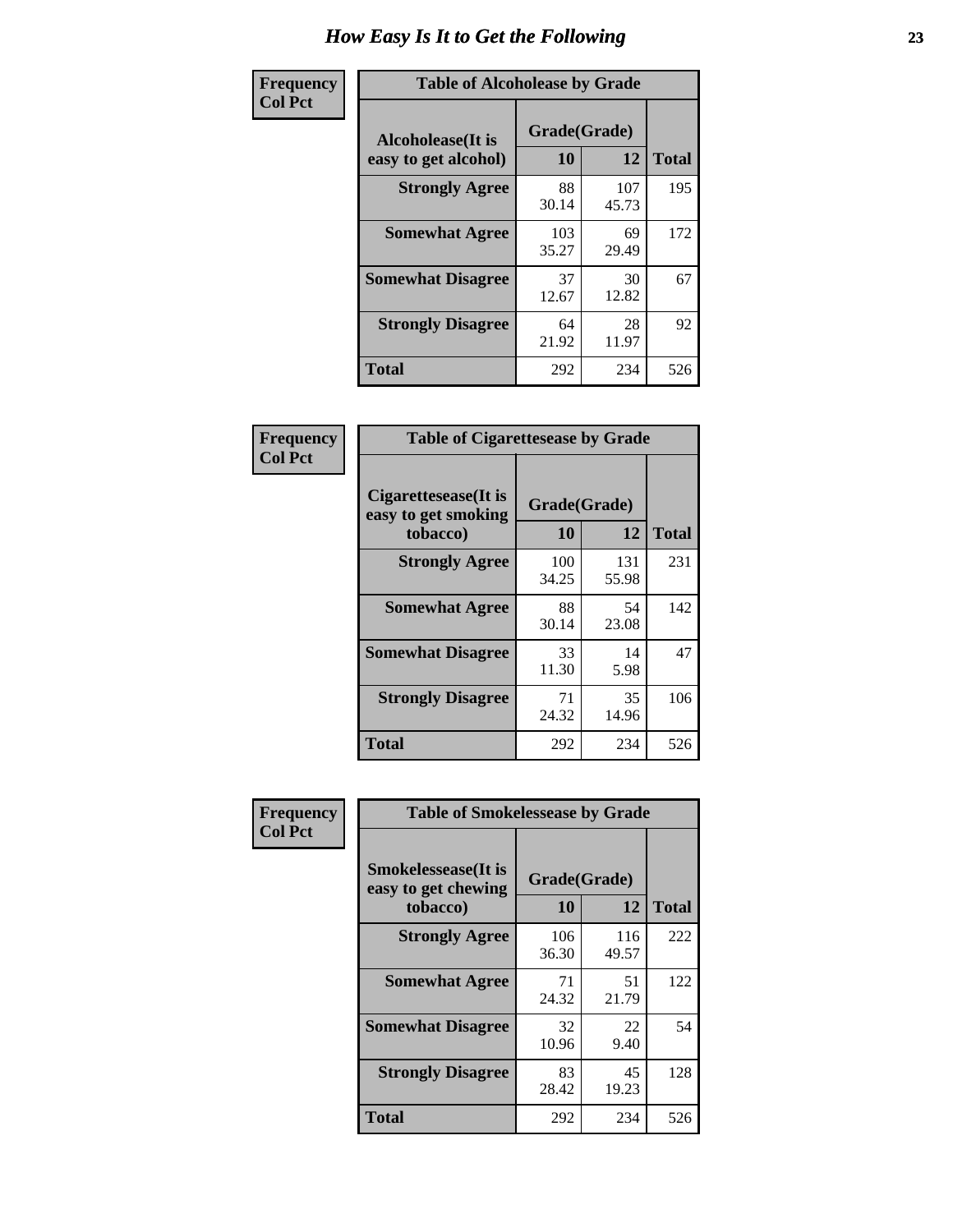| Frequency      | <b>Table of Marijuanaease by Grade</b>           |                    |              |              |  |  |  |  |  |  |
|----------------|--------------------------------------------------|--------------------|--------------|--------------|--|--|--|--|--|--|
| <b>Col Pct</b> | Marijuanaease(It is<br>easy to get<br>marijuana) | Grade(Grade)<br>10 | 12           | <b>Total</b> |  |  |  |  |  |  |
|                | <b>Strongly Agree</b>                            | 93<br>31.85        | 103<br>44.02 | 196          |  |  |  |  |  |  |
|                | <b>Somewhat Agree</b>                            | 62<br>21.23        | 55<br>23.50  | 117          |  |  |  |  |  |  |
|                | <b>Somewhat Disagree</b>                         | 50<br>17.12        | 30<br>12.82  | 80           |  |  |  |  |  |  |
|                | <b>Strongly Disagree</b>                         | 87<br>29.79        | 46<br>19.66  | 133          |  |  |  |  |  |  |
|                | <b>Total</b>                                     | 292                | 234          | 526          |  |  |  |  |  |  |

| <b>Table of Cocaineease by Grade</b>              |                    |             |              |  |  |  |  |  |  |  |
|---------------------------------------------------|--------------------|-------------|--------------|--|--|--|--|--|--|--|
| <b>Cocaineease</b> (It is<br>easy to get cocaine) | Grade(Grade)<br>10 | 12          | <b>Total</b> |  |  |  |  |  |  |  |
| <b>Strongly Agree</b>                             | 47<br>16.10        | 47<br>20.09 | 94           |  |  |  |  |  |  |  |
| <b>Somewhat Agree</b>                             | 51<br>17.47        | 56<br>23.93 | 107          |  |  |  |  |  |  |  |
| <b>Somewhat Disagree</b>                          | 53<br>18.15        | 56<br>23.93 | 109          |  |  |  |  |  |  |  |
| <b>Strongly Disagree</b>                          | 141<br>48.29       | 75<br>32.05 | 216          |  |  |  |  |  |  |  |
| <b>Total</b>                                      | 292                | 234         | 526          |  |  |  |  |  |  |  |

| Frequency      | <b>Table of Inhalantsease by Grade</b>                   |                    |             |              |
|----------------|----------------------------------------------------------|--------------------|-------------|--------------|
| <b>Col Pct</b> | <b>Inhalantsease</b> (It is<br>easy to get<br>inhalants) | Grade(Grade)<br>10 | 12          | <b>Total</b> |
|                | <b>Strongly Agree</b>                                    | 77<br>26.37        | 80<br>34.19 | 157          |
|                | <b>Somewhat Agree</b>                                    | 61<br>20.89        | 50<br>21.37 | 111          |
|                | <b>Somewhat Disagree</b>                                 | 35<br>11.99        | 35<br>14.96 | 70           |
|                | <b>Strongly Disagree</b>                                 | 119<br>40.75       | 69<br>29.49 | 188          |
|                | <b>Total</b>                                             | 292                | 234         | 526          |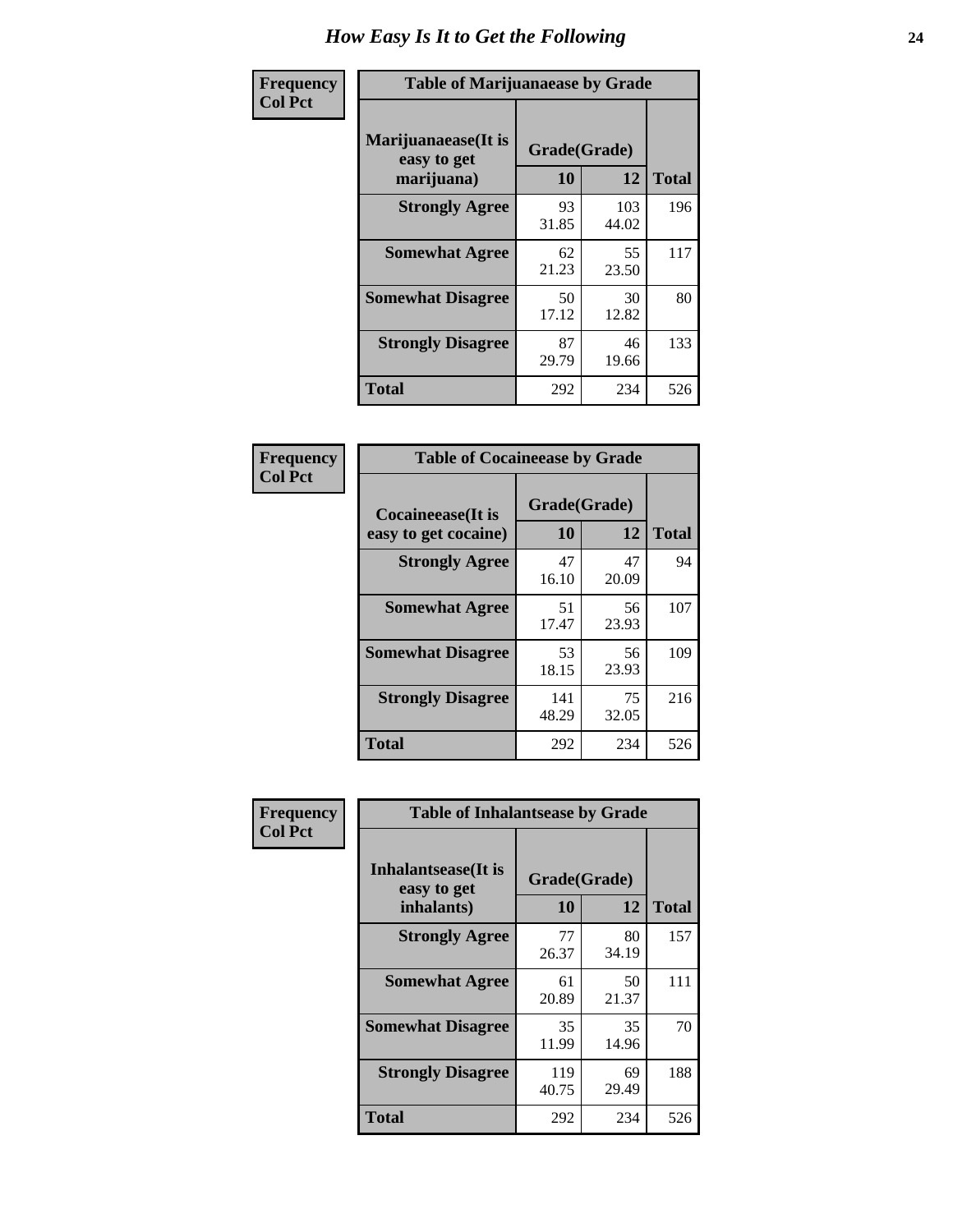| Frequency      | <b>Table of Steroidsease by Grade</b>               |                    |             |              |  |  |  |  |  |  |
|----------------|-----------------------------------------------------|--------------------|-------------|--------------|--|--|--|--|--|--|
| <b>Col Pct</b> | <b>Steroidsease</b> (It is<br>easy to get steroids) | Grade(Grade)<br>10 | 12          | <b>Total</b> |  |  |  |  |  |  |
|                | <b>Strongly Agree</b>                               | 39<br>13.36        | 42<br>17.95 | 81           |  |  |  |  |  |  |
|                | <b>Somewhat Agree</b>                               | 71<br>24.32        | 66<br>28.21 | 137          |  |  |  |  |  |  |
|                | <b>Somewhat Disagree</b>                            | 49<br>16.78        | 47<br>20.09 | 96           |  |  |  |  |  |  |
|                | <b>Strongly Disagree</b>                            | 133<br>45.55       | 79<br>33.76 | 212          |  |  |  |  |  |  |
|                | <b>Total</b>                                        | 292                | 234         | 526          |  |  |  |  |  |  |

| Frequency      | <b>Table of Ecstasyease by Grade</b>              |                    |             |              |  |  |  |  |  |  |
|----------------|---------------------------------------------------|--------------------|-------------|--------------|--|--|--|--|--|--|
| <b>Col Pct</b> | <b>Ecstasyease</b> (It is<br>easy to get ecstasy) | Grade(Grade)<br>10 | 12          | <b>Total</b> |  |  |  |  |  |  |
|                | <b>Strongly Agree</b>                             | 34<br>11.64        | 50<br>21.37 | 84           |  |  |  |  |  |  |
|                | <b>Somewhat Agree</b>                             | 59<br>20.21        | 50<br>21.37 | 109          |  |  |  |  |  |  |
|                | <b>Somewhat Disagree</b>                          | 56<br>19.18        | 47<br>20.09 | 103          |  |  |  |  |  |  |
|                | <b>Strongly Disagree</b>                          | 143<br>48.97       | 87<br>37.18 | 230          |  |  |  |  |  |  |
|                | <b>Total</b>                                      | 292                | 234         | 526          |  |  |  |  |  |  |

| Frequency      | <b>Table of Methease by Grade</b>                          |                    |             |              |
|----------------|------------------------------------------------------------|--------------------|-------------|--------------|
| <b>Col Pct</b> | <b>Methease</b> (It is easy<br>to get<br>methamphetamines) | Grade(Grade)<br>10 | 12          | <b>Total</b> |
|                | <b>Strongly Agree</b>                                      | 37<br>12.67        | 42<br>17.95 | 79           |
|                | <b>Somewhat Agree</b>                                      | 52<br>17.81        | 40<br>17.09 | 92           |
|                | <b>Somewhat Disagree</b>                                   | 57<br>19.52        | 56<br>23.93 | 113          |
|                | <b>Strongly Disagree</b>                                   | 146<br>50.00       | 96<br>41.03 | 242          |
|                | Total                                                      | 292                | 234         | 526          |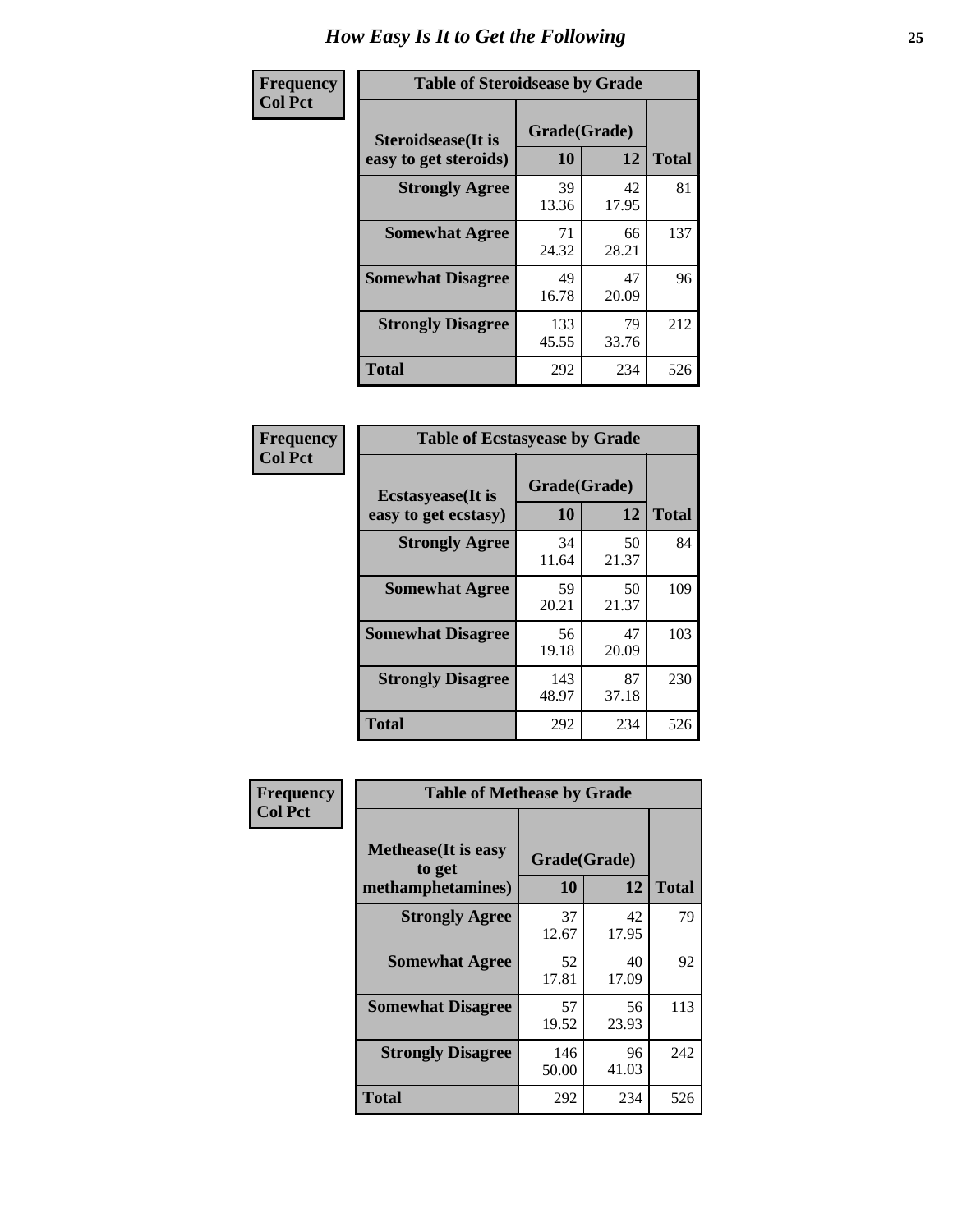| <b>Frequency</b> | <b>Table of Hallucinogensease by Grade</b>               |                    |             |              |  |  |  |  |  |  |
|------------------|----------------------------------------------------------|--------------------|-------------|--------------|--|--|--|--|--|--|
| <b>Col Pct</b>   | Hallucinogensease(It<br>is easy to get<br>hallucinogens) | Grade(Grade)<br>10 | 12          | <b>Total</b> |  |  |  |  |  |  |
|                  | <b>Strongly Agree</b>                                    | 32<br>10.96        | 41<br>17.52 | 73           |  |  |  |  |  |  |
|                  | <b>Somewhat Agree</b>                                    | 59<br>20.21        | 38<br>16.24 | 97           |  |  |  |  |  |  |
|                  | <b>Somewhat Disagree</b>                                 | 54<br>18.49        | 59<br>25.21 | 113          |  |  |  |  |  |  |
|                  | <b>Strongly Disagree</b>                                 | 147<br>50.34       | 96<br>41.03 | 243          |  |  |  |  |  |  |
|                  | <b>Total</b>                                             | 292                | 234         | 526          |  |  |  |  |  |  |

| Frequency<br>  Col Pct |
|------------------------|
|                        |

| <b>Table of Prescriptionease by Grade</b>                                                |              |              |              |  |  |  |  |  |  |  |
|------------------------------------------------------------------------------------------|--------------|--------------|--------------|--|--|--|--|--|--|--|
| <b>Prescriptionease</b> (It<br>is easy to get<br>prescription drugs<br>not prescribed to |              | Grade(Grade) |              |  |  |  |  |  |  |  |
| me)                                                                                      | 10           | 12           | <b>Total</b> |  |  |  |  |  |  |  |
| <b>Strongly Agree</b>                                                                    | 92<br>31.51  | 89<br>38.03  | 181          |  |  |  |  |  |  |  |
| <b>Somewhat Agree</b>                                                                    | 67<br>22.95  | 48<br>20.51  | 115          |  |  |  |  |  |  |  |
| <b>Somewhat Disagree</b>                                                                 | 28<br>9.59   | 35<br>14.96  | 63           |  |  |  |  |  |  |  |
| <b>Strongly Disagree</b>                                                                 | 105<br>35.96 | 62<br>26.50  | 167          |  |  |  |  |  |  |  |
| Total                                                                                    | 292          | 234          | 526          |  |  |  |  |  |  |  |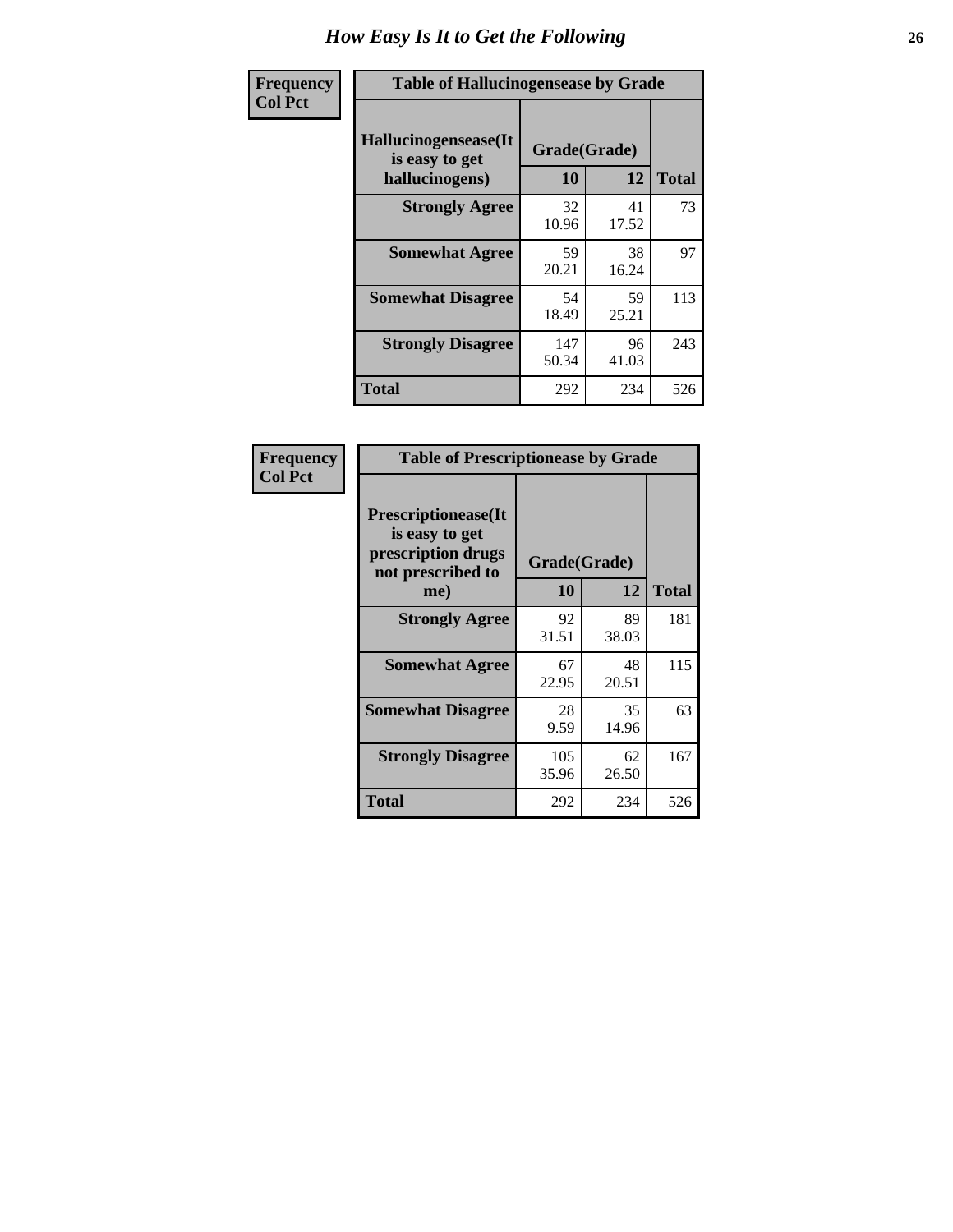*Age at Onset of Use* **27** *Results for "Age at Onset of Use" questions exclude students who said they did not use that substance*

| Frequency      |              |                        |                                                  |           |           |            |                           | <b>Table of Grade by Alcoholinit</b> |             |             |             |                       |              |  |  |  |  |
|----------------|--------------|------------------------|--------------------------------------------------|-----------|-----------|------------|---------------------------|--------------------------------------|-------------|-------------|-------------|-----------------------|--------------|--|--|--|--|
| <b>Row Pct</b> |              |                        | Alcoholinit (I started using alcohol when I was) |           |           |            |                           |                                      |             |             |             |                       |              |  |  |  |  |
|                | Grade(Grade) | <b>8 or</b><br>younger | $\boldsymbol{9}$                                 | 10        | <b>11</b> | 12         | 13                        | 14                                   | 15          | <b>16</b>   | 17          | <b>18 or</b><br>older | <b>Total</b> |  |  |  |  |
|                | 10           | 10<br>9.01             | 4<br>3.60                                        | 6<br>5.41 | 6<br>5.41 | 10<br>9.01 | 15<br>13.51               | 31<br>27.93                          | 22<br>19.82 | 4<br>3.60   | າ<br>1.80   | 0.90                  | 111          |  |  |  |  |
|                | 12           | $\overline{4}$<br>3.81 | 2<br>1.90                                        | 4<br>3.81 | 0.95      | 4.76       | ℸ<br>6.67                 | 17<br>16.19                          | 21<br>20.00 | 21<br>20.00 | 19<br>18.10 | 4<br>3.81             | 105          |  |  |  |  |
|                | <b>Total</b> | 14                     | 6                                                | 10        | ⇁         | 15         | 22                        | 48                                   | 43          | 25          | 21          | 5                     | 216          |  |  |  |  |
|                |              |                        |                                                  |           |           |            | Frequency Missing $= 310$ |                                      |             |             |             |                       |              |  |  |  |  |

#### **Frequency Row Pct**

| <b>Table of Grade by Cigarettesinit</b> |                                                       |                  |           |           |                           |             |             |             |             |            |                       |              |
|-----------------------------------------|-------------------------------------------------------|------------------|-----------|-----------|---------------------------|-------------|-------------|-------------|-------------|------------|-----------------------|--------------|
|                                         | Cigarettesinit (I started smoking tobacco when I was) |                  |           |           |                           |             |             |             |             |            |                       |              |
| Grade(Grade)                            | 8 or<br>younger                                       | 9                | 10        | 11        | 12                        | 13          | 14          | 15          | 16          | 17         | <b>18 or</b><br>older | <b>Total</b> |
| 10                                      | 6<br>7.14                                             | 2<br>2.38        | 3<br>3.57 | 6<br>7.14 | 14<br>16.67               | 16<br>19.05 | 14<br>16.67 | 18<br>21.43 | 3<br>3.57   | 1.19       | 1.19                  | 84           |
| 12                                      | 3<br>3.90                                             | $\theta$<br>0.00 | 3<br>3.90 | 1.30      | 9<br>11.69                | 5<br>6.49   | 12<br>15.58 | 11<br>14.29 | 22<br>28.57 | 8<br>10.39 | 3<br>3.90             | 77           |
| <b>Total</b>                            | $\mathbf Q$                                           | ↑                | 6         | 7         | 23                        | 21          | 26          | 29          | 25          | 9          | 4                     | 161          |
|                                         |                                                       |                  |           |           | Frequency Missing $= 365$ |             |             |             |             |            |                       |              |

**Frequency Row Pct**

| <b>Table of Grade by Smokelessinit</b> |            |                                                     |      |           |                           |            |            |            |            |                  |                       |              |
|----------------------------------------|------------|-----------------------------------------------------|------|-----------|---------------------------|------------|------------|------------|------------|------------------|-----------------------|--------------|
|                                        |            | Smokelessinit(I started chewing tobacco when I was) |      |           |                           |            |            |            |            |                  |                       |              |
| Grade(Grade)   younger                 | 8 or       | 9                                                   | 10   | <b>11</b> | 12                        | 13         | 14         | 15         | 16         | <b>17</b>        | <b>18 or</b><br>older | <b>Total</b> |
| 10                                     | 4<br>12.50 | 9.38                                                | 6.25 | 3.13      | 4<br>12.50                | 7<br>21.88 | 6<br>18.75 | 3<br>9.38  | 3.13       | $\theta$<br>0.00 | 3.13                  | 32           |
| 12                                     | 3.57       | 3.57                                                | 3.57 | 3.57      | 3<br>10.71                | 3<br>10.71 | 4<br>14.29 | 4<br>14.29 | 6<br>21.43 | 4<br>14.29       | $\Omega$<br>0.00      | 28           |
| <b>Total</b>                           |            | 4                                                   | 3    | 2         | 7                         | 10         | 10         | 7          | ⇁          | 4                |                       | 60           |
|                                        |            |                                                     |      |           | Frequency Missing $= 466$ |            |            |            |            |                  |                       |              |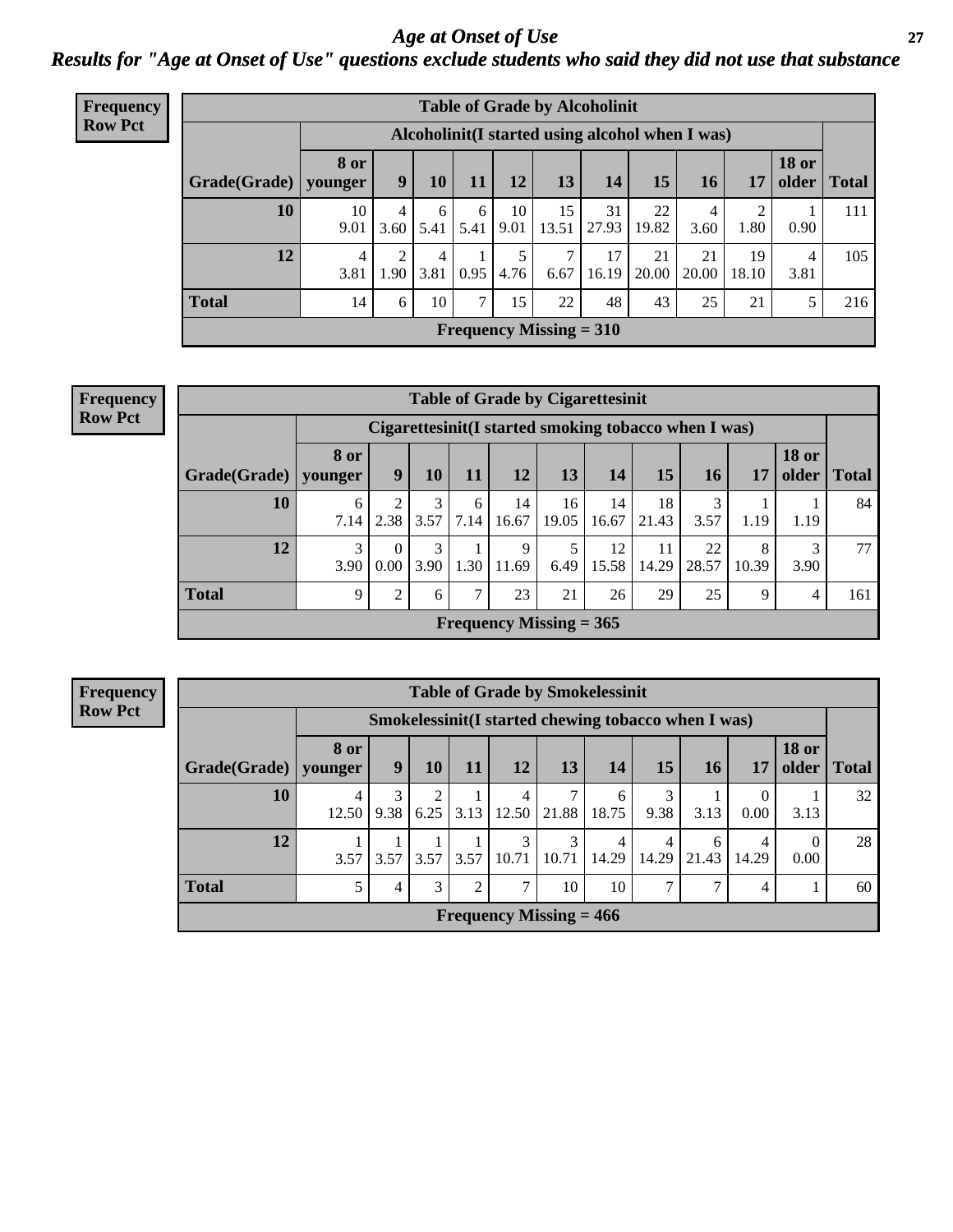#### *Age at Onset of Use* **28**

*Results for "Age at Onset of Use" questions exclude students who said they did not use that substance*

| <b>Frequency</b> |              |                        |                           |                  |                            | <b>Table of Grade by Marijuanainit</b> |           |             |             |                                                      |             |              |
|------------------|--------------|------------------------|---------------------------|------------------|----------------------------|----------------------------------------|-----------|-------------|-------------|------------------------------------------------------|-------------|--------------|
| <b>Row Pct</b>   |              |                        |                           |                  |                            |                                        |           |             |             | Marijuanainit (I started using marijuana when I was) |             |              |
|                  | Grade(Grade) | <b>8 or</b><br>younger | 9                         | 10               | 11                         | 12                                     | 13        | 14          | 15          | 16                                                   | 17          | <b>Total</b> |
|                  | 10           | 5<br>10.20             | 2<br>4.08                 | $\left($<br>0.00 | 4<br>8.16                  | 14.29                                  | 2<br>4.08 | 14<br>28.57 | 12<br>24.49 | 4.08                                                 | 2.04        | 49           |
|                  | 12           | 1.59                   | $1.59$   $1.59$           |                  | $\overline{0}$<br>$0.00\,$ | 3<br>4.76                              | 4<br>6.35 | 13<br>20.63 | 17<br>26.98 | 13<br>20.63                                          | 10<br>15.87 | 63           |
|                  | <b>Total</b> | 6                      | 3                         |                  | 4                          | 10                                     | 6         | 27          | 29          | 15                                                   | 11          | 112          |
|                  |              |                        | Frequency Missing $= 414$ |                  |                            |                                        |           |             |             |                                                      |             |              |

| <b>Frequency</b> |                        | <b>Table of Grade by Cocaineinit</b>        |                               |                         |                                             |                |                  |              |
|------------------|------------------------|---------------------------------------------|-------------------------------|-------------------------|---------------------------------------------|----------------|------------------|--------------|
| <b>Row Pct</b>   |                        | Cocaine in it (I started using cocaine when |                               | I was)                  |                                             |                |                  |              |
|                  | Grade(Grade)   younger | 8 or                                        | 13                            | 14                      | <b>15</b>                                   | <b>16</b>      | 17               | <b>Total</b> |
|                  | 10                     | $\overline{2}$<br>33.33                     | $\Omega$<br>0.00 <sub>l</sub> | 16.67                   | $\overline{2}$<br>33.33                     | 16.67          | $\Omega$<br>0.00 | 6            |
|                  | 12                     | $\theta$<br>0.00                            | $\mathfrak{D}$<br>18.18       | $\mathfrak{D}$<br>18.18 | $\overline{2}$<br>18.18                     | 9.09           | 4<br>36.36       | 11           |
|                  | <b>Total</b>           | $\overline{2}$                              | $\overline{2}$                | 3                       | 4                                           | $\mathfrak{D}$ | 4                | 17           |
|                  |                        |                                             |                               |                         | <b>Frequency Missing <math>= 509</math></b> |                |                  |              |

**Frequency Row Pct**

|              | <b>Table of Grade by Inhalantsinit</b> |                                                                                                                                                                          |                         |                        |                                   |                  |           |    |  |  |  |
|--------------|----------------------------------------|--------------------------------------------------------------------------------------------------------------------------------------------------------------------------|-------------------------|------------------------|-----------------------------------|------------------|-----------|----|--|--|--|
|              |                                        | Inhalantsinit (I started using inhalants when<br>I was)                                                                                                                  |                         |                        |                                   |                  |           |    |  |  |  |
| Grade(Grade) | 8 or<br>younger                        | <b>10</b><br><b>12</b><br>13<br>15<br>14<br>17                                                                                                                           |                         |                        |                                   |                  |           |    |  |  |  |
| 10           | 4<br>28.57                             | $\mathcal{D}_{\mathcal{A}}^{\mathcal{A}}(\mathcal{A})=\mathcal{D}_{\mathcal{A}}^{\mathcal{A}}(\mathcal{A})\mathcal{D}_{\mathcal{A}}^{\mathcal{A}}(\mathcal{A})$<br>14.29 | $\overline{2}$<br>14.29 | $\mathcal{D}$<br>14.29 | $\overline{\mathcal{L}}$<br>14.29 | 7.14             | 7.14      | 14 |  |  |  |
| 12           | 33.33                                  | 0.00                                                                                                                                                                     | 33.33                   | 0<br>0.00              | 33.33                             | $\Omega$<br>0.00 | 0<br>0.00 | 3  |  |  |  |
| <b>Total</b> | 5                                      | 3<br>$\overline{2}$<br>$\overline{c}$<br>3                                                                                                                               |                         |                        |                                   |                  |           |    |  |  |  |
|              |                                        | <b>Frequency Missing = <math>509</math></b>                                                                                                                              |                         |                        |                                   |                  |           |    |  |  |  |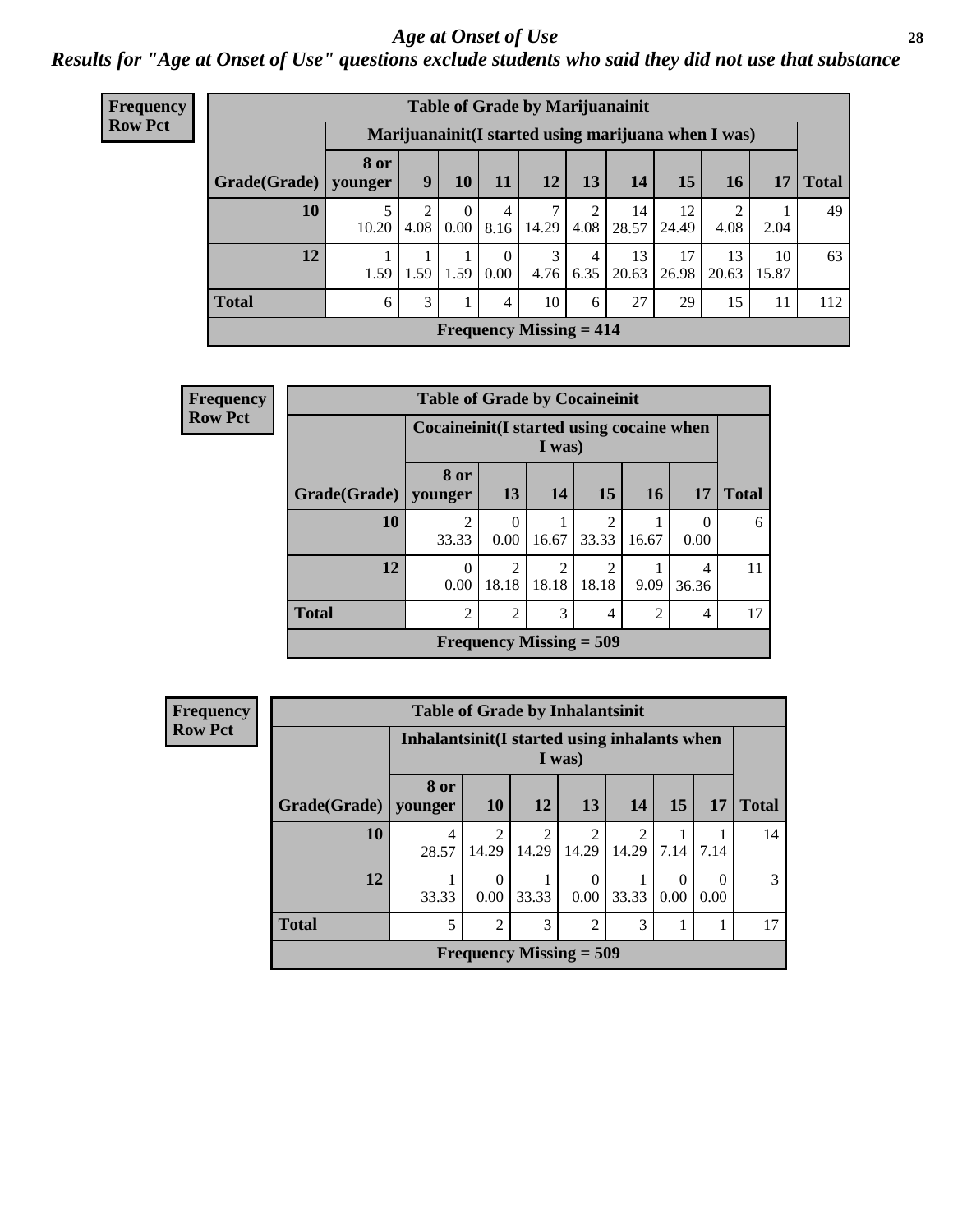#### *Age at Onset of Use* **29**

### *Results for "Age at Onset of Use" questions exclude students who said they did not use that substance*

| <b>Frequency</b> |              | <b>Table of Grade by Steroidsinit</b> |                                                             |                                |                  |                  |       |                |  |  |  |
|------------------|--------------|---------------------------------------|-------------------------------------------------------------|--------------------------------|------------------|------------------|-------|----------------|--|--|--|
| <b>Row Pct</b>   |              |                                       | <b>Steroidsinit(I started using steroids</b><br>when I was) |                                |                  |                  |       |                |  |  |  |
|                  | Grade(Grade) | 8 or<br>younger                       | 13                                                          | 14                             | 15               | <b>16</b>        | 17    | <b>Total</b>   |  |  |  |
|                  | 10           | 3<br>50.00                            | 16.67                                                       | 0<br>0.00                      | 2<br>33.33       | $\Omega$<br>0.00 | 0.00  | 6              |  |  |  |
|                  | 12           | $\theta$<br>0.00                      | 25.00                                                       | 25.00                          | $\Omega$<br>0.00 | 25.00            | 25.00 | $\overline{4}$ |  |  |  |
|                  | <b>Total</b> | 3                                     | $\overline{2}$                                              |                                | $\overline{2}$   |                  |       | 10             |  |  |  |
|                  |              |                                       |                                                             | <b>Frequency Missing = 516</b> |                  |                  |       |                |  |  |  |

| <b>Frequency</b> |              | <b>Table of Grade by Ecstasyinit</b>      |                |                                             |                         |           |                  |              |
|------------------|--------------|-------------------------------------------|----------------|---------------------------------------------|-------------------------|-----------|------------------|--------------|
| <b>Row Pct</b>   |              | Ecstasyinit (I started using ecstasy when |                | I was)                                      |                         |           |                  |              |
|                  | Grade(Grade) | 8 or<br>younger                           | 13             | 14                                          | 15                      | <b>16</b> | 17               | <b>Total</b> |
|                  | 10           | $\overline{2}$<br>28.57                   | 14.29          | 0<br>0.00                                   | 3<br>42.86              | 14.29     | $\Omega$<br>0.00 |              |
|                  | 12           | $\theta$<br>0.00                          | 12.50          | $\overline{2}$<br>25.00                     | $\overline{2}$<br>25.00 | 0<br>0.00 | 3<br>37.50       | 8            |
|                  | <b>Total</b> | 2                                         | $\overline{2}$ | $\overline{2}$                              | 5                       |           | 3                | 15           |
|                  |              |                                           |                | <b>Frequency Missing <math>= 511</math></b> |                         |           |                  |              |

| Frequency      |                      | <b>Table of Grade by Methinit</b>                                   |           |                  |              |
|----------------|----------------------|---------------------------------------------------------------------|-----------|------------------|--------------|
| <b>Row Pct</b> |                      | <b>Methinit</b> (I started using<br>methamphetamines<br>when I was) |           |                  |              |
|                | <b>Grade</b> (Grade) | 8 or<br>younger                                                     | <b>16</b> | $18$ or<br>older | <b>Total</b> |
|                | 10                   | $\mathfrak{D}$<br>50.00                                             | 25.00     | 25.00            | 4            |
|                | 12                   | 0                                                                   | 0         | 0                |              |
|                | <b>Total</b>         | 2                                                                   |           |                  | 4            |
|                |                      | Frequency Missing $= 522$                                           |           |                  |              |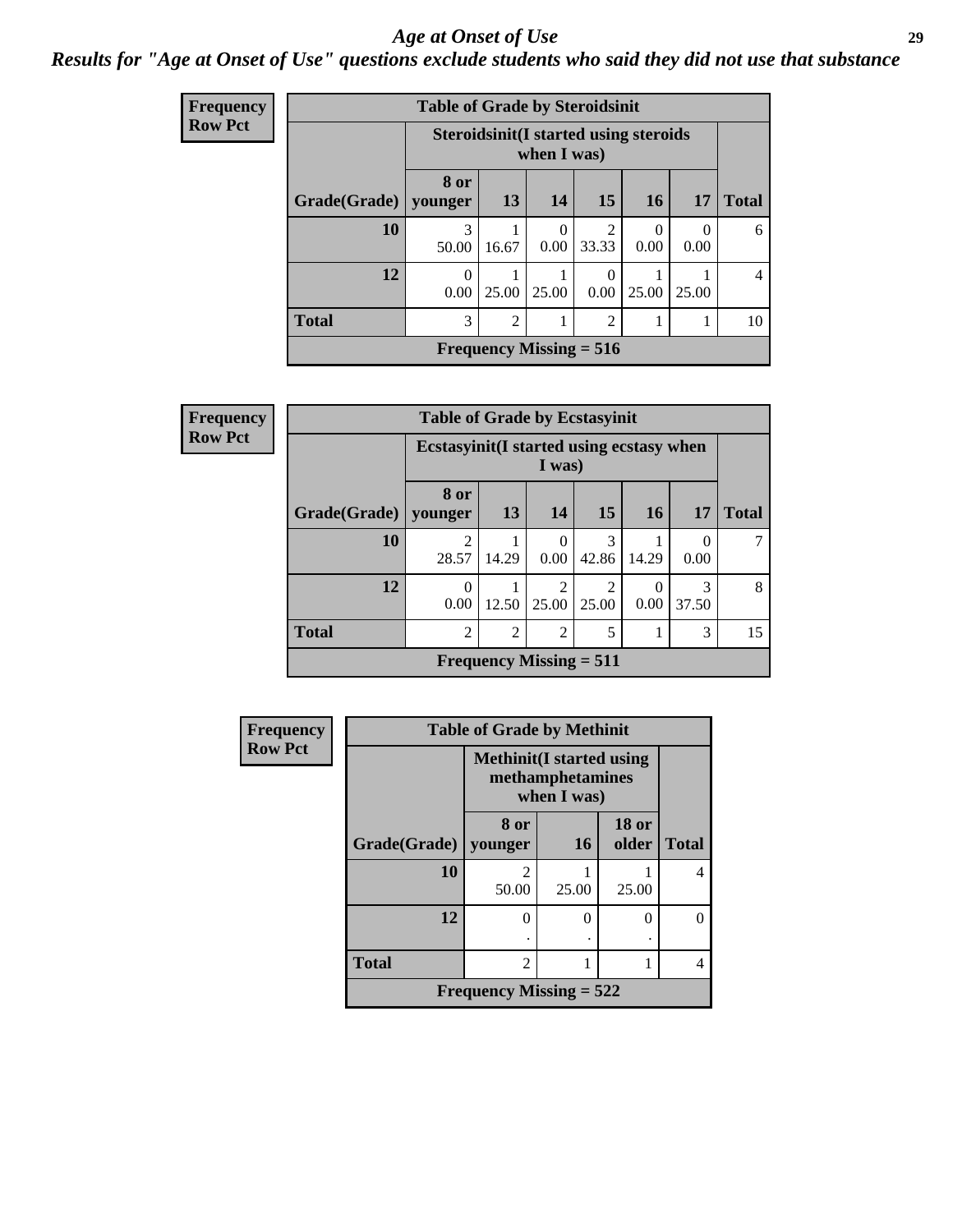#### Age at Onset of Use **30**

### *Results for "Age at Onset of Use" questions exclude students who said they did not use that substance*

| Frequency      |              | <b>Table of Grade by Hallucinogensinit</b> |           |                  |                                                                |           |           |              |
|----------------|--------------|--------------------------------------------|-----------|------------------|----------------------------------------------------------------|-----------|-----------|--------------|
| <b>Row Pct</b> |              |                                            |           |                  | Hallucinogensinit(I started using<br>hallucinogens when I was) |           |           |              |
|                | Grade(Grade) | 8 or<br>  vounger                          | <b>10</b> | 13               | 14                                                             | 16        | 17        | <b>Total</b> |
|                | 10           | $\mathfrak{D}$<br>33.33                    | 16.67     | 16.67            | $\Omega$<br>0.00                                               | 16.67     | 16.67     | 6            |
|                | 12           | $\Omega$<br>0.00                           | 0.00      | $\Omega$<br>0.00 | 100.00                                                         | 0<br>0.00 | 0<br>0.00 | 1            |
|                | <b>Total</b> | $\overline{2}$                             |           |                  |                                                                |           |           | 7            |
|                |              |                                            |           |                  | Frequency Missing $= 519$                                      |           |           |              |

| <b>Frequency</b> |
|------------------|
| <b>Row Pct</b>   |

| <b>Table of Grade by Prescriptioninit</b> |                        |                                                                                       |            |                  |                           |            |            |                      |            |                  |                       |              |
|-------------------------------------------|------------------------|---------------------------------------------------------------------------------------|------------|------------------|---------------------------|------------|------------|----------------------|------------|------------------|-----------------------|--------------|
|                                           |                        | Prescription in the Islam at a prescription drugs not prescribed to me<br>when I was) |            |                  |                           |            |            |                      |            |                  |                       |              |
| Grade(Grade)                              | <b>8 or</b><br>younger | 9                                                                                     | <b>10</b>  | 11               | 12                        | 13         | 14         | 15                   | <b>16</b>  | 17               | <b>18 or</b><br>older | <b>Total</b> |
| 10                                        | າ<br>8.33              | 4.17                                                                                  | 3<br>12.50 | 4.17             | 3<br>12.50                | 3<br>12.50 | 6<br>25.00 | 3<br>12.50           | 4.17       | $\theta$<br>0.00 | 4.17                  | 24           |
| 12                                        | $\Omega$<br>0.00       | $\theta$<br>0.00                                                                      | 5.88       | $\Omega$<br>0.00 | $\Omega$<br>$0.00\,$      | 3<br>17.65 | 4<br>23.53 | $\Omega$<br>$0.00\,$ | 4<br>23.53 | 4<br>23.53       | 5.88                  | 17           |
| <b>Total</b>                              | $\overline{2}$         |                                                                                       | 4          |                  | 3                         | 6          | 10         | 3                    | 5          | 4                | 2                     | 41           |
|                                           |                        |                                                                                       |            |                  | Frequency Missing $= 485$ |            |            |                      |            |                  |                       |              |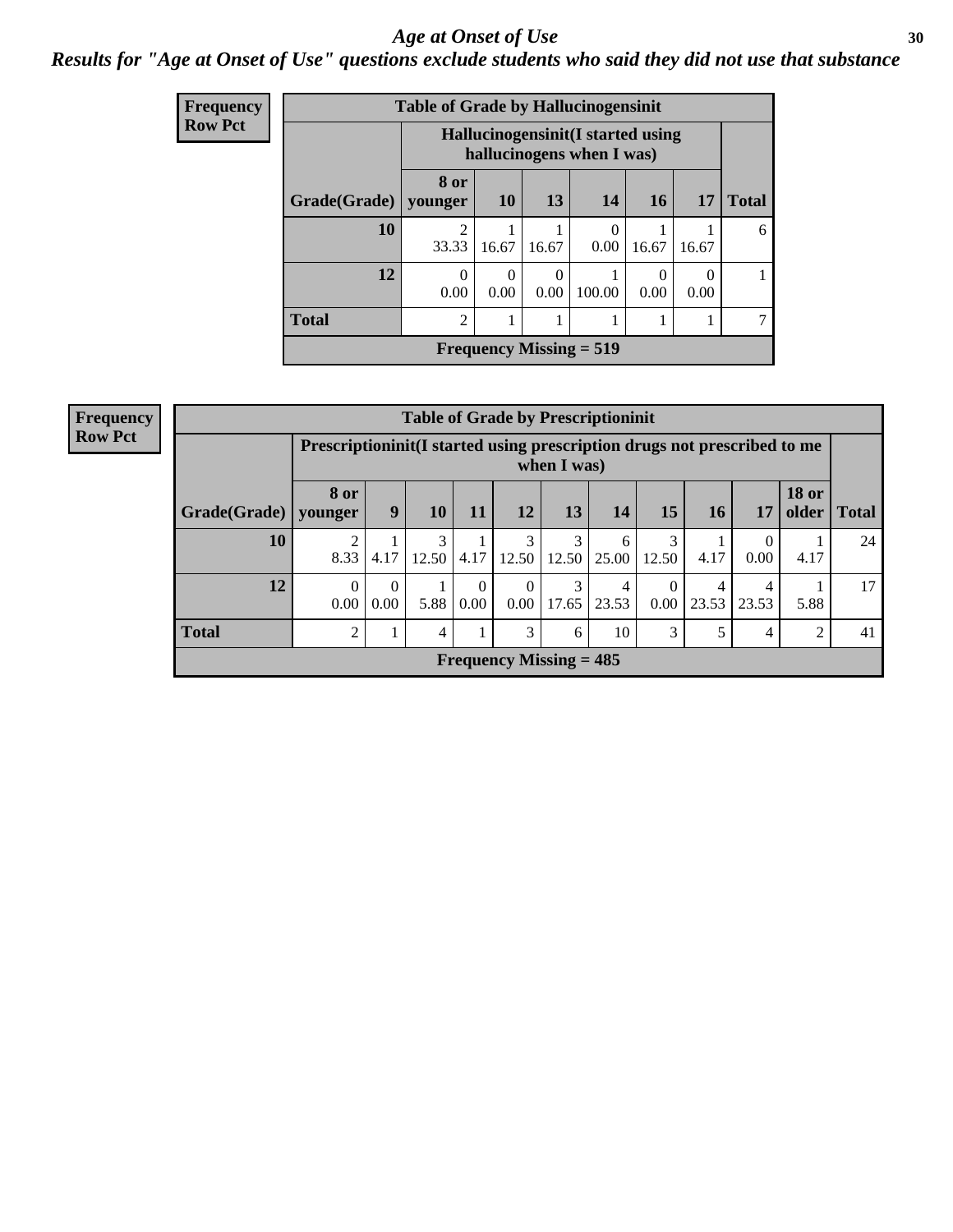| Frequency      |                                               | <b>Table of Alcoholharm by Grade</b> |              |              |  |  |  |  |  |
|----------------|-----------------------------------------------|--------------------------------------|--------------|--------------|--|--|--|--|--|
| <b>Col Pct</b> | Alcoholharm(I<br>think alcohol is<br>harmful) | Grade(Grade)<br>10                   | 12           | <b>Total</b> |  |  |  |  |  |
|                | <b>Strongly Agree</b>                         | 157<br>53.77                         | 126<br>53.85 | 283          |  |  |  |  |  |
|                | <b>Somewhat Agree</b>                         | 78<br>26.71                          | 74<br>31.62  | 152          |  |  |  |  |  |
|                | <b>Somewhat Disagree</b>                      | 30<br>10.27                          | 18<br>7.69   | 48           |  |  |  |  |  |
|                | <b>Strongly Disagree</b>                      | 27<br>9.25                           | 16<br>6.84   | 43           |  |  |  |  |  |
|                | <b>Total</b>                                  | 292                                  | 234          | 526          |  |  |  |  |  |

|                                                          |                    | <b>Table of Cigarettesharm by Grade</b> |              |  |  |  |  |  |  |  |  |
|----------------------------------------------------------|--------------------|-----------------------------------------|--------------|--|--|--|--|--|--|--|--|
| Cigarettesharm(I<br>think smoking<br>tobacco is harmful) | Grade(Grade)<br>10 | 12                                      | <b>Total</b> |  |  |  |  |  |  |  |  |
| <b>Strongly Agree</b>                                    | 218<br>74.66       | 188<br>80.34                            | 406          |  |  |  |  |  |  |  |  |
| <b>Somewhat Agree</b>                                    | 42<br>14.38        | 28<br>11.97                             | 70           |  |  |  |  |  |  |  |  |
| <b>Somewhat Disagree</b>                                 | 14<br>4.79         | 4<br>1.71                               | 18           |  |  |  |  |  |  |  |  |
| <b>Strongly Disagree</b>                                 | 18<br>6.16         | 14<br>5.98                              | 32           |  |  |  |  |  |  |  |  |
| <b>Total</b>                                             | 292                | 234                                     | 526          |  |  |  |  |  |  |  |  |

| Frequency      | <b>Table of Smokelessharm by Grade</b>                  |                    |              |     |
|----------------|---------------------------------------------------------|--------------------|--------------|-----|
| <b>Col Pct</b> | Smokelessharm(I<br>think chewing<br>tobacco is harmful) | Grade(Grade)<br>10 | <b>Total</b> |     |
|                | <b>Strongly Agree</b>                                   | 223<br>76.37       | 188<br>80.34 | 411 |
|                | <b>Somewhat Agree</b>                                   | 40<br>13.70        | 28<br>11.97  | 68  |
|                | <b>Somewhat Disagree</b>                                | 9<br>3.08          | 4<br>1.71    | 13  |
|                | <b>Strongly Disagree</b>                                | 20<br>6.85         | 14<br>5.98   | 34  |
|                | Total                                                   | 292                | 234          | 526 |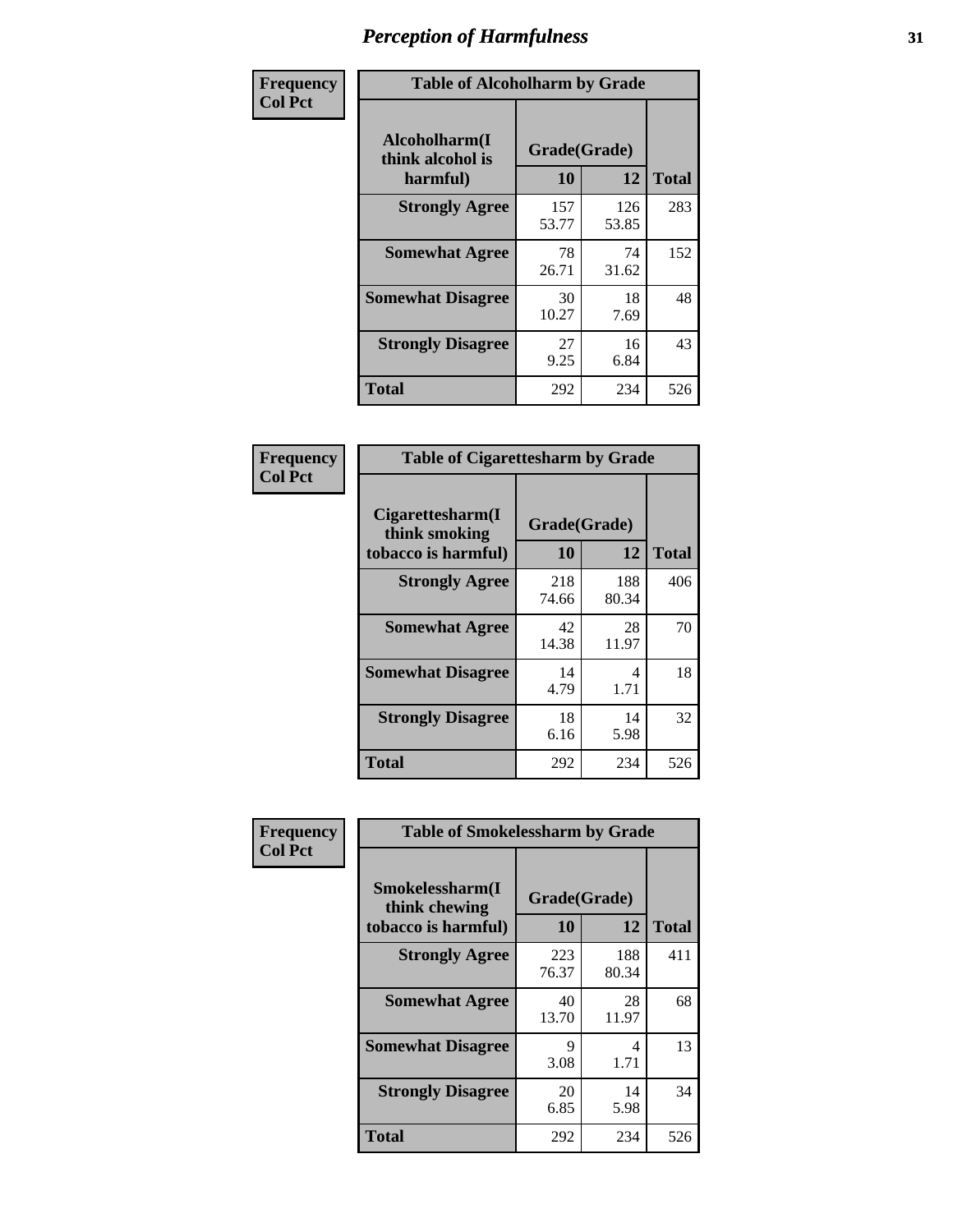| Frequency      |                                                   | <b>Table of Marijuanaharm by Grade</b> |              |              |  |
|----------------|---------------------------------------------------|----------------------------------------|--------------|--------------|--|
| <b>Col Pct</b> | Marijuanaharm(I<br>think marijuana is<br>harmful) | Grade(Grade)<br>10                     | 12           | <b>Total</b> |  |
|                | <b>Strongly Agree</b>                             | 198<br>67.81                           | 142<br>60.68 | 340          |  |
|                | <b>Somewhat Agree</b>                             | 37<br>12.67                            | 33<br>14.10  | 70           |  |
|                | <b>Somewhat Disagree</b>                          | 16<br>5.48                             | 22<br>9.40   | 38           |  |
|                | <b>Strongly Disagree</b>                          | 41<br>14.04                            | 37<br>15.81  | 78           |  |
|                | <b>Total</b>                                      | 292                                    | 234          | 526          |  |

| <b>Table of Cocaineharm by Grade</b>          |                    |                        |              |  |  |
|-----------------------------------------------|--------------------|------------------------|--------------|--|--|
| Cocaineharm(I<br>think cocaine is<br>harmful) | Grade(Grade)<br>10 | 12                     | <b>Total</b> |  |  |
| <b>Strongly Agree</b>                         | 247<br>84.59       | 205<br>87.61           | 452          |  |  |
| <b>Somewhat Agree</b>                         | 13<br>4.45         | 13<br>5.56             | 26           |  |  |
| <b>Somewhat Disagree</b>                      | 9<br>3.08          | $\mathfrak{D}$<br>0.85 | 11           |  |  |
| <b>Strongly Disagree</b>                      | 23<br>7.88         | 14<br>5.98             | 37           |  |  |
| <b>Total</b>                                  | 292                | 234                    | 526          |  |  |

| Frequency      | <b>Table of Inhalantsharm by Grade</b>             |                    |              |              |
|----------------|----------------------------------------------------|--------------------|--------------|--------------|
| <b>Col Pct</b> | Inhalantsharm(I<br>think inhalants are<br>harmful) | Grade(Grade)<br>10 | 12           | <b>Total</b> |
|                | <b>Strongly Agree</b>                              | 244<br>83.56       | 202<br>86.32 | 446          |
|                | <b>Somewhat Agree</b>                              | 15<br>5.14         | 15<br>6.41   | 30           |
|                | <b>Somewhat Disagree</b>                           | 11<br>3.77         | 0.43         | 12           |
|                | <b>Strongly Disagree</b>                           | 22<br>7.53         | 16<br>6.84   | 38           |
|                | <b>Total</b>                                       | 292                | 234          | 526          |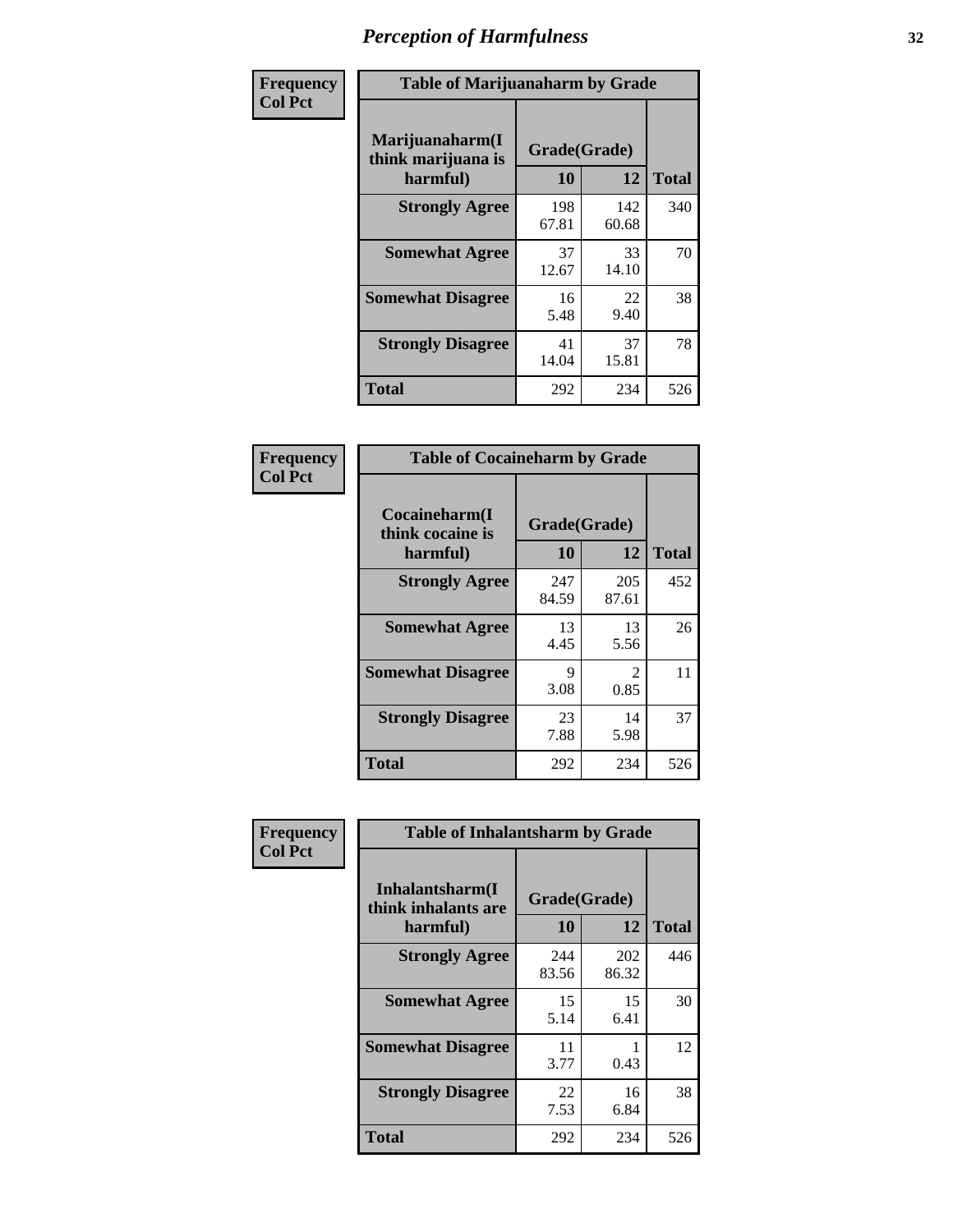| Frequency      | <b>Table of Steroidsharm by Grade</b>            |                    |              |              |
|----------------|--------------------------------------------------|--------------------|--------------|--------------|
| <b>Col Pct</b> | Steroidsharm(I<br>think steroids are<br>harmful) | Grade(Grade)<br>10 | 12           | <b>Total</b> |
|                | <b>Strongly Agree</b>                            | 219<br>75.00       | 191<br>81.62 | 410          |
|                | <b>Somewhat Agree</b>                            | 35<br>11.99        | 23<br>9.83   | 58           |
|                | <b>Somewhat Disagree</b>                         | 13<br>4.45         | 4<br>1.71    | 17           |
|                | <b>Strongly Disagree</b>                         | 25<br>8.56         | 16<br>6.84   | 41           |
|                | <b>Total</b>                                     | 292                | 234          | 526          |

| <b>Table of Ecstasyharm by Grade</b>          |                    |                        |              |  |  |
|-----------------------------------------------|--------------------|------------------------|--------------|--|--|
| Ecstasyharm(I<br>think ecstasy is<br>harmful) | Grade(Grade)<br>10 | 12                     | <b>Total</b> |  |  |
| <b>Strongly Agree</b>                         | 243<br>83.22       | 199<br>85.04           | 442          |  |  |
| <b>Somewhat Agree</b>                         | 15<br>5.14         | 20<br>8.55             | 35           |  |  |
| <b>Somewhat Disagree</b>                      | 10<br>3.42         | $\mathfrak{D}$<br>0.85 | 12           |  |  |
| <b>Strongly Disagree</b>                      | 24<br>8.22         | 13<br>5.56             | 37           |  |  |
| Total                                         | 292                | 234                    | 526          |  |  |

| Frequency      | <b>Table of Methharm by Grade</b>                            |                    |              |              |
|----------------|--------------------------------------------------------------|--------------------|--------------|--------------|
| <b>Col Pct</b> | <b>Methharm</b> (I think<br>methamphetamines<br>are harmful) | Grade(Grade)<br>10 | 12           | <b>Total</b> |
|                | <b>Strongly Agree</b>                                        | 250<br>85.62       | 210<br>89.74 | 460          |
|                | <b>Somewhat Agree</b>                                        | 12<br>4.11         | 8<br>3.42    | 20           |
|                | <b>Somewhat Disagree</b>                                     | 8<br>2.74          | 0<br>0.00    | 8            |
|                | <b>Strongly Disagree</b>                                     | 22<br>7.53         | 16<br>6.84   | 38           |
|                | <b>Total</b>                                                 | 292                | 234          | 526          |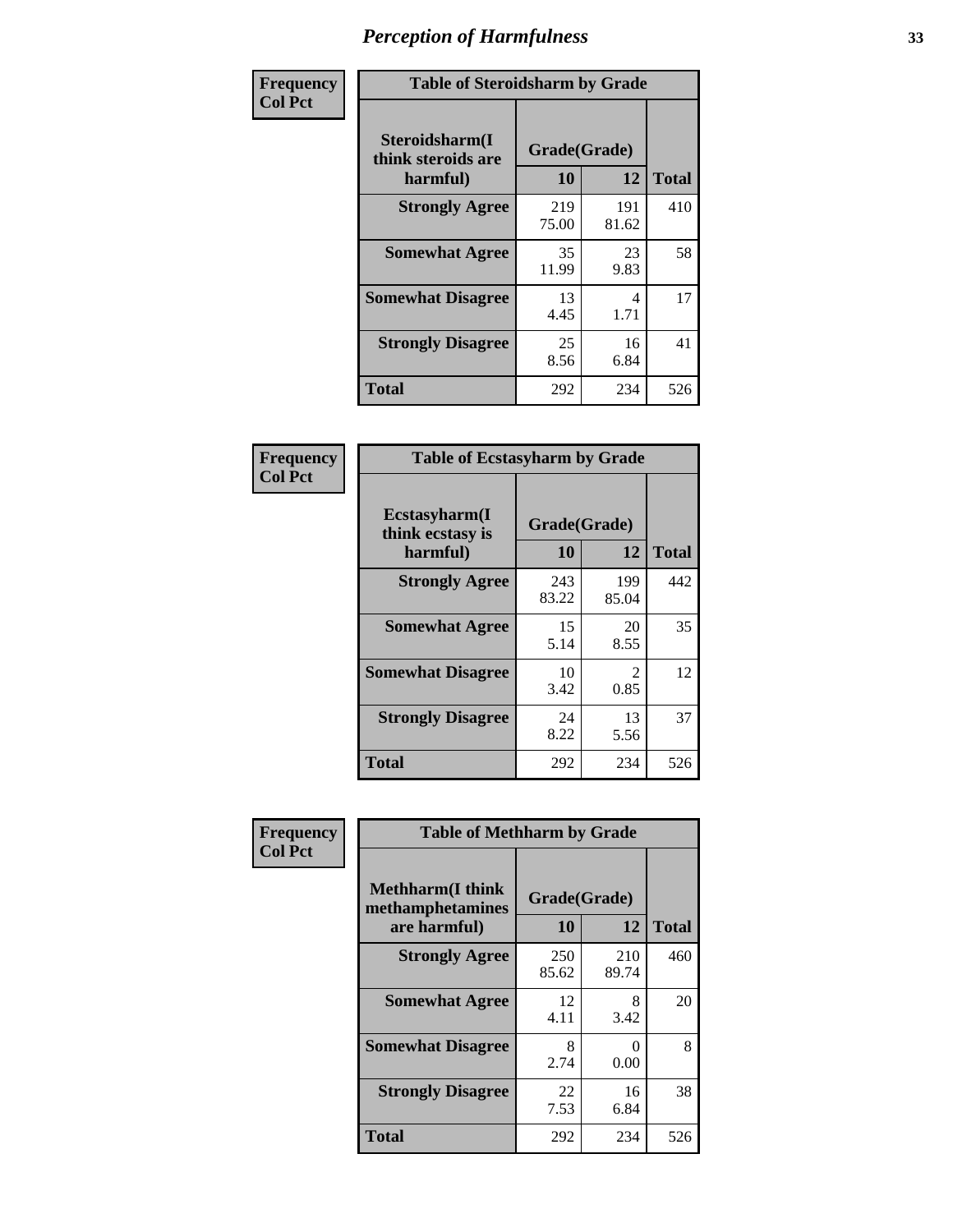| Frequency      | <b>Table of Hallucinogensharm by Grade</b>                 |                    |                       |                |
|----------------|------------------------------------------------------------|--------------------|-----------------------|----------------|
| <b>Col Pct</b> | Hallucinogensharm(I<br>think hallucinogens<br>are harmful) | Grade(Grade)<br>10 | 12                    | <b>Total</b>   |
|                | <b>Strongly Agree</b>                                      | 242<br>82.88       | 208<br>88.89          | 450            |
|                | <b>Somewhat Agree</b>                                      | 21<br>7.19         | 9<br>3.85             | 30             |
|                | <b>Somewhat Disagree</b>                                   | 5<br>1.71          | $\mathcal{L}$<br>0.85 | $\overline{7}$ |
|                | <b>Strongly Disagree</b>                                   | 24<br>8.22         | 15<br>6.41            | 39             |
|                | <b>Total</b>                                               | 292                | 234                   | 526            |

| <b>Table of Prescriptionharm by Grade</b>                                         |              |              |              |  |
|-----------------------------------------------------------------------------------|--------------|--------------|--------------|--|
| <b>Prescriptionharm(I)</b><br>think prescription<br>drugs not<br>prescribed to me | Grade(Grade) |              |              |  |
| are harmful)                                                                      | 10           | 12           | <b>Total</b> |  |
| <b>Strongly Agree</b>                                                             | 213<br>72.95 | 177<br>75.64 | 390          |  |
| <b>Somewhat Agree</b>                                                             | 37<br>12.67  | 33<br>14.10  | 70           |  |
| <b>Somewhat Disagree</b>                                                          | 20<br>6.85   | 2.99         | 27           |  |
| <b>Strongly Disagree</b>                                                          | 22<br>7.53   | 17<br>7.26   | 39           |  |
| <b>Total</b>                                                                      | 292          | 234          | 526          |  |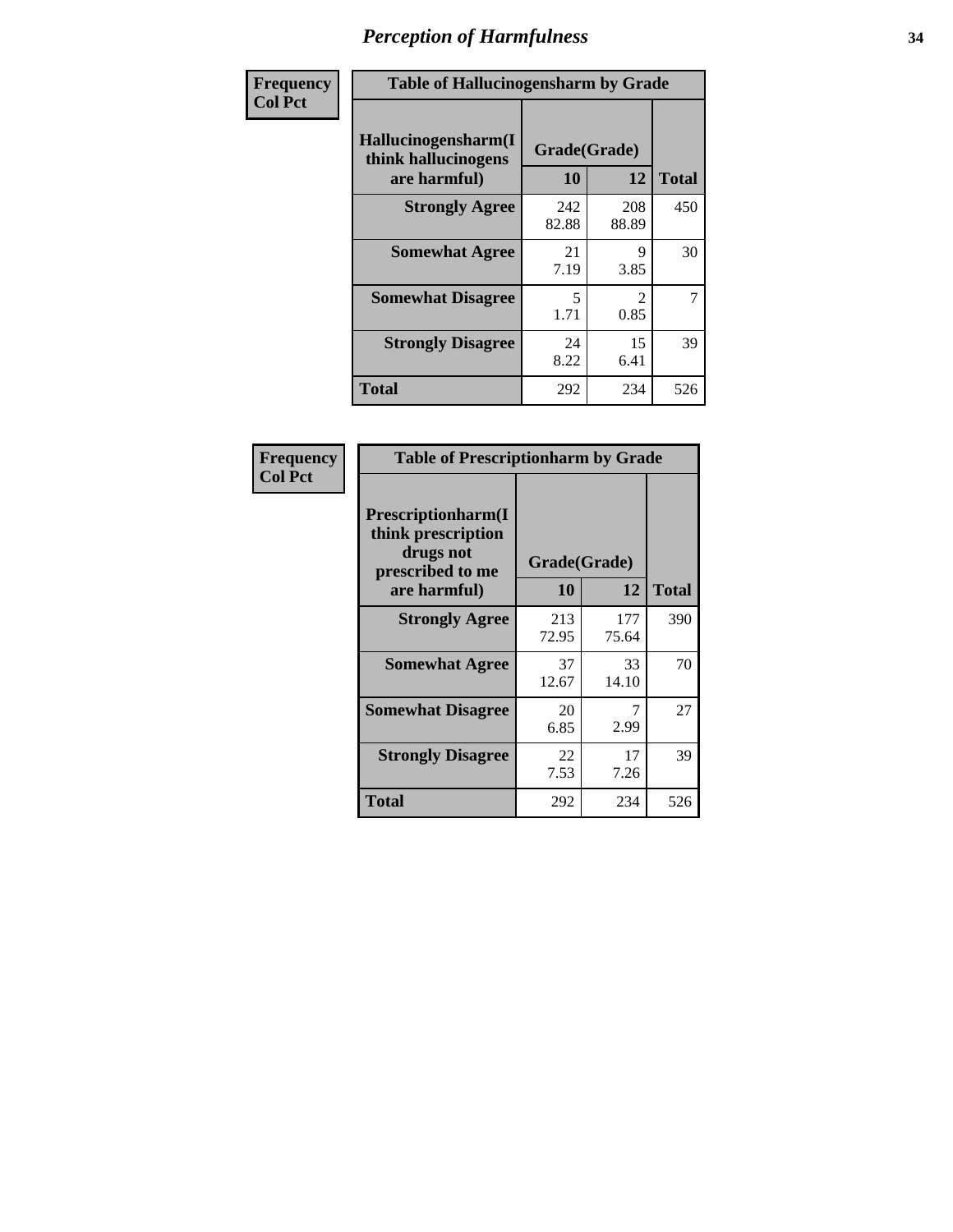# *Disapproval by Adults* **35**

| Frequency      | <b>Table of Alcoholadult by Grade</b>                         |                    |              |              |
|----------------|---------------------------------------------------------------|--------------------|--------------|--------------|
| <b>Col Pct</b> | Alcoholadult(Adults<br>would disapprove if<br>I used alcohol) | Grade(Grade)<br>10 | 12           | <b>Total</b> |
|                | <b>Strongly Agree</b>                                         | 168<br>57.53       | 139<br>59.40 | 307          |
|                | <b>Somewhat Agree</b>                                         | 59<br>20.21        | 53<br>22.65  | 112          |
|                | <b>Somewhat Disagree</b>                                      | 35<br>11.99        | 23<br>9.83   | 58           |
|                | <b>Strongly Disagree</b>                                      | 30<br>10.27        | 19<br>8.12   | 49           |
|                | <b>Total</b>                                                  | 292                | 234          | 526          |

|                                                                       | <b>Table of Tobaccoadult by Grade</b> |              |              |  |  |
|-----------------------------------------------------------------------|---------------------------------------|--------------|--------------|--|--|
| <b>Tobaccoadult</b> (Adults<br>would disapprove if<br>I used tobacco) | Grade(Grade)<br>10                    | 12           | <b>Total</b> |  |  |
| <b>Strongly Agree</b>                                                 | 194<br>66.44                          | 152<br>64.96 | 346          |  |  |
| <b>Somewhat Agree</b>                                                 | 42<br>14.38                           | 40<br>17.09  | 82           |  |  |
| <b>Somewhat Disagree</b>                                              | 19<br>6.51                            | 25<br>10.68  | 44           |  |  |
| <b>Strongly Disagree</b>                                              | 37<br>12.67                           | 17<br>7.26   | 54           |  |  |
| <b>Total</b>                                                          | 292                                   | 234          | 526          |  |  |

| Frequency<br><b>Col Pct</b> | <b>Table of Marijuanaadult by Grade</b>                           |                    |              |              |
|-----------------------------|-------------------------------------------------------------------|--------------------|--------------|--------------|
|                             | Marijuanaadult(Adults<br>would disapprove if I<br>used marijuana) | Grade(Grade)<br>10 | 12           | <b>Total</b> |
|                             | <b>Strongly Agree</b>                                             | 224<br>76.71       | 180<br>76.92 | 404          |
|                             | <b>Somewhat Agree</b>                                             | 21<br>7.19         | 23<br>9.83   | 44           |
|                             | <b>Somewhat Disagree</b>                                          | 15<br>5.14         | 12<br>5.13   | 27           |
|                             | <b>Strongly Disagree</b>                                          | 32<br>10.96        | 19<br>8.12   | 51           |
|                             | <b>Total</b>                                                      | 292                | 234          | 526          |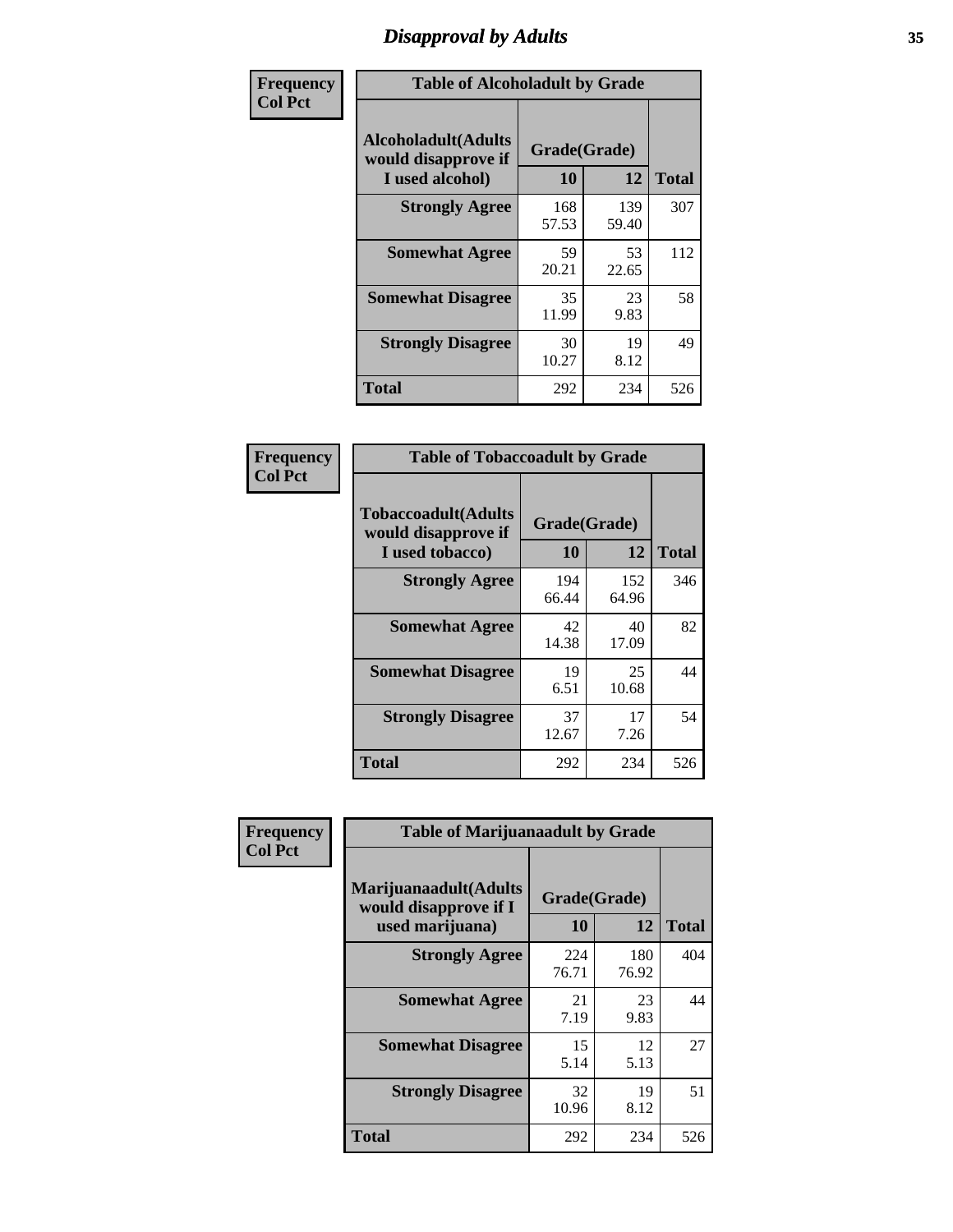# *Disapproval by Adults* **36**

| Frequency      | <b>Table of Otherdrugadult by Grade</b>                                     |                    |              |              |
|----------------|-----------------------------------------------------------------------------|--------------------|--------------|--------------|
| <b>Col Pct</b> | <b>Otherdrugadult</b> (Adults<br>would disapprove if I<br>used other drugs) | Grade(Grade)<br>10 | 12           | <b>Total</b> |
|                | <b>Strongly Agree</b>                                                       | 236<br>80.82       | 209<br>89.32 | 445          |
|                | <b>Somewhat Agree</b>                                                       | 14<br>4.79         | 2.99         | 21           |
|                | <b>Somewhat Disagree</b>                                                    | 8<br>2.74          | 3<br>1.28    | 11           |
|                | <b>Strongly Disagree</b>                                                    | 34<br>11.64        | 15<br>6.41   | 49           |
|                | <b>Total</b>                                                                | 292                | 234          | 526          |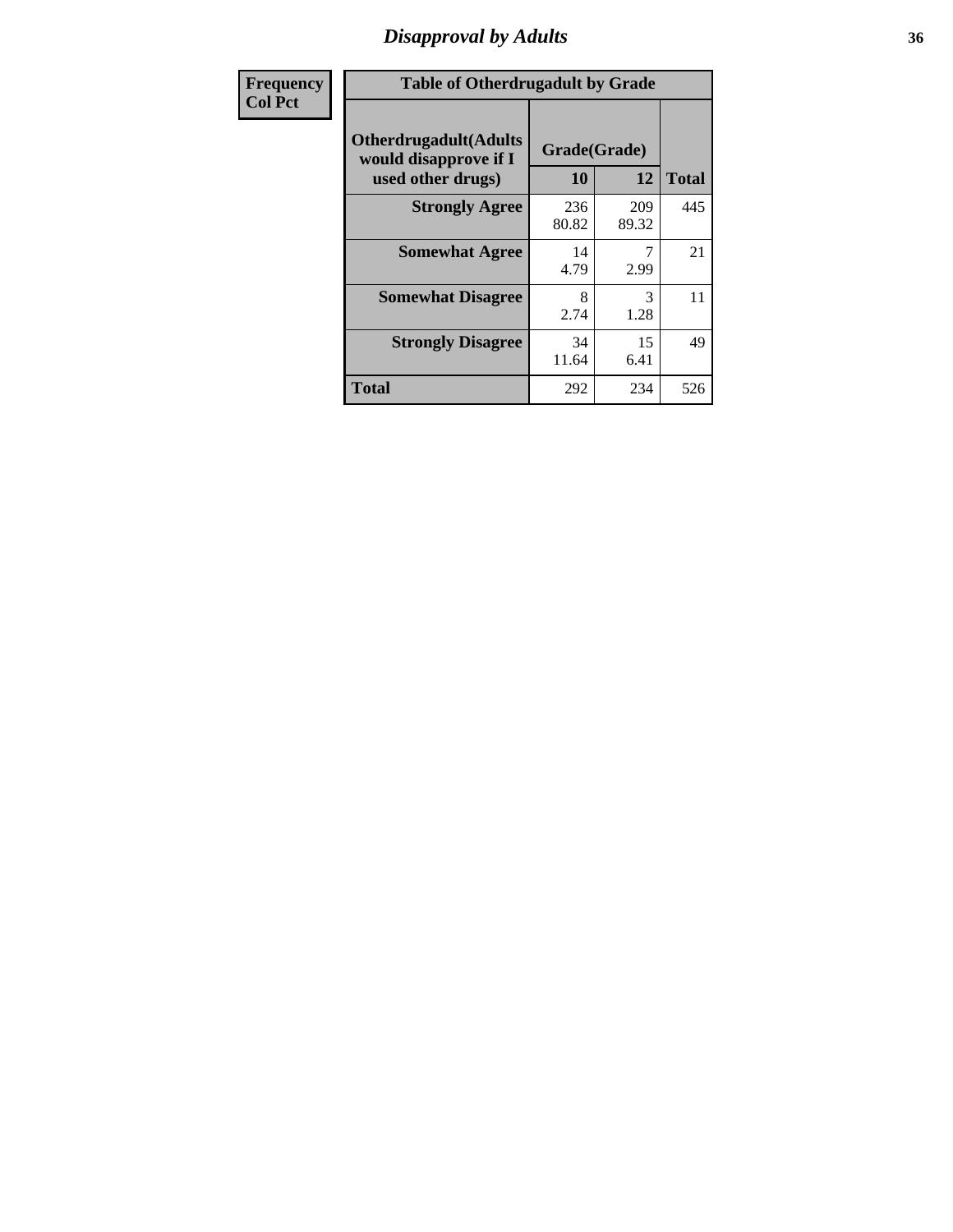# *Disapproval by Peers* **37**

| Frequency      | <b>Table of Alcoholpeer by Grade</b>                    |              |             |              |  |
|----------------|---------------------------------------------------------|--------------|-------------|--------------|--|
| <b>Col Pct</b> | Alcoholpeer(My<br>friends would<br>disapprove if I used | Grade(Grade) |             |              |  |
|                | alcohol)                                                | 10           | 12          | <b>Total</b> |  |
|                | <b>Strongly Agree</b>                                   | 72<br>24.66  | 60<br>25.64 | 132          |  |
|                | <b>Somewhat Agree</b>                                   | 90<br>30.82  | 56<br>23.93 | 146          |  |
|                | <b>Somewhat Disagree</b>                                | 55<br>18.84  | 57<br>24.36 | 112          |  |
|                | <b>Strongly Disagree</b>                                | 75<br>25.68  | 61<br>26.07 | 136          |  |
|                | Total                                                   | 292          | 234         | 526          |  |

| Frequency      | <b>Table of Tobaccopeer by Grade</b>                                |                    |             |              |
|----------------|---------------------------------------------------------------------|--------------------|-------------|--------------|
| <b>Col Pct</b> | Tobaccopeer(My<br>friends would<br>disapprove if I used<br>tobacco) | Grade(Grade)<br>10 | 12          | <b>Total</b> |
|                | <b>Strongly Agree</b>                                               | 101<br>34.59       | 89<br>38.03 | 190          |
|                | <b>Somewhat Agree</b>                                               | 78<br>26.71        | 43<br>18.38 | 121          |
|                | <b>Somewhat Disagree</b>                                            | 50<br>17.12        | 42<br>17.95 | 92           |
|                | <b>Strongly Disagree</b>                                            | 63<br>21.58        | 60<br>25.64 | 123          |
|                | <b>Total</b>                                                        | 292                | 234         | 526          |

| Frequency<br><b>Col Pct</b> | <b>Table of Marijuanapeer by Grade</b>                    |              |              |              |
|-----------------------------|-----------------------------------------------------------|--------------|--------------|--------------|
|                             | Marijuanapeer(My<br>friends would<br>disapprove if I used | Grade(Grade) |              |              |
|                             | marijuana)                                                | <b>10</b>    | 12           | <b>Total</b> |
|                             | <b>Strongly Agree</b>                                     | 113<br>38.70 | 108<br>46.15 | 221          |
|                             | <b>Somewhat Agree</b>                                     | 71<br>24.32  | 39<br>16.67  | 110          |
|                             | <b>Somewhat Disagree</b>                                  | 44<br>15.07  | 42<br>17.95  | 86           |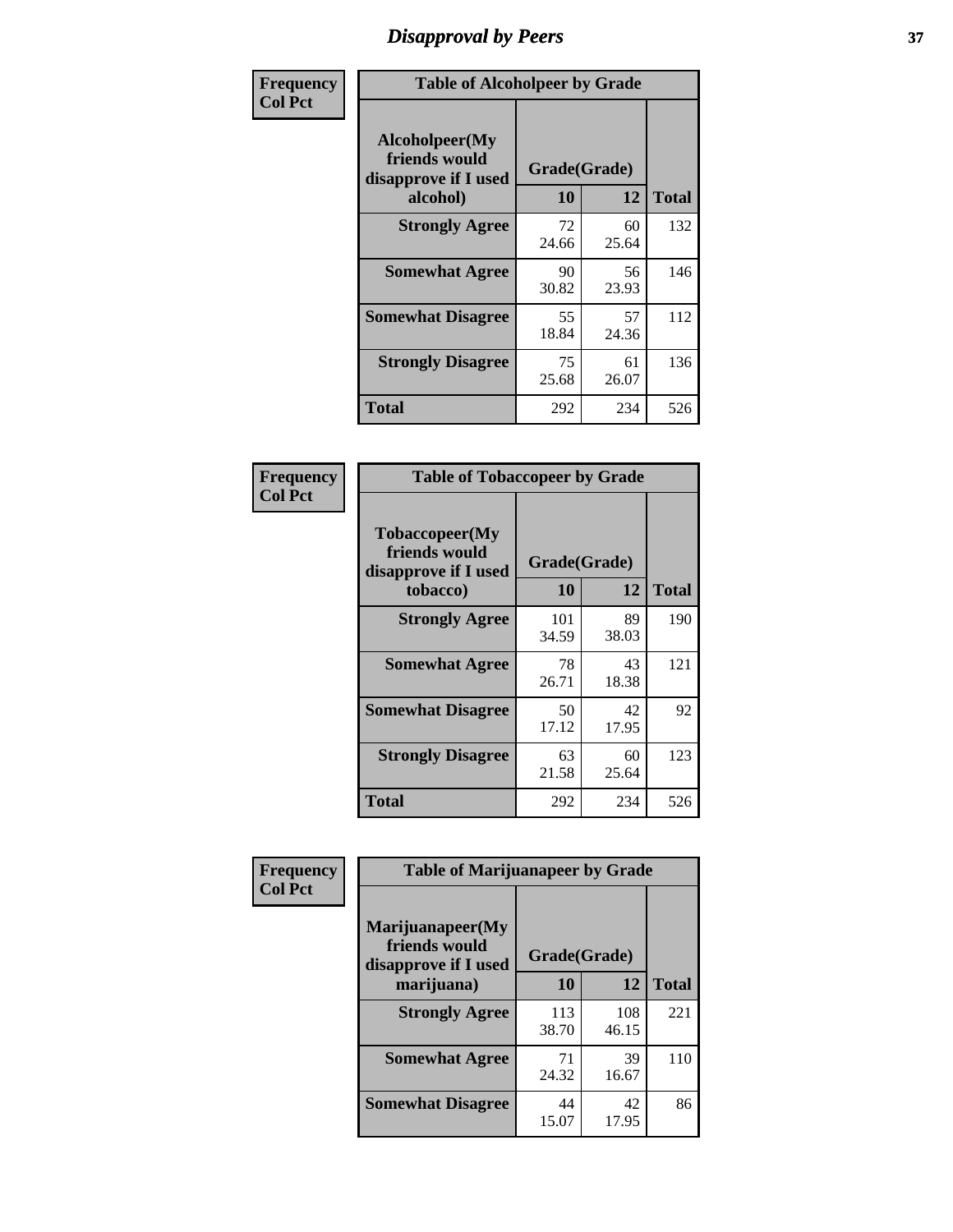# *Disapproval by Peers* **38**

| Frequency<br><b>Col Pct</b> | <b>Table of Marijuanapeer by Grade</b>                                  |                    |             |              |
|-----------------------------|-------------------------------------------------------------------------|--------------------|-------------|--------------|
|                             | Marijuanapeer(My<br>friends would<br>disapprove if I used<br>marijuana) | Grade(Grade)<br>10 | 12          | <b>Total</b> |
|                             | <b>Strongly Disagree</b>                                                | 64<br>21.92        | 45<br>19.23 | 109          |
|                             | Total                                                                   | 292                | 234         | 526          |

| Frequency      | <b>Table of Otherdrugpeer by Grade</b>                                    |                    |              |              |
|----------------|---------------------------------------------------------------------------|--------------------|--------------|--------------|
| <b>Col Pct</b> | Otherdrugpeer(My<br>friends would<br>disapprove if I used<br>other drugs) | Grade(Grade)<br>10 | 12           | <b>Total</b> |
|                | <b>Strongly Agree</b>                                                     | 144<br>49.32       | 147<br>62.82 | 291          |
|                | <b>Somewhat Agree</b>                                                     | 62<br>21.23        | 37<br>15.81  | 99           |
|                | <b>Somewhat Disagree</b>                                                  | 34<br>11.64        | 17<br>7.26   | 51           |
|                | <b>Strongly Disagree</b>                                                  | 52<br>17.81        | 33<br>14.10  | 85           |
|                | Total                                                                     | 292                | 234          | 526          |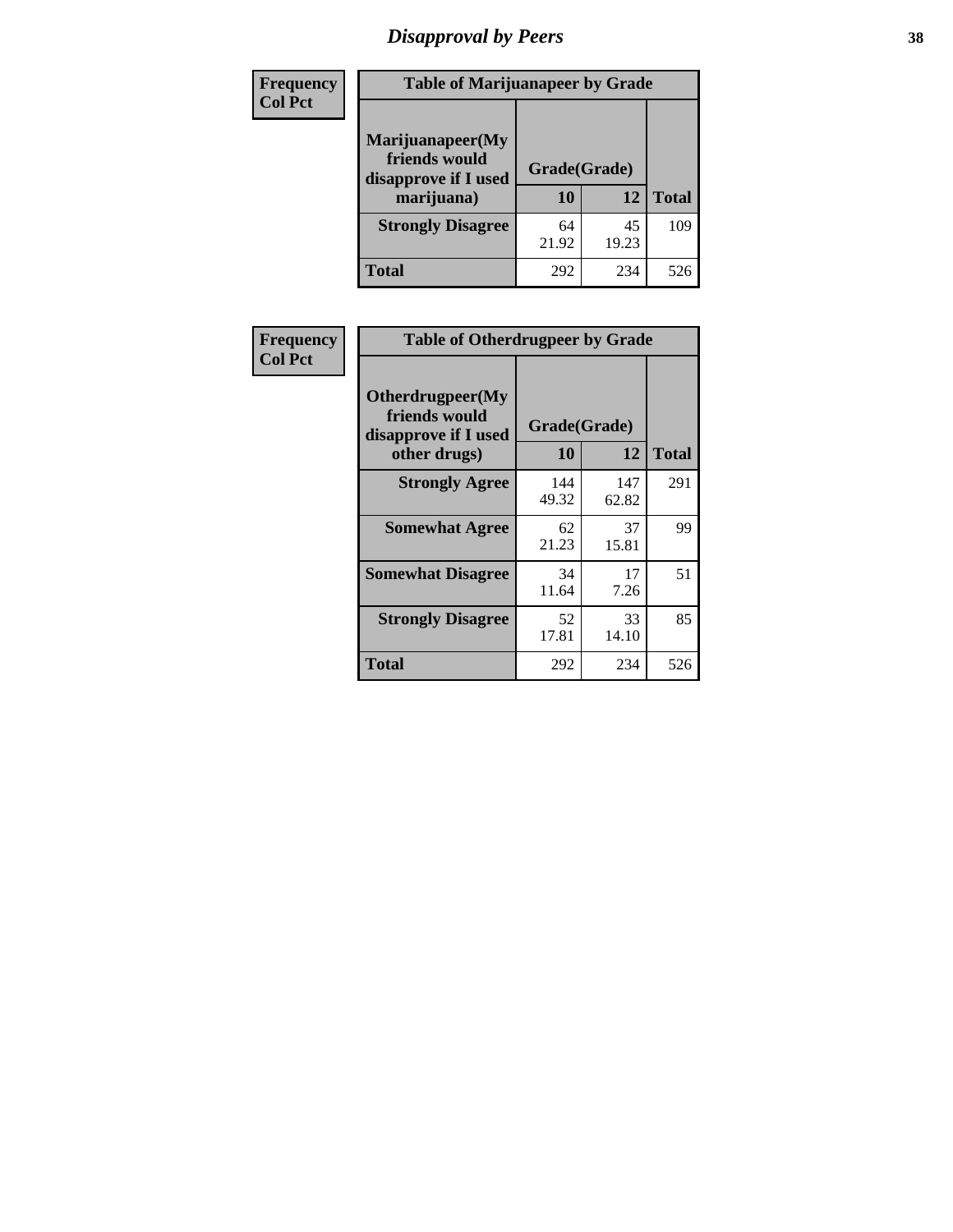| Frequency      | <b>Table of Alcohollocation1 by Grade</b> |              |              |              |
|----------------|-------------------------------------------|--------------|--------------|--------------|
| <b>Col Pct</b> | <b>Alcohollocation1(Places</b>            | Grade(Grade) |              |              |
|                | <b>Friends Use Alcohol)</b>               | 10           | 12           | <b>Total</b> |
|                |                                           | 184<br>63.01 | 154<br>65.81 | 338          |
|                | Do Not Use                                | 108<br>36.99 | 80<br>34.19  | 188          |
|                | <b>Total</b>                              | 292          | 234          | 526          |

| <b>Frequency</b> | <b>Table of Alcohollocation2 by Grade</b>                     |                    |              |              |
|------------------|---------------------------------------------------------------|--------------------|--------------|--------------|
| <b>Col Pct</b>   | <b>Alcohollocation2(Places</b><br><b>Friends Use Alcohol)</b> | Grade(Grade)<br>10 | 12           | <b>Total</b> |
|                  |                                                               | 175<br>59.93       | 127<br>54.27 | 302          |
|                  | Home                                                          | 117<br>40.07       | 107<br>45.73 | 224          |
|                  | <b>Total</b>                                                  | 292                | 234          | 526          |

| Frequency<br><b>Col Pct</b> | <b>Table of Alcohollocation 3 by Grade</b>                    |                    |              |              |
|-----------------------------|---------------------------------------------------------------|--------------------|--------------|--------------|
|                             | <b>Alcohollocation3(Places</b><br><b>Friends Use Alcohol)</b> | Grade(Grade)<br>10 | 12           | <b>Total</b> |
|                             |                                                               | 280<br>95.89       | 220<br>94.02 | 500          |
|                             | <b>School</b>                                                 | 12<br>4.11         | 14<br>5.98   | 26           |
|                             | <b>Total</b>                                                  | 292                | 234          | 526          |

| <b>Frequency</b> | <b>Table of Alcohollocation4 by Grade</b> |              |              |              |  |
|------------------|-------------------------------------------|--------------|--------------|--------------|--|
| <b>Col Pct</b>   | <b>Alcohollocation4(Places</b>            | Grade(Grade) |              |              |  |
|                  | <b>Friends Use Alcohol)</b>               | 10           | 12           | <b>Total</b> |  |
|                  |                                           | 253<br>86.64 | 196<br>83.76 | 449          |  |
|                  | Car                                       | 39<br>13.36  | 38<br>16.24  | 77           |  |
|                  | <b>Total</b>                              | 292          | 234          | 526          |  |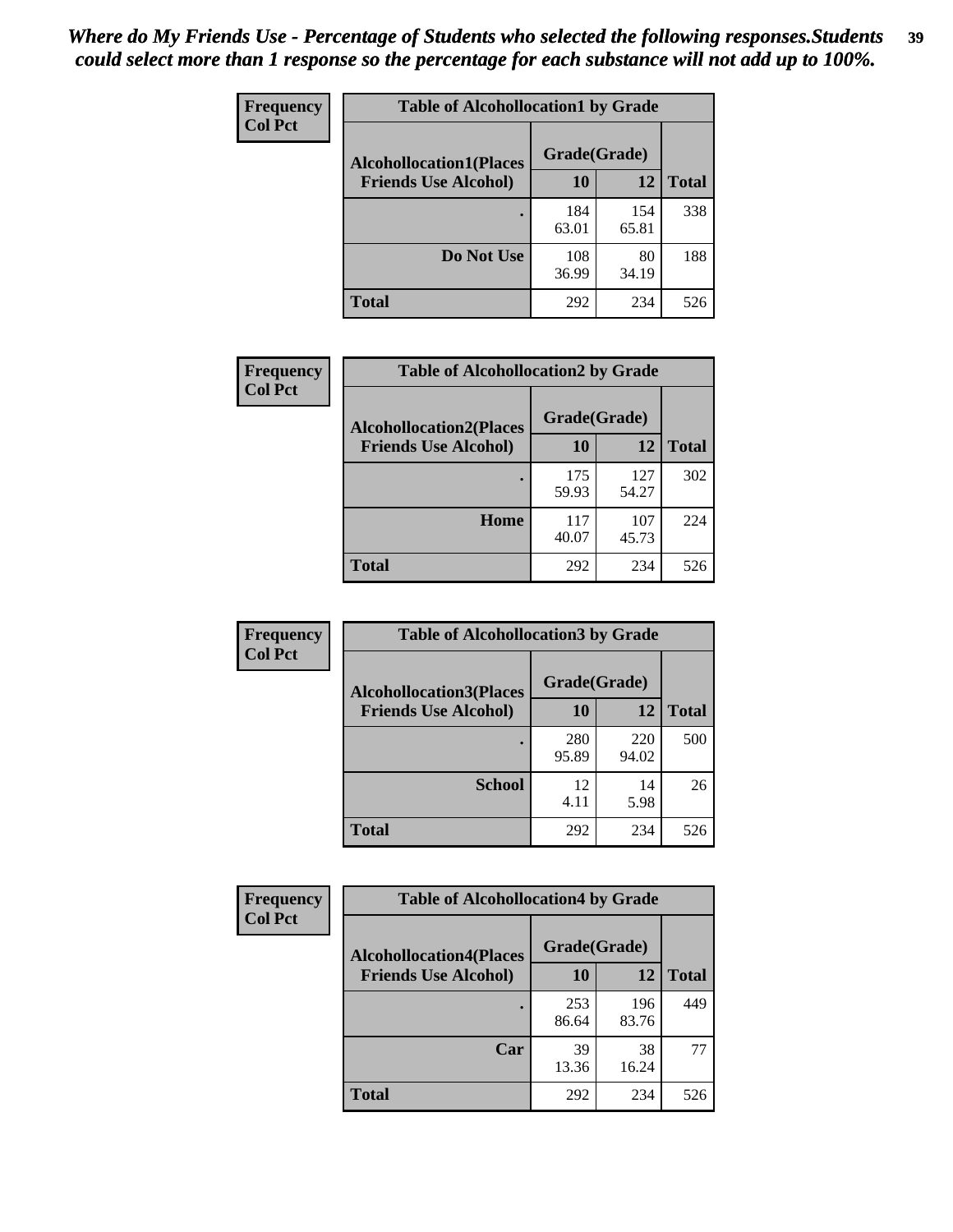| Frequency<br><b>Col Pct</b> | <b>Table of Alcohollocation5 by Grade</b> |              |              |              |
|-----------------------------|-------------------------------------------|--------------|--------------|--------------|
|                             | <b>Alcohollocation5(Places</b>            | Grade(Grade) |              |              |
|                             | <b>Friends Use Alcohol)</b>               | 10           | 12           | <b>Total</b> |
|                             |                                           | 147<br>50.34 | 106<br>45.30 | 253          |
|                             | <b>Friend's House</b>                     | 145<br>49.66 | 128<br>54.70 | 273          |
|                             | <b>Total</b>                              | 292          | 234          | 526          |

| <b>Frequency</b> | <b>Table of Alcohollocation6 by Grade</b>                     |              |              |              |
|------------------|---------------------------------------------------------------|--------------|--------------|--------------|
| <b>Col Pct</b>   | <b>Alcohollocation6(Places</b><br><b>Friends Use Alcohol)</b> | Grade(Grade) |              |              |
|                  |                                                               | 10           | 12           | <b>Total</b> |
|                  |                                                               | 209<br>71.58 | 145<br>61.97 | 354          |
|                  | <b>Other</b>                                                  | 83<br>28.42  | 89<br>38.03  | 172          |
|                  | <b>Total</b>                                                  | 292          | 234          | 526          |

| Frequency      | <b>Table of Tobaccolocation1 by Grade</b> |              |              |              |
|----------------|-------------------------------------------|--------------|--------------|--------------|
| <b>Col Pct</b> | <b>Tobaccolocation1(Places</b>            | Grade(Grade) |              |              |
|                | <b>Friends Use Tobacco)</b>               | 10           | 12           | <b>Total</b> |
|                |                                           | 152<br>52.05 | 119<br>50.85 | 271          |
|                | Do Not Use                                | 140<br>47.95 | 115<br>49.15 | 255          |
|                | <b>Total</b>                              | 292          | 234          | 526          |

| <b>Frequency</b><br><b>Col Pct</b> | <b>Table of Tobaccolocation2 by Grade</b> |              |              |              |
|------------------------------------|-------------------------------------------|--------------|--------------|--------------|
|                                    | <b>Tobaccolocation2(Places</b>            | Grade(Grade) |              |              |
|                                    | <b>Friends Use Tobacco)</b>               | 10           | 12           | <b>Total</b> |
|                                    |                                           | 183<br>62.67 | 139<br>59.40 | 322          |
|                                    | Home                                      | 109<br>37.33 | 95<br>40.60  | 204          |
|                                    | <b>Total</b>                              | 292          | 234          | 526          |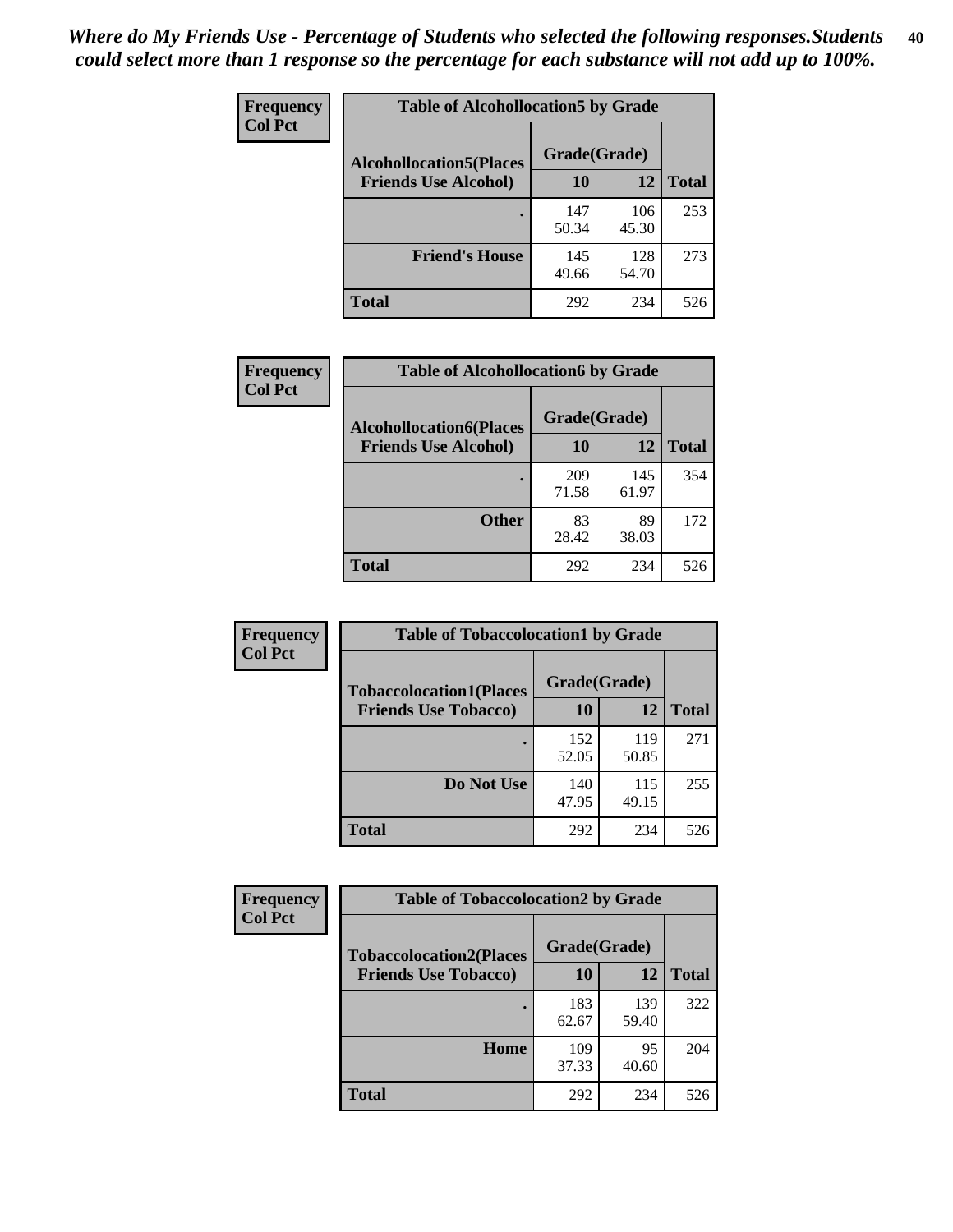| Frequency      | <b>Table of Tobaccolocation 3 by Grade</b> |              |              |              |  |
|----------------|--------------------------------------------|--------------|--------------|--------------|--|
| <b>Col Pct</b> | <b>Tobaccolocation3(Places</b>             | Grade(Grade) |              |              |  |
|                | <b>Friends Use Tobacco)</b>                | 10           | 12           | <b>Total</b> |  |
|                |                                            | 231<br>79.11 | 191<br>81.62 | 422          |  |
|                | <b>School</b>                              | 61<br>20.89  | 43<br>18.38  | 104          |  |
|                | <b>Total</b>                               | 292          | 234          | 526          |  |

| <b>Frequency</b> | <b>Table of Tobaccolocation4 by Grade</b> |              |              |              |
|------------------|-------------------------------------------|--------------|--------------|--------------|
| <b>Col Pct</b>   | <b>Tobaccolocation4(Places</b>            | Grade(Grade) |              |              |
|                  | <b>Friends Use Tobacco)</b>               | 10           | 12           | <b>Total</b> |
|                  |                                           | 219<br>75.00 | 144<br>61.54 | 363          |
|                  | Car                                       | 73<br>25.00  | 90<br>38.46  | 163          |
|                  | <b>Total</b>                              | 292          | 234          | 526          |

| Frequency      | <b>Table of Tobaccolocation5 by Grade</b> |              |              |              |
|----------------|-------------------------------------------|--------------|--------------|--------------|
| <b>Col Pct</b> | <b>Tobaccolocation5(Places</b>            | Grade(Grade) |              |              |
|                | <b>Friends Use Tobacco)</b>               | 10           | 12           | <b>Total</b> |
|                |                                           | 193<br>66.10 | 130<br>55.56 | 323          |
|                | <b>Friend's House</b>                     | 99<br>33.90  | 104<br>44.44 | 203          |
|                | <b>Total</b>                              | 292          | 234          | 526          |

| <b>Frequency</b> | <b>Table of Tobaccolocation6 by Grade</b> |              |              |              |
|------------------|-------------------------------------------|--------------|--------------|--------------|
| <b>Col Pct</b>   | <b>Tobaccolocation6(Places</b>            | Grade(Grade) |              |              |
|                  | <b>Friends Use Tobacco)</b>               | 10           | 12           | <b>Total</b> |
|                  |                                           | 204<br>69.86 | 152<br>64.96 | 356          |
|                  | <b>Other</b>                              | 88<br>30.14  | 82<br>35.04  | 170          |
|                  | <b>Total</b>                              | 292          | 234          | 526          |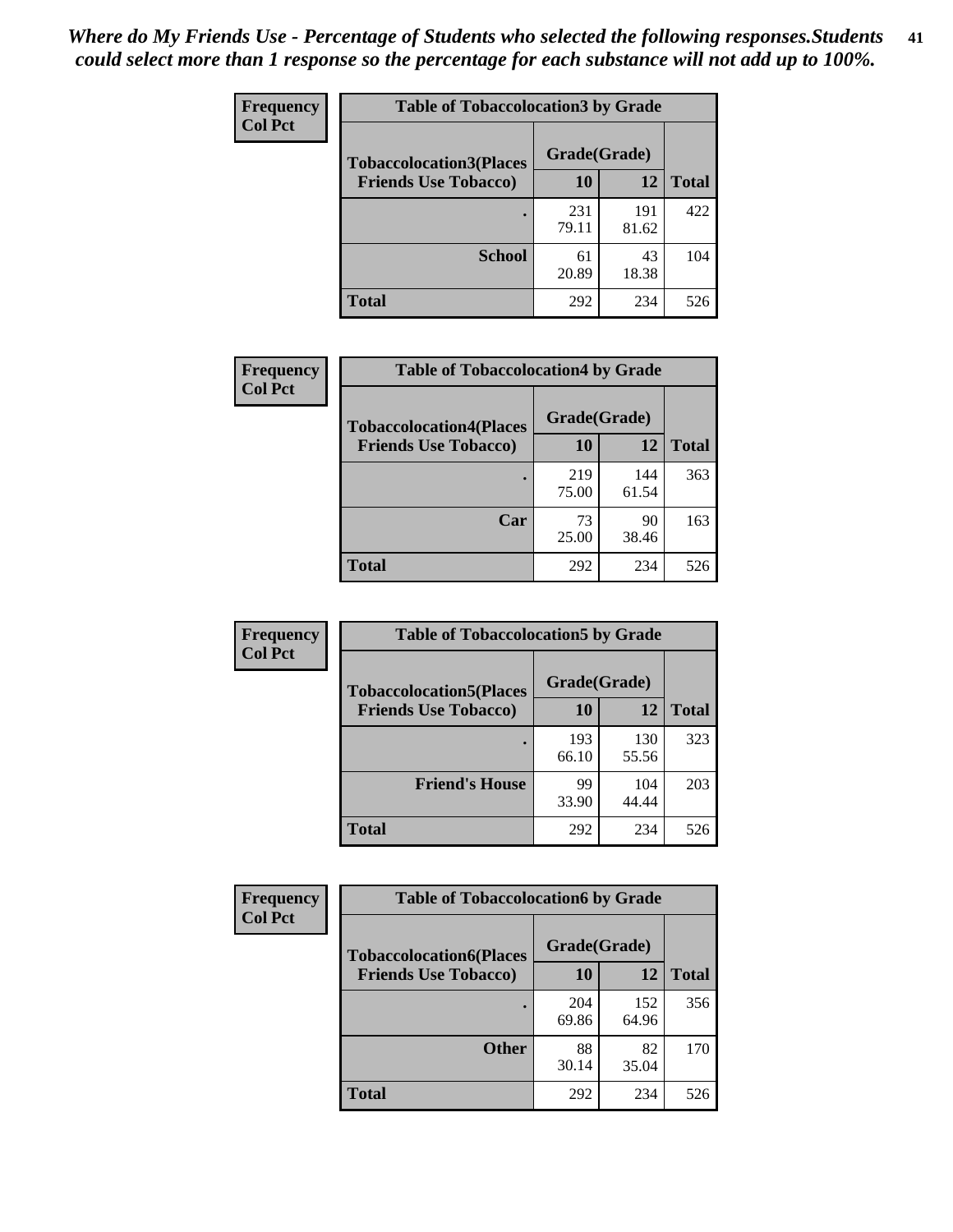| <b>Frequency</b> | <b>Table of Marijuanalocation1 by Grade</b> |              |              |              |
|------------------|---------------------------------------------|--------------|--------------|--------------|
| <b>Col Pct</b>   | <b>Marijuanalocation1(Places</b>            | Grade(Grade) |              |              |
|                  | <b>Friends Use Marijuana</b> )              | 10           | 12           | <b>Total</b> |
|                  |                                             | 123<br>42.12 | 104<br>44.44 | 227          |
|                  | Do Not Use                                  | 169<br>57.88 | 130<br>55.56 | 299          |
|                  | <b>Total</b>                                | 292          | 234          | 526          |

| <b>Frequency</b> | <b>Table of Marijuanalocation2 by Grade</b> |              |              |              |
|------------------|---------------------------------------------|--------------|--------------|--------------|
| <b>Col Pct</b>   | <b>Marijuanalocation2(Places</b>            | Grade(Grade) |              |              |
|                  | <b>Friends Use Marijuana</b> )              | 10           | 12           | <b>Total</b> |
|                  |                                             | 212<br>72.60 | 162<br>69.23 | 374          |
|                  | Home                                        | 80<br>27.40  | 72<br>30.77  | 152          |
|                  | <b>Total</b>                                | 292          | 234          | 526          |

| <b>Frequency</b> | <b>Table of Marijuanalocation3 by Grade</b> |              |              |              |
|------------------|---------------------------------------------|--------------|--------------|--------------|
| <b>Col Pct</b>   | <b>Marijuanalocation3</b> (Places           | Grade(Grade) |              |              |
|                  | <b>Friends Use Marijuana</b> )              | 10           | 12           | <b>Total</b> |
|                  |                                             | 274<br>93.84 | 224<br>95.73 | 498          |
|                  | <b>School</b>                               | 18<br>6.16   | 10<br>4.27   | 28           |
|                  | <b>Total</b>                                | 292          | 234          | 526          |

| <b>Frequency</b> | <b>Table of Marijuanalocation4 by Grade</b> |              |              |              |  |
|------------------|---------------------------------------------|--------------|--------------|--------------|--|
| <b>Col Pct</b>   | <b>Marijuanalocation4(Places</b>            | Grade(Grade) |              |              |  |
|                  | <b>Friends Use Marijuana</b> )              | 10           | 12           | <b>Total</b> |  |
|                  |                                             | 232<br>79.45 | 171<br>73.08 | 403          |  |
|                  | Car                                         | 60<br>20.55  | 63<br>26.92  | 123          |  |
|                  | <b>Total</b>                                | 292          | 234          | 526          |  |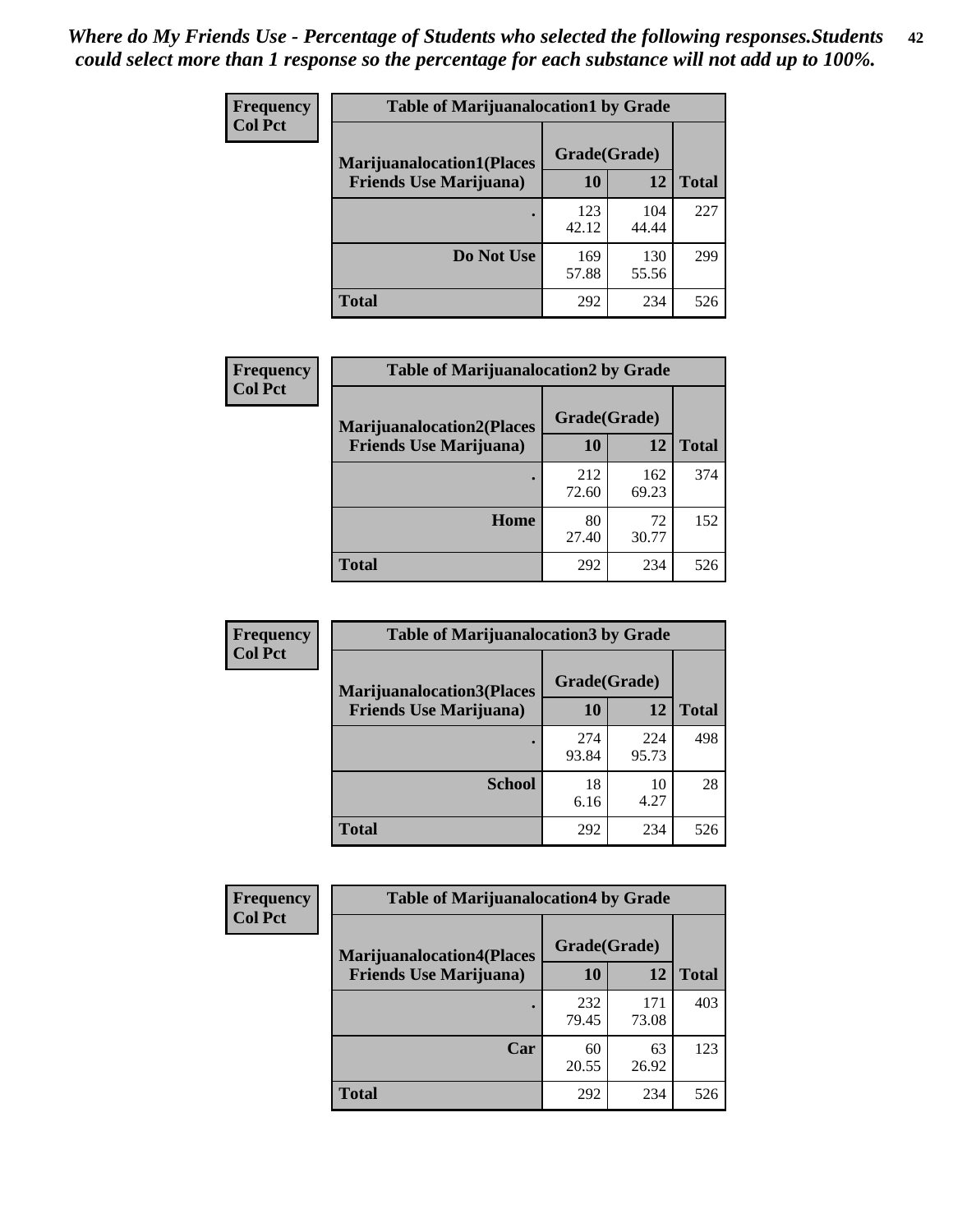| <b>Frequency</b> | <b>Table of Marijuanalocation5 by Grade</b> |              |              |              |
|------------------|---------------------------------------------|--------------|--------------|--------------|
| <b>Col Pct</b>   | <b>Marijuanalocation5</b> (Places           | Grade(Grade) |              |              |
|                  | <b>Friends Use Marijuana</b> )              | 10           | 12           | <b>Total</b> |
|                  |                                             | 199<br>68.15 | 144<br>61.54 | 343          |
|                  | <b>Friend's House</b>                       | 93<br>31.85  | 90<br>38.46  | 183          |
|                  | <b>Total</b>                                | 292          | 234          | 526          |

| <b>Frequency</b> | <b>Table of Marijuanalocation6 by Grade</b>                        |                    |              |              |
|------------------|--------------------------------------------------------------------|--------------------|--------------|--------------|
| <b>Col Pct</b>   | <b>Marijuanalocation6(Places</b><br><b>Friends Use Marijuana</b> ) | Grade(Grade)<br>10 | 12           | <b>Total</b> |
|                  |                                                                    | 220<br>75.34       | 164<br>70.09 | 384          |
|                  | <b>Other</b>                                                       | 72<br>24.66        | 70<br>29.91  | 142          |
|                  | <b>Total</b>                                                       | 292                | 234          | 526          |

| Frequency      | <b>Table of Otherdruglocation1 by Grade</b>                          |              |              |              |
|----------------|----------------------------------------------------------------------|--------------|--------------|--------------|
| <b>Col Pct</b> | <b>Otherdruglocation1(Places</b><br><b>Friends Use Other Illegal</b> | Grade(Grade) |              |              |
|                | Drugs)                                                               | 10           | 12           | <b>Total</b> |
|                |                                                                      | 80<br>27.40  | 49<br>20.94  | 129          |
|                | Do Not Use                                                           | 212<br>72.60 | 185<br>79.06 | 397          |
|                | <b>Total</b>                                                         | 292          | 234          | 526          |

| Frequency      | <b>Table of Otherdruglocation2 by Grade</b>                          |              |              |              |
|----------------|----------------------------------------------------------------------|--------------|--------------|--------------|
| <b>Col Pct</b> | <b>Otherdruglocation2(Places</b><br><b>Friends Use Other Illegal</b> | Grade(Grade) |              |              |
|                | Drugs)                                                               | 10           | 12           | <b>Total</b> |
|                |                                                                      | 243<br>83.22 | 206<br>88.03 | 449          |
|                | Home                                                                 | 49<br>16.78  | 28<br>11.97  | 77           |
|                | <b>Total</b>                                                         | 292          | 234          | 526          |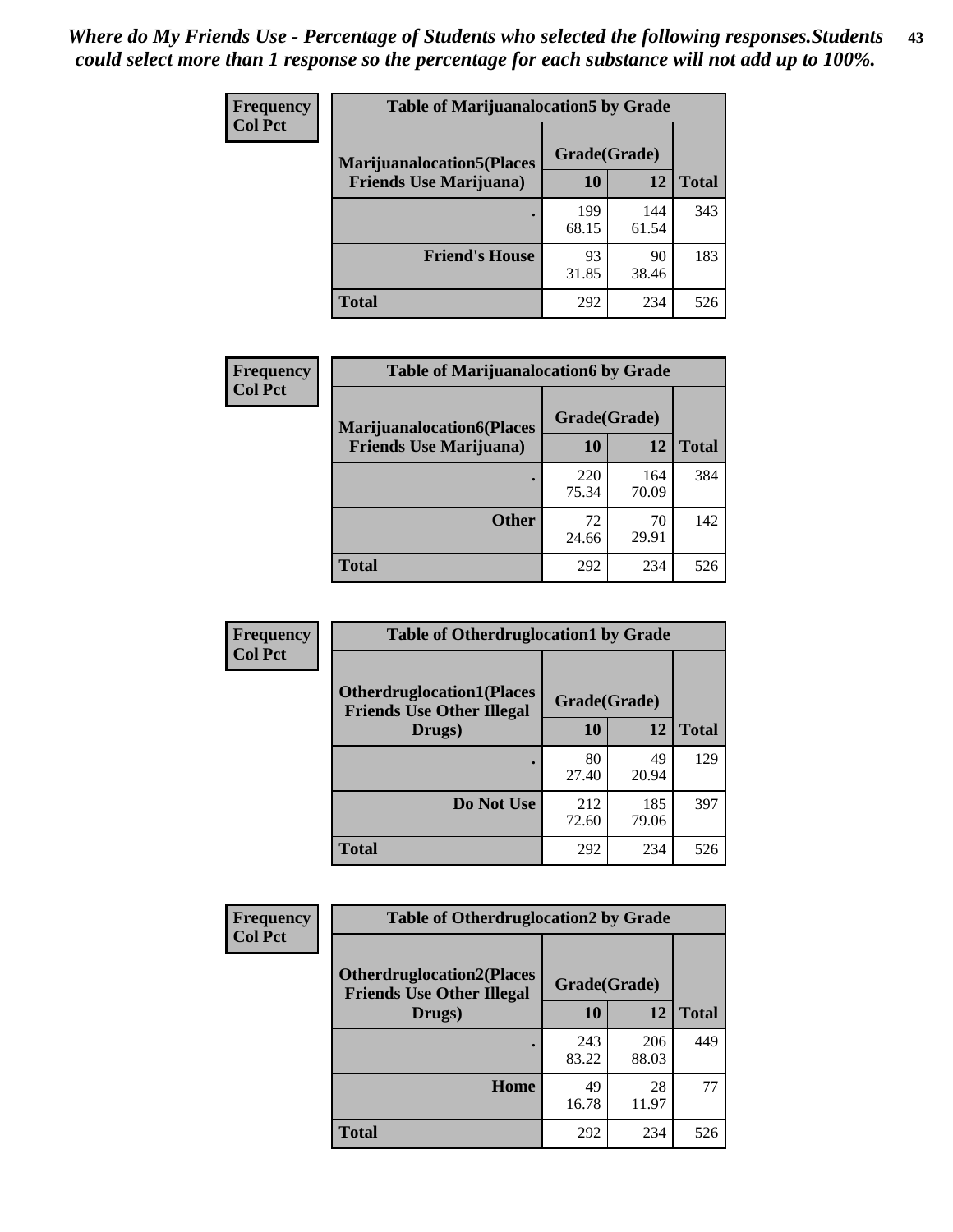| <b>Frequency</b> | <b>Table of Otherdruglocation 3 by Grade</b>                         |              |              |              |
|------------------|----------------------------------------------------------------------|--------------|--------------|--------------|
| <b>Col Pct</b>   | <b>Otherdruglocation3(Places</b><br><b>Friends Use Other Illegal</b> | Grade(Grade) |              |              |
|                  | Drugs)                                                               | 10           | 12           | <b>Total</b> |
|                  |                                                                      | 266<br>91.10 | 222<br>94.87 | 488          |
|                  | <b>School</b>                                                        | 26<br>8.90   | 12<br>5.13   | 38           |
|                  | <b>Total</b>                                                         | 292          | 234          | 526          |

| <b>Frequency</b> | <b>Table of Otherdruglocation4 by Grade</b>                          |              |              |              |
|------------------|----------------------------------------------------------------------|--------------|--------------|--------------|
| <b>Col Pct</b>   | <b>Otherdruglocation4(Places</b><br><b>Friends Use Other Illegal</b> | Grade(Grade) |              |              |
|                  | Drugs)                                                               | 10           | 12           | <b>Total</b> |
|                  |                                                                      | 259<br>88.70 | 214<br>91.45 | 473          |
|                  | Car                                                                  | 33<br>11.30  | 20<br>8.55   | 53           |
|                  | <b>Total</b>                                                         | 292          | 234          | 526          |

| Frequency      | <b>Table of Otherdruglocation5 by Grade</b>                          |              |              |              |
|----------------|----------------------------------------------------------------------|--------------|--------------|--------------|
| <b>Col Pct</b> | <b>Otherdruglocation5(Places</b><br><b>Friends Use Other Illegal</b> | Grade(Grade) |              |              |
|                | Drugs)                                                               | 10           | 12           | <b>Total</b> |
|                |                                                                      | 238<br>81.51 | 198<br>84.62 | 436          |
|                | <b>Friend's House</b>                                                | 54<br>18.49  | 36<br>15.38  | 90           |
|                | <b>Total</b>                                                         | 292          | 234          | 526          |

| <b>Frequency</b> | <b>Table of Otherdruglocation6 by Grade</b>                           |              |              |              |
|------------------|-----------------------------------------------------------------------|--------------|--------------|--------------|
| <b>Col Pct</b>   | <b>Otherdruglocation6(Places)</b><br><b>Friends Use Other Illegal</b> | Grade(Grade) |              |              |
|                  | Drugs)                                                                | 10           | 12           | <b>Total</b> |
|                  |                                                                       | 237<br>81.16 | 202<br>86.32 | 439          |
|                  | <b>Other</b>                                                          | 55<br>18.84  | 32<br>13.68  | 87           |
|                  | <b>Total</b>                                                          | 292          | 234          | 526          |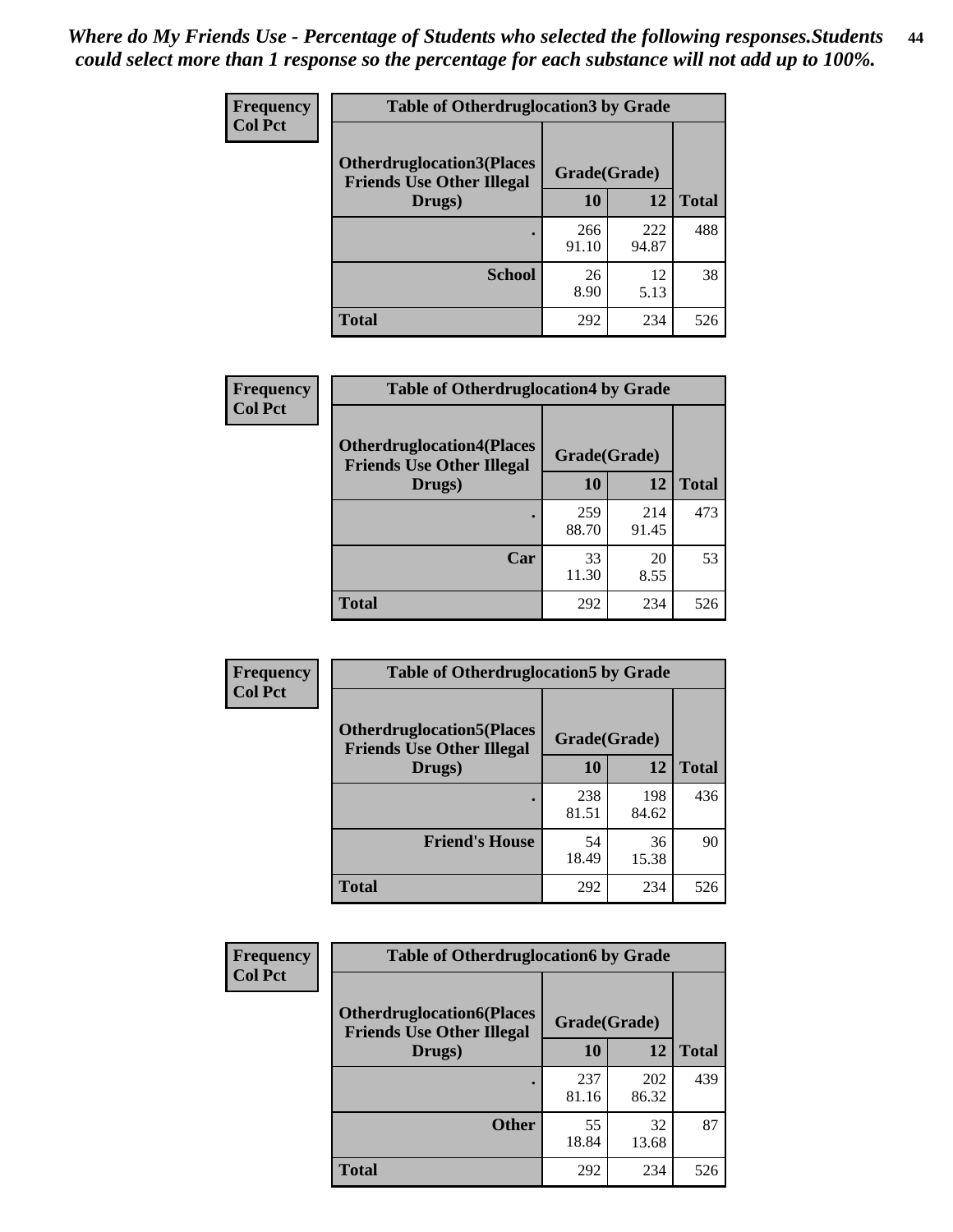| Frequency      | <b>Table of Alcoholtime1 by Grade</b>           |              |              |              |
|----------------|-------------------------------------------------|--------------|--------------|--------------|
| <b>Col Pct</b> | <b>Alcoholtime1(Times</b><br><b>Friends Use</b> | Grade(Grade) |              |              |
|                | Alcohol)                                        | 10           | 12           | <b>Total</b> |
|                |                                                 | 189<br>64.73 | 165<br>70.51 | 354          |
|                | Do Not Use                                      | 103<br>35.27 | 69<br>29.49  | 172          |
|                | <b>Total</b>                                    | 292          | 234          | 526          |

| Frequency      | <b>Table of Alcoholtime2 by Grade</b>           |              |              |              |
|----------------|-------------------------------------------------|--------------|--------------|--------------|
| <b>Col Pct</b> | <b>Alcoholtime2(Times</b><br><b>Friends Use</b> | Grade(Grade) |              |              |
|                | Alcohol)                                        | 10           | 12           | <b>Total</b> |
|                |                                                 | 272<br>93.15 | 221<br>94.44 | 493          |
|                | <b>On Way to School</b>                         | 20<br>6.85   | 13<br>5.56   | 33           |
|                | <b>Total</b>                                    | 292          | 234          | 526          |

| Frequency<br>Col Pct | <b>Table of Alcoholtime3 by Grade</b>                    |              |              |              |
|----------------------|----------------------------------------------------------|--------------|--------------|--------------|
|                      | Alcoholtime3(Times<br>Grade(Grade)<br><b>Friends Use</b> |              |              |              |
|                      | Alcohol)                                                 | 10           | 12           | <b>Total</b> |
|                      |                                                          | 280<br>95.89 | 223<br>95.30 | 503          |
|                      | <b>During School</b>                                     | 12<br>4.11   | 11<br>4.70   | 23           |
|                      | Total                                                    | 292          | 234          | 526          |

| <b>Frequency</b><br><b>Col Pct</b> | <b>Table of Alcoholtime4 by Grade</b> |              |              |              |
|------------------------------------|---------------------------------------|--------------|--------------|--------------|
|                                    | <b>Alcoholtime4(Times</b>             | Grade(Grade) |              |              |
|                                    | <b>Friends Use Alcohol)</b>           | 10           | 12           | <b>Total</b> |
|                                    |                                       | 264<br>90.41 | 220<br>94.02 | 484          |
|                                    | <b>On Way Home From School</b>        | 28<br>9.59   | 14<br>5.98   | 42           |
|                                    | <b>Total</b>                          | 292          | 234          | 526          |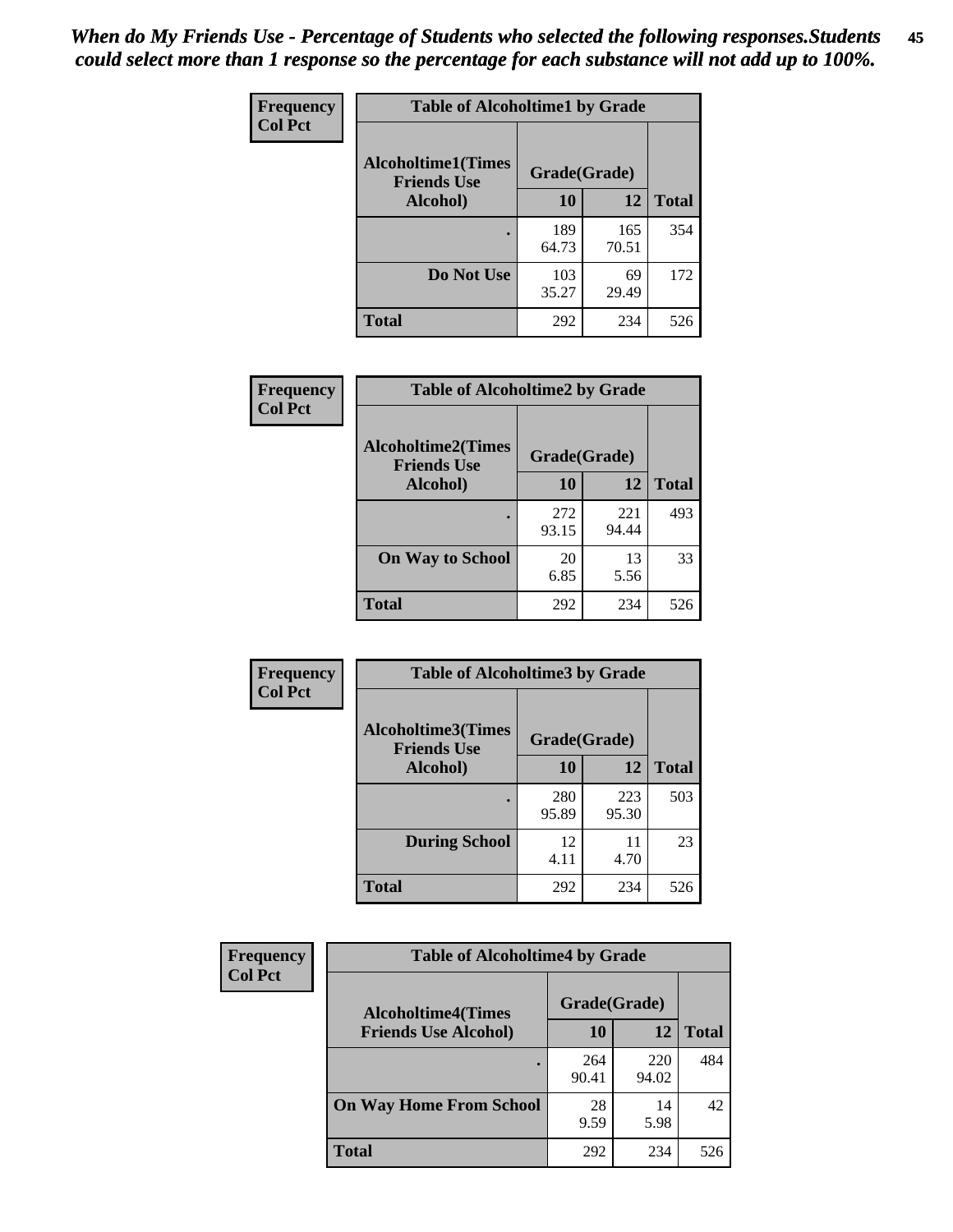*When do My Friends Use - Percentage of Students who selected the following responses.Students could select more than 1 response so the percentage for each substance will not add up to 100%.* **46**

| Frequency      | <b>Table of Alcoholtime5 by Grade</b>           |              |              |              |
|----------------|-------------------------------------------------|--------------|--------------|--------------|
| <b>Col Pct</b> | <b>Alcoholtime5(Times</b><br><b>Friends Use</b> | Grade(Grade) |              |              |
|                | <b>Alcohol</b> )                                | 10           | 12           | <b>Total</b> |
|                |                                                 | 217<br>74.32 | 180<br>76.92 | 397          |
|                | Weeknights                                      | 75<br>25.68  | 54<br>23.08  | 129          |
|                | <b>Total</b>                                    | 292          | 234          | 526          |

| Frequency      | <b>Table of Alcoholtime6 by Grade</b>           |              |              |              |
|----------------|-------------------------------------------------|--------------|--------------|--------------|
| <b>Col Pct</b> | <b>Alcoholtime6(Times</b><br><b>Friends Use</b> | Grade(Grade) |              |              |
|                | Alcohol)                                        | 10           | 12           | <b>Total</b> |
|                | ٠                                               | 108<br>36.99 | 63<br>26.92  | 171          |
|                | Weekends                                        | 184<br>63.01 | 171<br>73.08 | 355          |
|                | <b>Total</b>                                    | 292          | 234          | 526          |

| Frequency      | <b>Table of Tobaccotime1 by Grade</b>           |              |              |              |
|----------------|-------------------------------------------------|--------------|--------------|--------------|
| <b>Col Pct</b> | <b>Tobaccotime1(Times</b><br><b>Friends Use</b> | Grade(Grade) |              |              |
|                | <b>Tobacco</b> )                                | 10           | 12           | <b>Total</b> |
|                |                                                 | 157<br>53.77 | 128<br>54.70 | 285          |
|                | Do Not Use                                      | 135<br>46.23 | 106<br>45.30 | 241          |
|                | <b>Total</b>                                    | 292          | 234          | 526          |

| <b>Frequency</b> | <b>Table of Tobaccotime2 by Grade</b>           |              |              |              |
|------------------|-------------------------------------------------|--------------|--------------|--------------|
| <b>Col Pct</b>   | <b>Tobaccotime2(Times</b><br><b>Friends Use</b> | Grade(Grade) |              |              |
|                  | <b>Tobacco</b> )                                | 10           | 12           | <b>Total</b> |
|                  |                                                 | 221<br>75.68 | 146<br>62.39 | 367          |
|                  | <b>On Way to School</b>                         | 71<br>24.32  | 88<br>37.61  | 159          |
|                  | <b>Total</b>                                    | 292          | 234          | 526          |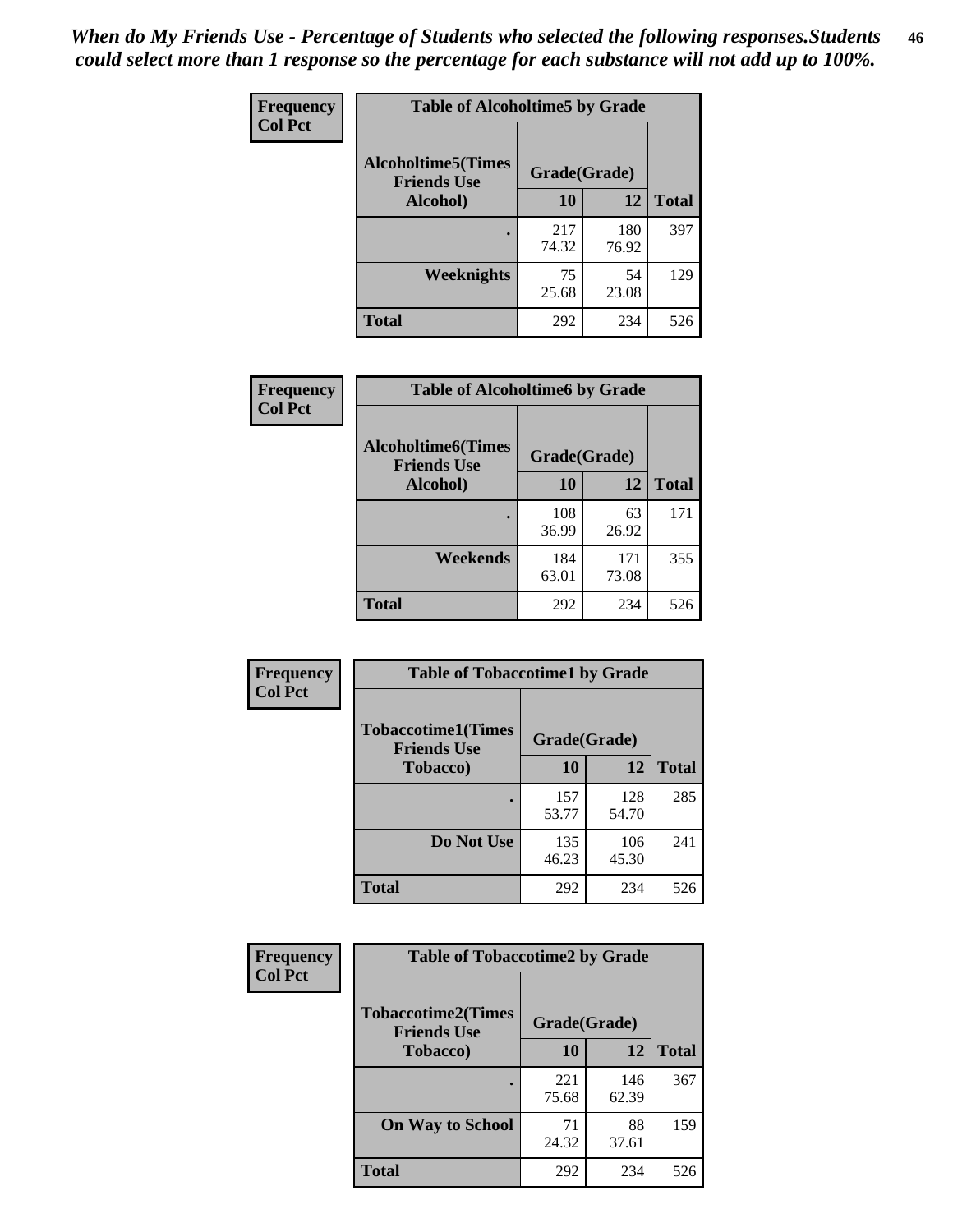*When do My Friends Use - Percentage of Students who selected the following responses.Students could select more than 1 response so the percentage for each substance will not add up to 100%.* **47**

| <b>Frequency</b> | <b>Table of Tobaccotime3 by Grade</b>           |              |              |              |
|------------------|-------------------------------------------------|--------------|--------------|--------------|
| <b>Col Pct</b>   | <b>Tobaccotime3(Times</b><br><b>Friends Use</b> |              | Grade(Grade) |              |
|                  | Tobacco)                                        | 10           | 12           | <b>Total</b> |
|                  |                                                 | 229<br>78.42 | 188<br>80.34 | 417          |
|                  | <b>During School</b>                            | 63<br>21.58  | 46<br>19.66  | 109          |
|                  | Total                                           | 292          | 234          | 526          |

| <b>Frequency</b><br><b>Col Pct</b> | <b>Table of Tobaccotime4 by Grade</b> |              |              |              |
|------------------------------------|---------------------------------------|--------------|--------------|--------------|
|                                    | <b>Tobaccotime4(Times</b>             | Grade(Grade) |              |              |
|                                    | <b>Friends Use Tobacco)</b>           | 10           | 12           | <b>Total</b> |
|                                    |                                       | 264<br>90.41 | 220<br>94.02 | 484          |
|                                    | <b>On Way Home From School</b>        | 28<br>9.59   | 14<br>5.98   | 42           |
|                                    | <b>Total</b>                          | 292          | 234          | 526          |

| <b>Frequency</b> | <b>Table of Tobaccotime5 by Grade</b>           |              |              |              |
|------------------|-------------------------------------------------|--------------|--------------|--------------|
| <b>Col Pct</b>   | <b>Tobaccotime5(Times</b><br><b>Friends Use</b> | Grade(Grade) |              |              |
|                  | <b>Tobacco</b> )                                | 10           | 12           | <b>Total</b> |
|                  |                                                 | 183<br>62.67 | 130<br>55.56 | 313          |
|                  | Weeknights                                      | 109<br>37.33 | 104<br>44.44 | 213          |
|                  | <b>Total</b>                                    | 292          | 234          | 526          |

| Frequency      | <b>Table of Tobaccotime6 by Grade</b>           |              |              |              |
|----------------|-------------------------------------------------|--------------|--------------|--------------|
| <b>Col Pct</b> | <b>Tobaccotime6(Times</b><br><b>Friends Use</b> | Grade(Grade) |              |              |
|                | <b>Tobacco</b> )                                | 10           | 12           | <b>Total</b> |
|                |                                                 | 161<br>55.14 | 116<br>49.57 | 277          |
|                | Weekends                                        | 131<br>44.86 | 118<br>50.43 | 249          |
|                | <b>Total</b>                                    | 292          | 234          | 526          |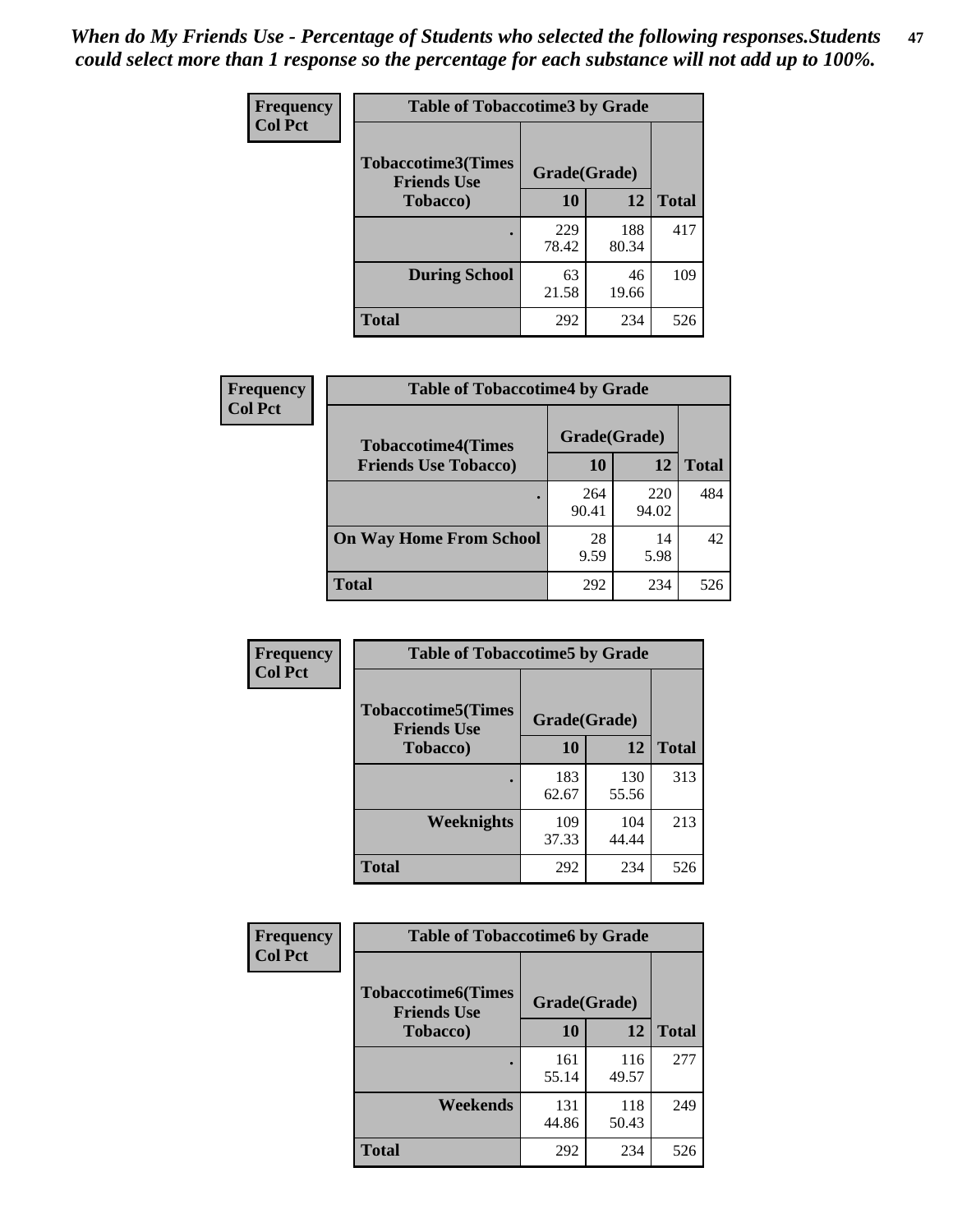| Frequency      | <b>Table of Marijuanatime1 by Grade</b>           |              |              |              |
|----------------|---------------------------------------------------|--------------|--------------|--------------|
| <b>Col Pct</b> | <b>Marijuanatime1(Times</b><br><b>Friends Use</b> | Grade(Grade) |              |              |
|                | Marijuana)                                        | 10           | 12           | <b>Total</b> |
|                |                                                   | 131<br>44.86 | 115<br>49.15 | 246          |
|                | Do Not Use                                        | 161<br>55.14 | 119<br>50.85 | 280          |
|                | <b>Total</b>                                      | 292          | 234          | 526          |

| <b>Frequency</b> | <b>Table of Marijuanatime2 by Grade</b>           |              |              |              |
|------------------|---------------------------------------------------|--------------|--------------|--------------|
| <b>Col Pct</b>   | <b>Marijuanatime2(Times</b><br><b>Friends Use</b> | Grade(Grade) |              |              |
|                  | Marijuana)                                        | 10           | 12           | <b>Total</b> |
|                  |                                                   | 258<br>88.36 | 200<br>85.47 | 458          |
|                  | <b>On Way to School</b>                           | 34<br>11.64  | 34<br>14.53  | 68           |
|                  | <b>Total</b>                                      | 292          | 234          | 526          |

| Frequency      | <b>Table of Marijuanatime3 by Grade</b>    |              |              |              |
|----------------|--------------------------------------------|--------------|--------------|--------------|
| <b>Col Pct</b> | Marijuanatime3(Times<br><b>Friends Use</b> | Grade(Grade) |              |              |
|                | Marijuana)                                 | 10           | 12           | <b>Total</b> |
|                |                                            | 277<br>94.86 | 219<br>93.59 | 496          |
|                | <b>During School</b>                       | 15<br>5.14   | 15<br>6.41   | 30           |
|                | <b>Total</b>                               | 292          | 234          | 526          |

| <b>Frequency</b> | <b>Table of Marijuanatime4 by Grade</b> |              |              |              |
|------------------|-----------------------------------------|--------------|--------------|--------------|
| <b>Col Pct</b>   | <b>Marijuanatime4</b> (Times            | Grade(Grade) |              |              |
|                  | <b>Friends Use Marijuana</b> )          | 10           | 12           | <b>Total</b> |
|                  |                                         | 251<br>85.96 | 189<br>80.77 | 440          |
|                  | <b>On Way Home From School</b>          | 41<br>14.04  | 45<br>19.23  | 86           |
|                  | <b>Total</b>                            | 292          | 234          | 526          |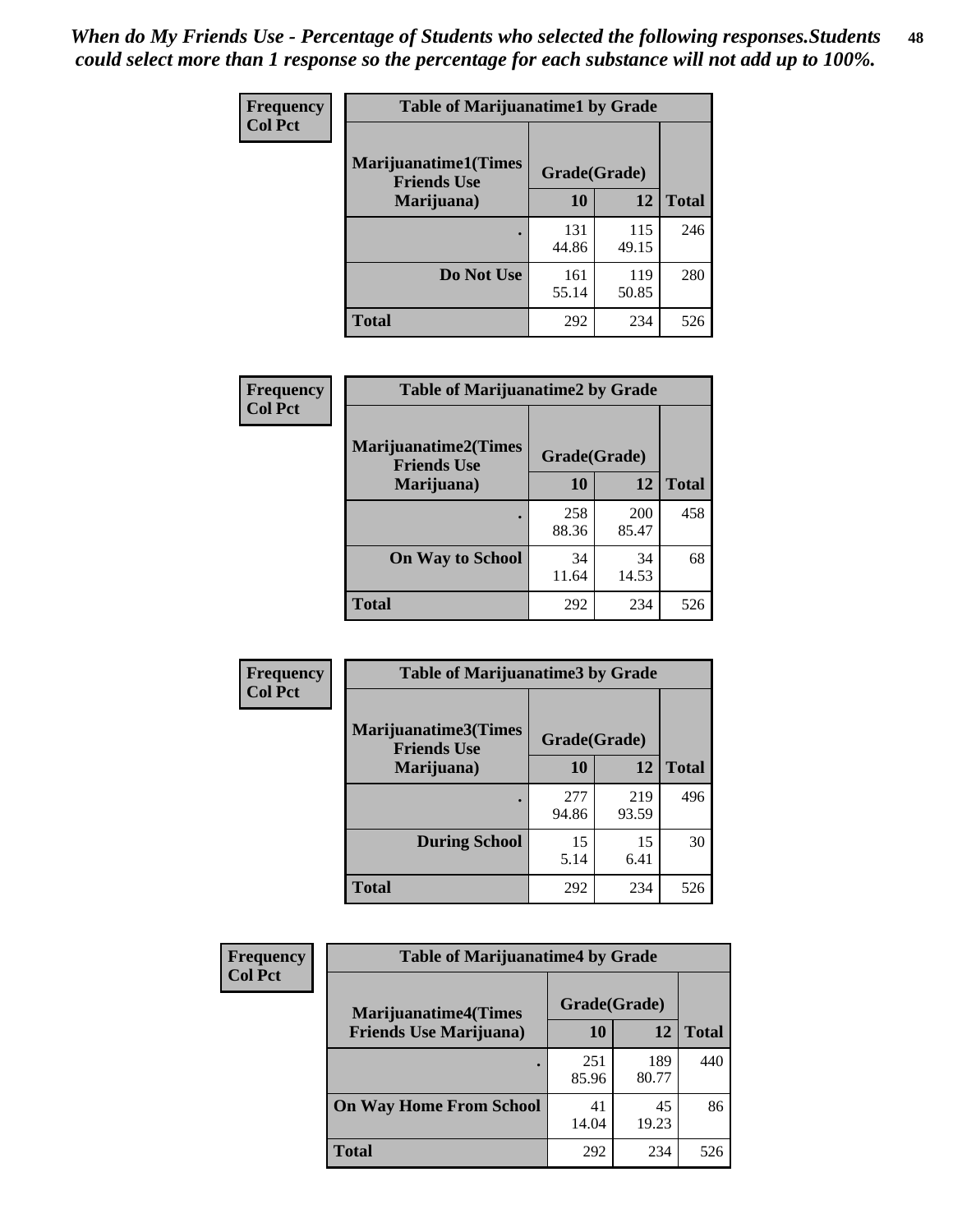| Frequency      | <b>Table of Marijuanatime5 by Grade</b>            |              |              |              |
|----------------|----------------------------------------------------|--------------|--------------|--------------|
| <b>Col Pct</b> | <b>Marijuanatime5</b> (Times<br><b>Friends Use</b> | Grade(Grade) |              |              |
|                | Marijuana)                                         | 10           | 12           | <b>Total</b> |
|                |                                                    | 221<br>75.68 | 163<br>69.66 | 384          |
|                | Weeknights                                         | 71<br>24.32  | 71<br>30.34  | 142          |
|                | <b>Total</b>                                       | 292          | 234          | 526          |

| <b>Frequency</b> | <b>Table of Marijuanatime6 by Grade</b>    |              |              |              |
|------------------|--------------------------------------------|--------------|--------------|--------------|
| <b>Col Pct</b>   | Marijuanatime6(Times<br><b>Friends Use</b> | Grade(Grade) |              |              |
|                  | Marijuana)                                 | 10           | 12           | <b>Total</b> |
|                  |                                            | 172<br>58.90 | 119<br>50.85 | 291          |
|                  | Weekends                                   | 120<br>41.10 | 115<br>49.15 | 235          |
|                  | <b>Total</b>                               | 292          | 234          | 526          |

| Frequency<br><b>Col Pct</b> | <b>Table of Otherdrugtime1 by Grade</b>                 |              |              |              |
|-----------------------------|---------------------------------------------------------|--------------|--------------|--------------|
|                             | <b>Otherdrugtime1(Times</b><br><b>Friends Use Other</b> | Grade(Grade) |              |              |
|                             | <b>Illegal Drugs</b> )                                  | 10           | 12           | <b>Total</b> |
|                             |                                                         | 76<br>26.03  | 55<br>23.50  | 131          |
|                             | Do Not Use                                              | 216<br>73.97 | 179<br>76.50 | 395          |
|                             | Total                                                   | 292          | 234          | 526          |

| <b>Frequency</b> | <b>Table of Otherdrugtime2 by Grade</b>                 |              |              |              |  |  |
|------------------|---------------------------------------------------------|--------------|--------------|--------------|--|--|
| <b>Col Pct</b>   | <b>Otherdrugtime2(Times</b><br><b>Friends Use Other</b> | Grade(Grade) |              |              |  |  |
|                  | <b>Illegal Drugs</b> )                                  | 10           | 12           | <b>Total</b> |  |  |
|                  |                                                         | 276<br>94.52 | 220<br>94.02 | 496          |  |  |
|                  | <b>On Way to School</b>                                 | 16<br>5.48   | 14<br>5.98   | 30           |  |  |
|                  | Total                                                   | 292          | 234          | 526          |  |  |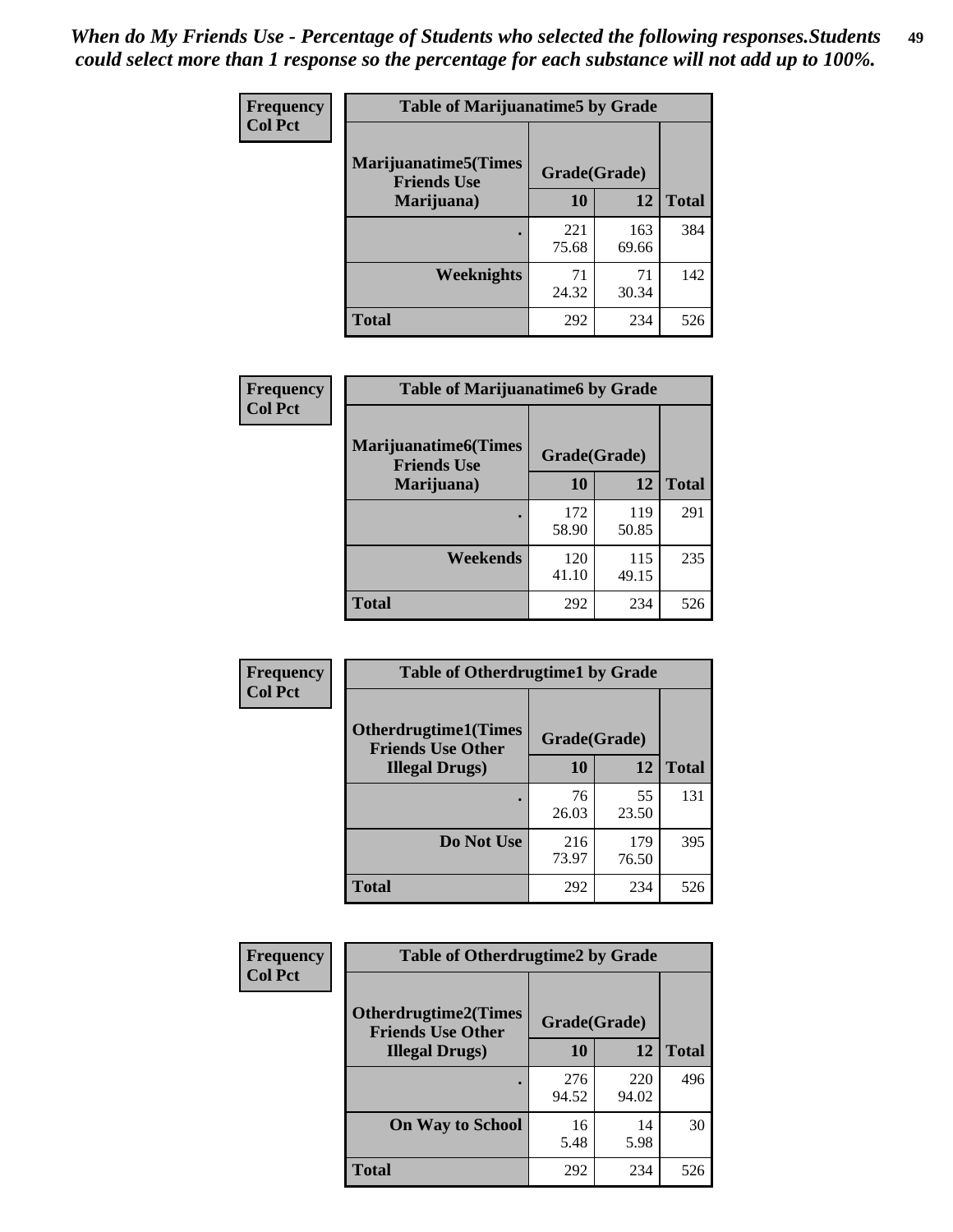| <b>Frequency</b> | <b>Table of Otherdrugtime3 by Grade</b>          |              |              |              |  |  |
|------------------|--------------------------------------------------|--------------|--------------|--------------|--|--|
| <b>Col Pct</b>   | Otherdrugtime3(Times<br><b>Friends Use Other</b> | Grade(Grade) |              |              |  |  |
|                  | <b>Illegal Drugs</b> )                           | 10           | 12           | <b>Total</b> |  |  |
|                  |                                                  | 276<br>94.52 | 222<br>94.87 | 498          |  |  |
|                  | <b>During School</b>                             | 16<br>5.48   | 12<br>5.13   | 28           |  |  |
|                  | <b>Total</b>                                     | 292          | 234          | 526          |  |  |

| Frequency      | <b>Table of Otherdrugtime4 by Grade</b>                         |              |              |              |  |  |  |
|----------------|-----------------------------------------------------------------|--------------|--------------|--------------|--|--|--|
| <b>Col Pct</b> | <b>Otherdrugtime4(Times</b><br><b>Friends Use Other Illegal</b> | Grade(Grade) |              |              |  |  |  |
|                | Drugs)                                                          | 10           | 12           | <b>Total</b> |  |  |  |
|                |                                                                 | 269<br>92.12 | 217<br>92.74 | 486          |  |  |  |
|                | <b>On Way Home From School</b>                                  | 23<br>7.88   | 17<br>7.26   | 40           |  |  |  |
|                | <b>Total</b>                                                    | 292          | 234          | 526          |  |  |  |

| <b>Frequency</b><br><b>Col Pct</b> | <b>Table of Otherdrugtime5 by Grade</b>                  |              |              |              |  |  |
|------------------------------------|----------------------------------------------------------|--------------|--------------|--------------|--|--|
|                                    | <b>Otherdrugtime5</b> (Times<br><b>Friends Use Other</b> | Grade(Grade) |              |              |  |  |
|                                    | <b>Illegal Drugs</b> )                                   |              | 12           | <b>Total</b> |  |  |
|                                    |                                                          | 246<br>84.25 | 206<br>88.03 | 452          |  |  |
|                                    | <b>Weeknights</b>                                        | 46<br>15.75  | 28<br>11.97  | 74           |  |  |
|                                    | Total                                                    | 292          | 234          | 526          |  |  |

| <b>Frequency</b> | <b>Table of Otherdrugtime6 by Grade</b>                 |              |              |              |  |  |
|------------------|---------------------------------------------------------|--------------|--------------|--------------|--|--|
| <b>Col Pct</b>   | <b>Otherdrugtime6(Times</b><br><b>Friends Use Other</b> | Grade(Grade) |              |              |  |  |
|                  | <b>Illegal Drugs</b> )                                  | 10           | 12           | <b>Total</b> |  |  |
|                  | ٠                                                       | 223<br>76.37 | 179<br>76.50 | 402          |  |  |
|                  | Weekends                                                | 69<br>23.63  | 55<br>23.50  | 124          |  |  |
|                  | <b>Total</b>                                            | 292          | 234          | 526          |  |  |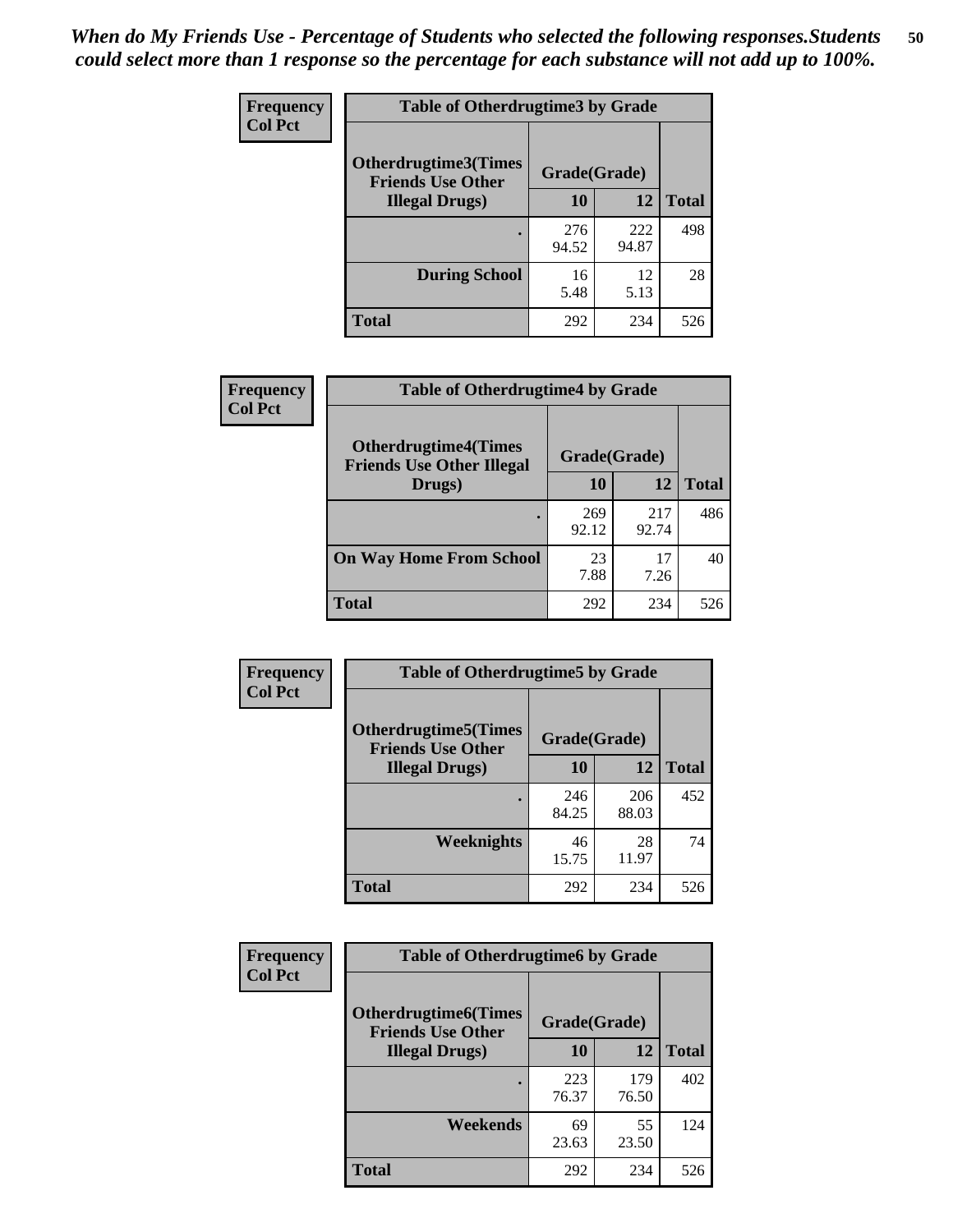| Frequency      | <b>Table of Educationalcohol by Grade</b>                                                                  |              |              |              |  |  |
|----------------|------------------------------------------------------------------------------------------------------------|--------------|--------------|--------------|--|--|
| <b>Col Pct</b> | Educationalcohol(I<br>have been taught<br>about alcohol,<br>tobacco,<br>and other drugs<br>within the last | Grade(Grade) |              |              |  |  |
|                | year at school)                                                                                            | 10           | 12           | <b>Total</b> |  |  |
|                | Yes                                                                                                        | 245<br>83.90 | 124<br>52.99 | 369          |  |  |
|                | N <sub>0</sub>                                                                                             | 47<br>16.10  | 110<br>47.01 | 157          |  |  |
|                | <b>Total</b>                                                                                               | 292          | 234          | 526          |  |  |

| Frequency      | <b>Table of Eversmoked by Grade</b> |              |              |              |  |  |  |
|----------------|-------------------------------------|--------------|--------------|--------------|--|--|--|
| <b>Col Pct</b> | Eversmoked(I<br>have smoked         | Grade(Grade) |              |              |  |  |  |
|                | a cigarette)                        | 10           | 12           | <b>Total</b> |  |  |  |
|                | Yes                                 | 123<br>42.12 | 117<br>50.00 | 240          |  |  |  |
|                | N <sub>0</sub>                      | 169<br>57.88 | 117<br>50.00 | 286          |  |  |  |
|                | <b>Total</b>                        | 292          | 234          | 526          |  |  |  |

| Frequency<br><b>Col Pct</b> | <b>Table of Drovedrinking by Grade</b>                                                                              |                    |              |              |  |  |  |
|-----------------------------|---------------------------------------------------------------------------------------------------------------------|--------------------|--------------|--------------|--|--|--|
|                             | Drovedrinking(In<br>the past 30 days I<br>have driven a car<br>or other vehicle<br>while I was<br>drinking alcohol) | Grade(Grade)<br>10 | 12           | <b>Total</b> |  |  |  |
|                             | <b>Yes</b>                                                                                                          | 18<br>6.16         | 21<br>8.97   | 39           |  |  |  |
|                             | N <sub>0</sub>                                                                                                      | 274<br>93.84       | 213<br>91.03 | 487          |  |  |  |
|                             | <b>Total</b>                                                                                                        | 292                | 234          | 526          |  |  |  |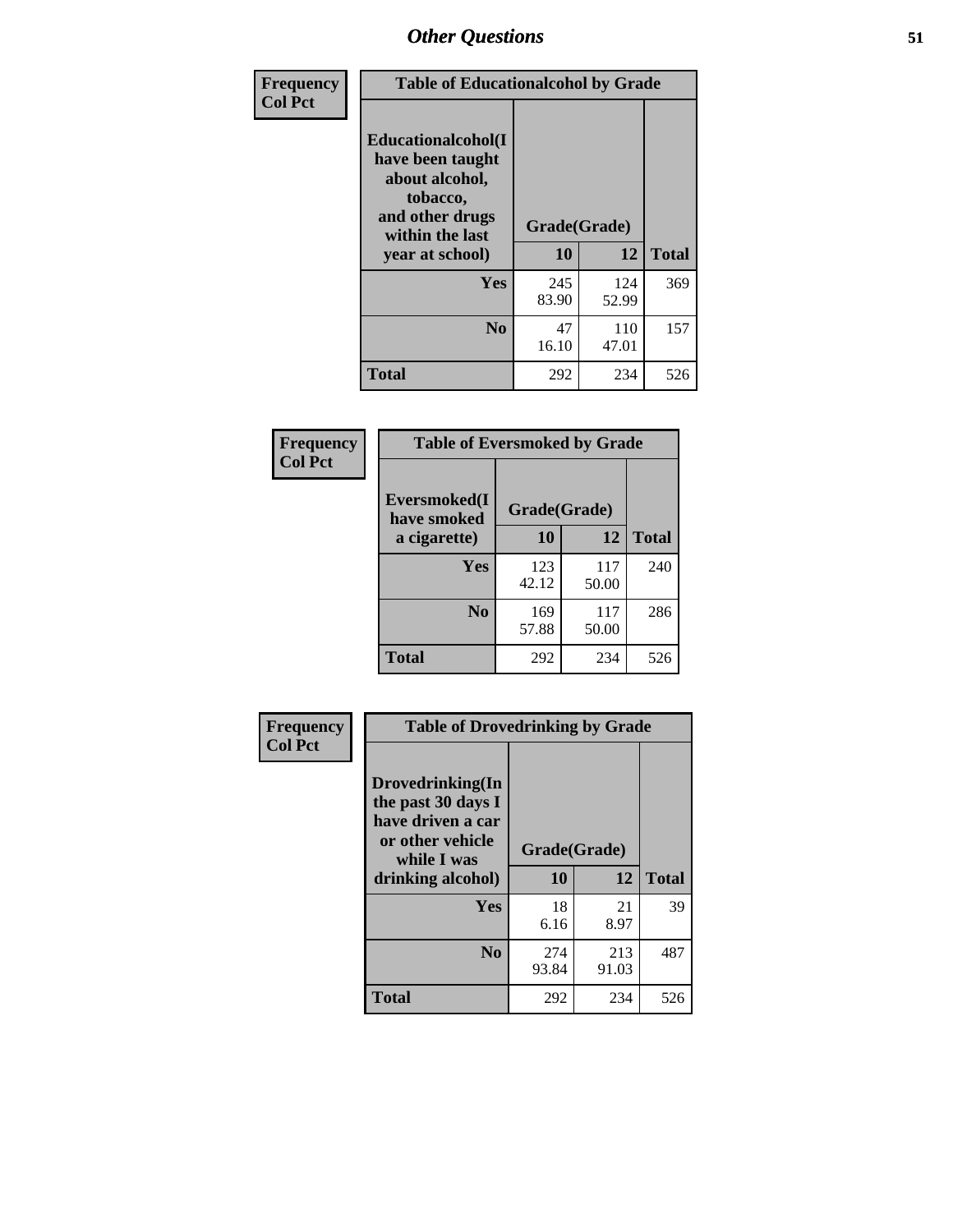| Frequency<br><b>Col Pct</b> | <b>Table of Rodedrinking by Grade</b>                                                                             |              |              |              |  |  |  |
|-----------------------------|-------------------------------------------------------------------------------------------------------------------|--------------|--------------|--------------|--|--|--|
|                             | <b>Rodedrinking(In</b><br>the past 30 days<br>I have ridden in<br>a car with a<br>driver who had<br>been drinking | Grade(Grade) |              |              |  |  |  |
|                             | alcohol)                                                                                                          | 10           | 12           | <b>Total</b> |  |  |  |
|                             | <b>Yes</b>                                                                                                        | 71<br>24.32  | 44<br>18.80  | 115          |  |  |  |
|                             | N <sub>0</sub>                                                                                                    | 221<br>75.68 | 190<br>81.20 | 411          |  |  |  |
|                             | <b>Total</b>                                                                                                      | 292          | 234          | 526          |  |  |  |

#### **Frequency Col Pct**

| <b>Table of Drugsschool by Grade</b>                                                                                      |              |       |              |  |  |  |
|---------------------------------------------------------------------------------------------------------------------------|--------------|-------|--------------|--|--|--|
| <b>Drugsschool</b> (During<br>the past 12 months,<br>I have been offered,<br>sold,<br>or given illegal<br>drugs on school | Grade(Grade) |       |              |  |  |  |
| property)                                                                                                                 | 10           | 12    | <b>Total</b> |  |  |  |
|                                                                                                                           |              |       |              |  |  |  |
| <b>Yes</b>                                                                                                                | 57           | 41    | 98           |  |  |  |
|                                                                                                                           | 19.52        | 17.52 |              |  |  |  |
| $\bf No$                                                                                                                  | 235          | 193   | 428          |  |  |  |
|                                                                                                                           | 80.48        | 82.48 |              |  |  |  |

| Frequency      | <b>Table of Helpbullied by Grade</b>                 |                    |              |              |  |  |  |  |
|----------------|------------------------------------------------------|--------------------|--------------|--------------|--|--|--|--|
| <b>Col Pct</b> | $Helpb$ ullied $(I$<br>would help<br>someone who was | Grade(Grade)<br>10 | 12           | <b>Total</b> |  |  |  |  |
|                | being bullied)                                       |                    |              |              |  |  |  |  |
|                | <b>Strongly Agree</b>                                | 140<br>47.95       | 104<br>44.44 | 244          |  |  |  |  |
|                | <b>Somewhat Agree</b>                                | 103<br>35.27       | 101<br>43.16 | 204          |  |  |  |  |
|                | <b>Somewhat Disagree</b>                             | 28<br>9.59         | 13<br>5.56   | 41           |  |  |  |  |
|                | <b>Strongly Disagree</b>                             | 21<br>7.19         | 16<br>6.84   | 37           |  |  |  |  |
|                | <b>Total</b>                                         | 292                | 234          | 526          |  |  |  |  |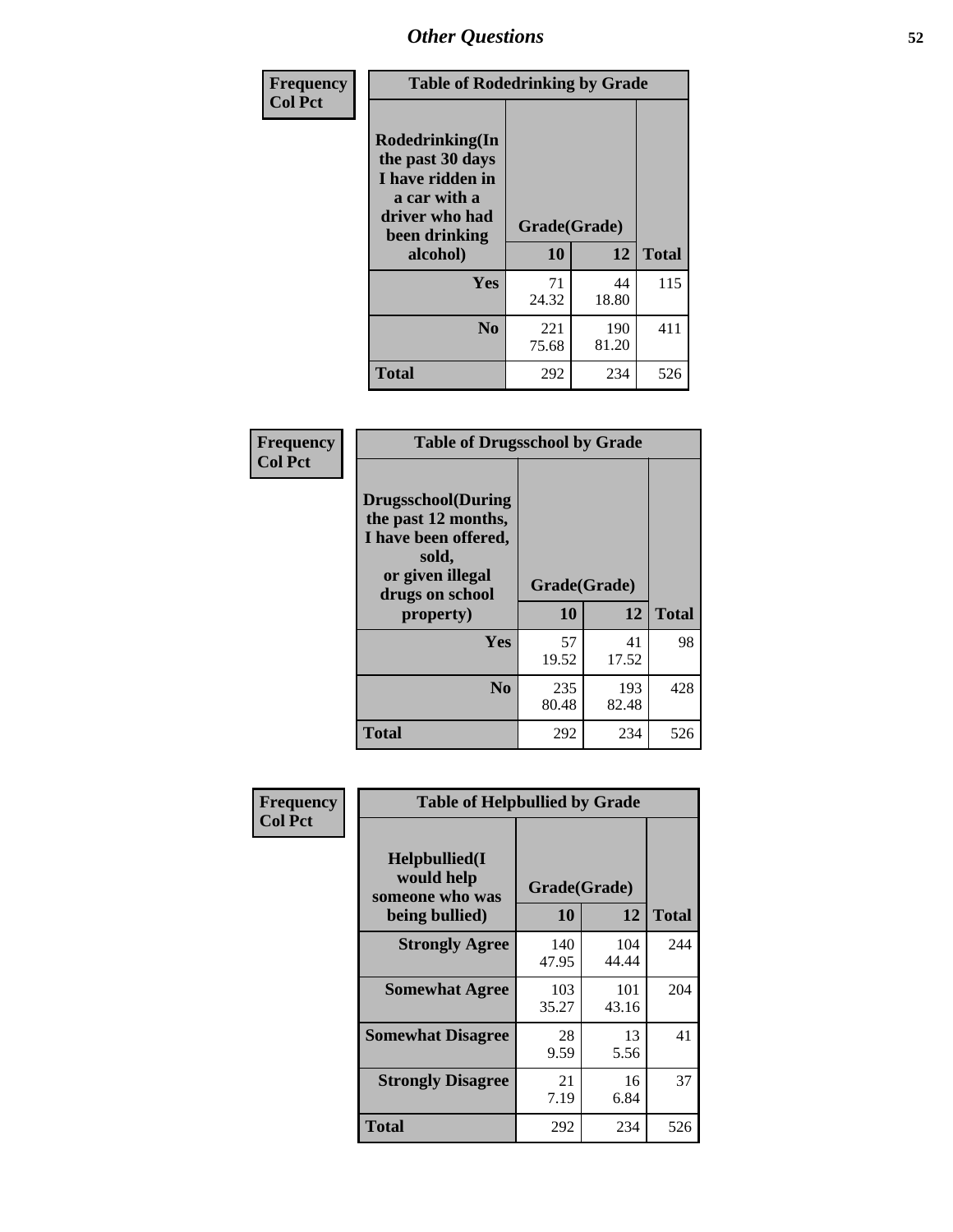| <b>Frequency</b> | <b>Table of Grade by Bingedrinking</b> |                                                                                                         |                   |                              |                   |                          |                               |                   |              |
|------------------|----------------------------------------|---------------------------------------------------------------------------------------------------------|-------------------|------------------------------|-------------------|--------------------------|-------------------------------|-------------------|--------------|
| <b>Row Pct</b>   |                                        | Bingedrinking(I have drunk five or more<br>drinks of alcohol at one sitting during the<br>last 30 days) |                   |                              |                   |                          |                               |                   |              |
|                  | Grade(Grade)                           | $\boldsymbol{0}$<br><b>Days</b>                                                                         | 1 or<br>2<br>days | 3 <sub>to</sub><br>5<br>days | 6 to<br>9<br>days | 10<br>to  <br>19<br>days | <b>20</b><br>to<br>29<br>days | All<br>30<br>days | <b>Total</b> |
|                  | 10                                     | 250<br>85.62                                                                                            | 12<br>4.11        | 10<br>3.42                   | 6<br>2.05         | 9<br>3.08                | 4<br>1.37                     | 0.34              | 292          |
|                  | 12                                     | 189<br>80.77                                                                                            | 11<br>4.70        | 15<br>6.41                   | 3<br>1.28         | 10<br>4.27               | 5<br>2.14                     | 0.43              | 234          |
|                  | <b>Total</b>                           | 439                                                                                                     | 23                | 25                           | 9                 | 19                       | 9                             | 2                 | 526          |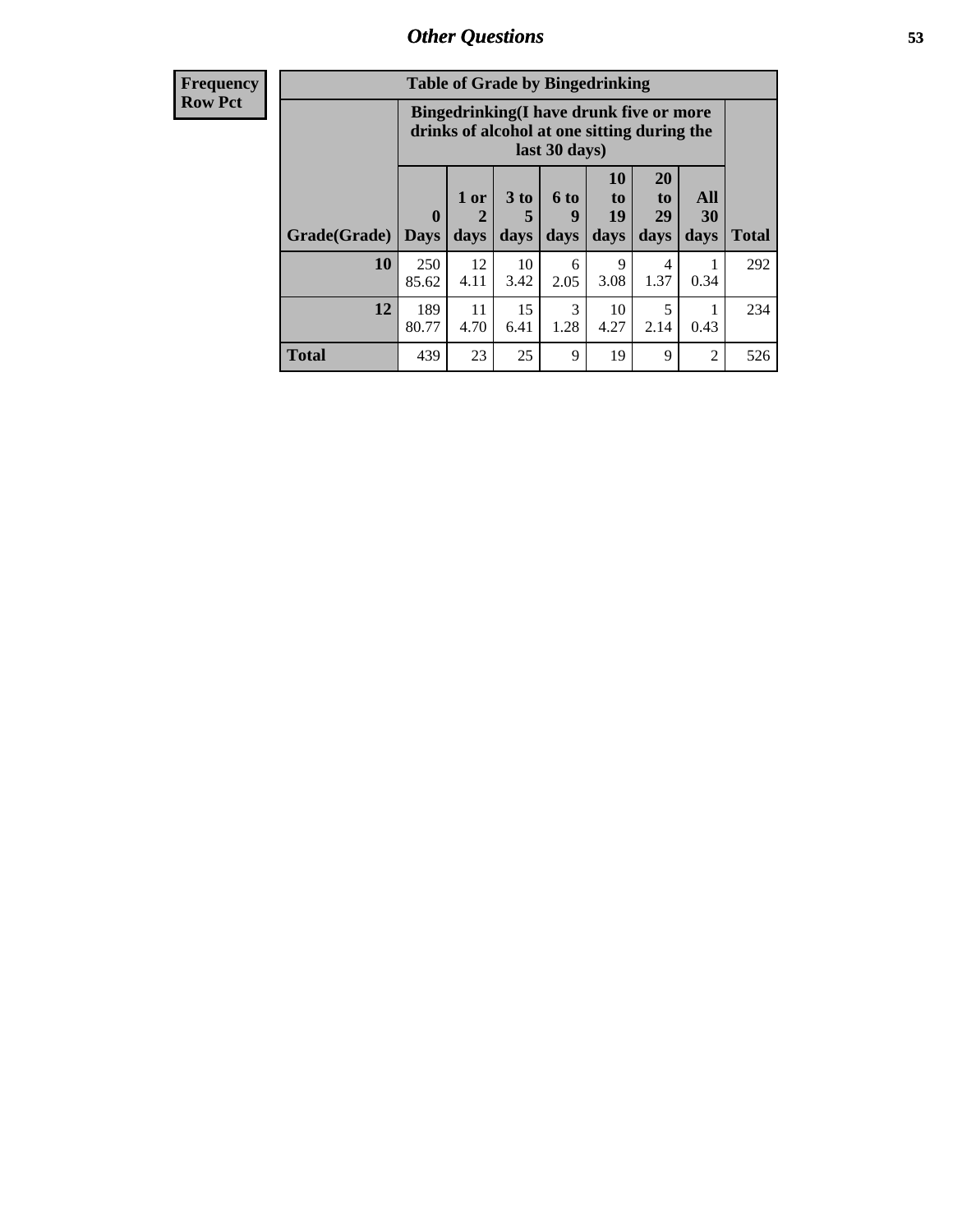## *Nutrition* **54**

| <b>Frequency</b><br>Row Pct |
|-----------------------------|
|                             |

| <b>Table of Grade by Dairy</b> |                          |                                                                 |                                    |                                    |              |
|--------------------------------|--------------------------|-----------------------------------------------------------------|------------------------------------|------------------------------------|--------------|
|                                |                          | Dairy (I eat at least 3 servings of dairy<br>products each day) |                                    |                                    |              |
| Grade(Grade)                   | <b>Strongly</b><br>Agree | <b>Somewhat</b><br>Agree                                        | <b>Somewhat</b><br><b>Disagree</b> | <b>Strongly</b><br><b>Disagree</b> | <b>Total</b> |
| 10                             | 86<br>29.45              | 126<br>43.15                                                    | 41<br>14.04                        | 39<br>13.36                        | 292          |
| 12                             | 66<br>28.21              | 95<br>40.60                                                     | 48<br>20.51                        | 25<br>10.68                        | 234          |
| <b>Total</b>                   | 152                      | 221                                                             | 89                                 | 64                                 | 526          |

| <b>Frequency</b> |
|------------------|
| <b>Row Pct</b>   |

| <b>Table of Grade by Fruitveg</b> |                          |                                                                          |                               |                                    |              |  |
|-----------------------------------|--------------------------|--------------------------------------------------------------------------|-------------------------------|------------------------------------|--------------|--|
|                                   |                          | Fruitveg(I eat at least 5 servings of fruits<br>and vegetables each day) |                               |                                    |              |  |
| Grade(Grade)                      | <b>Strongly</b><br>Agree | Agree                                                                    | Somewhat Somewhat<br>Disagree | <b>Strongly</b><br><b>Disagree</b> | <b>Total</b> |  |
| 10                                | 57<br>19.52              | 103<br>35.27                                                             | 83<br>28.42                   | 49<br>16.78                        | 292          |  |
| 12                                | 26<br>11.11              | 80<br>34.19                                                              | 82<br>35.04                   | 46<br>19.66                        | 234          |  |
| <b>Total</b>                      | 83                       | 183                                                                      | 165                           | 95                                 | 526          |  |

| <b>Frequency</b> | <b>Table of Grade by Cafeteriahealthy</b> |                          |                                                                       |                                          |                                    |              |
|------------------|-------------------------------------------|--------------------------|-----------------------------------------------------------------------|------------------------------------------|------------------------------------|--------------|
| <b>Row Pct</b>   |                                           |                          | Cafeteriahealthy (School meals in my<br>school cafeteria are healthy) |                                          |                                    |              |
|                  | Grade(Grade)                              | <b>Strongly</b><br>Agree | Agree                                                                 | Somewhat   Somewhat  <br><b>Disagree</b> | <b>Strongly</b><br><b>Disagree</b> | <b>Total</b> |
|                  | 10                                        | 40<br>13.70              | 119<br>40.75                                                          | 77<br>26.37                              | 56<br>19.18                        | 292          |
|                  | 12                                        | 33<br>14.10              | 93<br>39.74                                                           | 51<br>21.79                              | 57<br>24.36                        | 234          |
|                  | <b>Total</b>                              | 73                       | 212                                                                   | 128                                      | 113                                | 526          |

| <b>Frequency</b> |
|------------------|
| <b>Row Pct</b>   |

| <b>Table of Grade by Cafeterianutrition</b> |                          |                                                                                           |                                    |                                    |              |
|---------------------------------------------|--------------------------|-------------------------------------------------------------------------------------------|------------------------------------|------------------------------------|--------------|
|                                             |                          | <b>Cafeterianutrition</b> (Facts about nutrition<br>are available in my school cafeteria) |                                    |                                    |              |
| Grade(Grade)                                | <b>Strongly</b><br>Agree | Somewhat  <br>Agree                                                                       | <b>Somewhat</b><br><b>Disagree</b> | <b>Strongly</b><br><b>Disagree</b> | <b>Total</b> |
| 10                                          | 52<br>17.81              | 107<br>36.64                                                                              | 76<br>26.03                        | 57<br>19.52                        | 292          |
| 12                                          | 34<br>14.53              | 83<br>35.47                                                                               | 72<br>30.77                        | 45<br>19.23                        | 234          |
| <b>Total</b>                                | 86                       | 190                                                                                       | 148                                | 102                                | 526          |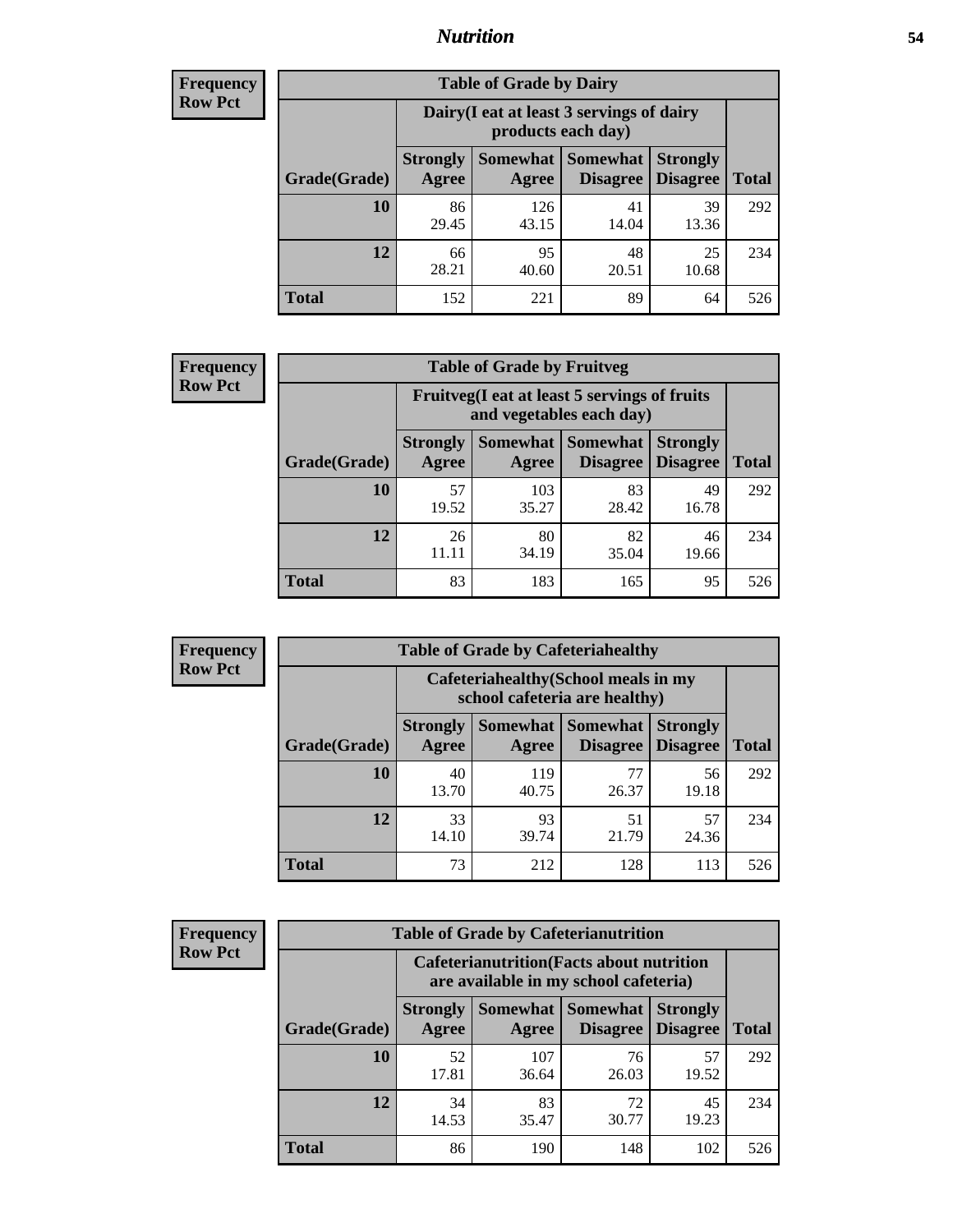## *Nutrition* **55**

| Frequency      |
|----------------|
| <b>Row Pct</b> |

| <b>Table of Grade by Schoollunch</b> |                          |                                                                 |                             |                                    |              |
|--------------------------------------|--------------------------|-----------------------------------------------------------------|-----------------------------|------------------------------------|--------------|
|                                      |                          | Schoollunch(I eat school lunch three or<br>more times per week) |                             |                                    |              |
| Grade(Grade)                         | <b>Strongly</b><br>Agree | Somewhat  <br>Agree                                             | <b>Somewhat</b><br>Disagree | <b>Strongly</b><br><b>Disagree</b> | <b>Total</b> |
| 10                                   | 142<br>48.63             | 75<br>25.68                                                     | 22<br>7.53                  | 53<br>18.15                        | 292          |
| 12                                   | 123<br>52.56             | 50<br>21.37                                                     | 28<br>11.97                 | 33<br>14.10                        | 234          |
| <b>Total</b>                         | 265                      | 125                                                             | 50                          | 86                                 | 526          |

| <b>Frequency</b> |  |
|------------------|--|
| <b>Row Pct</b>   |  |

| <b>Table of Grade by Foodchoices</b> |                          |                                                                            |                                        |                                    |              |
|--------------------------------------|--------------------------|----------------------------------------------------------------------------|----------------------------------------|------------------------------------|--------------|
|                                      |                          | <b>Foodchoices</b> (I make healthy food choices in<br>my school cafeteria) |                                        |                                    |              |
| Grade(Grade)                         | <b>Strongly</b><br>Agree | Agree                                                                      | <b>Somewhat   Somewhat</b><br>Disagree | <b>Strongly</b><br><b>Disagree</b> | <b>Total</b> |
| 10                                   | 64<br>21.92              | 116<br>39.73                                                               | 63<br>21.58                            | 49<br>16.78                        | 292          |
| 12                                   | 42<br>17.95              | 110<br>47.01                                                               | 54<br>23.08                            | 28<br>11.97                        | 234          |
| Total                                | 106                      | 226                                                                        | 117                                    | 77                                 | 526          |

| <b>Frequency</b><br>Row Pct |
|-----------------------------|
|                             |

| <b>Table of Grade by Wholewheat</b> |                                                                                                             |                     |                                    |                                    |              |  |
|-------------------------------------|-------------------------------------------------------------------------------------------------------------|---------------------|------------------------------------|------------------------------------|--------------|--|
|                                     | Wholewheat (There are whole wheat and<br>multigrain breads and cereals available in<br>my school cafeteria) |                     |                                    |                                    |              |  |
| Grade(Grade)                        | <b>Strongly</b><br>Agree                                                                                    | Somewhat  <br>Agree | <b>Somewhat</b><br><b>Disagree</b> | <b>Strongly</b><br><b>Disagree</b> | <b>Total</b> |  |
| 10                                  | 67<br>22.95                                                                                                 | 128<br>43.84        | 56<br>19.18                        | 41<br>14.04                        | 292          |  |
| 12                                  | 50<br>21.37                                                                                                 | 91<br>38.89         | 52<br>22.22                        | 41<br>17.52                        | 234          |  |
| Total                               | 117                                                                                                         | 219                 | 108                                | 82                                 | 526          |  |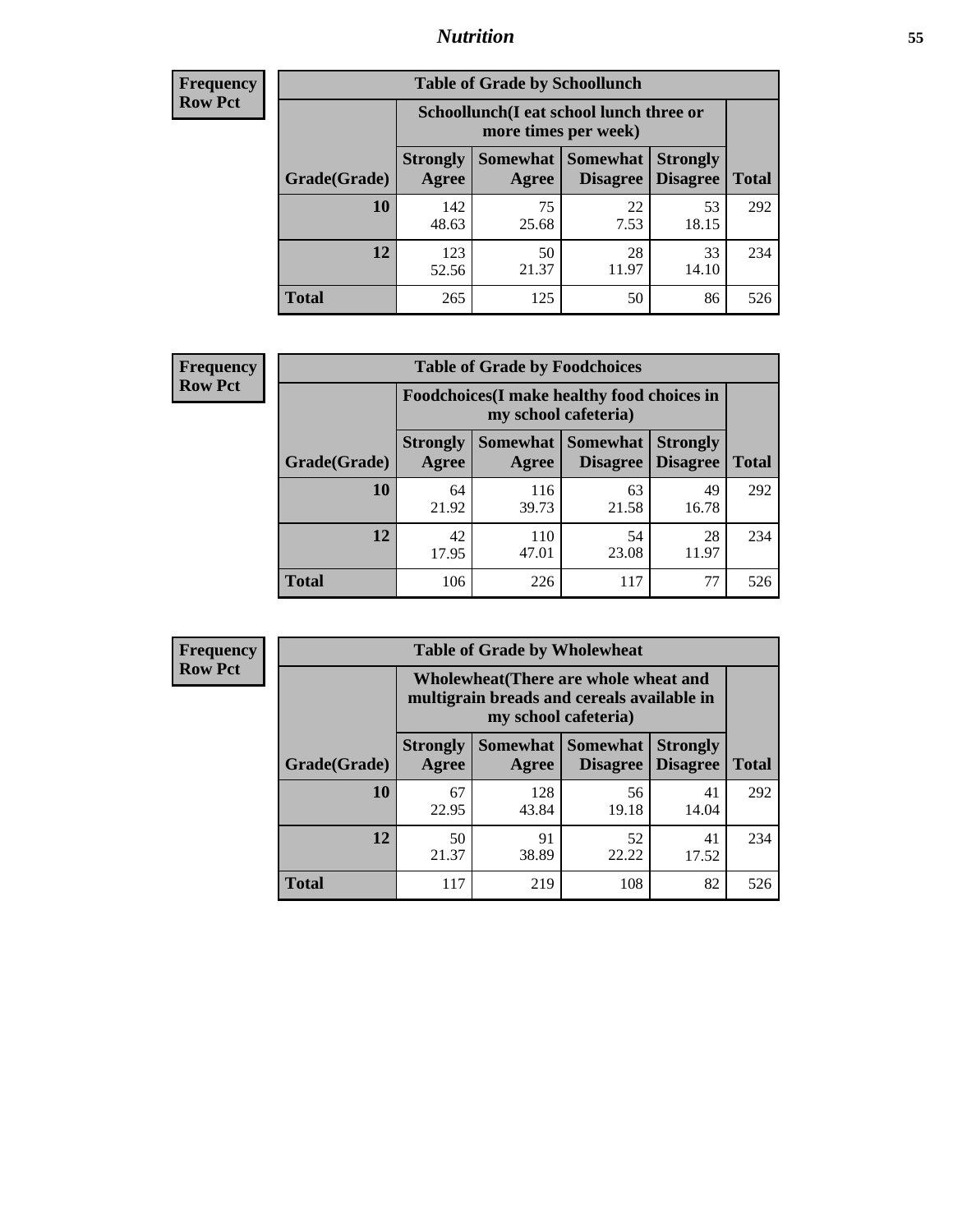## *Nutrition* **56**

**Frequency Row Pct**

| <b>Table of Grade by Healthyvending</b> |                                                                                                                                               |                          |                                    |                                    |              |  |
|-----------------------------------------|-----------------------------------------------------------------------------------------------------------------------------------------------|--------------------------|------------------------------------|------------------------------------|--------------|--|
|                                         | Healthyvending (If only healthy snacks and<br>beverages were available in the vending<br>machines during the school day,<br>I would buy them) |                          |                                    |                                    |              |  |
| Grade(Grade)                            | <b>Strongly</b><br>Agree                                                                                                                      | <b>Somewhat</b><br>Agree | <b>Somewhat</b><br><b>Disagree</b> | <b>Strongly</b><br><b>Disagree</b> | <b>Total</b> |  |
| 10                                      | 90<br>30.82                                                                                                                                   | 90<br>30.82              | 58<br>19.86                        | 54<br>18.49                        | 292          |  |
| 12                                      | 69<br>29.49                                                                                                                                   | 83<br>35.47              | 41<br>17.52                        | 41<br>17.52                        | 234          |  |
| Total                                   | 159                                                                                                                                           | 173                      | 99                                 | 95                                 | 526          |  |

**Frequency Row Pct**

| <b>Table of Grade by Schoolbreakfast</b> |                                                                                                                                        |             |                                      |                                    |              |  |
|------------------------------------------|----------------------------------------------------------------------------------------------------------------------------------------|-------------|--------------------------------------|------------------------------------|--------------|--|
|                                          | Schoolbreakfast(If breakfast were<br>available at school,<br>but outside the cafeteria,<br>I would eat breakfast at school more often) |             |                                      |                                    |              |  |
| Grade(Grade)                             | <b>Strongly</b><br>Agree                                                                                                               | Agree       | Somewhat Somewhat<br><b>Disagree</b> | <b>Strongly</b><br><b>Disagree</b> | <b>Total</b> |  |
| 10                                       | 91<br>31.16                                                                                                                            | 93<br>31.85 | 43<br>14.73                          | 65<br>22.26                        | 292          |  |
| 12                                       | 72<br>30.77                                                                                                                            | 72<br>30.77 | 43<br>18.38                          | 47<br>20.09                        | 234          |  |
| <b>Total</b>                             | 163                                                                                                                                    | 165         | 86                                   | 112                                | 526          |  |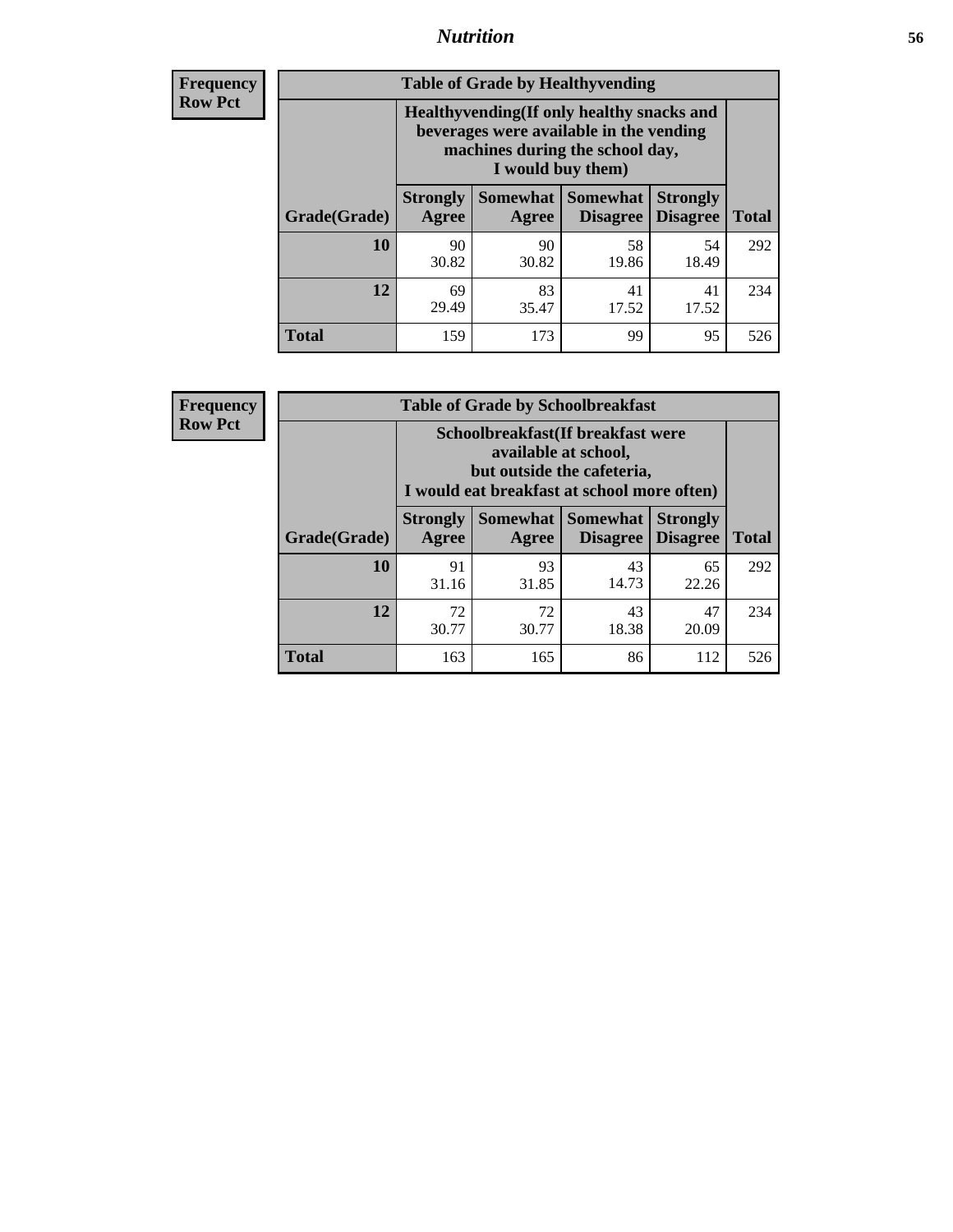| Frequency<br><b>Col Pct</b> | <b>Table of Educationaids by Grade</b>                                                                    |                    |              |              |
|-----------------------------|-----------------------------------------------------------------------------------------------------------|--------------------|--------------|--------------|
|                             | <b>Educationaids</b> (I<br>have been<br>taught about<br><b>HIV/AIDS</b> at<br>school in the<br>past year) | Grade(Grade)<br>10 | 12           | <b>Total</b> |
|                             |                                                                                                           |                    |              |              |
|                             | Yes                                                                                                       | 251<br>85.96       | 127<br>54.27 | 378          |
|                             | N <sub>0</sub>                                                                                            | 41<br>14.04        | 107<br>45.73 | 148          |
|                             | <b>Total</b>                                                                                              | 292                | 234          | 526          |

| Frequency      | <b>Table of Educationcharacter by Grade</b>                                                                     |              |              |              |  |
|----------------|-----------------------------------------------------------------------------------------------------------------|--------------|--------------|--------------|--|
| <b>Col Pct</b> | <b>Educationcharacter(I)</b><br>have been taught<br>about character<br>education in the past<br>year at school) | Grade(Grade) |              |              |  |
|                |                                                                                                                 | 10           | 12           | <b>Total</b> |  |
|                | Yes                                                                                                             | 234<br>80.14 | 156<br>66.67 | 390          |  |
|                | N <sub>0</sub>                                                                                                  | 58<br>19.86  | 78<br>33.33  | 136          |  |
|                | <b>Total</b>                                                                                                    | 292          | 234          | 526          |  |

| Frequency      | <b>Table of Gradcoach1 by Grade</b>              |              |              |              |
|----------------|--------------------------------------------------|--------------|--------------|--------------|
| <b>Col Pct</b> | Gradcoach1(I<br>know who my<br><b>Graduation</b> | Grade(Grade) |              |              |
|                | Coach is)                                        | 10           | 12           | <b>Total</b> |
|                | Yes                                              | 43<br>14.73  | 129<br>55.13 | 172          |
|                | N <sub>0</sub>                                   | 249<br>85.27 | 105<br>44.87 | 354          |
|                | <b>Total</b>                                     | 292          | 234          | 526          |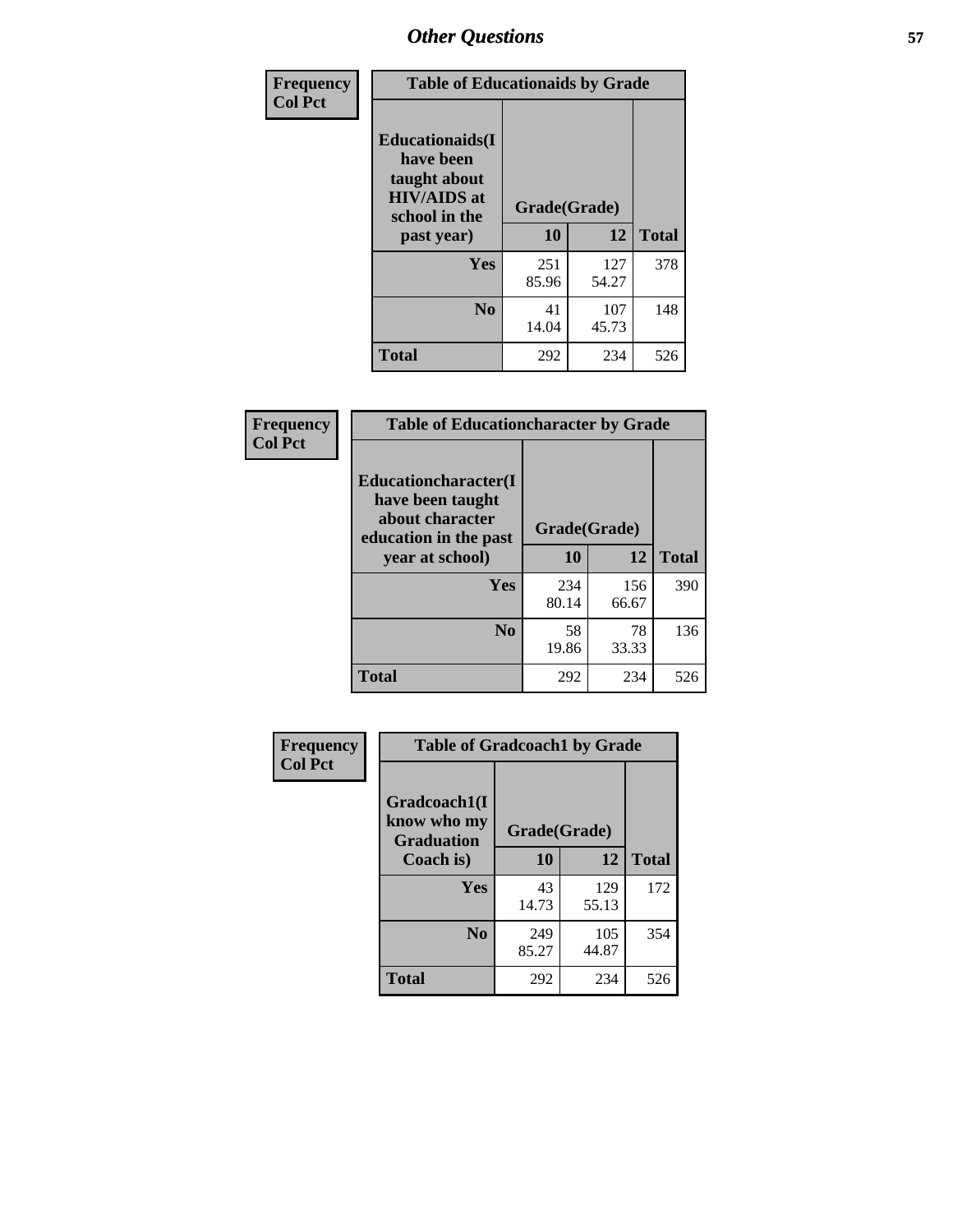| Frequency      | <b>Table of Gradcoach2 by Grade</b> |              |              |              |
|----------------|-------------------------------------|--------------|--------------|--------------|
| <b>Col Pct</b> |                                     |              |              |              |
|                | Gradcoach2(I<br>have                |              |              |              |
|                | contacted my<br><b>Graduation</b>   | Grade(Grade) |              |              |
|                | Coach)                              | 10           | 12           | <b>Total</b> |
|                | Yes                                 | 18<br>6.16   | 43<br>18.38  | 61           |
|                | N <sub>0</sub>                      | 274<br>93.84 | 191<br>81.62 | 465          |
|                | <b>Total</b>                        | 292          | 234          | 526          |

| Frequency<br><b>Col Pct</b> | <b>Table of Gradcoach3 by Grade</b>                                         |              |              |              |
|-----------------------------|-----------------------------------------------------------------------------|--------------|--------------|--------------|
|                             | Gradcoach3(I<br>have received<br>assistance<br>from my<br><b>Graduation</b> | Grade(Grade) |              |              |
|                             | Coach)                                                                      | 10           | 12           | <b>Total</b> |
|                             | Yes                                                                         | 7<br>2.40    | 45<br>19.23  | 52           |
|                             | N <sub>0</sub>                                                              | 83<br>28.42  | 47<br>20.09  | 130          |
|                             | Don't know                                                                  | 202<br>69.18 | 142<br>60.68 | 344          |
|                             | <b>Total</b>                                                                | 292          | 234          | 526          |

| Frequency      | <b>Table of Selfharm by Grade</b>                                                                                                                                               |                    |              |              |
|----------------|---------------------------------------------------------------------------------------------------------------------------------------------------------------------------------|--------------------|--------------|--------------|
| <b>Col Pct</b> | <b>Selfharm</b> (During<br>the past 12<br>months,<br>I harmed myself<br>on purpose<br>Suicideconsider<br>During the past<br>12 months,<br>I seriously<br>considered<br>suicide) | Grade(Grade)<br>10 | 12           | <b>Total</b> |
|                | Yes                                                                                                                                                                             | 28<br>9.59         | 12<br>5.13   | 40           |
|                | N <sub>0</sub>                                                                                                                                                                  | 264<br>90.41       | 222<br>94.87 | 486          |
|                | <b>Total</b>                                                                                                                                                                    | 292                | 234          | 526          |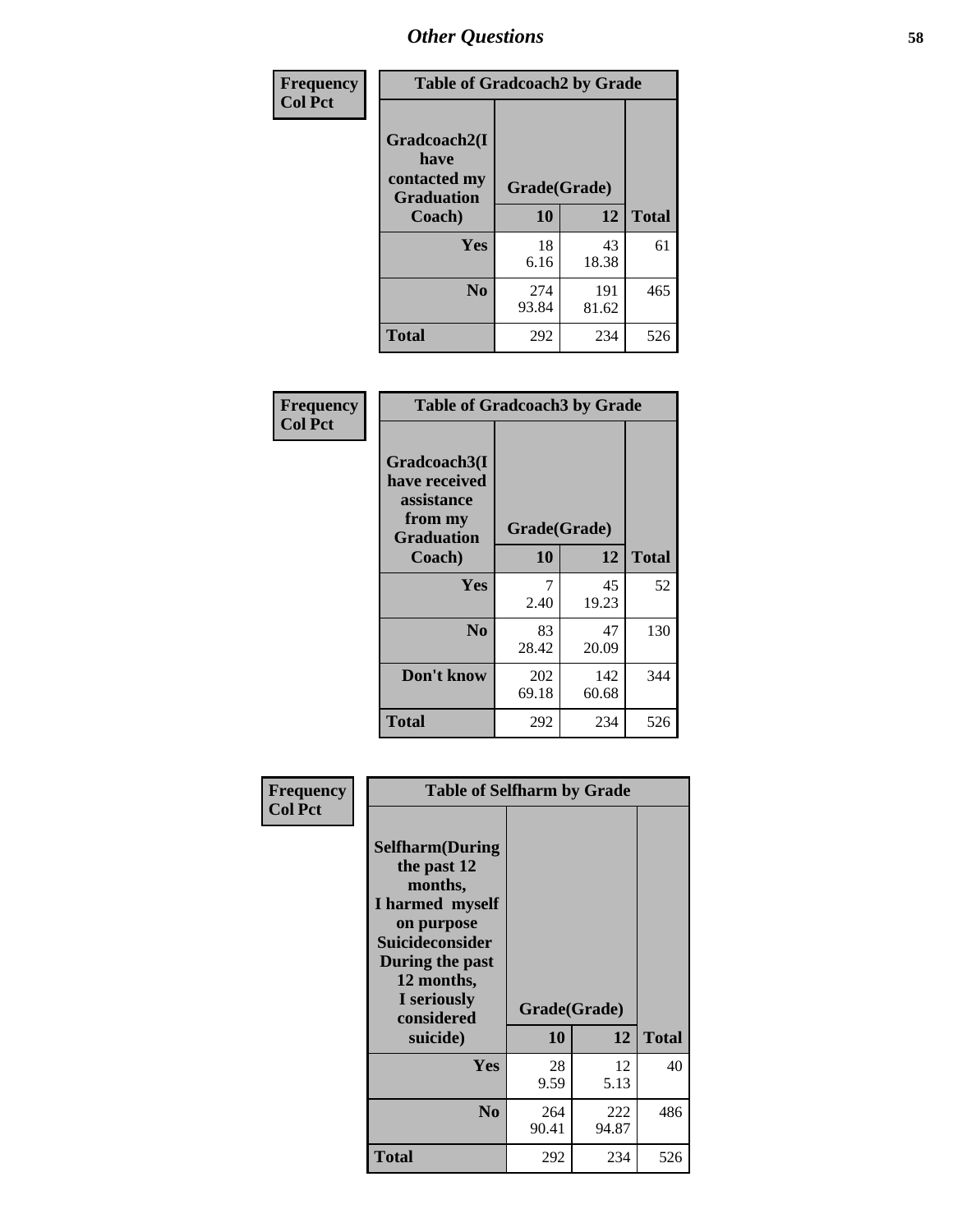| <b>Frequency</b> | <b>Table of Suicideconsider by Grade</b> |              |              |              |
|------------------|------------------------------------------|--------------|--------------|--------------|
| <b>Col Pct</b>   |                                          | Grade(Grade) |              |              |
|                  | <b>Suicideconsider</b>                   | <b>10</b>    | 12           | <b>Total</b> |
|                  | <b>Yes</b>                               | 24<br>8.22   | 13<br>5.56   | 37           |
|                  | N <sub>0</sub>                           | 268<br>91.78 | 221<br>94.44 | 489          |
|                  | <b>Total</b>                             | 292          | 234          | 526          |

| Frequency      | <b>Table of Suicideattempt by Grade</b>                            |              |              |              |
|----------------|--------------------------------------------------------------------|--------------|--------------|--------------|
| <b>Col Pct</b> | Suicideattempt(I<br>have attempted<br>suicide in the<br>last year) | Grade(Grade) |              |              |
|                |                                                                    | 10           | 12           | <b>Total</b> |
|                | Yes                                                                | 25<br>8.56   | q<br>3.85    | 34           |
|                | $\bf No$                                                           | 267<br>91.44 | 225<br>96.15 | 492          |
|                | <b>Total</b>                                                       | 292          | 234          | 526          |

| Frequency      | <b>Table of Instantmessaged by Grade</b>               |              |              |              |
|----------------|--------------------------------------------------------|--------------|--------------|--------------|
| <b>Col Pct</b> | Instantmessaged(I<br>have instant<br>messaged people I | Grade(Grade) |              |              |
|                | do not even know)                                      | 10           | 12           | <b>Total</b> |
|                | Yes                                                    | 108<br>36.99 | 95<br>40.60  | 203          |
|                | N <sub>0</sub>                                         | 184<br>63.01 | 139<br>59.40 | 323          |
|                | <b>Total</b>                                           | 292          | 234          | 526          |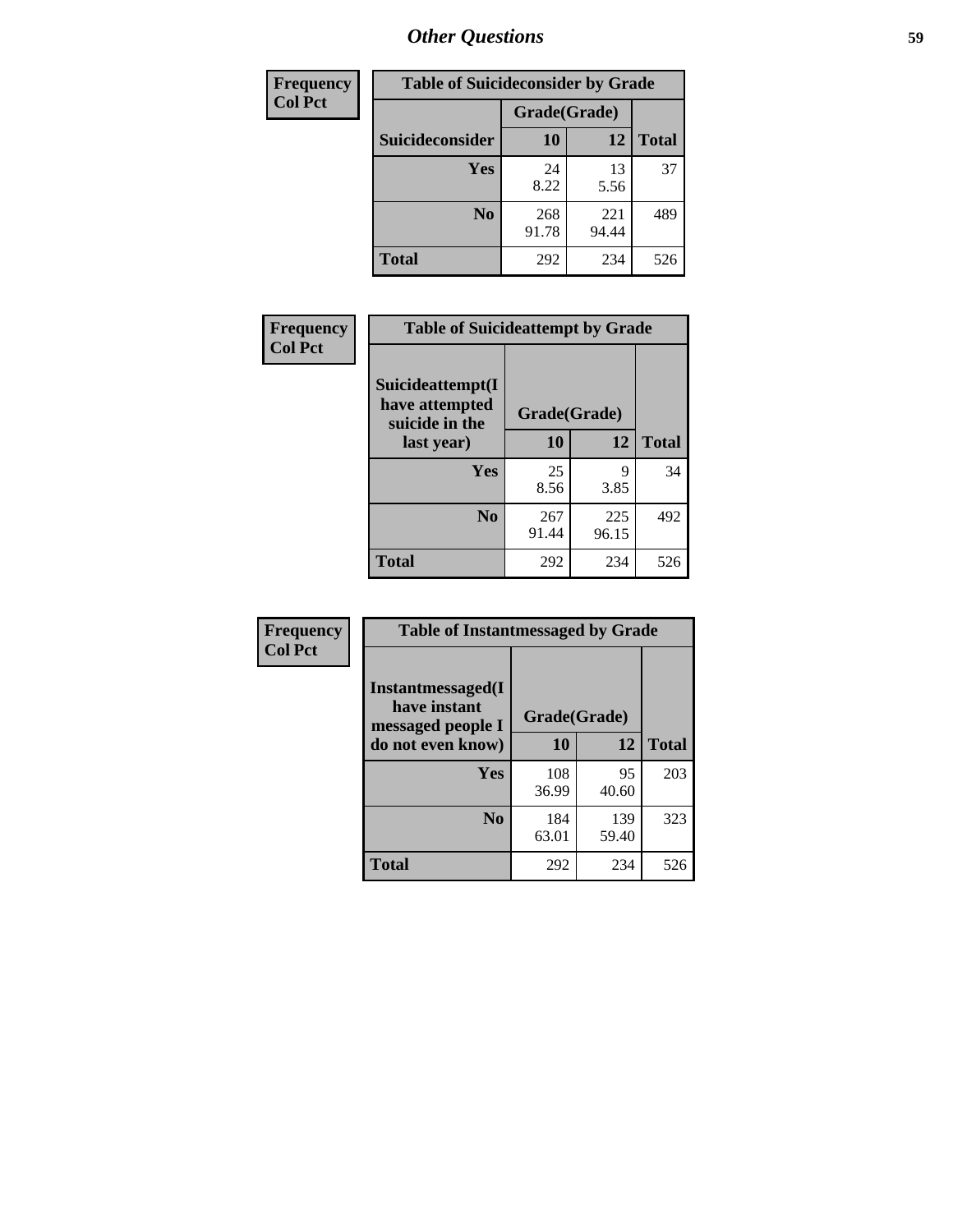| Frequency      | <b>Table of Getsalong by Grade</b>                          |              |              |              |  |  |  |
|----------------|-------------------------------------------------------------|--------------|--------------|--------------|--|--|--|
| <b>Col Pct</b> | <b>Getsalong</b> (I get<br>along with other<br>students and | Grade(Grade) |              |              |  |  |  |
|                | adults)                                                     | 10           | 12           | <b>Total</b> |  |  |  |
|                | <b>Strongly Agree</b>                                       | 155<br>53.08 | 132<br>56.41 | 287          |  |  |  |
|                | <b>Somewhat Agree</b>                                       | 112<br>38.36 | 89<br>38.03  | 201          |  |  |  |
|                | <b>Somewhat Disagree</b>                                    | 19<br>6.51   | 7<br>2.99    | 26           |  |  |  |
|                | <b>Strongly Disagree</b>                                    | 6<br>2.05    | 6<br>2.56    | 12           |  |  |  |
|                | <b>Total</b>                                                | 292          | 234          | 526          |  |  |  |

| Frequency      | <b>Table of Safehome by Grade</b> |                    |              |              |  |  |  |
|----------------|-----------------------------------|--------------------|--------------|--------------|--|--|--|
| <b>Col Pct</b> | Safehome(I feel<br>safe at home)  | Grade(Grade)<br>10 | 12           | <b>Total</b> |  |  |  |
|                | <b>Strongly Agree</b>             | 197<br>67.47       | 176<br>75.21 | 373          |  |  |  |
|                | <b>Somewhat Agree</b>             | 72<br>24.66        | 45<br>19.23  | 117          |  |  |  |
|                | <b>Somewhat Disagree</b>          | 14<br>4.79         | 2.99         | 21           |  |  |  |
|                | <b>Strongly Disagree</b>          | 9<br>3.08          | 6<br>2.56    | 15           |  |  |  |
|                | <b>Total</b>                      | 292                | 234          | 526          |  |  |  |

| Frequency      |                                                                                     | <b>Table of Adulttalk by Grade</b> |              |              |
|----------------|-------------------------------------------------------------------------------------|------------------------------------|--------------|--------------|
| <b>Col Pct</b> | <b>Adulttalk(I</b><br>know an<br>adult at<br>school that<br>I can talk<br>with if I | Grade(Grade)                       |              |              |
|                | need help)                                                                          | 10                                 | 12           | <b>Total</b> |
|                | <b>Yes</b>                                                                          | 206<br>70.55                       | 179<br>76.50 | 385          |
|                | N <sub>0</sub>                                                                      | 86<br>29.45                        | 55<br>23.50  | 141          |
|                | <b>Total</b>                                                                        | 292                                | 234          | 526          |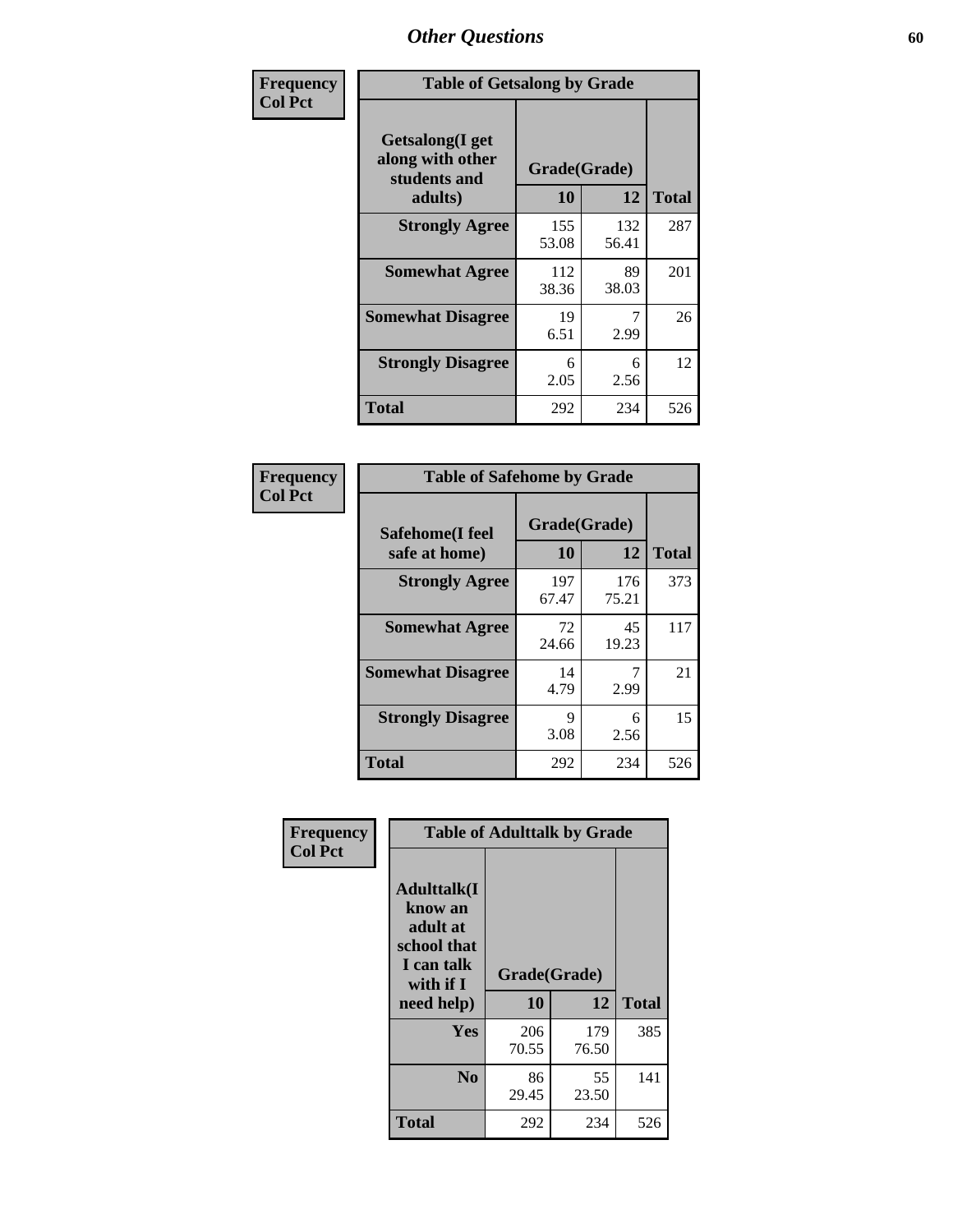**Frequency Row Pct**

| <b>Table of Grade by Tytime</b> |             |                                                                                         |             |             |             |             |              |  |  |  |
|---------------------------------|-------------|-----------------------------------------------------------------------------------------|-------------|-------------|-------------|-------------|--------------|--|--|--|
|                                 |             | Tytime (On an average school day,<br>how much unsupervised time do I spend watching TV) |             |             |             |             |              |  |  |  |
|                                 |             | <b>Less that</b>                                                                        |             | $2 - 3$     | $4 - 5$     | $6+$        |              |  |  |  |
| Grade(Grade)                    | None        | hour/day                                                                                | hour/day    | hours/day   | hours/day   | hours/day   | <b>Total</b> |  |  |  |
| 10                              | 49<br>16.78 | 47<br>16.10                                                                             | 39<br>13.36 | 81<br>27.74 | 35<br>11.99 | 41<br>14.04 | 292          |  |  |  |
| 12                              | 37<br>15.81 | 20<br>75<br>44<br>33<br>25<br>8.55<br>18.80<br>32.05<br>14.10<br>10.68                  |             |             |             |             |              |  |  |  |
| <b>Total</b>                    | 86          | 91                                                                                      | 59          | 156         | 68          | 66          | 526          |  |  |  |

**Frequency Row Pct**

| <b>Table of Grade by Computertime</b> |             |                                                                                                   |             |                      |                      |                   |              |  |  |  |  |
|---------------------------------------|-------------|---------------------------------------------------------------------------------------------------|-------------|----------------------|----------------------|-------------------|--------------|--|--|--|--|
|                                       |             | Computertime (On an average school day,<br>how much unsupervised time do I spend on the computer) |             |                      |                      |                   |              |  |  |  |  |
| Grade(Grade)                          | None        | <b>Less that</b><br>hour/day                                                                      | hour/day    | $2 - 3$<br>hours/day | $4 - 5$<br>hours/day | $6+$<br>hours/day | <b>Total</b> |  |  |  |  |
| 10                                    | 63<br>21.58 | 74<br>25.34                                                                                       | 50<br>17.12 | 53<br>18.15          | 21<br>7.19           | 31<br>10.62       | 292          |  |  |  |  |
| 12                                    | 46<br>19.66 | 75<br>44<br>41<br>13<br>15<br>18.80<br>5.56<br>32.05<br>17.52<br>6.41                             |             |                      |                      |                   |              |  |  |  |  |
| <b>Total</b>                          | 109         | 149                                                                                               | 94          | 94                   | 34                   | 46                | 526          |  |  |  |  |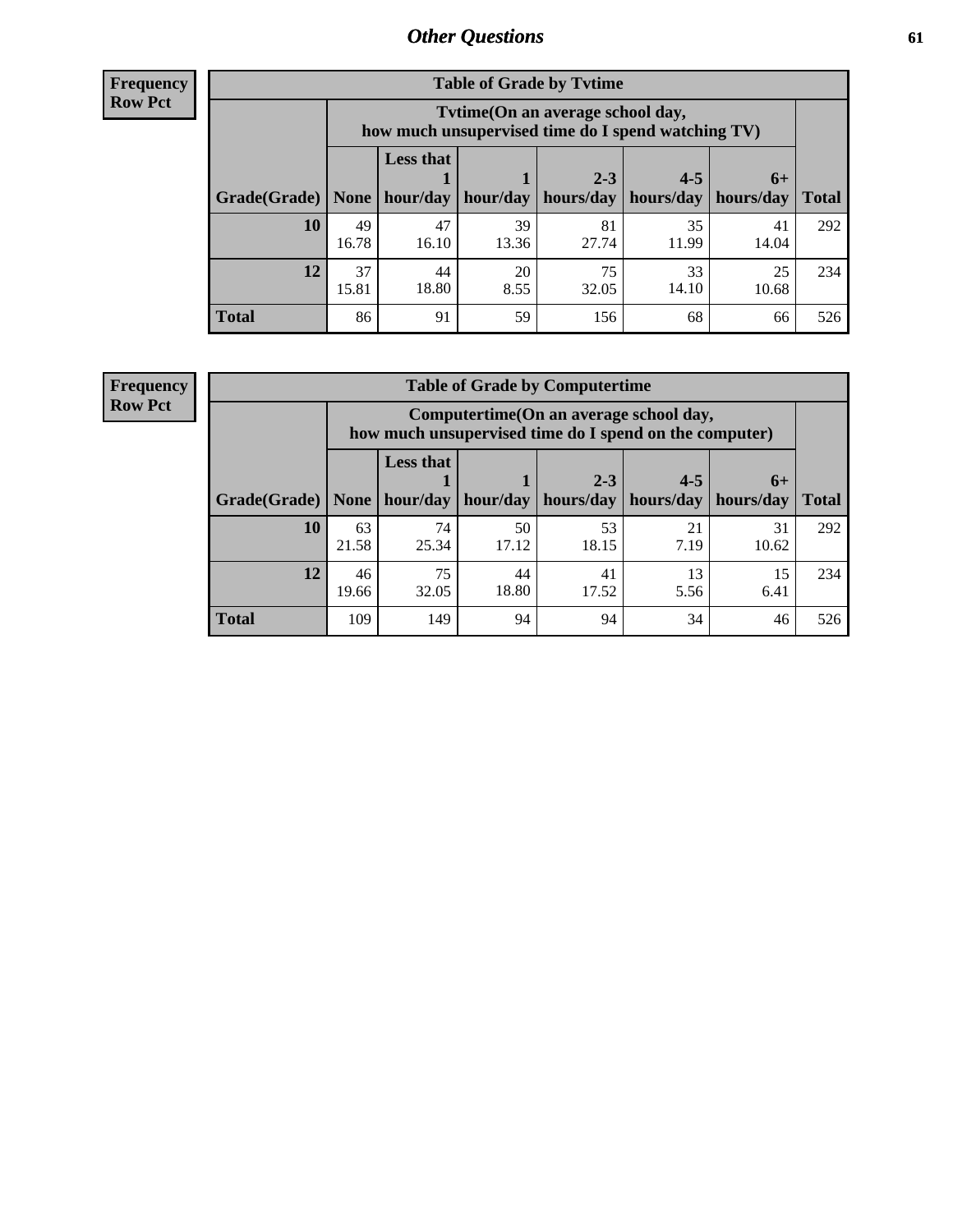#### *Questions about Driving Laws* **62** *Driving Questions were asked only of high school students.*

| <b>Frequency</b> |
|------------------|
| <b>Row Pct</b>   |

| <b>Table of Grade by License1</b> |                  |                                                                                                                                           |                |            |               |              |  |  |  |  |
|-----------------------------------|------------------|-------------------------------------------------------------------------------------------------------------------------------------------|----------------|------------|---------------|--------------|--|--|--|--|
|                                   |                  | License1(During the first 6 months of driving<br>with a provisional license,<br>the only passengers who can ride with the<br>driver are:) |                |            |               |              |  |  |  |  |
| Grade(Grade)                      | <b>Parent or</b> | <b>Family</b><br><b>Guardian</b>   Members                                                                                                | <b>Friends</b> | Anyone     | Don't<br>Know | <b>Total</b> |  |  |  |  |
| 10                                | 99<br>33.90      | 122<br>41.78                                                                                                                              | 11<br>3.77     | 22<br>7.53 | 38<br>13.01   | 292          |  |  |  |  |
| 12                                | 78<br>33.33      | 17<br>103<br>30<br>6<br>44.02<br>12.82<br>7.26<br>2.56                                                                                    |                |            |               |              |  |  |  |  |
| Total                             | 177              | 225                                                                                                                                       | 17             | 39         | 68            | 526          |  |  |  |  |

| <b>Frequency</b> |                     | <b>Table of Grade by License2</b> |                                                                                                          |                              |                                                      |                      |              |  |  |  |
|------------------|---------------------|-----------------------------------|----------------------------------------------------------------------------------------------------------|------------------------------|------------------------------------------------------|----------------------|--------------|--|--|--|
| <b>Row Pct</b>   |                     |                                   | License2(17 yr old drivers with a<br>provisional driver's license cannot<br>drive between the hours of:) |                              |                                                      |                      |              |  |  |  |
|                  | <b>Grade(Grade)</b> | <b>Midnight</b><br>to 6am         | 1am<br>to<br>5am                                                                                         | 1am<br>t <sub>0</sub><br>6am | N <sub>0</sub><br>curfew<br>for $17$<br>year<br>olds | Don't<br><b>Know</b> | <b>Total</b> |  |  |  |
|                  | 10                  | 126<br>43.15                      | 22<br>7.53                                                                                               | 24<br>8.22                   | 34<br>11.64                                          | 86<br>29.45          | 292          |  |  |  |
|                  | 12                  | 130<br>55.56                      | 19<br>13<br>19<br>53<br>8.12<br>8.12<br>22.65<br>5.56                                                    |                              |                                                      |                      |              |  |  |  |
|                  | <b>Total</b>        | 256                               | 41                                                                                                       | 37                           | 53                                                   | 139                  | 526          |  |  |  |

| Frequency      |              | <b>Table of Grade by License3</b><br>License3(For drivers under the age of<br>21,<br>what level of alcohol is considered<br>$DUI$ ?) |             |             |            |            |               |              |
|----------------|--------------|--------------------------------------------------------------------------------------------------------------------------------------|-------------|-------------|------------|------------|---------------|--------------|
| <b>Row Pct</b> |              |                                                                                                                                      |             |             |            |            |               |              |
|                | Grade(Grade) | Any<br><b>Amount</b>                                                                                                                 | 0.02        | 0.04        | 0.06       | 0.08       | Don't<br>know | <b>Total</b> |
|                | <b>10</b>    | 40<br>13.70                                                                                                                          | 87<br>29.79 | 25<br>8.56  | 17<br>5.82 | 25<br>8.56 | 98<br>33.56   | 292          |
|                | 12           | 45<br>19.23                                                                                                                          | 61<br>26.07 | 30<br>12.82 | 8<br>3.42  | 11<br>4.70 | 79<br>33.76   | 234          |
|                | <b>Total</b> | 85                                                                                                                                   | 148         | 55          | 25         | 36         | 177           | 526          |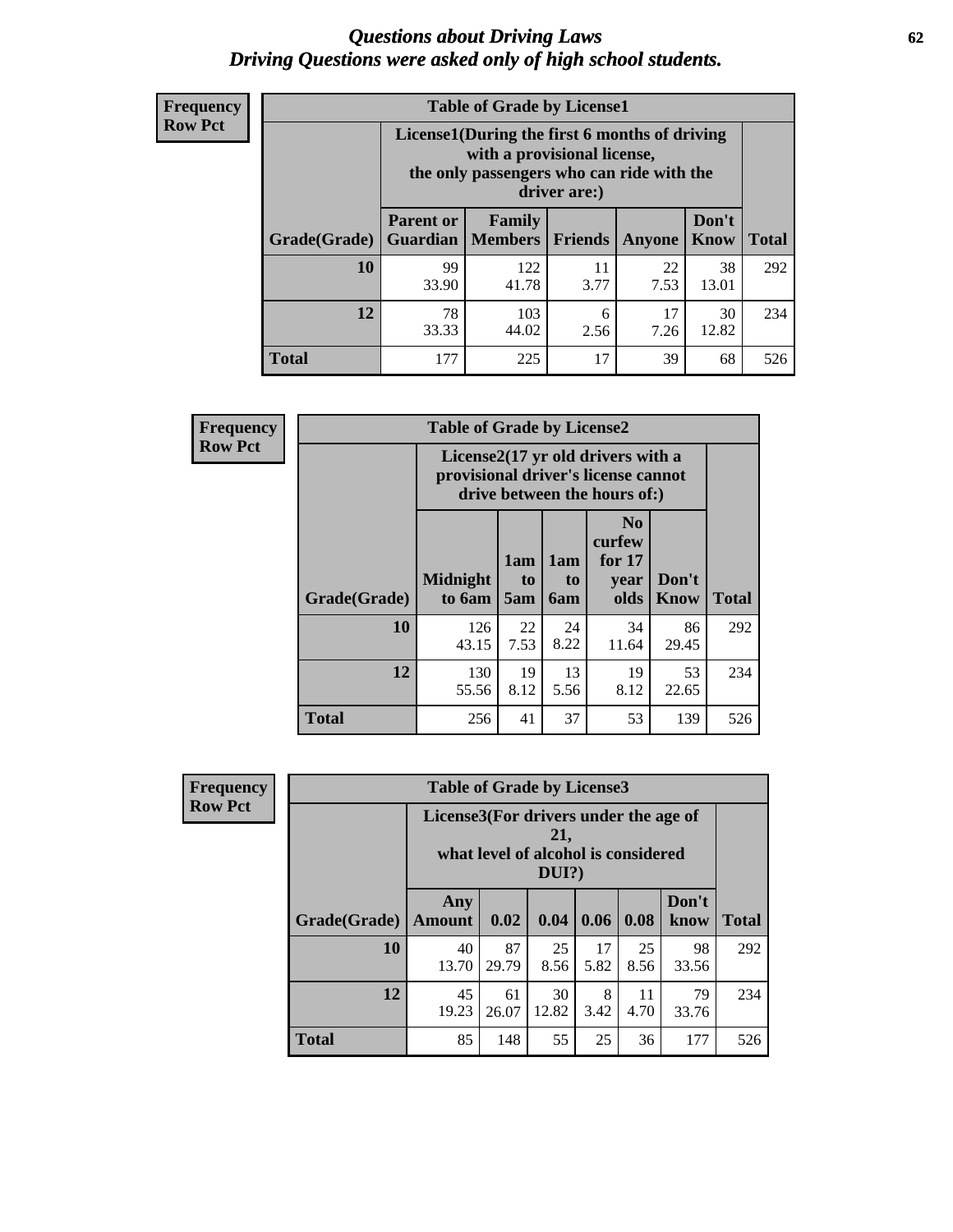#### *Questions about Driving Laws* **63** *Driving Questions were asked only of high school students.*

**Frequency Row Pct**

| <b>Table of Grade by License4</b> |             |                                                                                                                                                                                                                                                                                |             |            |            |              |     |  |  |  |
|-----------------------------------|-------------|--------------------------------------------------------------------------------------------------------------------------------------------------------------------------------------------------------------------------------------------------------------------------------|-------------|------------|------------|--------------|-----|--|--|--|
|                                   |             | License4(A driver under 21 automatically<br>loses his/her license if caught exceeding the<br>posted speet limit by:)<br>Can't<br>lose<br><b>Depends</b><br>license<br>$15+$<br>$25+$<br>$35+$<br>Don't<br>for<br>on<br><b>Total</b><br>mph<br>speeding<br>mph<br>judge<br>know |             |            |            |              |     |  |  |  |
| Grade(Grade)                      | mph         |                                                                                                                                                                                                                                                                                |             |            |            |              |     |  |  |  |
| 10                                | 65<br>22.26 | 39<br>13.36                                                                                                                                                                                                                                                                    | 35<br>11.99 | 27<br>9.25 | 18<br>6.16 | 108<br>36.99 | 292 |  |  |  |
| 12                                | 29<br>12.39 | 27<br>47<br>20<br>23<br>88<br>20.09<br>8.55<br>11.54<br>9.83<br>37.61                                                                                                                                                                                                          |             |            |            |              |     |  |  |  |
| <b>Total</b>                      | 94          | 86                                                                                                                                                                                                                                                                             | 55          | 54         | 41         | 196          | 526 |  |  |  |

| Frequency      | <b>Table of Grade by License5</b> |                                                                                                                                                             |                |               |       |
|----------------|-----------------------------------|-------------------------------------------------------------------------------------------------------------------------------------------------------------|----------------|---------------|-------|
| <b>Row Pct</b> |                                   | License5(A)<br>Georgia teenager<br>with family<br>connections or a<br>good lawyer can<br>break a teen<br>driving law and<br>keep their driver's<br>license) |                |               |       |
|                | Grade(Grade)                      | Yes                                                                                                                                                         | N <sub>0</sub> | Don't<br>know | Total |
|                | 10                                | 62<br>21.23                                                                                                                                                 | 118<br>40.41   | 112<br>38.36  | 292   |
|                | 12                                | 54<br>23.08                                                                                                                                                 | 97<br>41.45    | 83<br>35.47   | 234   |
|                | <b>Total</b>                      | 116                                                                                                                                                         | 215            | 195           | 526   |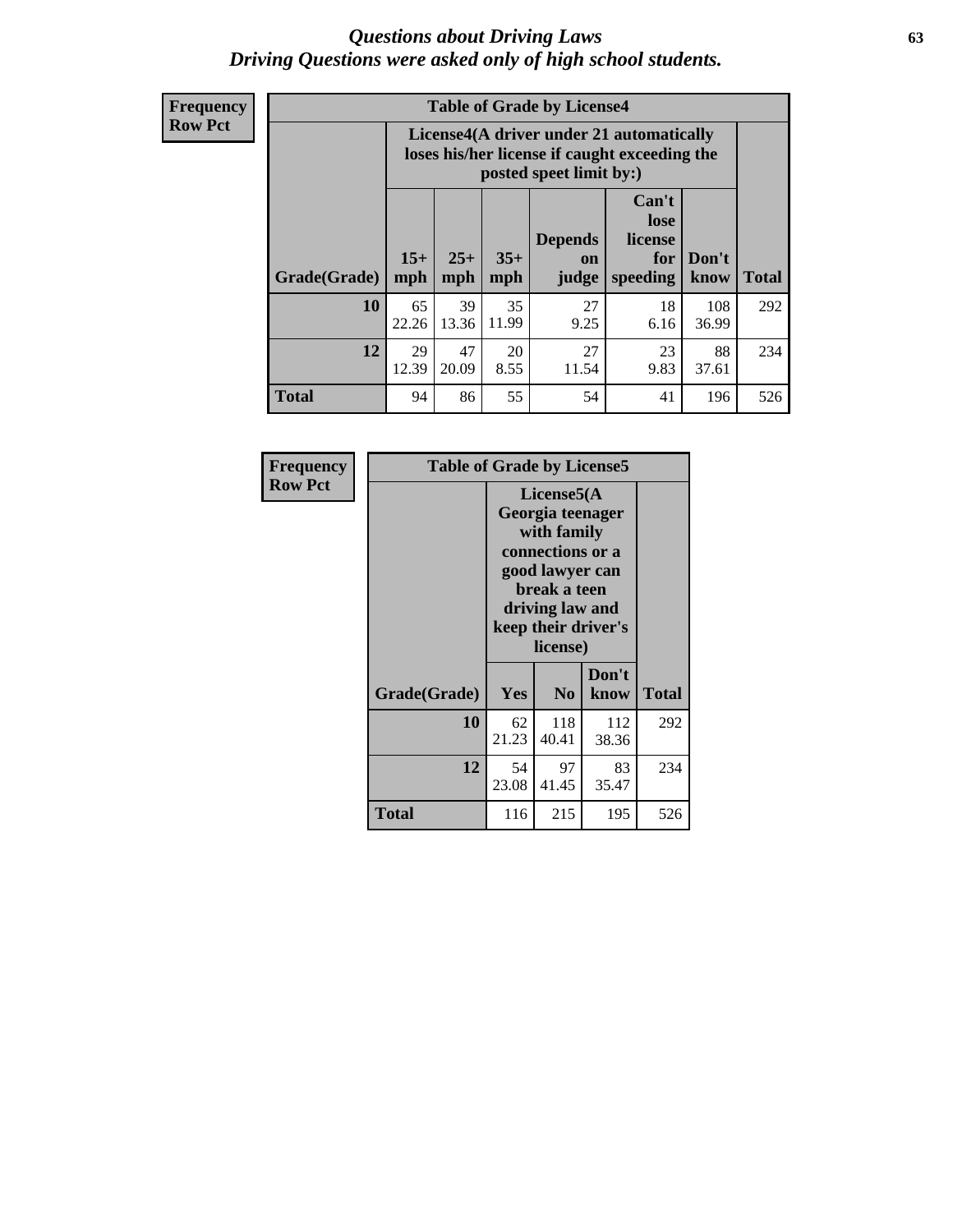### *Questions about Driving Laws* **64** *Driving Questions were asked only of high school students.*

| <b>Frequency</b> | <b>Table of Grade by License6</b> |                                                                                                                                                 |                |               |       |
|------------------|-----------------------------------|-------------------------------------------------------------------------------------------------------------------------------------------------|----------------|---------------|-------|
| <b>Row Pct</b>   |                                   | License <sub>6</sub> (I know a<br>friend or<br>classmate that<br>broke a teen<br>driving law,<br>but was allowed to<br>keep his/her<br>license) |                |               |       |
|                  | Grade(Grade)                      | <b>Yes</b>                                                                                                                                      | N <sub>0</sub> | Don't<br>know | Total |
|                  | 10                                | 79<br>27.05                                                                                                                                     | 129<br>44.18   | 84<br>28.77   | 292   |
|                  | 12                                | 87<br>37.18                                                                                                                                     | 234            |               |       |
|                  | <b>Total</b>                      | 166                                                                                                                                             | 229            | 131           | 526   |

| <b>Frequency</b> | <b>Table of Grade by License7</b> |                                                                             |                                   |                                                                                               |                        |              |
|------------------|-----------------------------------|-----------------------------------------------------------------------------|-----------------------------------|-----------------------------------------------------------------------------------------------|------------------------|--------------|
| <b>Row Pct</b>   |                                   |                                                                             |                                   | License7(A student under the age of 18 cam loser<br>his/her driving privileges if he or she:) |                        |              |
|                  | Grade(Grade)                      | <b>Have</b><br>more than<br>10<br>unexcused<br>absences<br>per school<br>yr | Drop out<br>without<br>graduating | Bring<br>alcohol/drugs/weapon<br>to school                                                    | All of<br>the<br>above | <b>Total</b> |
|                  | 10                                | 52<br>17.81                                                                 | 18<br>6.16                        | 10<br>3.42                                                                                    | 212<br>72.60           | 292          |
|                  | 12                                | 57<br>24.36                                                                 | 10<br>4.27                        | 8<br>3.42                                                                                     | 159<br>67.95           | 234          |
|                  | <b>Total</b>                      | 109                                                                         | 28                                | 18                                                                                            | 371                    | 526          |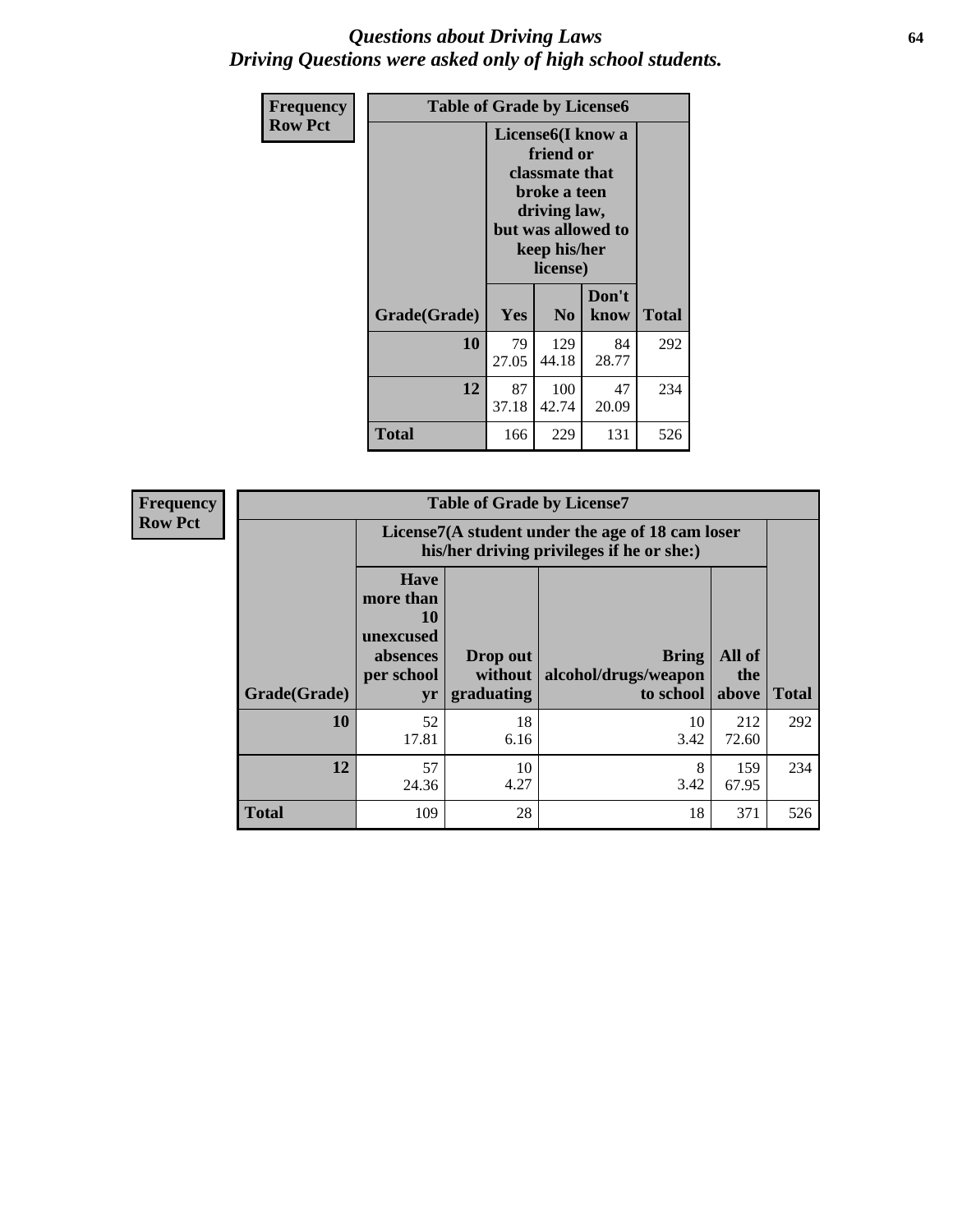# *Select Results by Gender* **65**

| Frequency      | <b>Table of SchoolClimate2 by Gender</b>          |                                 |              |              |
|----------------|---------------------------------------------------|---------------------------------|--------------|--------------|
| <b>Col Pct</b> | SchoolClimate2(I<br>feel successful at<br>school) | Gender(Gender)<br><b>Female</b> | <b>Male</b>  | <b>Total</b> |
|                | <b>Strongly Agree</b>                             | 75<br>31.51                     | 110<br>38.19 | 185          |
|                | <b>Somewhat Agree</b>                             | 141<br>59.24                    | 152<br>52.78 | 293          |
|                | <b>Somewhat Disagree</b>                          | 18<br>7.56                      | 19<br>6.60   | 37           |
|                | <b>Strongly Disagree</b>                          | 4<br>1.68                       | 7<br>2.43    | 11           |
|                | <b>Total</b>                                      | 238                             | 288          | 526          |

| Frequency      | <b>Table of SchoolClimate6 by Gender</b>                 |                          |              |              |  |
|----------------|----------------------------------------------------------|--------------------------|--------------|--------------|--|
| <b>Col Pct</b> | <b>SchoolClimate6(Teachers</b><br>treat me with respect) | Gender(Gender)<br>Female | <b>Male</b>  | <b>Total</b> |  |
|                | <b>Strongly Agree</b>                                    | 86<br>36.13              | 109<br>37.85 | 195          |  |
|                | <b>Somewhat Agree</b>                                    | 117<br>49.16             | 122<br>42.36 | 239          |  |
|                | <b>Somewhat Disagree</b>                                 | 28<br>11.76              | 44<br>15.28  | 72           |  |
|                | <b>Strongly Disagree</b>                                 | 7<br>2.94                | 13<br>4.51   | 20           |  |
|                | <b>Total</b>                                             | 238                      | 288          | 526          |  |

| <b>Frequency</b> | <b>Table of SchoolClimate8 by Gender</b>                                             |                                 |              |     |
|------------------|--------------------------------------------------------------------------------------|---------------------------------|--------------|-----|
| <b>Col Pct</b>   | <b>SchoolClimate8(Students</b><br>are frequently<br>recognized for good<br>behavior) | Gender(Gender)<br><b>Female</b> | <b>Total</b> |     |
|                  |                                                                                      |                                 | <b>Male</b>  |     |
|                  | <b>Strongly Agree</b>                                                                | 35<br>14.71                     | 64<br>22.22  | 99  |
|                  | <b>Somewhat Agree</b>                                                                | 110<br>46.22                    | 123<br>42.71 | 233 |
|                  | <b>Somewhat Disagree</b>                                                             | 69<br>28.99                     | 63<br>21.88  | 132 |
|                  | <b>Strongly Disagree</b>                                                             | 24<br>10.08                     | 38<br>13.19  | 62  |
|                  | Total                                                                                | 238                             | 288          | 526 |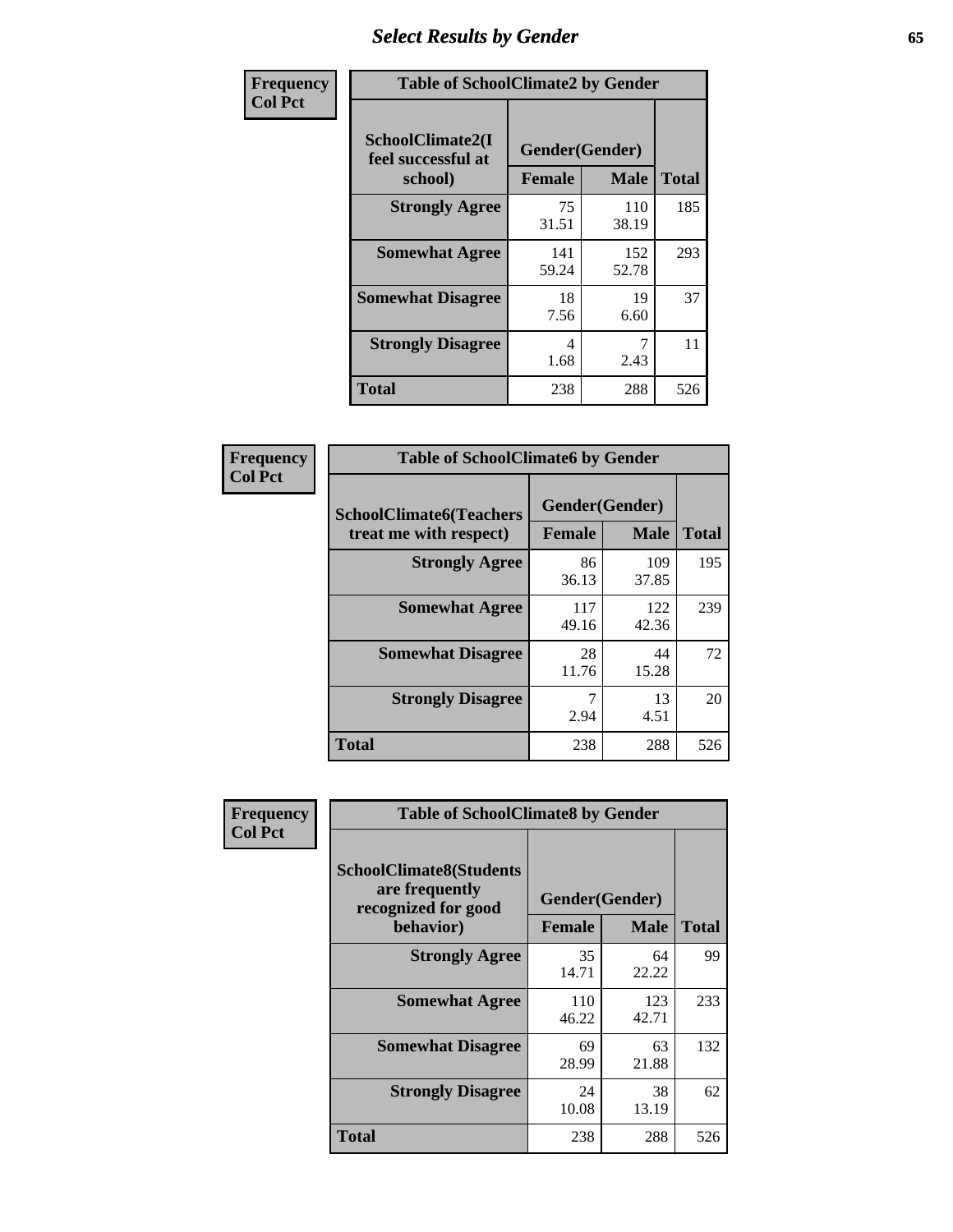## *Select Results by Gender* **66**

| Frequency      | <b>Table of Gender by Dropout</b> |                                                                        |                |              |
|----------------|-----------------------------------|------------------------------------------------------------------------|----------------|--------------|
| <b>Row Pct</b> |                                   | Dropout(I<br>have<br>thought<br>about<br>dropping<br>out of<br>school) |                |              |
|                | Gender(Gender)                    | Yes                                                                    | N <sub>0</sub> | <b>Total</b> |
|                | <b>Female</b>                     | 84<br>35.29                                                            | 154<br>64.71   | 238          |
|                | <b>Male</b>                       | 109<br>37.85                                                           | 179<br>62.15   | 288          |
|                | <b>Total</b>                      | 193                                                                    | 333            | 526          |

| <b>Frequency</b> | <b>Table of Gender by Dropoutreason</b> |                                                                     |              |                                    |              |              |  |
|------------------|-----------------------------------------|---------------------------------------------------------------------|--------------|------------------------------------|--------------|--------------|--|
| <b>Row Pct</b>   |                                         | Dropoutreason (If I dropped out the<br>reason would most likely be) |              |                                    |              |              |  |
|                  | Gender(Gender)                          | Won't<br><b>Drop</b><br>out                                         | <b>Bored</b> | Family<br><b>Reasons   Bullied</b> | <b>Being</b> | <b>Other</b> |  |
|                  |                                         |                                                                     |              |                                    |              |              |  |
|                  | Female                                  | 120<br>50.42                                                        | 42<br>17.65  | 25<br>10.50                        | 1.68         | 47<br>19.75  |  |

143<br>49.65

56 19.44

**Total** 263 98 59 10 96 526

**Male** 

 $\mathsf{r}$ ٦

**Total**

238

288

49 17.01

34 11.81

> 6 2.08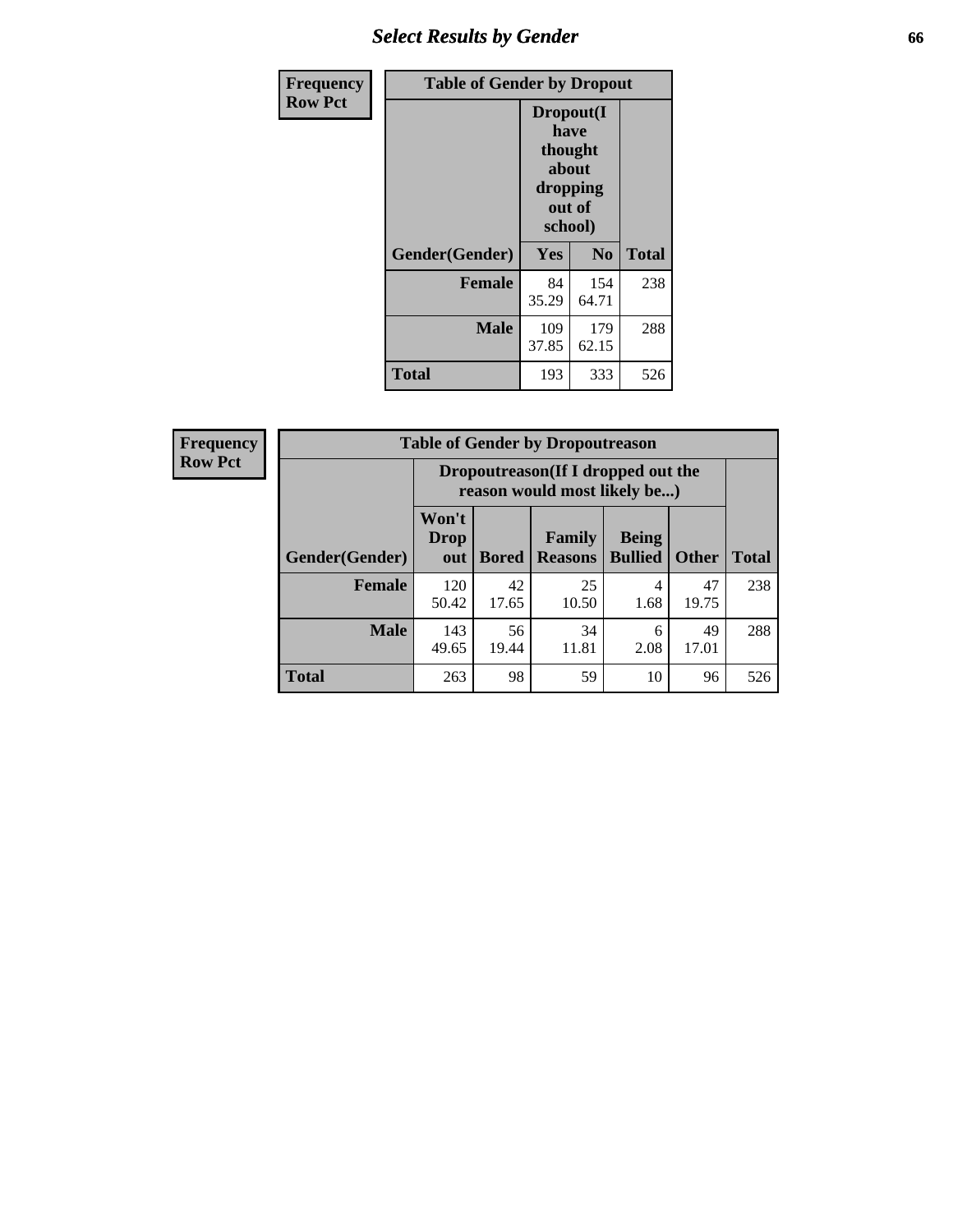*School Safety* **67**

| Frequency      | <b>Table of Gender by Bullied2</b> |                 |                |              |
|----------------|------------------------------------|-----------------|----------------|--------------|
| <b>Row Pct</b> |                                    | <b>Bullied2</b> |                |              |
|                | Gender(Gender)                     | Yes             | N <sub>0</sub> | <b>Total</b> |
|                | <b>Female</b>                      | 20<br>8.40      | 218<br>91.60   | 238          |
|                | <b>Male</b>                        | 33<br>11.46     | 255<br>88.54   | 288          |
|                | <b>Total</b>                       | 53              | 473            | 526          |

| Frequency      | <b>Table of Gender by Bulliedothers2</b> |                       |                |              |
|----------------|------------------------------------------|-----------------------|----------------|--------------|
| <b>Row Pct</b> |                                          | <b>Bulliedothers2</b> |                |              |
|                | Gender(Gender)                           | Yes                   | N <sub>0</sub> | <b>Total</b> |
|                | <b>Female</b>                            | 21<br>8.82            | 217<br>91.18   | 238          |
|                | <b>Male</b>                              | 31<br>10.76           | 257<br>89.24   | 288          |
|                | <b>Total</b>                             | 52                    | 474            | 526          |

| Frequency      | <b>Table of Gender by Weaponschool2</b> |                      |                |              |
|----------------|-----------------------------------------|----------------------|----------------|--------------|
| <b>Row Pct</b> |                                         | <b>Weaponschool2</b> |                |              |
|                | Gender(Gender)                          | Yes                  | N <sub>0</sub> | <b>Total</b> |
|                | <b>Female</b>                           | 0.84                 | 236<br>99.16   | 238          |
|                | <b>Male</b>                             | 12<br>4.17           | 276<br>95.83   | 288          |
|                | <b>Total</b>                            | 14                   | 512            | 526          |

| Frequency      | <b>Table of Gender by Absentunsafe2</b> |               |                |              |
|----------------|-----------------------------------------|---------------|----------------|--------------|
| <b>Row Pct</b> |                                         | Absentunsafe2 |                |              |
|                | Gender(Gender)                          | Yes           | N <sub>0</sub> | <b>Total</b> |
|                | <b>Female</b>                           | 4<br>1.68     | 234<br>98.32   | 238          |
|                | <b>Male</b>                             | q<br>3.13     | 279<br>96.88   | 288          |
|                | <b>Total</b>                            | 13            | 513            | 526          |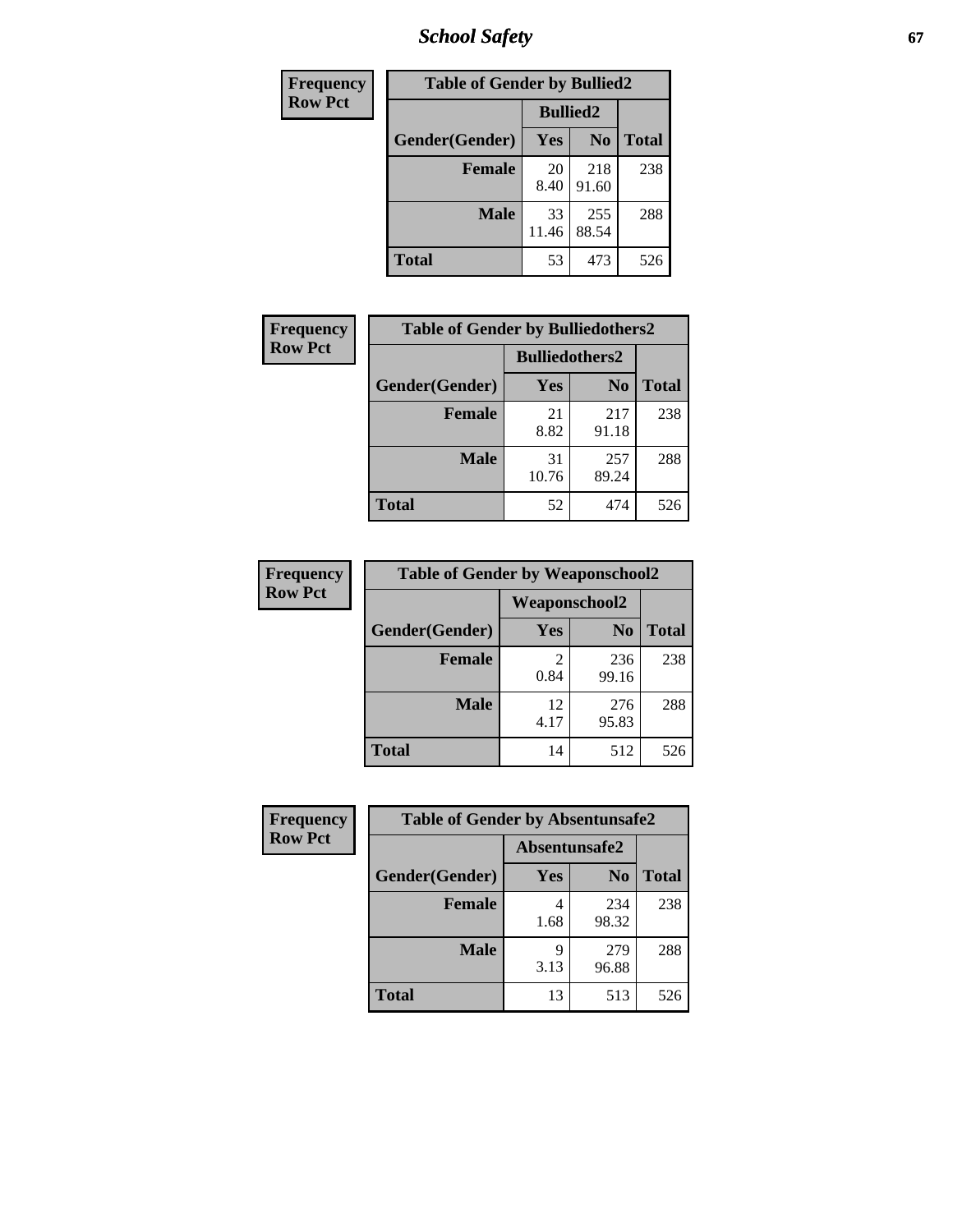*School Safety* **68**

| Frequency      | <b>Table of Gender by Gangself</b> |                                                                                                |                |              |
|----------------|------------------------------------|------------------------------------------------------------------------------------------------|----------------|--------------|
| <b>Row Pct</b> |                                    | Gangself(I<br>have<br>participated<br>in illegal gang<br>activities in<br>the past 30<br>days) |                |              |
|                | Gender(Gender)                     | Yes                                                                                            | N <sub>0</sub> | <b>Total</b> |
|                | <b>Female</b>                      | 10<br>4.20                                                                                     | 228<br>95.80   | 238          |
|                | <b>Male</b>                        | 19<br>6.60                                                                                     | 269<br>93.40   | 288          |
|                | <b>Total</b>                       | 29                                                                                             | 497            | 526          |

| Frequency      | <b>Table of Gender by Gangpeers</b> |                                                                                                                             |                |       |
|----------------|-------------------------------------|-----------------------------------------------------------------------------------------------------------------------------|----------------|-------|
| <b>Row Pct</b> |                                     | <b>Gangpeers</b> (I<br>have friends<br>who have<br>participated<br>in illegal gang<br>activities in<br>the past 30<br>days) |                |       |
|                | Gender(Gender)                      | Yes                                                                                                                         | N <sub>0</sub> | Total |
|                | <b>Female</b>                       | 63<br>26.47                                                                                                                 | 175<br>73.53   | 238   |
|                | <b>Male</b>                         | 84<br>29.17                                                                                                                 | 204<br>70.83   | 288   |
|                | Total                               | 147                                                                                                                         | 379            | 526   |

| Frequency      | <b>Table of Gender by Pickedon2</b> |             |                |              |
|----------------|-------------------------------------|-------------|----------------|--------------|
| <b>Row Pct</b> |                                     | Pickedon2   |                |              |
|                | Gender(Gender)                      | Yes         | N <sub>0</sub> | <b>Total</b> |
|                | <b>Female</b>                       | 59<br>24.79 | 179<br>75.21   | 238          |
|                | <b>Male</b>                         | 72<br>25.00 | 216<br>75.00   | 288          |
|                | <b>Total</b>                        | 131         | 395            | 526          |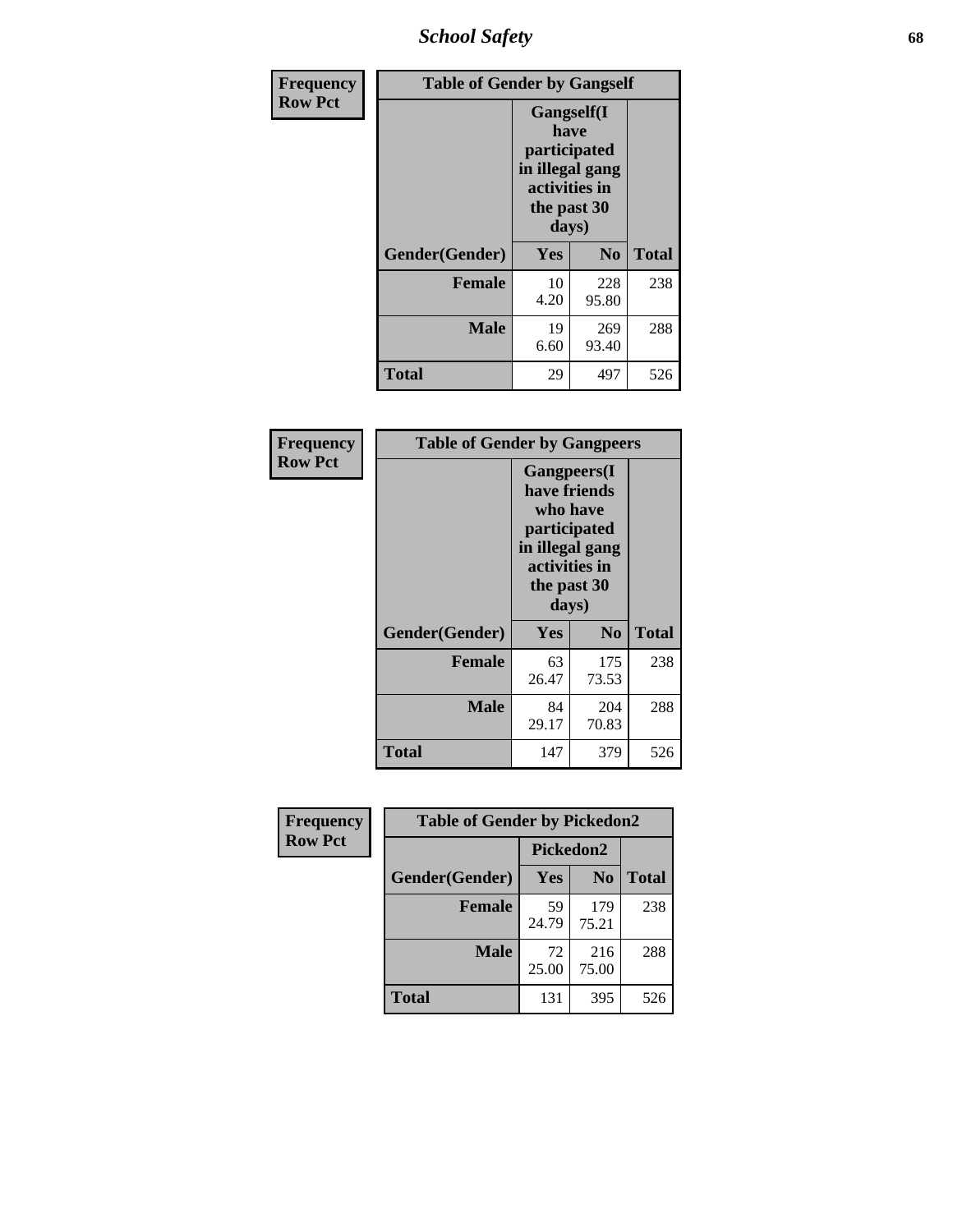*School Safety* **69**

| Frequency      | <b>Table of Gender by Safeschool2</b> |              |                |              |
|----------------|---------------------------------------|--------------|----------------|--------------|
| <b>Row Pct</b> |                                       | Safeschool2  |                |              |
|                | Gender(Gender)                        | Yes          | N <sub>0</sub> | <b>Total</b> |
|                | <b>Female</b>                         | 178<br>74.79 | 60<br>25.21    | 238          |
|                | <b>Male</b>                           | 202<br>70.14 | 86<br>29.86    | 288          |
|                | <b>Total</b>                          | 380          | 146            | 526          |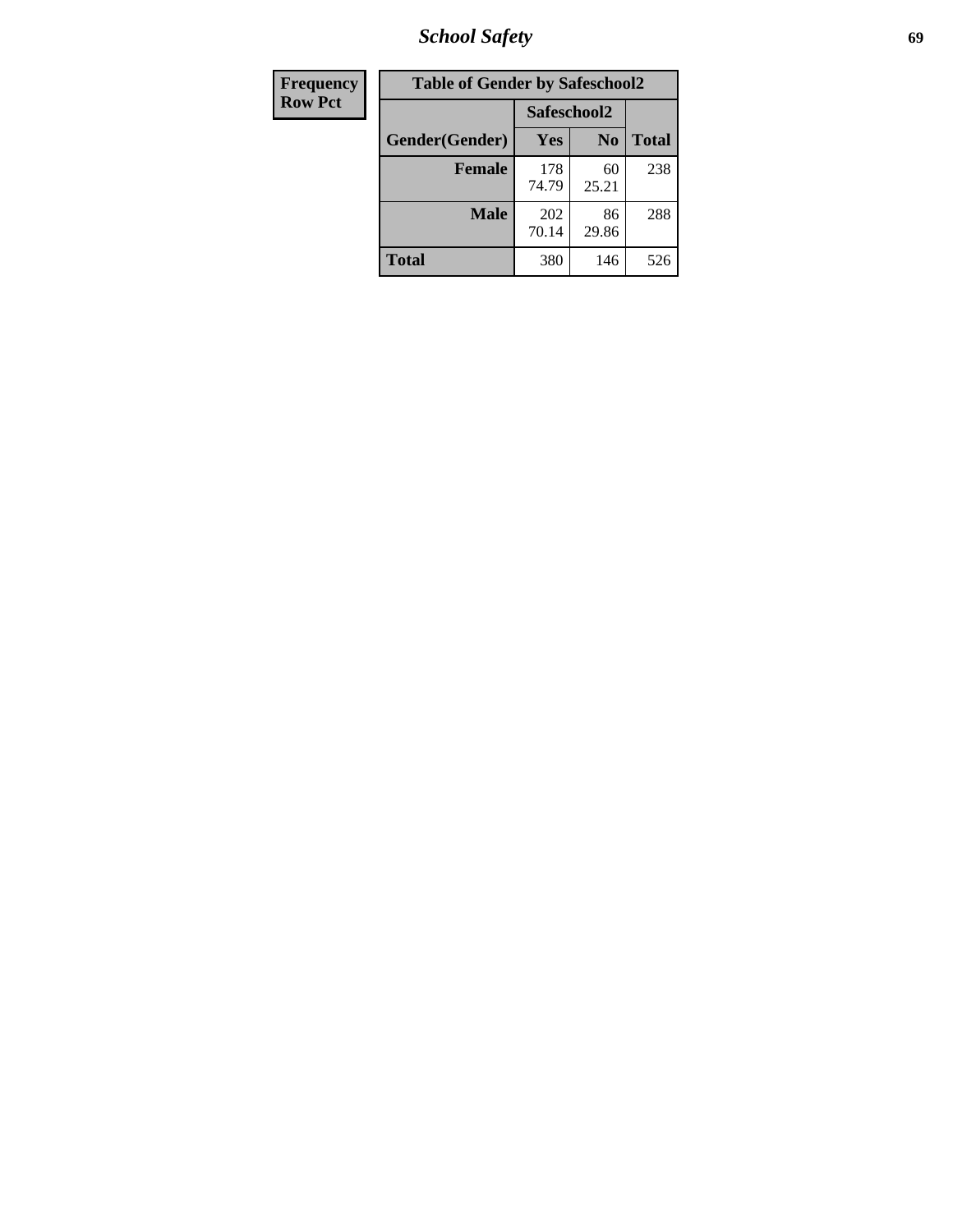# *Incidence of Drug Use* **70**

| <b>Frequency</b> | <b>Table of Gender by AlcoholAlt</b> |                                          |                |              |
|------------------|--------------------------------------|------------------------------------------|----------------|--------------|
| <b>Row Pct</b>   |                                      | AlcoholAlt(Alcohol<br>use, past 30 days) |                |              |
|                  | Gender(Gender)                       | <b>Yes</b>                               | N <sub>0</sub> | <b>Total</b> |
|                  | <b>Female</b>                        | 70<br>29.41                              | 168<br>70.59   | 238          |
|                  | <b>Male</b>                          | 71<br>24.65                              | 217<br>75.35   | 288          |
|                  | <b>Total</b>                         | 141                                      | 385            | 526          |

| Frequency      | <b>Table of Gender by TobaccoAny</b> |                                          |                |              |  |
|----------------|--------------------------------------|------------------------------------------|----------------|--------------|--|
| <b>Row Pct</b> |                                      | TobaccoAny(Tobacco<br>use, past 30 days) |                |              |  |
|                | Gender(Gender)                       | Yes                                      | N <sub>0</sub> | <b>Total</b> |  |
|                | <b>Female</b>                        | 43<br>18.07                              | 195<br>81.93   | 238          |  |
|                | <b>Male</b>                          | 67<br>23.26                              | 221<br>76.74   | 288          |  |
|                | <b>Total</b>                         | 110                                      | 416            | 526          |  |

| <b>Frequency</b> | <b>Table of Gender by MarijuanaAlt</b> |                                              |                |              |  |
|------------------|----------------------------------------|----------------------------------------------|----------------|--------------|--|
| <b>Row Pct</b>   |                                        | MarijuanaAlt(Marijuana<br>use, past 30 days) |                |              |  |
|                  | Gender(Gender)                         | <b>Yes</b>                                   | N <sub>0</sub> | <b>Total</b> |  |
|                  | <b>Female</b>                          | 32<br>13.45                                  | 206<br>86.55   | 238          |  |
|                  | <b>Male</b>                            | 43<br>14.93                                  | 245<br>85.07   | 288          |  |
|                  | <b>Total</b>                           | 75                                           | 451            | 526          |  |

| <b>Frequency</b> | <b>Table of Gender by OtherDrugAny</b> |                                                      |                |              |
|------------------|----------------------------------------|------------------------------------------------------|----------------|--------------|
| <b>Row Pct</b>   |                                        | <b>OtherDrugAny(Other</b><br>drug use, past 30 days) |                |              |
|                  | Gender(Gender)                         | <b>Yes</b>                                           | N <sub>0</sub> | <b>Total</b> |
|                  | <b>Female</b>                          | 22<br>9.24                                           | 216<br>90.76   | 238          |
|                  | <b>Male</b>                            | 18<br>6.25                                           | 270<br>93.75   | 288          |
|                  | <b>Total</b>                           | 40                                                   | 486            | 526          |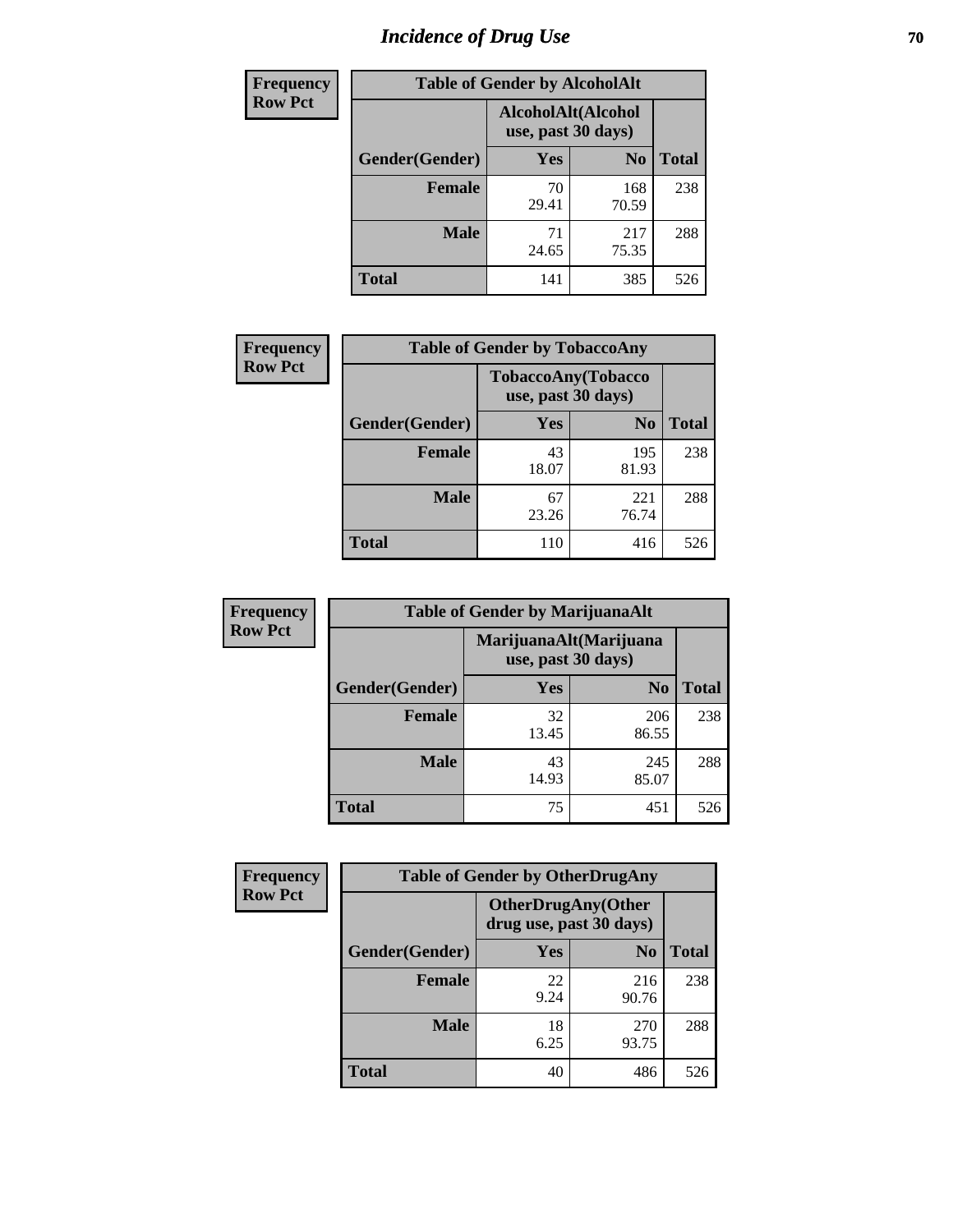### *Average Age at Onset of Use* **71** *Results for "Average Age at Onset of Use" questions exclude students who said they did not use that substance*

#### **Gender=Female**

| <b>Variable</b>    | Label                                                              | <b>Mean</b> |
|--------------------|--------------------------------------------------------------------|-------------|
| Alcoholinit2       | I started using alcohol when I was                                 | 14.03       |
| Cigarettesinit2    | I started smoking tobacco when I was                               | 13.65       |
| Smokelessinit2     | I started chewing tobacco when I was                               | 13.33       |
| Marijuanainit2     | I started using marijuana when I was                               | 14.34       |
| Cocaineinit2       | I started using cocaine when I was                                 | 14.13       |
| Inhalantsinit2     | I started using inhalants when I was                               | 12.00       |
| Steroidsinit2      | I started using steroids when I was                                | 8.00        |
| Ecstasyinit2       | I started using ecstasy when I was                                 | 14.50       |
| Methinit2          | I started using methamphetamines when I was                        | 8.00        |
| Hallucinogensinit2 | I started using hallucinogens when I was                           | 8.00        |
| Prescriptioninit2  | I started using prescription drugs not prescribed to me when I was | 13.45       |

#### **Gender=Male**

| <b>Variable</b>                 | Label                                                              | <b>Mean</b> |
|---------------------------------|--------------------------------------------------------------------|-------------|
| Alcoholinit2                    | I started using alcohol when I was                                 | 13.50       |
| Cigarettesinit2                 | I started smoking tobacco when I was                               | 13.67       |
| Smokelessinit2                  | I started chewing tobacco when I was                               | 13.02       |
| Marijuanainit2                  | I started using marijuana when I was                               | 13.71       |
| Cocaineinit2                    | I started using cocaine when I was                                 | 14.56       |
| Inhalantsinit2                  | I started using inhalants when I was                               | 11.11       |
| Steroidsinit2                   | I started using steroids when I was                                | 13.22       |
| Ecstasyinit2                    | I started using ecstasy when I was                                 | 13.40       |
| Methinit2                       | I started using methamphetamines when I was                        | 14.00       |
| Hallucinogensinit2              | I started using hallucinogens when I was                           | 13.00       |
| Prescription in it <sub>2</sub> | I started using prescription drugs not prescribed to me when I was | 14.20       |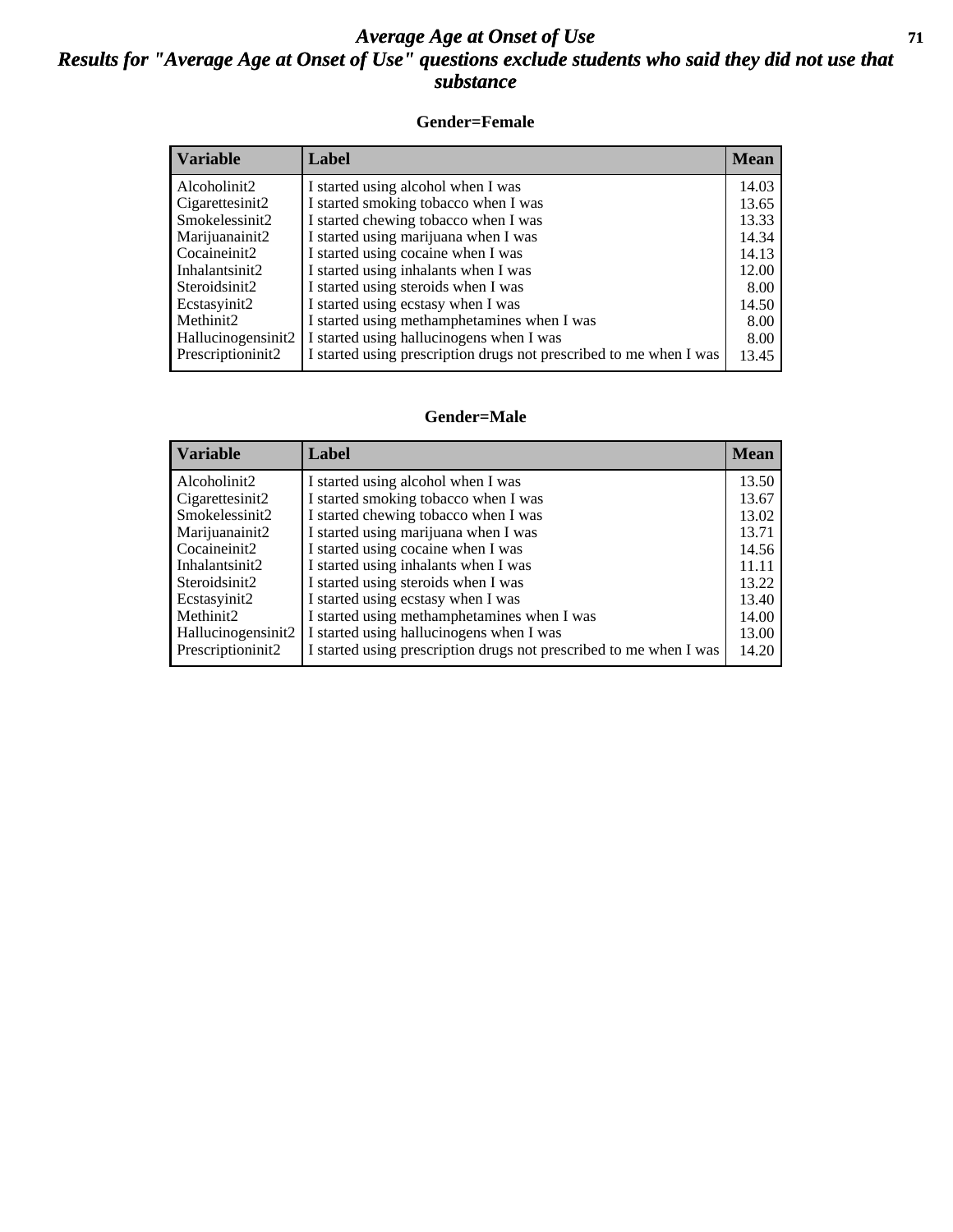# *I Think These Drugs are Harmful* **72**

| <b>Frequency</b> | <b>Table of Gender by Alcoholharmdich</b> |              |                                                   |              |
|------------------|-------------------------------------------|--------------|---------------------------------------------------|--------------|
| <b>Row Pct</b>   |                                           |              | Alcoholharmdich(I<br>think alcohol is<br>harmful) |              |
|                  | Gender(Gender)                            | Yes          | N <sub>0</sub>                                    | <b>Total</b> |
|                  | <b>Female</b>                             | 202<br>84.87 | 36<br>15.13                                       | 238          |
|                  | <b>Male</b>                               | 233<br>80.90 | 55<br>19.10                                       | 288          |
|                  | <b>Total</b>                              | 435          | 91                                                | 526          |

| Frequency      | <b>Table of Gender by Tobaccoharmdich</b> |                  |                               |              |
|----------------|-------------------------------------------|------------------|-------------------------------|--------------|
| <b>Row Pct</b> |                                           | think tobacco is | Tobaccoharmdich(I<br>harmful) |              |
|                | Gender(Gender)                            | Yes              | N <sub>0</sub>                | <b>Total</b> |
|                | <b>Female</b>                             | 231<br>97.06     | 2.94                          | 238          |
|                | <b>Male</b>                               | 256<br>88.89     | 32<br>11.11                   | 288          |
|                | Total                                     | 487              | 39                            | 526          |

| Frequency      | <b>Table of Gender by Marijuanaharmdich</b> |                                                       |                |              |  |
|----------------|---------------------------------------------|-------------------------------------------------------|----------------|--------------|--|
| <b>Row Pct</b> |                                             | Marijuanaharmdich(I<br>think marijuana is<br>harmful) |                |              |  |
|                | Gender(Gender)                              | <b>Yes</b>                                            | N <sub>0</sub> | <b>Total</b> |  |
|                | <b>Female</b>                               | 198<br>83.19                                          | 40<br>16.81    | 238          |  |
|                | <b>Male</b>                                 | 212<br>73.61                                          | 76<br>26.39    | 288          |  |
|                | <b>Total</b>                                | 410                                                   | 116            | 526          |  |

| Frequency      | <b>Table of Gender by Otherdrugharmdich</b> |                                                          |                |              |  |
|----------------|---------------------------------------------|----------------------------------------------------------|----------------|--------------|--|
| <b>Row Pct</b> |                                             | Otherdrugharmdich(I<br>think other drugs are<br>harmful) |                |              |  |
|                | Gender(Gender)                              | <b>Yes</b>                                               | N <sub>0</sub> | <b>Total</b> |  |
|                | <b>Female</b>                               | 231<br>97.06                                             | 2.94           | 238          |  |
|                | <b>Male</b>                                 | 260<br>90.28                                             | 28<br>9.72     | 288          |  |
|                | <b>Total</b>                                | 491                                                      | 35             | 526          |  |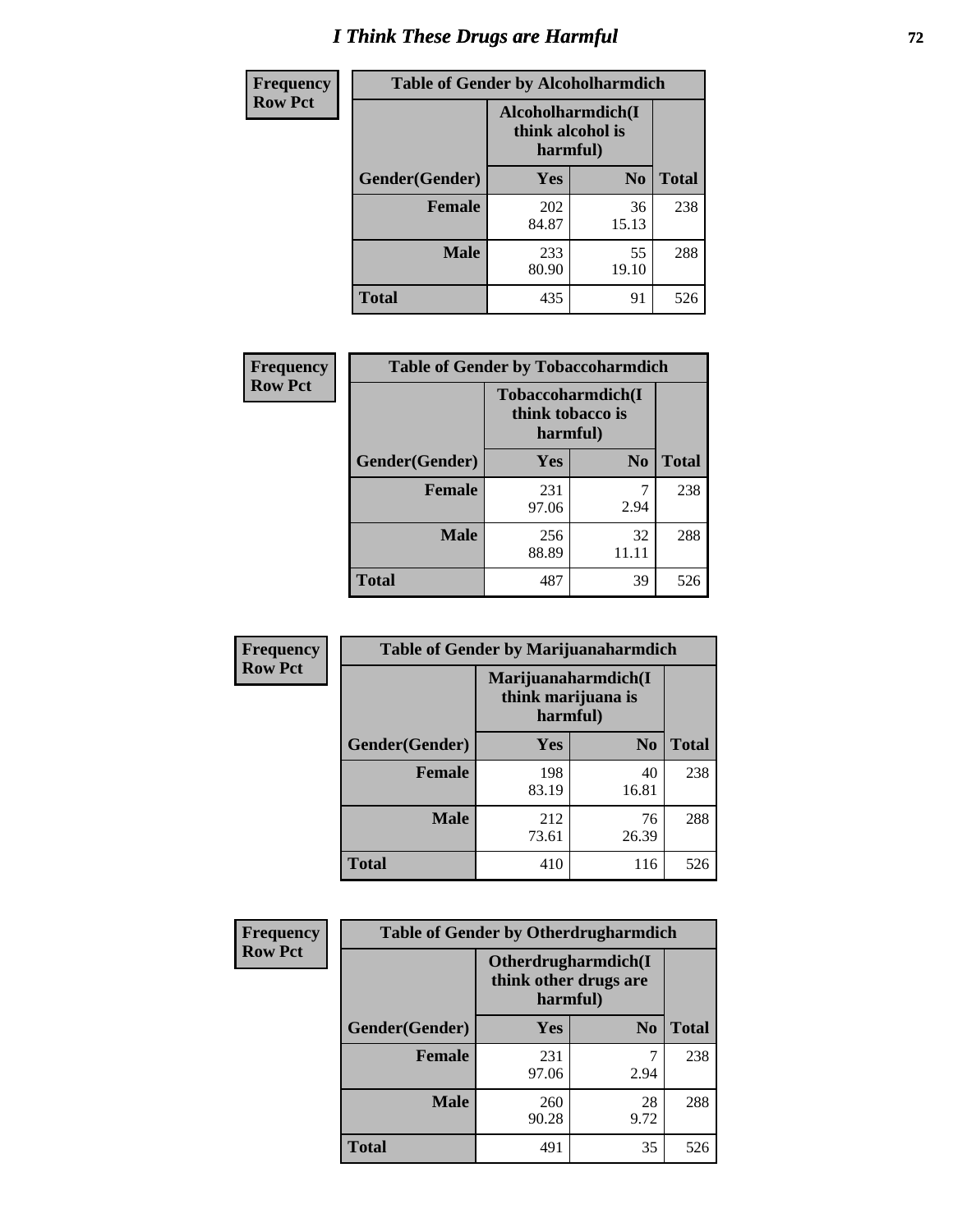| <b>Frequency</b> | <b>Table of Gender by Alcohollocation1</b> |                                                               |              |              |
|------------------|--------------------------------------------|---------------------------------------------------------------|--------------|--------------|
| <b>Row Pct</b>   |                                            | <b>Alcohollocation1(Places</b><br><b>Friends Use Alcohol)</b> |              |              |
|                  | Gender(Gender)                             |                                                               | Do Not Use   | <b>Total</b> |
|                  | <b>Female</b>                              | 158<br>66.39                                                  | 80<br>33.61  | 238          |
|                  | <b>Male</b>                                | 180<br>62.50                                                  | 108<br>37.50 | 288          |
|                  | <b>Total</b>                               | 338                                                           | 188          | 526          |

| <b>Frequency</b> | <b>Table of Gender by Alcohollocation2</b> |                                |                             |              |
|------------------|--------------------------------------------|--------------------------------|-----------------------------|--------------|
| <b>Row Pct</b>   |                                            | <b>Alcohollocation2(Places</b> | <b>Friends Use Alcohol)</b> |              |
|                  | Gender(Gender)                             |                                | Home                        | <b>Total</b> |
|                  | <b>Female</b>                              | 134<br>56.30                   | 104<br>43.70                | 238          |
|                  | <b>Male</b>                                | 168<br>58.33                   | 120<br>41.67                | 288          |
|                  | <b>Total</b>                               | 302                            | 224                         | 526          |

| Frequency      | <b>Table of Gender by Alcohollocation3</b> |                                                               |               |              |
|----------------|--------------------------------------------|---------------------------------------------------------------|---------------|--------------|
| <b>Row Pct</b> |                                            | <b>Alcohollocation3(Places</b><br><b>Friends Use Alcohol)</b> |               |              |
|                | Gender(Gender)                             |                                                               | <b>School</b> | <b>Total</b> |
|                | <b>Female</b>                              | 231<br>97.06                                                  | 2.94          | 238          |
|                | <b>Male</b>                                | 269<br>93.40                                                  | 19<br>6.60    | 288          |
|                | <b>Total</b>                               | 500                                                           | 26            | 526          |

| Frequency      | <b>Table of Gender by Alcohollocation4</b> |                                                               |             |              |
|----------------|--------------------------------------------|---------------------------------------------------------------|-------------|--------------|
| <b>Row Pct</b> |                                            | <b>Alcohollocation4(Places</b><br><b>Friends Use Alcohol)</b> |             |              |
|                | Gender(Gender)                             |                                                               | Car         | <b>Total</b> |
|                | <b>Female</b>                              | 203<br>85.29                                                  | 35<br>14.71 | 238          |
|                | <b>Male</b>                                | 246<br>85.42                                                  | 42<br>14.58 | 288          |
|                | <b>Total</b>                               | 449                                                           | 77          | 526          |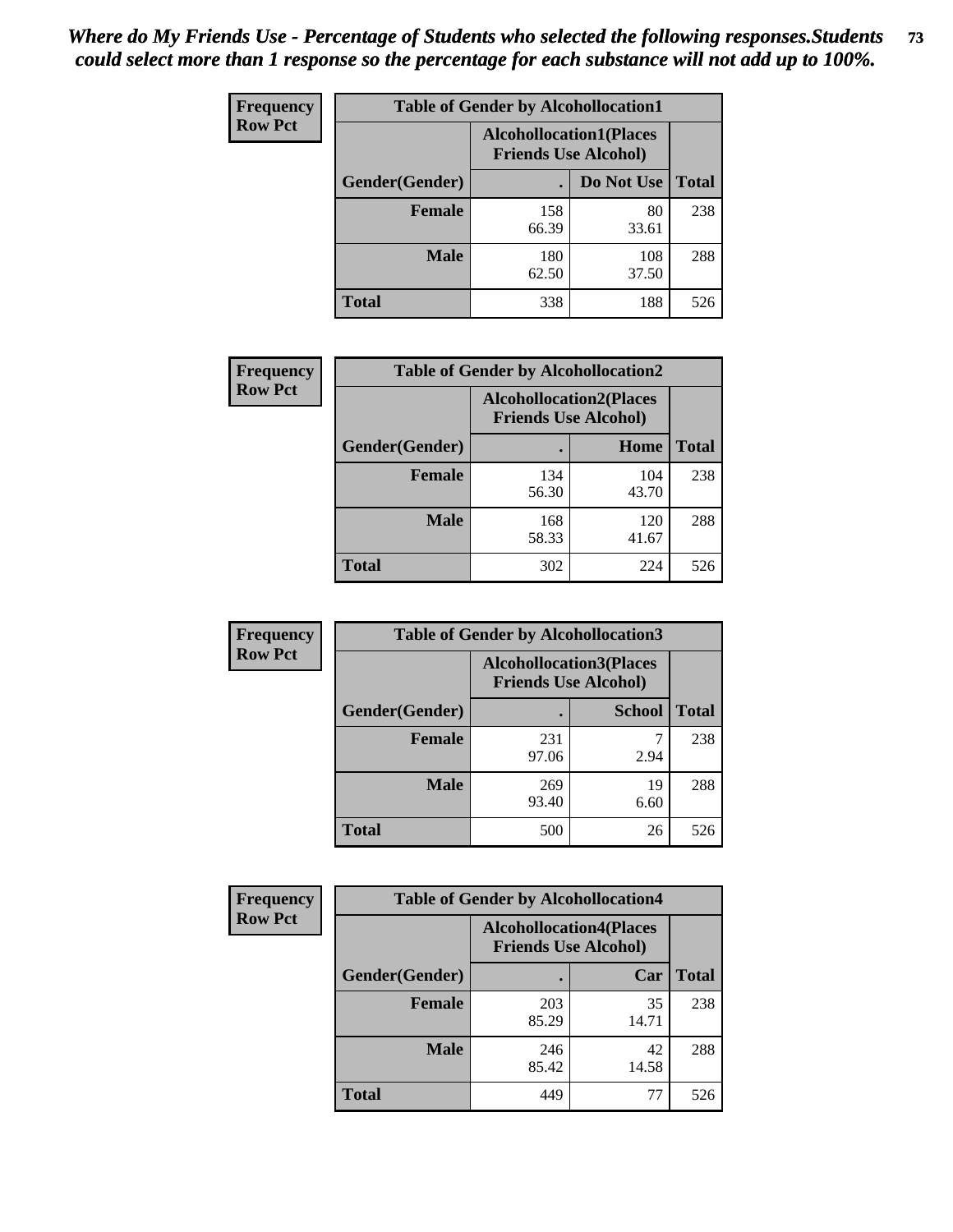| <b>Frequency</b> |                | <b>Table of Gender by Alcohollocation5</b>                     |                                 |              |
|------------------|----------------|----------------------------------------------------------------|---------------------------------|--------------|
| <b>Row Pct</b>   |                | <b>Alcohollocation5</b> (Places<br><b>Friends Use Alcohol)</b> |                                 |              |
|                  | Gender(Gender) |                                                                | <b>Friend's</b><br><b>House</b> | <b>Total</b> |
|                  | <b>Female</b>  | 109<br>45.80                                                   | 129<br>54.20                    | 238          |
|                  | <b>Male</b>    | 144<br>50.00                                                   | 144<br>50.00                    | 288          |
|                  | <b>Total</b>   | 253                                                            | 273                             | 526          |

| <b>Frequency</b> | <b>Table of Gender by Alcohollocation6</b> |                                                               |              |              |
|------------------|--------------------------------------------|---------------------------------------------------------------|--------------|--------------|
| <b>Row Pct</b>   |                                            | <b>Alcohollocation6(Places</b><br><b>Friends Use Alcohol)</b> |              |              |
|                  | <b>Gender</b> (Gender)                     |                                                               | <b>Other</b> | <b>Total</b> |
|                  | <b>Female</b>                              | 155<br>65.13                                                  | 83<br>34.87  | 238          |
|                  | <b>Male</b>                                | 199<br>69.10                                                  | 89<br>30.90  | 288          |
|                  | <b>Total</b>                               | 354                                                           | 172          | 526          |

| Frequency      | <b>Table of Gender by Tobaccolocation1</b> |                                                               |              |              |  |
|----------------|--------------------------------------------|---------------------------------------------------------------|--------------|--------------|--|
| <b>Row Pct</b> |                                            | <b>Tobaccolocation1(Places</b><br><b>Friends Use Tobacco)</b> |              |              |  |
|                | Gender(Gender)                             |                                                               | Do Not Use   | <b>Total</b> |  |
|                | <b>Female</b>                              | 108<br>45.38                                                  | 130<br>54.62 | 238          |  |
|                | <b>Male</b>                                | 163<br>56.60                                                  | 125<br>43.40 | 288          |  |
|                | <b>Total</b>                               | 271                                                           | 255          | 526          |  |

| <b>Frequency</b> | <b>Table of Gender by Tobaccolocation2</b> |                                                               |              |              |  |
|------------------|--------------------------------------------|---------------------------------------------------------------|--------------|--------------|--|
| <b>Row Pct</b>   |                                            | <b>Tobaccolocation2(Places</b><br><b>Friends Use Tobacco)</b> |              |              |  |
|                  | Gender(Gender)                             |                                                               | Home         | <b>Total</b> |  |
|                  | Female                                     | 152<br>63.87                                                  | 86<br>36.13  | 238          |  |
|                  | <b>Male</b>                                | 170<br>59.03                                                  | 118<br>40.97 | 288          |  |
|                  | <b>Total</b>                               | 322                                                           | 204          | 526          |  |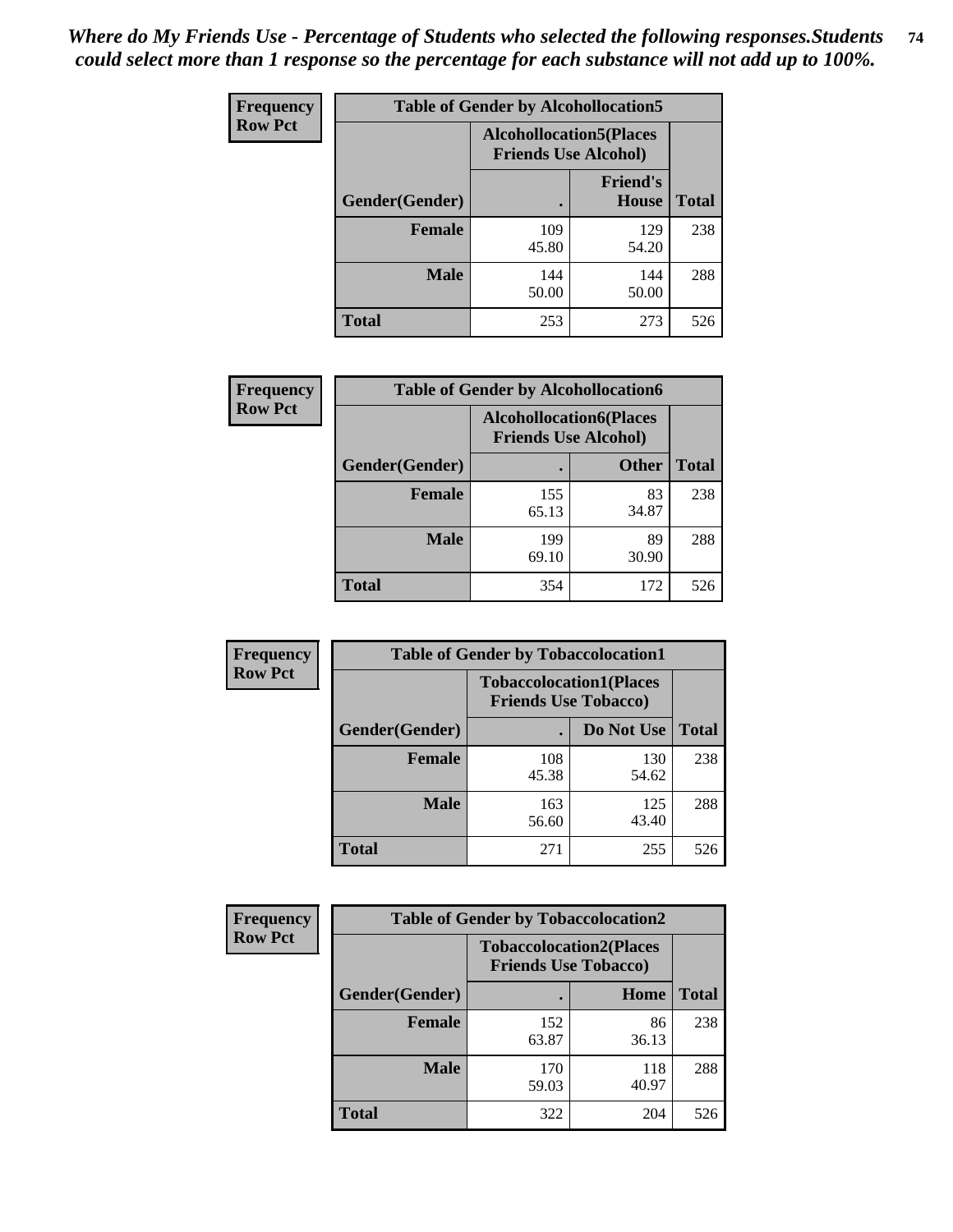| <b>Frequency</b> | <b>Table of Gender by Tobaccolocation3</b> |                                                               |               |              |
|------------------|--------------------------------------------|---------------------------------------------------------------|---------------|--------------|
| <b>Row Pct</b>   |                                            | <b>Tobaccolocation3(Places</b><br><b>Friends Use Tobacco)</b> |               |              |
|                  | Gender(Gender)                             |                                                               | <b>School</b> | <b>Total</b> |
|                  | <b>Female</b>                              | 208<br>87.39                                                  | 30<br>12.61   | 238          |
|                  | <b>Male</b>                                | 214<br>74.31                                                  | 74<br>25.69   | 288          |
|                  | Total                                      | 422                                                           | 104           | 526          |

| <b>Frequency</b> | <b>Table of Gender by Tobaccolocation4</b> |                                                               |             |              |
|------------------|--------------------------------------------|---------------------------------------------------------------|-------------|--------------|
| <b>Row Pct</b>   |                                            | <b>Tobaccolocation4(Places</b><br><b>Friends Use Tobacco)</b> |             |              |
|                  | Gender(Gender)                             |                                                               | Car         | <b>Total</b> |
|                  | <b>Female</b>                              | 172<br>72.27                                                  | 66<br>27.73 | 238          |
|                  | <b>Male</b>                                | 191<br>66.32                                                  | 97<br>33.68 | 288          |
|                  | <b>Total</b>                               | 363                                                           | 163         | 526          |

| <b>Frequency</b> | <b>Table of Gender by Tobaccolocation5</b> |                                                               |                                 |              |
|------------------|--------------------------------------------|---------------------------------------------------------------|---------------------------------|--------------|
| <b>Row Pct</b>   |                                            | <b>Tobaccolocation5(Places</b><br><b>Friends Use Tobacco)</b> |                                 |              |
|                  | Gender(Gender)                             |                                                               | <b>Friend's</b><br><b>House</b> | <b>Total</b> |
|                  | <b>Female</b>                              | 156<br>65.55                                                  | 82<br>34.45                     | 238          |
|                  | <b>Male</b>                                | 167<br>57.99                                                  | 121<br>42.01                    | 288          |
|                  | <b>Total</b>                               | 323                                                           | 203                             | 526          |

| <b>Frequency</b> | <b>Table of Gender by Tobaccolocation6</b> |                             |                                |              |
|------------------|--------------------------------------------|-----------------------------|--------------------------------|--------------|
| <b>Row Pct</b>   |                                            | <b>Friends Use Tobacco)</b> | <b>Tobaccolocation6(Places</b> |              |
|                  | Gender(Gender)                             |                             | <b>Other</b>                   | <b>Total</b> |
|                  | Female                                     | 174<br>73.11                | 64<br>26.89                    | 238          |
|                  | <b>Male</b>                                | 182<br>63.19                | 106<br>36.81                   | 288          |
|                  | <b>Total</b>                               | 356                         | 170                            | 526          |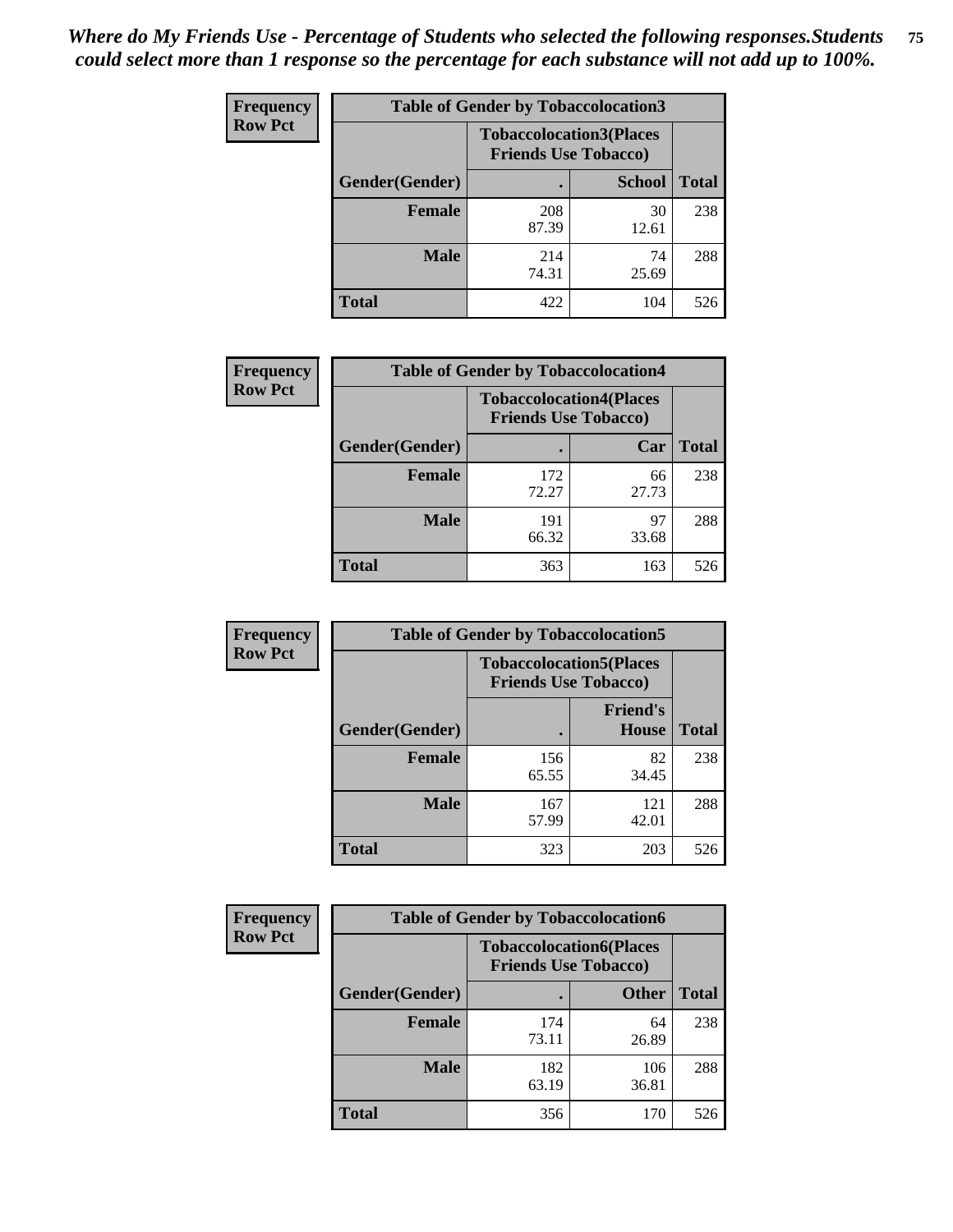| <b>Frequency</b> | <b>Table of Gender by Marijuanalocation1</b> |                                                                    |              |              |  |
|------------------|----------------------------------------------|--------------------------------------------------------------------|--------------|--------------|--|
| <b>Row Pct</b>   |                                              | <b>Marijuanalocation1(Places</b><br><b>Friends Use Marijuana</b> ) |              |              |  |
|                  | Gender(Gender)                               |                                                                    | Do Not Use   | <b>Total</b> |  |
|                  | <b>Female</b>                                | 98<br>41.18                                                        | 140<br>58.82 | 238          |  |
|                  | <b>Male</b>                                  | 129<br>44.79                                                       | 159<br>55.21 | 288          |  |
|                  | <b>Total</b>                                 | 227                                                                | 299          | 526          |  |

| <b>Frequency</b> | <b>Table of Gender by Marijuanalocation2</b> |                                                                    |             |              |  |
|------------------|----------------------------------------------|--------------------------------------------------------------------|-------------|--------------|--|
| <b>Row Pct</b>   |                                              | <b>Marijuanalocation2(Places</b><br><b>Friends Use Marijuana</b> ) |             |              |  |
|                  | Gender(Gender)                               |                                                                    | Home        | <b>Total</b> |  |
|                  | <b>Female</b>                                | 169<br>71.01                                                       | 69<br>28.99 | 238          |  |
|                  | <b>Male</b>                                  | 205<br>71.18                                                       | 83<br>28.82 | 288          |  |
|                  | <b>Total</b>                                 | 374                                                                | 152         | 526          |  |

| Frequency      | <b>Table of Gender by Marijuanalocation3</b> |                                                                    |               |              |
|----------------|----------------------------------------------|--------------------------------------------------------------------|---------------|--------------|
| <b>Row Pct</b> |                                              | <b>Marijuanalocation3(Places</b><br><b>Friends Use Marijuana</b> ) |               |              |
|                | Gender(Gender)                               |                                                                    | <b>School</b> | <b>Total</b> |
|                | Female                                       | 229<br>96.22                                                       | q<br>3.78     | 238          |
|                | <b>Male</b>                                  | 269<br>93.40                                                       | 19<br>6.60    | 288          |
|                | <b>Total</b>                                 | 498                                                                | 28            | 526          |

| <b>Frequency</b> | <b>Table of Gender by Marijuanalocation4</b> |                                |                                  |              |  |
|------------------|----------------------------------------------|--------------------------------|----------------------------------|--------------|--|
| <b>Row Pct</b>   |                                              | <b>Friends Use Marijuana</b> ) | <b>Marijuanalocation4(Places</b> |              |  |
|                  | Gender(Gender)                               |                                | Car                              | <b>Total</b> |  |
|                  | <b>Female</b>                                | 185<br>77.73                   | 53<br>22.27                      | 238          |  |
|                  | <b>Male</b>                                  | 218<br>75.69                   | 70<br>24.31                      | 288          |  |
|                  | <b>Total</b>                                 | 403                            | 123                              | 526          |  |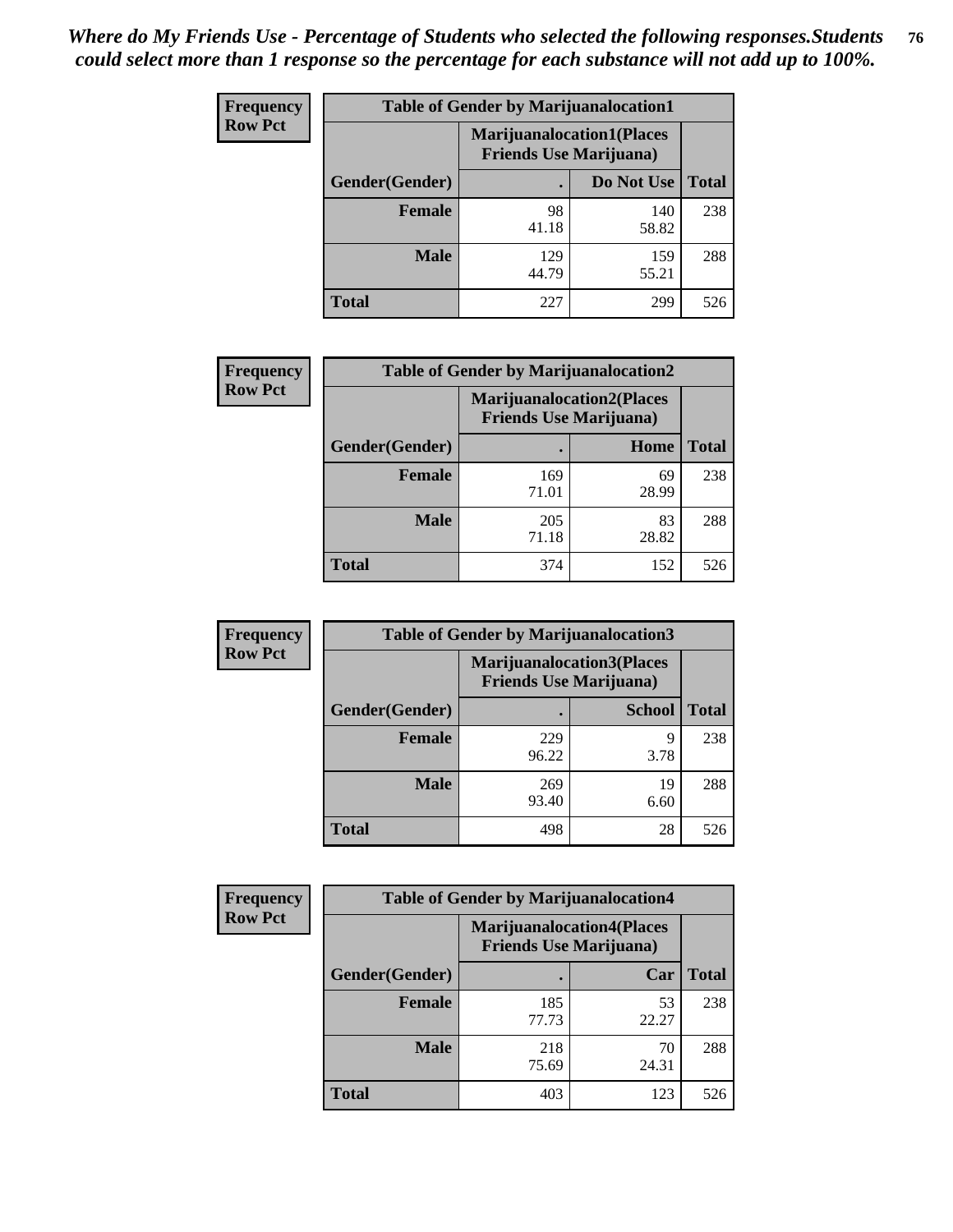| <b>Frequency</b> | <b>Table of Gender by Marijuanalocation5</b> |                                                                     |                                 |              |
|------------------|----------------------------------------------|---------------------------------------------------------------------|---------------------------------|--------------|
| <b>Row Pct</b>   |                                              | <b>Marijuanalocation5</b> (Places<br><b>Friends Use Marijuana</b> ) |                                 |              |
|                  | Gender(Gender)                               |                                                                     | <b>Friend's</b><br><b>House</b> | <b>Total</b> |
|                  | <b>Female</b>                                | 159<br>66.81                                                        | 79<br>33.19                     | 238          |
|                  | <b>Male</b>                                  | 184<br>63.89                                                        | 104<br>36.11                    | 288          |
|                  | <b>Total</b>                                 | 343                                                                 | 183                             | 526          |

| <b>Frequency</b> | <b>Table of Gender by Marijuanalocation6</b> |                                |                                  |              |
|------------------|----------------------------------------------|--------------------------------|----------------------------------|--------------|
| <b>Row Pct</b>   |                                              | <b>Friends Use Marijuana</b> ) | <b>Marijuanalocation6(Places</b> |              |
|                  | <b>Gender</b> (Gender)                       |                                | <b>Other</b>                     | <b>Total</b> |
|                  | Female                                       | 175<br>73.53                   | 63<br>26.47                      | 238          |
|                  | <b>Male</b>                                  | 209<br>72.57                   | 79<br>27.43                      | 288          |
|                  | Total                                        | 384                            | 142                              | 526          |

| <b>Frequency</b> | <b>Table of Gender by Otherdruglocation1</b> |                                                                                |              |              |
|------------------|----------------------------------------------|--------------------------------------------------------------------------------|--------------|--------------|
| <b>Row Pct</b>   |                                              | <b>Otherdruglocation1(Places</b><br><b>Friends Use Other Illegal</b><br>Drugs) |              |              |
|                  | Gender(Gender)                               |                                                                                | Do Not Use   | <b>Total</b> |
|                  | Female                                       | 51<br>21.43                                                                    | 187<br>78.57 | 238          |
|                  | <b>Male</b>                                  | 78<br>27.08                                                                    | 210<br>72.92 | 288          |
|                  | <b>Total</b>                                 | 129                                                                            | 397          | 526          |

| <b>Frequency</b> | <b>Table of Gender by Otherdruglocation2</b> |                                                                                |             |              |
|------------------|----------------------------------------------|--------------------------------------------------------------------------------|-------------|--------------|
| <b>Row Pct</b>   |                                              | <b>Otherdruglocation2(Places</b><br><b>Friends Use Other Illegal</b><br>Drugs) |             |              |
|                  | Gender(Gender)                               |                                                                                | Home        | <b>Total</b> |
|                  | <b>Female</b>                                | 206<br>86.55                                                                   | 32<br>13.45 | 238          |
|                  | <b>Male</b>                                  | 243<br>84.38                                                                   | 45<br>15.63 | 288          |
|                  | <b>Total</b>                                 | 449                                                                            | 77          | 526          |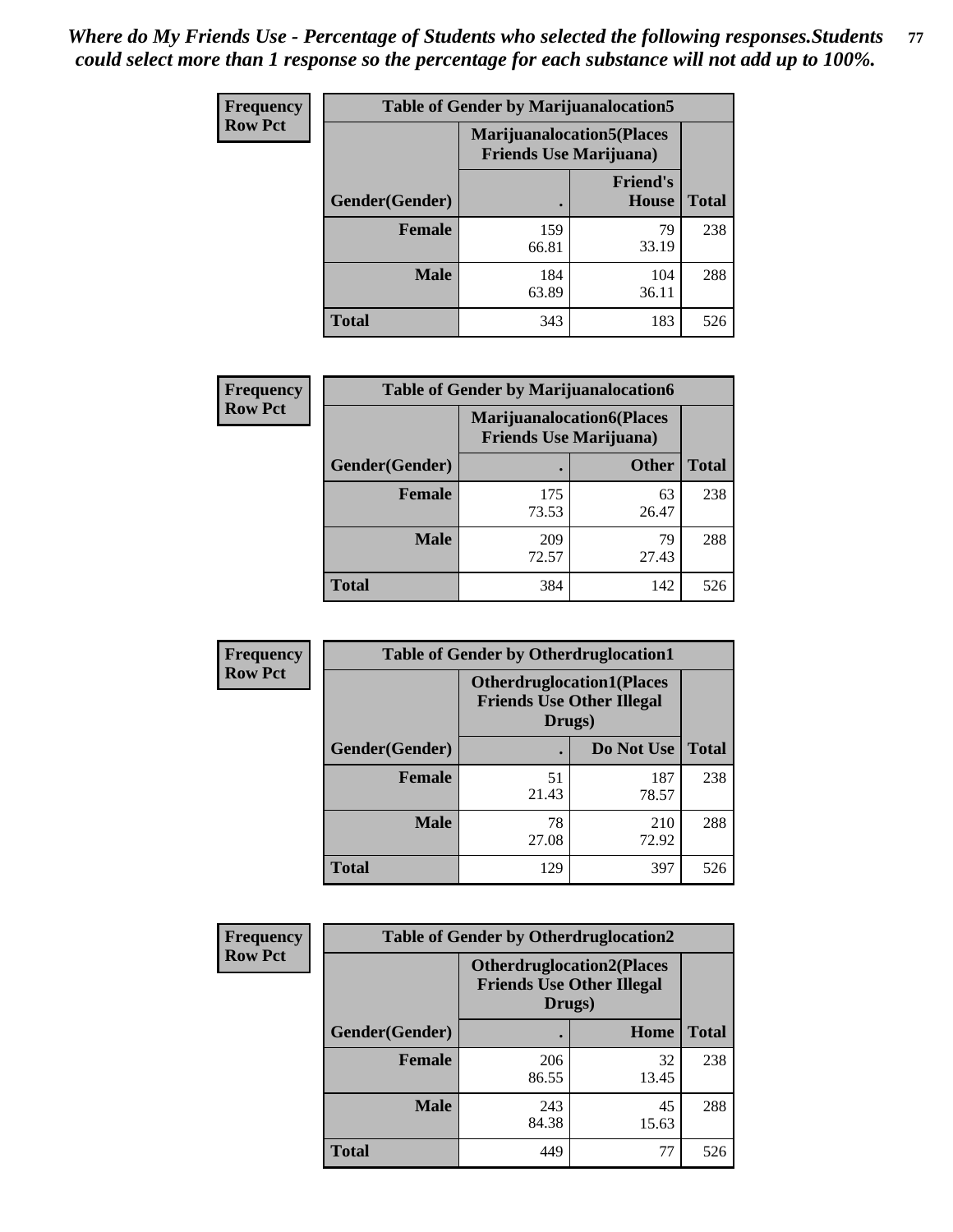| <b>Frequency</b> | <b>Table of Gender by Otherdruglocation3</b> |                                                                                |               |              |
|------------------|----------------------------------------------|--------------------------------------------------------------------------------|---------------|--------------|
| <b>Row Pct</b>   |                                              | <b>Otherdruglocation3(Places</b><br><b>Friends Use Other Illegal</b><br>Drugs) |               |              |
|                  | Gender(Gender)                               |                                                                                | <b>School</b> | <b>Total</b> |
|                  | <b>Female</b>                                | 222<br>93.28                                                                   | 16<br>6.72    | 238          |
|                  | <b>Male</b>                                  | 266<br>92.36                                                                   | 22<br>7.64    | 288          |
|                  | <b>Total</b>                                 | 488                                                                            | 38            | 526          |

| Frequency      | <b>Table of Gender by Otherdruglocation4</b> |                                                                                |             |              |
|----------------|----------------------------------------------|--------------------------------------------------------------------------------|-------------|--------------|
| <b>Row Pct</b> |                                              | <b>Otherdruglocation4(Places</b><br><b>Friends Use Other Illegal</b><br>Drugs) |             |              |
|                | <b>Gender</b> (Gender)                       |                                                                                | Car         | <b>Total</b> |
|                | <b>Female</b>                                | 213<br>89.50                                                                   | 25<br>10.50 | 238          |
|                | <b>Male</b>                                  | 260<br>90.28                                                                   | 28<br>9.72  | 288          |
|                | <b>Total</b>                                 | 473                                                                            | 53          | 526          |

| Frequency      | <b>Table of Gender by Otherdruglocation5</b> |                                                                                |                                 |              |
|----------------|----------------------------------------------|--------------------------------------------------------------------------------|---------------------------------|--------------|
| <b>Row Pct</b> |                                              | <b>Otherdruglocation5(Places</b><br><b>Friends Use Other Illegal</b><br>Drugs) |                                 |              |
|                | Gender(Gender)                               |                                                                                | <b>Friend's</b><br><b>House</b> | <b>Total</b> |
|                | <b>Female</b>                                | <b>200</b><br>84.03                                                            | 38<br>15.97                     | 238          |
|                | <b>Male</b>                                  | 236<br>81.94                                                                   | 52<br>18.06                     | 288          |
|                | <b>Total</b>                                 | 436                                                                            | 90                              | 526          |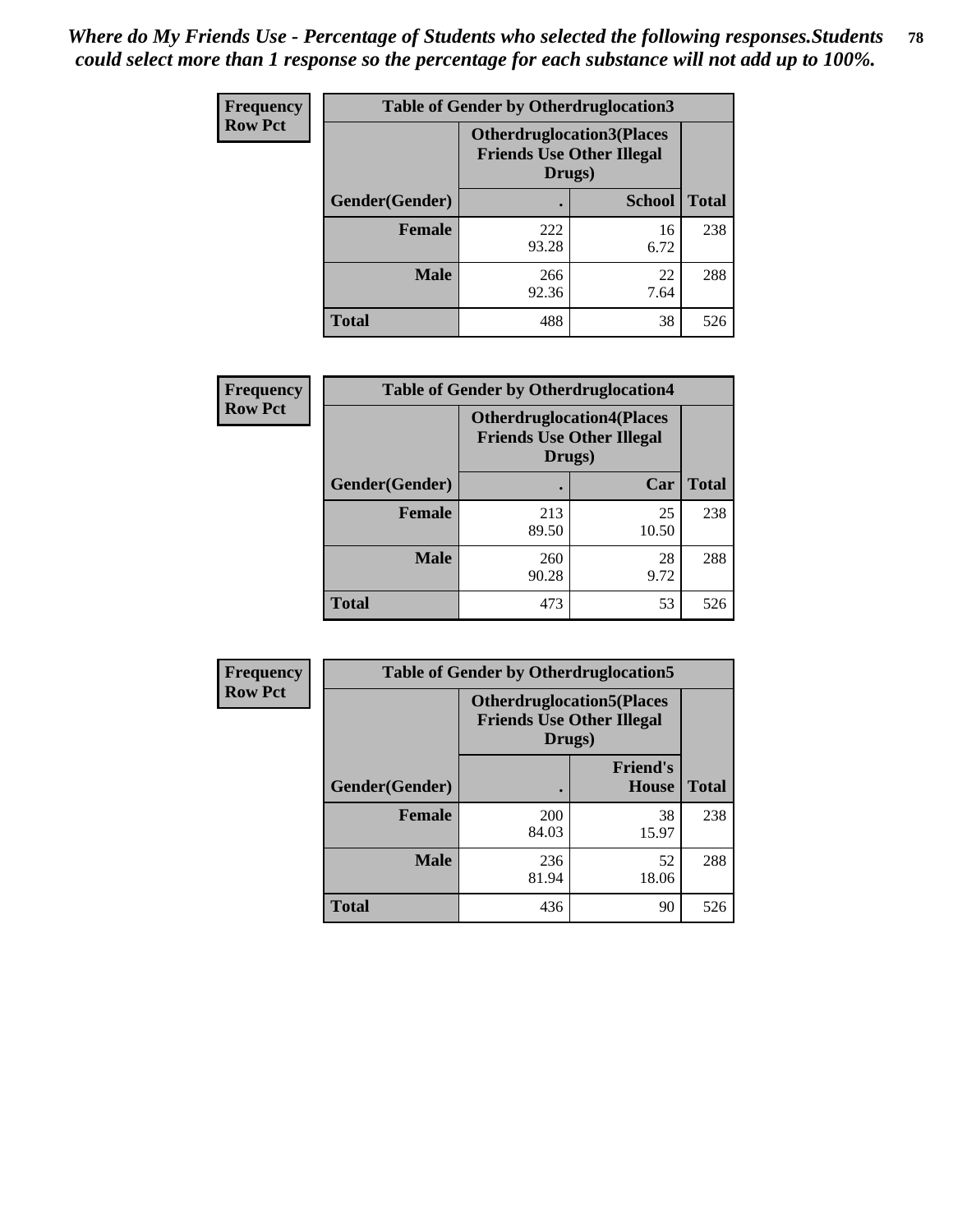| <b>Frequency</b> | <b>Table of Gender by Otherdruglocation6</b> |                                            |                                  |              |
|------------------|----------------------------------------------|--------------------------------------------|----------------------------------|--------------|
| <b>Row Pct</b>   |                                              | <b>Friends Use Other Illegal</b><br>Drugs) | <b>Otherdruglocation6(Places</b> |              |
|                  | Gender(Gender)                               |                                            | <b>Other</b>                     | <b>Total</b> |
|                  | Female                                       | 205<br>86.13                               | 33<br>13.87                      | 238          |
|                  | <b>Male</b>                                  | 234<br>81.25                               | 54<br>18.75                      | 288          |
|                  | <b>Total</b>                                 | 439                                        | 87                               | 526          |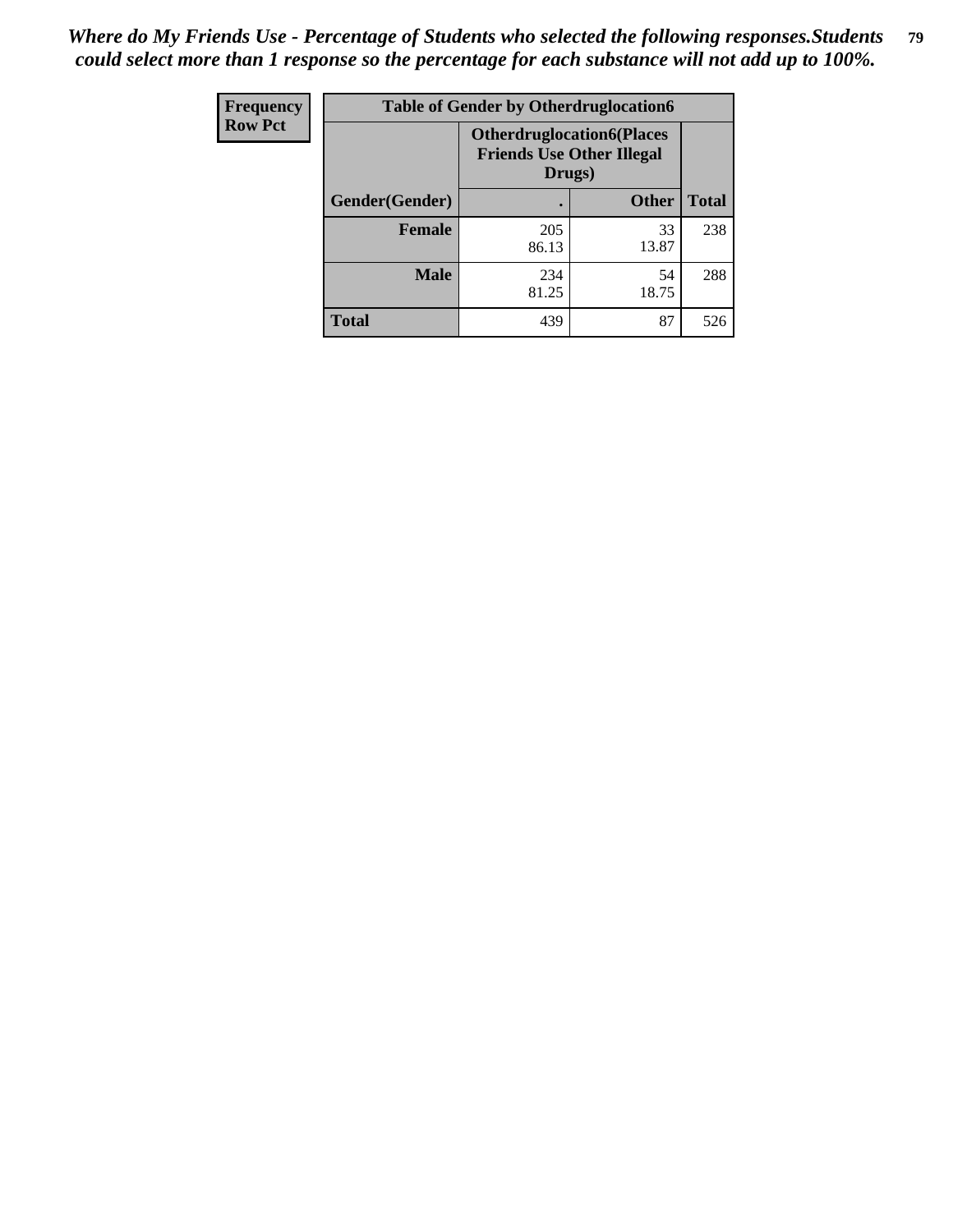| <b>Frequency</b> | <b>Table of Gender by Alcoholtime1</b> |                                                          |                      |              |
|------------------|----------------------------------------|----------------------------------------------------------|----------------------|--------------|
| <b>Row Pct</b>   |                                        | <b>Alcoholtime1(Times</b><br><b>Friends Use Alcohol)</b> |                      |              |
|                  | Gender(Gender)                         | $\bullet$                                                | Do Not<br><b>Use</b> | <b>Total</b> |
|                  | <b>Female</b>                          | 165<br>69.33                                             | 73<br>30.67          | 238          |
|                  | <b>Male</b>                            | 189<br>65.63                                             | 99<br>34.38          | 288          |
|                  | <b>Total</b>                           | 354                                                      | 172                  | 526          |

| <b>Frequency</b> | <b>Table of Gender by Alcoholtime2</b> |                                                          |                            |              |
|------------------|----------------------------------------|----------------------------------------------------------|----------------------------|--------------|
| <b>Row Pct</b>   |                                        | <b>Alcoholtime2(Times</b><br><b>Friends Use Alcohol)</b> |                            |              |
|                  | Gender(Gender)                         |                                                          | <b>On Way</b><br>to School | <b>Total</b> |
|                  | <b>Female</b>                          | 223<br>93.70                                             | 15<br>6.30                 | 238          |
|                  | <b>Male</b>                            | 270<br>93.75                                             | 18<br>6.25                 | 288          |
|                  | <b>Total</b>                           | 493                                                      | 33                         | 526          |

| Frequency      | <b>Table of Gender by Alcoholtime3</b> |                                                          |                                |              |
|----------------|----------------------------------------|----------------------------------------------------------|--------------------------------|--------------|
| <b>Row Pct</b> |                                        | <b>Alcoholtime3(Times</b><br><b>Friends Use Alcohol)</b> |                                |              |
|                | Gender(Gender)                         |                                                          | <b>During</b><br><b>School</b> | <b>Total</b> |
|                | <b>Female</b>                          | 229<br>96.22                                             | 9<br>3.78                      | 238          |
|                | <b>Male</b>                            | 274<br>95.14                                             | 14<br>4.86                     | 288          |
|                | <b>Total</b>                           | 503                                                      | 23                             | 526          |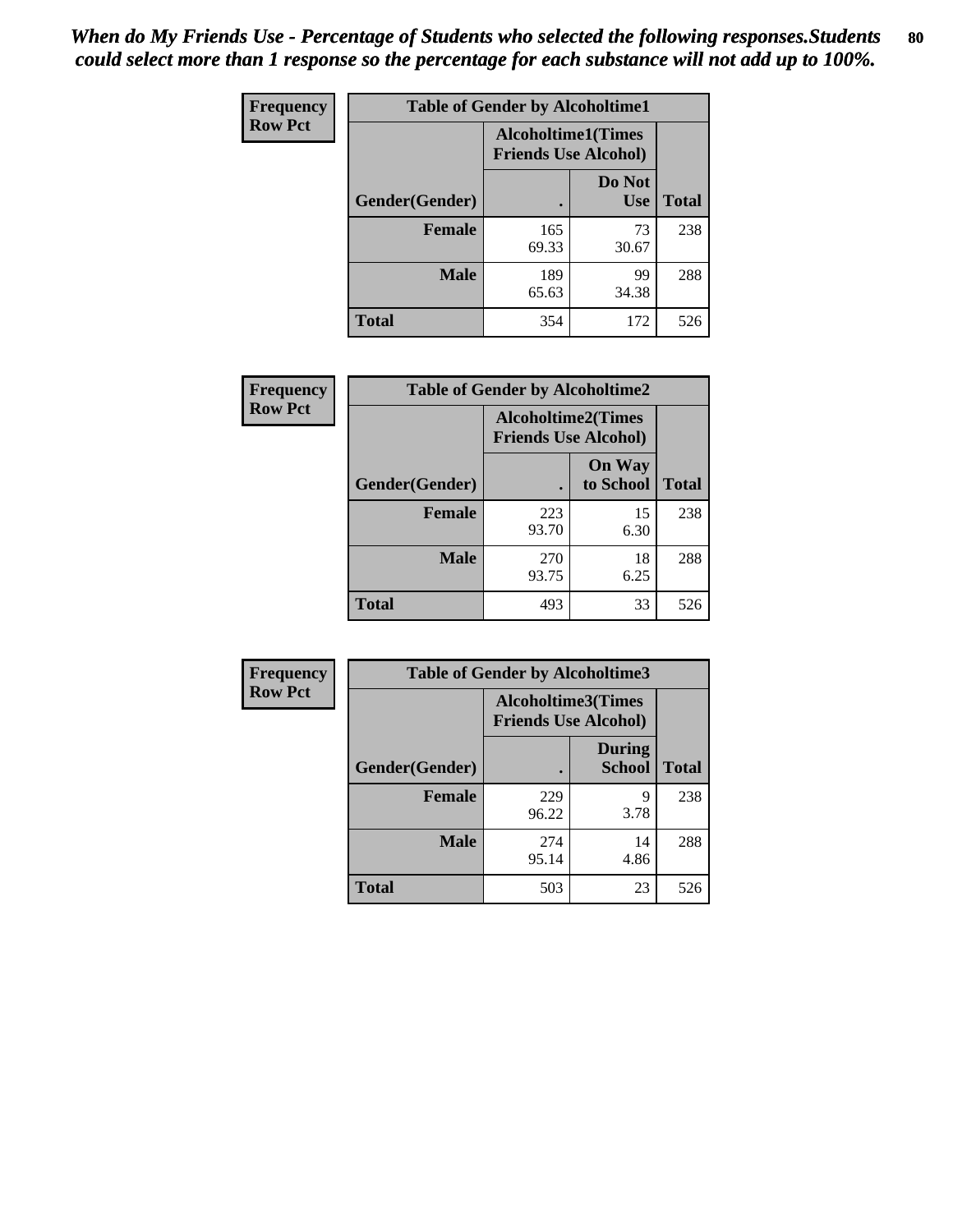*When do My Friends Use - Percentage of Students who selected the following responses.Students could select more than 1 response so the percentage for each substance will not add up to 100%.* **81**

| <b>Frequency</b> | <b>Table of Gender by Alcoholtime4</b> |                                                          |                                                       |              |
|------------------|----------------------------------------|----------------------------------------------------------|-------------------------------------------------------|--------------|
| <b>Row Pct</b>   |                                        | <b>Alcoholtime4(Times</b><br><b>Friends Use Alcohol)</b> |                                                       |              |
|                  | Gender(Gender)                         |                                                          | <b>On Way</b><br>Home<br><b>From</b><br><b>School</b> | <b>Total</b> |
|                  | <b>Female</b>                          | 219<br>92.02                                             | 19<br>7.98                                            | 238          |
|                  | <b>Male</b>                            | 265<br>92.01                                             | 23<br>7.99                                            | 288          |
|                  | <b>Total</b>                           | 484                                                      | 42                                                    | 526          |

| <b>Frequency</b> | <b>Table of Gender by Alcoholtime5</b> |              |                                                           |              |
|------------------|----------------------------------------|--------------|-----------------------------------------------------------|--------------|
| <b>Row Pct</b>   |                                        |              | <b>Alcoholtime5</b> (Times<br><b>Friends Use Alcohol)</b> |              |
|                  | Gender(Gender)                         |              | Weeknights                                                | <b>Total</b> |
|                  | <b>Female</b>                          | 184<br>77.31 | 54<br>22.69                                               | 238          |
|                  | <b>Male</b>                            | 213<br>73.96 | 75<br>26.04                                               | 288          |
|                  | <b>Total</b>                           | 397          | 129                                                       | 526          |

| <b>Frequency</b> | <b>Table of Gender by Alcoholtime6</b> |              |                                                          |              |  |
|------------------|----------------------------------------|--------------|----------------------------------------------------------|--------------|--|
| <b>Row Pct</b>   |                                        |              | <b>Alcoholtime6(Times</b><br><b>Friends Use Alcohol)</b> |              |  |
|                  | Gender(Gender)                         |              | Weekends                                                 | <b>Total</b> |  |
|                  | Female                                 | 69<br>28.99  | 169<br>71.01                                             | 238          |  |
|                  | <b>Male</b>                            | 102<br>35.42 | 186<br>64.58                                             | 288          |  |
|                  | <b>Total</b>                           | 171          | 355                                                      | 526          |  |

| Frequency      | <b>Table of Gender by Tobaccotime1</b> |                                                          |                      |              |
|----------------|----------------------------------------|----------------------------------------------------------|----------------------|--------------|
| <b>Row Pct</b> |                                        | <b>Tobaccotime1(Times</b><br><b>Friends Use Tobacco)</b> |                      |              |
|                | Gender(Gender)                         |                                                          | Do Not<br><b>Use</b> | <b>Total</b> |
|                | <b>Female</b>                          | 110<br>46.22                                             | 128<br>53.78         | 238          |
|                | <b>Male</b>                            | 175<br>60.76                                             | 113<br>39.24         | 288          |
|                | <b>Total</b>                           | 285                                                      | 241                  | 526          |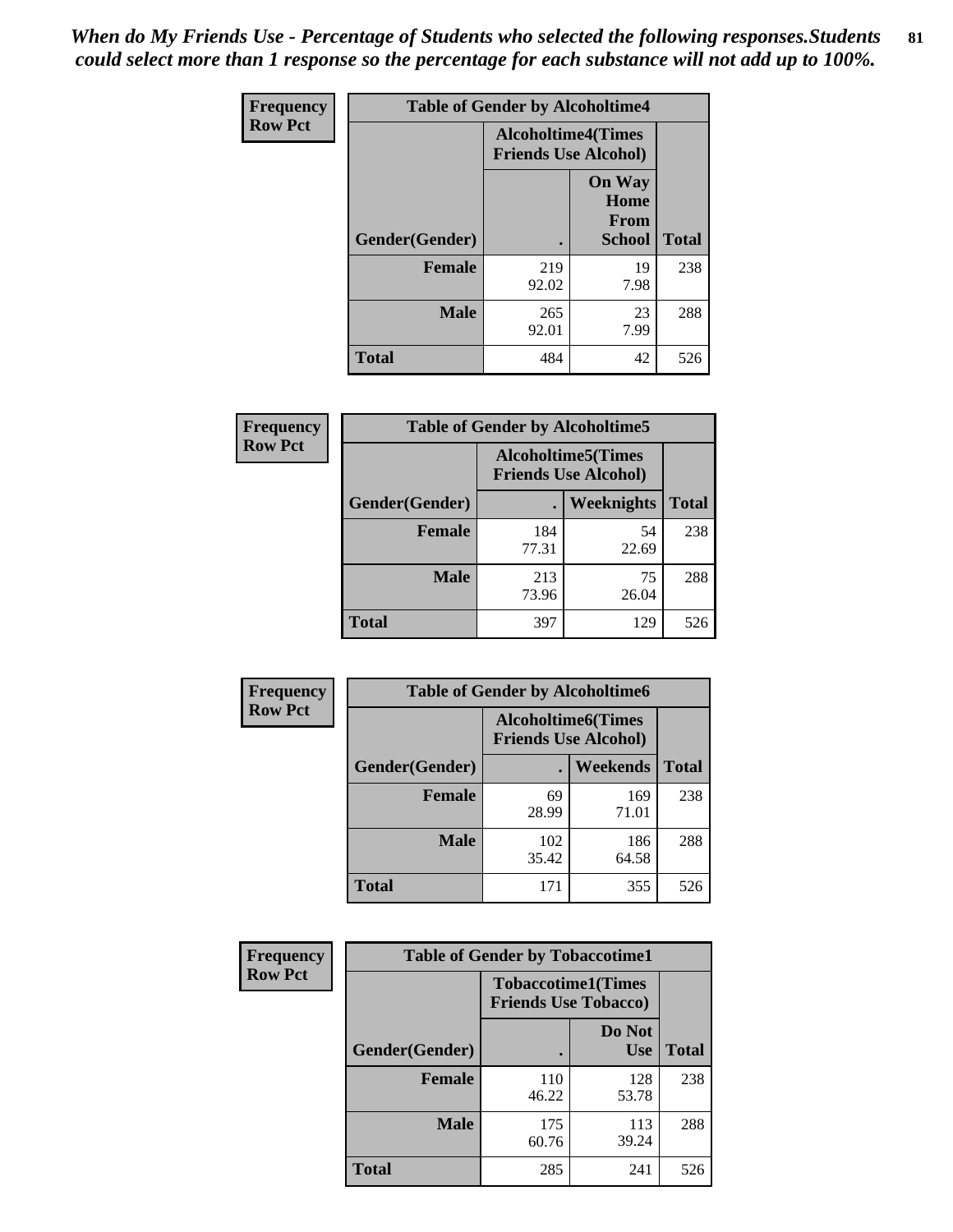| <b>Frequency</b> | <b>Table of Gender by Tobaccotime2</b> |                                                          |                            |              |
|------------------|----------------------------------------|----------------------------------------------------------|----------------------------|--------------|
| <b>Row Pct</b>   |                                        | <b>Tobaccotime2(Times</b><br><b>Friends Use Tobacco)</b> |                            |              |
|                  | Gender(Gender)                         |                                                          | <b>On Way</b><br>to School | <b>Total</b> |
|                  | <b>Female</b>                          | 170<br>71.43                                             | 68<br>28.57                | 238          |
|                  | <b>Male</b>                            | 197<br>68.40                                             | 91<br>31.60                | 288          |
|                  | <b>Total</b>                           | 367                                                      | 159                        | 526          |

| Frequency      | <b>Table of Gender by Tobaccotime3</b> |                                                          |                                |              |
|----------------|----------------------------------------|----------------------------------------------------------|--------------------------------|--------------|
| <b>Row Pct</b> |                                        | <b>Tobaccotime3(Times</b><br><b>Friends Use Tobacco)</b> |                                |              |
|                | Gender(Gender)                         |                                                          | <b>During</b><br><b>School</b> | <b>Total</b> |
|                | Female                                 | 207<br>86.97                                             | 31<br>13.03                    | 238          |
|                | <b>Male</b>                            | 210<br>72.92                                             | 78<br>27.08                    | 288          |
|                | <b>Total</b>                           | 417                                                      | 109                            | 526          |

| <b>Frequency</b> | <b>Table of Gender by Tobaccotime4</b> |                                                          |                                                       |              |
|------------------|----------------------------------------|----------------------------------------------------------|-------------------------------------------------------|--------------|
| <b>Row Pct</b>   |                                        | <b>Tobaccotime4(Times</b><br><b>Friends Use Tobacco)</b> |                                                       |              |
|                  | Gender(Gender)                         |                                                          | <b>On Way</b><br>Home<br><b>From</b><br><b>School</b> | <b>Total</b> |
|                  | <b>Female</b>                          | 219<br>92.02                                             | 19<br>7.98                                            | 238          |
|                  | <b>Male</b>                            | 265<br>92.01                                             | 23<br>7.99                                            | 288          |
|                  | <b>Total</b>                           | 484                                                      | 42                                                    | 526          |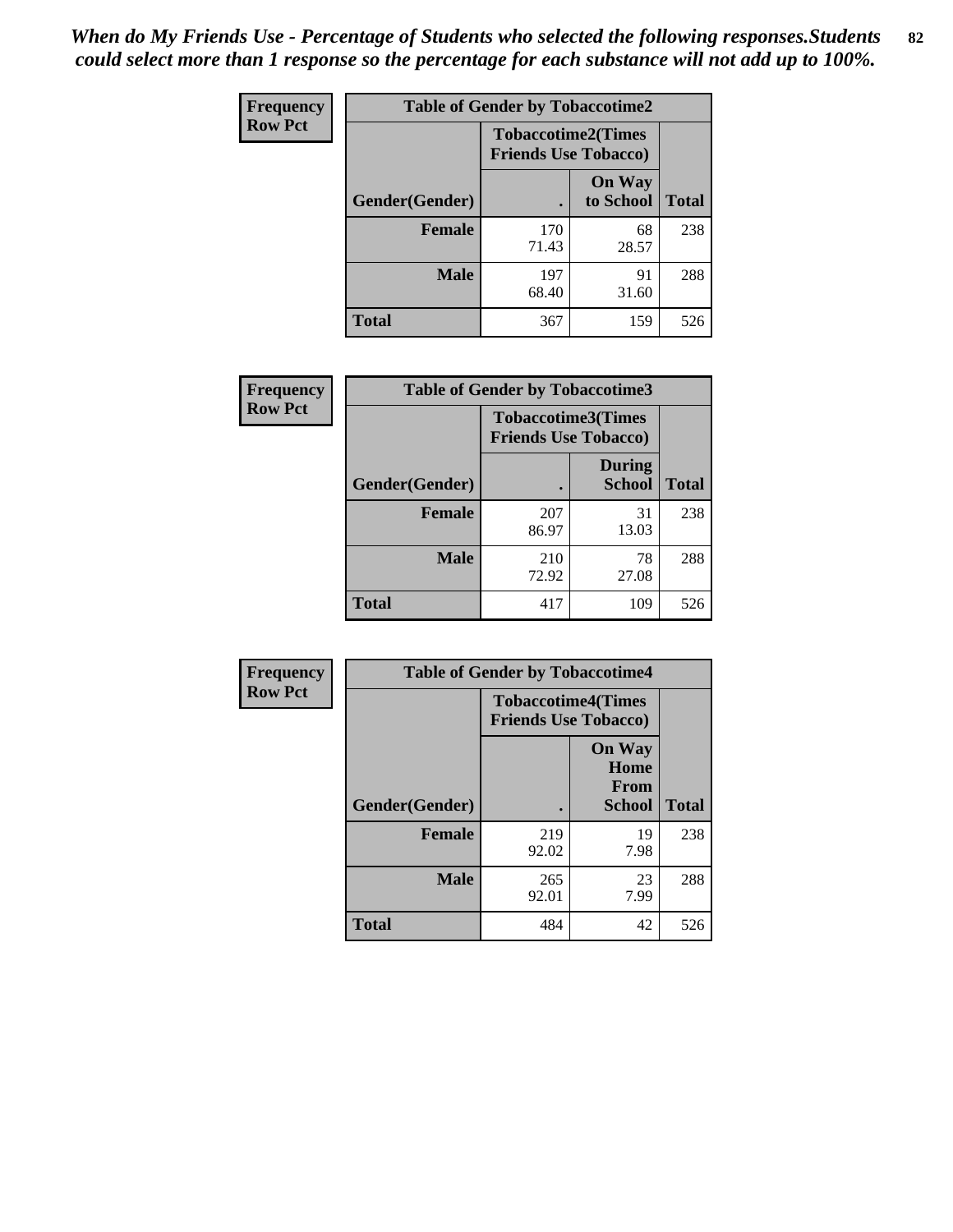| Frequency      | <b>Table of Gender by Tobaccotime5</b> |              |                                                          |              |
|----------------|----------------------------------------|--------------|----------------------------------------------------------|--------------|
| <b>Row Pct</b> |                                        |              | <b>Tobaccotime5(Times</b><br><b>Friends Use Tobacco)</b> |              |
|                | <b>Gender</b> (Gender)                 |              | Weeknights                                               | <b>Total</b> |
|                | <b>Female</b>                          | 153<br>64.29 | 85<br>35.71                                              | 238          |
|                | <b>Male</b>                            | 160<br>55.56 | 128<br>44.44                                             | 288          |
|                | <b>Total</b>                           | 313          | 213                                                      | 526          |

| <b>Frequency</b> |                | <b>Table of Gender by Tobaccotime6</b>                   |              |              |
|------------------|----------------|----------------------------------------------------------|--------------|--------------|
| <b>Row Pct</b>   |                | <b>Tobaccotime6(Times</b><br><b>Friends Use Tobacco)</b> |              |              |
|                  | Gender(Gender) |                                                          | Weekends     | <b>Total</b> |
|                  | Female         | 136<br>57.14                                             | 102<br>42.86 | 238          |
|                  | <b>Male</b>    | 141<br>48.96                                             | 147<br>51.04 | 288          |
|                  | <b>Total</b>   | 277                                                      | 249          | 526          |

| <b>Frequency</b> | <b>Table of Gender by Marijuanatime1</b> |                                                               |              |              |  |
|------------------|------------------------------------------|---------------------------------------------------------------|--------------|--------------|--|
| <b>Row Pct</b>   |                                          | <b>Marijuanatime1(Times</b><br><b>Friends Use Marijuana</b> ) |              |              |  |
|                  | Gender(Gender)                           |                                                               | Do Not Use   | <b>Total</b> |  |
|                  | <b>Female</b>                            | 105<br>44.12                                                  | 133<br>55.88 | 238          |  |
|                  | <b>Male</b>                              | 141<br>48.96                                                  | 147<br>51.04 | 288          |  |
|                  | <b>Total</b>                             | 246                                                           | 280          | 526          |  |

| <b>Frequency</b> | <b>Table of Gender by Marijuanatime2</b> |                                                               |                            |              |
|------------------|------------------------------------------|---------------------------------------------------------------|----------------------------|--------------|
| <b>Row Pct</b>   |                                          | <b>Marijuanatime2(Times</b><br><b>Friends Use Marijuana</b> ) |                            |              |
|                  | Gender(Gender)                           |                                                               | On Way to<br><b>School</b> | <b>Total</b> |
|                  | Female                                   | 206<br>86.55                                                  | 32<br>13.45                | 238          |
|                  | <b>Male</b>                              | 252<br>87.50                                                  | 36<br>12.50                | 288          |
|                  | <b>Total</b>                             | 458                                                           | 68                         | 526          |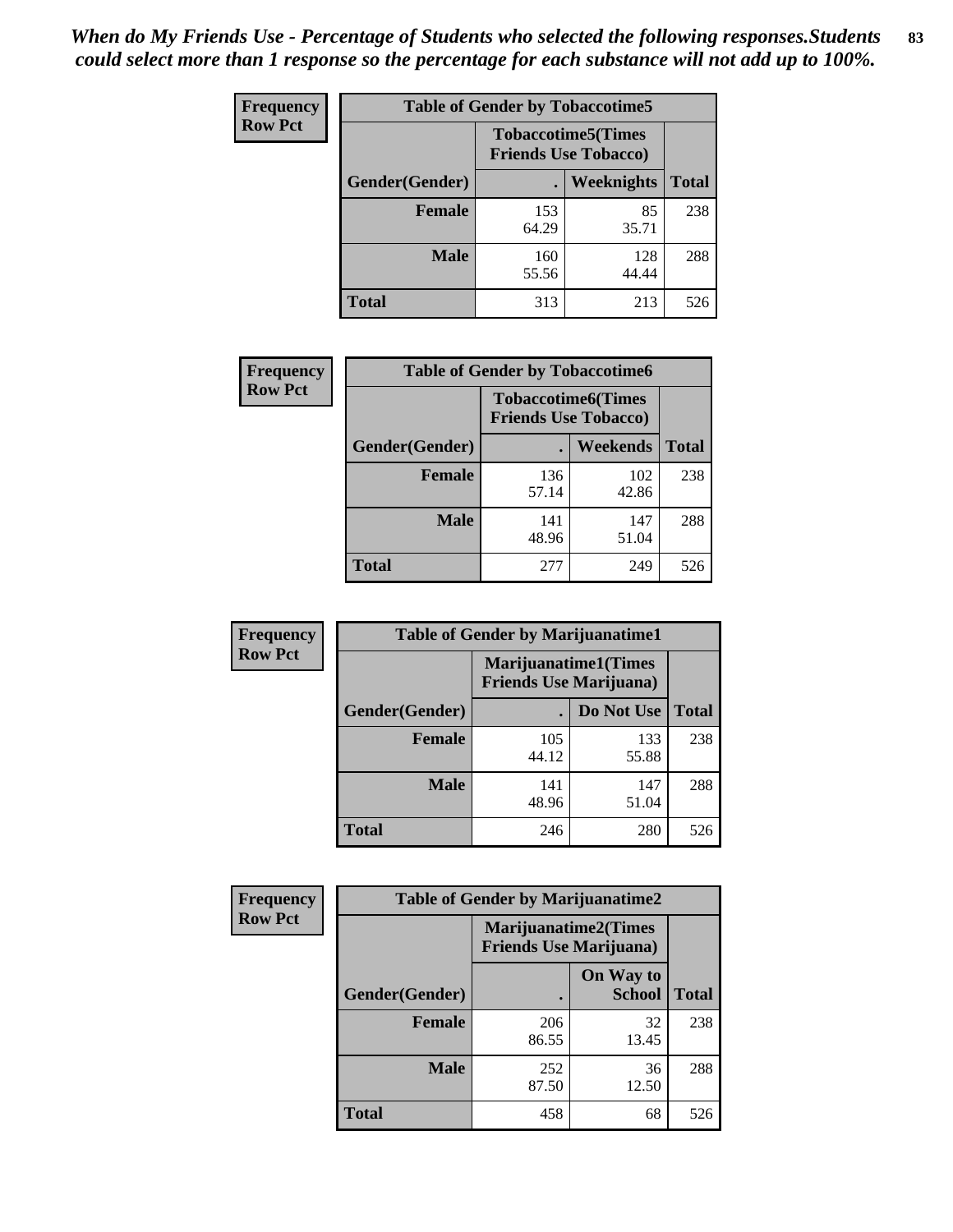| Frequency      | <b>Table of Gender by Marijuanatime3</b> |                                                        |                                |              |
|----------------|------------------------------------------|--------------------------------------------------------|--------------------------------|--------------|
| <b>Row Pct</b> |                                          | Marijuanatime3(Times<br><b>Friends Use Marijuana</b> ) |                                |              |
|                | Gender(Gender)                           |                                                        | <b>During</b><br><b>School</b> | <b>Total</b> |
|                | <b>Female</b>                            | 228<br>95.80                                           | 10<br>4.20                     | 238          |
|                | <b>Male</b>                              | 268<br>93.06                                           | 20<br>6.94                     | 288          |
|                | <b>Total</b>                             | 496                                                    | 30                             | 526          |

| <b>Frequency</b> | <b>Table of Gender by Marijuanatime4</b> |              |                                                               |              |
|------------------|------------------------------------------|--------------|---------------------------------------------------------------|--------------|
| <b>Row Pct</b>   |                                          |              | <b>Marijuanatime4(Times</b><br><b>Friends Use Marijuana</b> ) |              |
|                  |                                          |              | <b>On Way</b><br>Home<br>From                                 |              |
|                  | Gender(Gender)                           |              | School                                                        | <b>Total</b> |
|                  | <b>Female</b>                            | 196<br>82.35 | 42<br>17.65                                                   | 238          |
|                  | <b>Male</b>                              | 244<br>84.72 | 44<br>15.28                                                   | 288          |
|                  | <b>Total</b>                             | 440          | 86                                                            | 526          |

| Frequency      | <b>Table of Gender by Marijuanatime5</b> |              |                                                                |              |  |
|----------------|------------------------------------------|--------------|----------------------------------------------------------------|--------------|--|
| <b>Row Pct</b> |                                          |              | <b>Marijuanatime5</b> (Times<br><b>Friends Use Marijuana</b> ) |              |  |
|                | Gender(Gender)                           |              | Weeknights                                                     | <b>Total</b> |  |
|                | <b>Female</b>                            | 176<br>73.95 | 62<br>26.05                                                    | 238          |  |
|                | <b>Male</b>                              | 208<br>72.22 | 80<br>27.78                                                    | 288          |  |
|                | <b>Total</b>                             | 384          | 142                                                            | 526          |  |

| Frequency      |                | <b>Table of Gender by Marijuanatime6</b>                      |                 |              |  |
|----------------|----------------|---------------------------------------------------------------|-----------------|--------------|--|
| <b>Row Pct</b> |                | <b>Marijuanatime6(Times</b><br><b>Friends Use Marijuana</b> ) |                 |              |  |
|                | Gender(Gender) |                                                               | <b>Weekends</b> | <b>Total</b> |  |
|                | <b>Female</b>  | 136<br>57.14                                                  | 102<br>42.86    | 238          |  |
|                | <b>Male</b>    | 155<br>53.82                                                  | 133<br>46.18    | 288          |  |
|                | <b>Total</b>   | 291                                                           | 235             | 526          |  |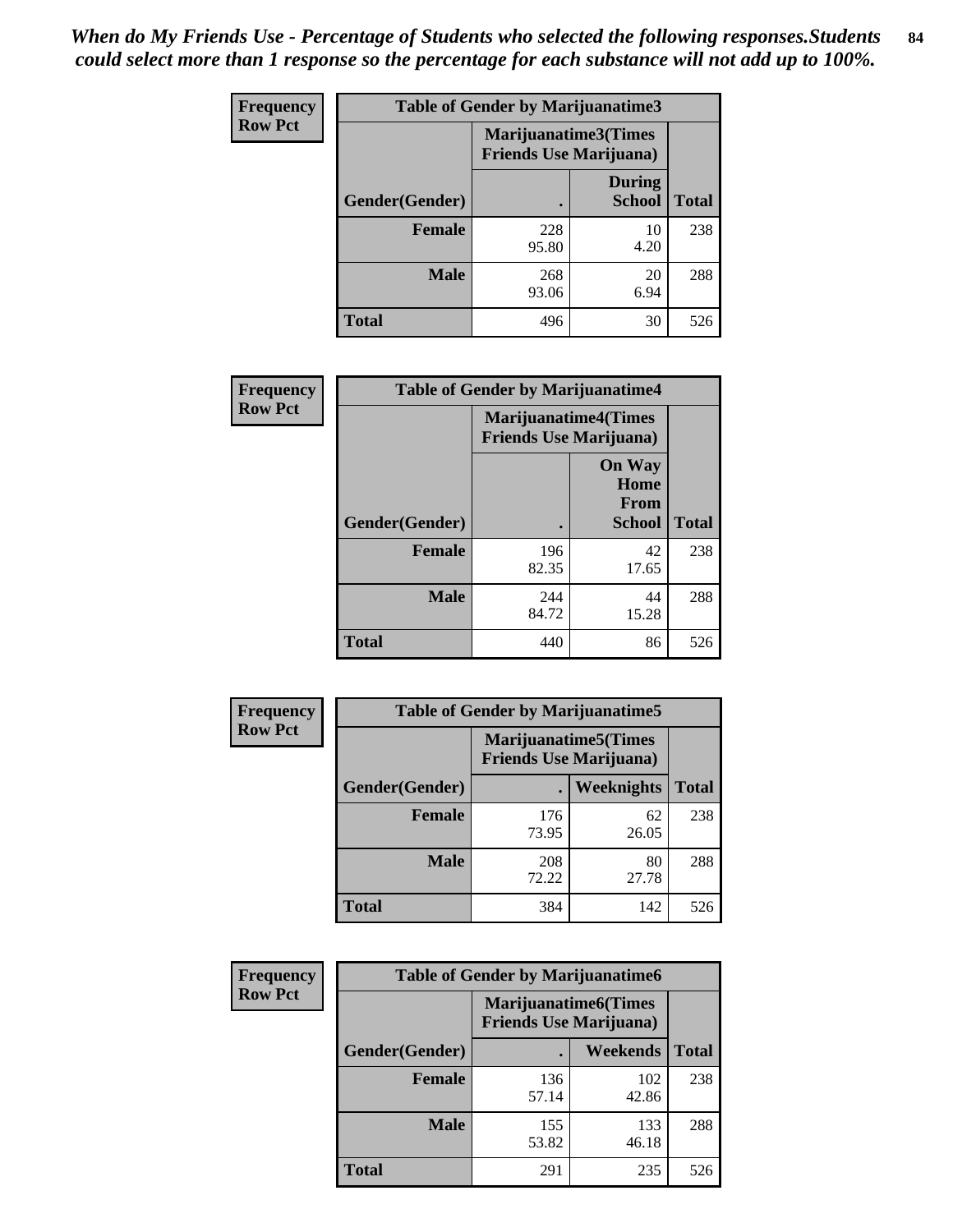*When do My Friends Use - Percentage of Students who selected the following responses.Students could select more than 1 response so the percentage for each substance will not add up to 100%.* **85**

| <b>Frequency</b> | <b>Table of Gender by Otherdrugtime1</b> |                                                                                   |                    |     |
|------------------|------------------------------------------|-----------------------------------------------------------------------------------|--------------------|-----|
| <b>Row Pct</b>   |                                          | <b>Otherdrugtime1(Times</b><br><b>Friends Use Other</b><br><b>Illegal Drugs</b> ) |                    |     |
|                  | Gender(Gender)                           |                                                                                   | Do Not Use   Total |     |
|                  | <b>Female</b>                            | 52<br>21.85                                                                       | 186<br>78.15       | 238 |
|                  | <b>Male</b>                              | 79<br>27.43                                                                       | 209<br>72.57       | 288 |
|                  | <b>Total</b>                             | 131                                                                               | 395                | 526 |

| Frequency      | <b>Table of Gender by Otherdrugtime2</b> |                                                                                   |                            |              |  |
|----------------|------------------------------------------|-----------------------------------------------------------------------------------|----------------------------|--------------|--|
| <b>Row Pct</b> |                                          | <b>Otherdrugtime2(Times</b><br><b>Friends Use Other</b><br><b>Illegal Drugs</b> ) |                            |              |  |
|                | Gender(Gender)                           |                                                                                   | On Way to<br><b>School</b> | <b>Total</b> |  |
|                | <b>Female</b>                            | 223<br>93.70                                                                      | 15<br>6.30                 | 238          |  |
|                | <b>Male</b>                              | 273<br>94.79                                                                      | 15<br>5.21                 | 288          |  |
|                | <b>Total</b>                             | 496                                                                               | 30                         | 526          |  |

| Frequency      |                | <b>Table of Gender by Otherdrugtime3</b> |                                                         |              |
|----------------|----------------|------------------------------------------|---------------------------------------------------------|--------------|
| <b>Row Pct</b> |                | <b>Illegal Drugs</b> )                   | <b>Otherdrugtime3(Times</b><br><b>Friends Use Other</b> |              |
|                | Gender(Gender) |                                          | <b>During</b><br><b>School</b>                          | <b>Total</b> |
|                | <b>Female</b>  | 226<br>94.96                             | 12<br>5.04                                              | 238          |
|                | <b>Male</b>    | 272<br>94.44                             | 16<br>5.56                                              | 288          |
|                | <b>Total</b>   | 498                                      | 28                                                      | 526          |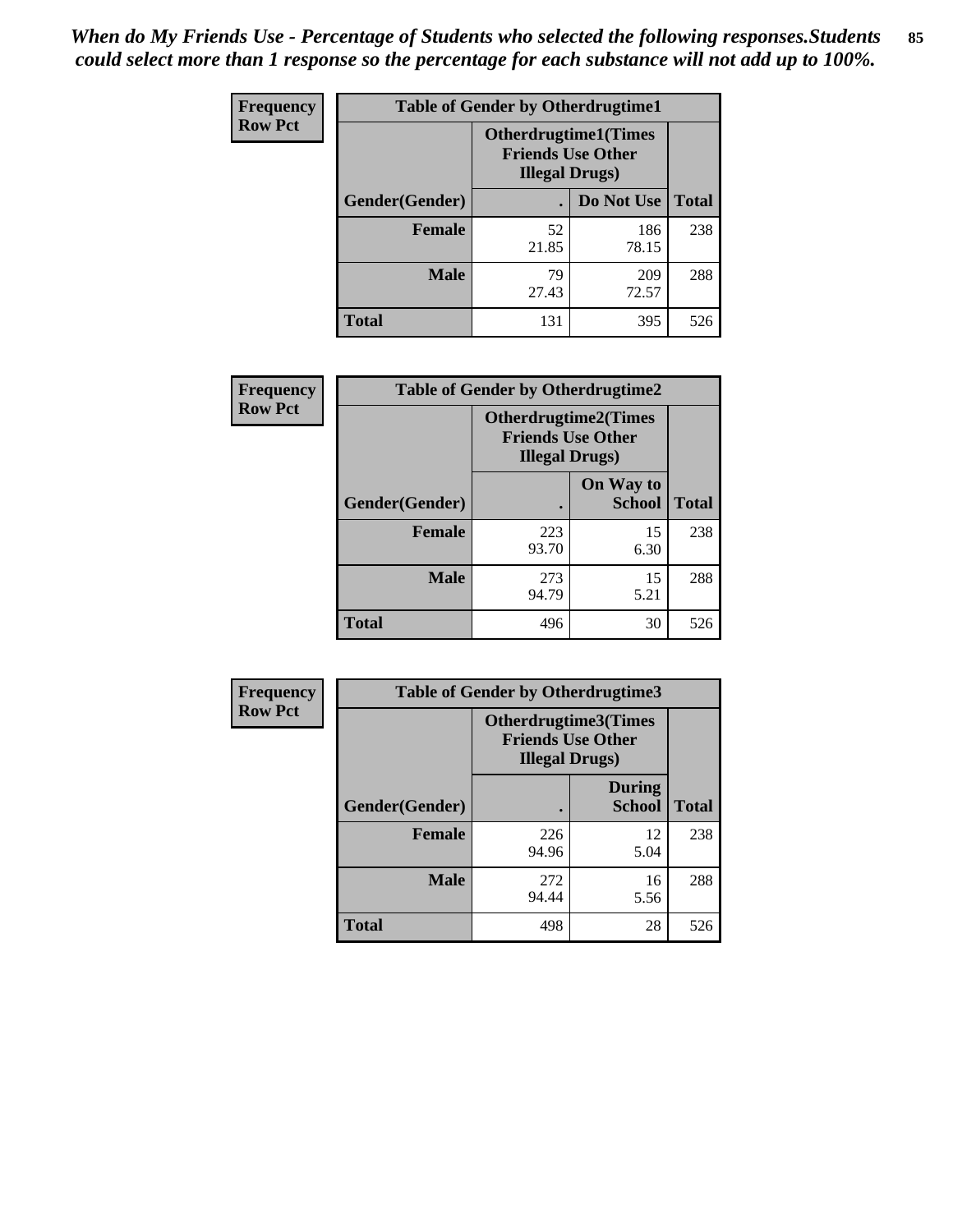*When do My Friends Use - Percentage of Students who selected the following responses.Students could select more than 1 response so the percentage for each substance will not add up to 100%.* **86**

| <b>Frequency</b> | <b>Table of Gender by Otherdrugtime4</b> |                        |                                                         |              |
|------------------|------------------------------------------|------------------------|---------------------------------------------------------|--------------|
| <b>Row Pct</b>   |                                          | <b>Illegal Drugs</b> ) | <b>Otherdrugtime4(Times</b><br><b>Friends Use Other</b> |              |
|                  | Gender(Gender)                           |                        | <b>On Way</b><br>Home<br><b>From</b><br><b>School</b>   | <b>Total</b> |
|                  | Female                                   | 218<br>91.60           | 20<br>8.40                                              | 238          |
|                  | <b>Male</b>                              | 268<br>93.06           | 20<br>6.94                                              | 288          |
|                  | <b>Total</b>                             | 486                    | 40                                                      | 526          |

| Frequency      | <b>Table of Gender by Otherdrugtime5</b> |                                                                                    |             |              |
|----------------|------------------------------------------|------------------------------------------------------------------------------------|-------------|--------------|
| <b>Row Pct</b> |                                          | <b>Otherdrugtime5</b> (Times<br><b>Friends Use Other</b><br><b>Illegal Drugs</b> ) |             |              |
|                | Gender(Gender)                           |                                                                                    | Weeknights  | <b>Total</b> |
|                | <b>Female</b>                            | 207<br>86.97                                                                       | 31<br>13.03 | 238          |
|                | <b>Male</b>                              | 245<br>85.07                                                                       | 43<br>14.93 | 288          |
|                | <b>Total</b>                             | 452                                                                                | 74          | 526          |

| <b>Frequency</b> | <b>Table of Gender by Otherdrugtime6</b> |                                                                                   |             |              |  |
|------------------|------------------------------------------|-----------------------------------------------------------------------------------|-------------|--------------|--|
| <b>Row Pct</b>   |                                          | <b>Otherdrugtime6(Times</b><br><b>Friends Use Other</b><br><b>Illegal Drugs</b> ) |             |              |  |
|                  | Gender(Gender)                           |                                                                                   | Weekends    | <b>Total</b> |  |
|                  | Female                                   | 187<br>78.57                                                                      | 51<br>21.43 | 238          |  |
|                  | <b>Male</b>                              | 215<br>74.65                                                                      | 73<br>25.35 | 288          |  |
|                  | <b>Total</b>                             | 402                                                                               | 124         | 526          |  |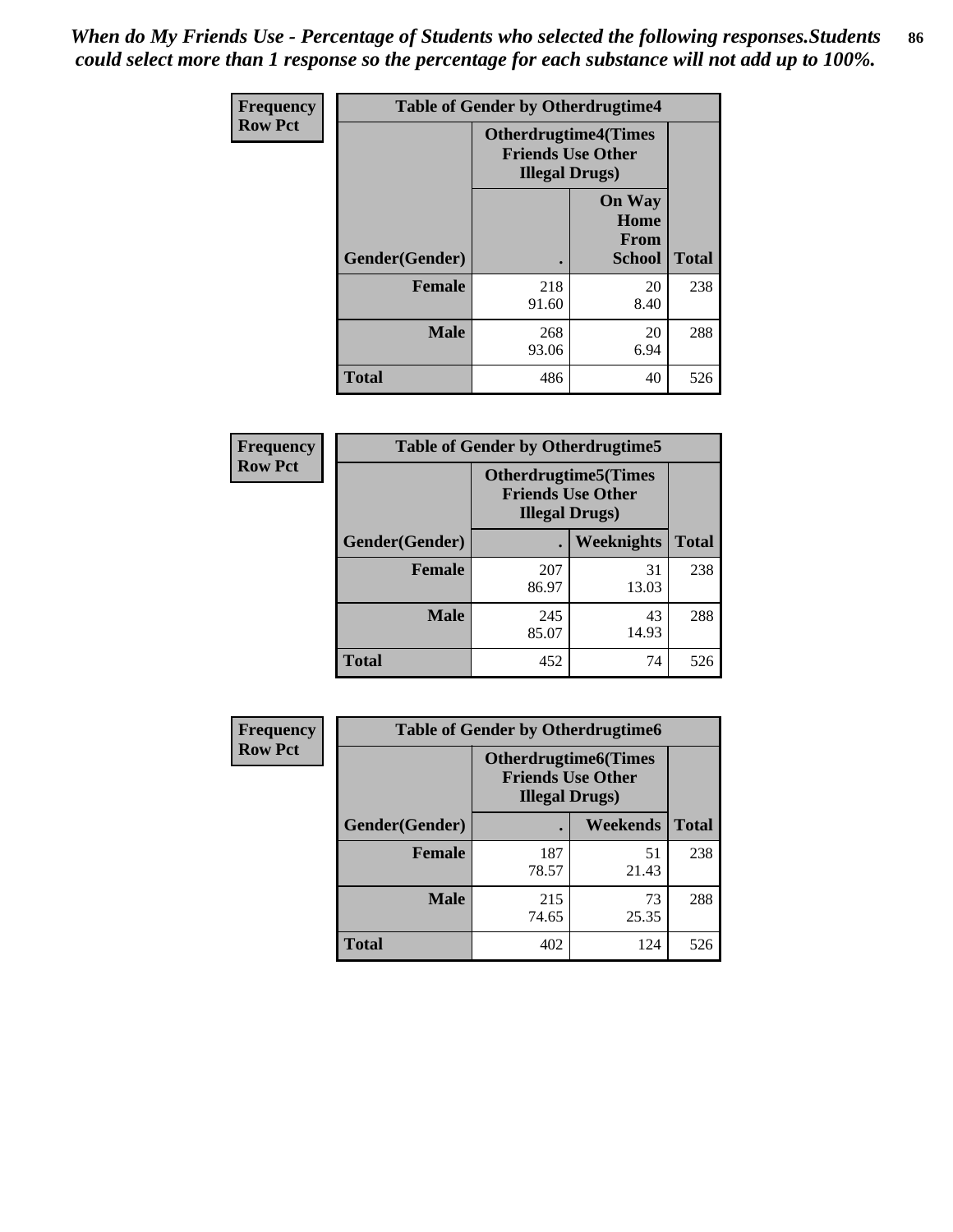# *Other Questions* **87**

| <b>Frequency</b> | <b>Table of Gender by Educationalcohol</b> |                                                                                                                                       |                |              |  |
|------------------|--------------------------------------------|---------------------------------------------------------------------------------------------------------------------------------------|----------------|--------------|--|
| <b>Row Pct</b>   |                                            | <b>Educationalcohol</b> (I<br>have been taught<br>about alcohol,<br>tobacco,<br>and other drugs<br>within the last year<br>at school) |                |              |  |
|                  | Gender(Gender)                             | <b>Yes</b>                                                                                                                            | N <sub>0</sub> | <b>Total</b> |  |
|                  | <b>Female</b>                              | 162<br>68.07                                                                                                                          | 76<br>31.93    | 238          |  |
|                  | <b>Male</b>                                | 207<br>71.88                                                                                                                          | 81<br>28.13    | 288          |  |
|                  | <b>Total</b>                               | 369                                                                                                                                   | 157            | 526          |  |

| Frequency      |                | <b>Table of Gender by Rodedrinking</b>                                                                              |                |              |  |
|----------------|----------------|---------------------------------------------------------------------------------------------------------------------|----------------|--------------|--|
| <b>Row Pct</b> |                | Rodedrinking(In<br>the past 30 days I<br>have ridden in a<br>car with a driver<br>who had been<br>drinking alcohol) |                |              |  |
|                | Gender(Gender) | Yes                                                                                                                 | N <sub>0</sub> | <b>Total</b> |  |
|                | <b>Female</b>  | 59<br>24.79                                                                                                         | 179<br>75.21   | 238          |  |
|                | <b>Male</b>    | 56<br>19.44                                                                                                         | 232<br>80.56   | 288          |  |
|                | <b>Total</b>   | 115                                                                                                                 | 411            | 526          |  |

| Frequency      | <b>Table of Gender by Drugsschool</b> |                                                                                                                                     |                |              |  |
|----------------|---------------------------------------|-------------------------------------------------------------------------------------------------------------------------------------|----------------|--------------|--|
| <b>Row Pct</b> |                                       | <b>Drugsschool</b> (During<br>the past 12 months,<br>I have been offered,<br>sold,<br>or given illegal drugs<br>on school property) |                |              |  |
|                | Gender(Gender)                        | Yes                                                                                                                                 | N <sub>0</sub> | <b>Total</b> |  |
|                | <b>Female</b>                         | 44<br>18.49                                                                                                                         | 194<br>81.51   | 238          |  |
|                | <b>Male</b>                           | 54<br>18.75                                                                                                                         | 234<br>81.25   | 288          |  |
|                | <b>Total</b>                          | 98                                                                                                                                  | 428            | 526          |  |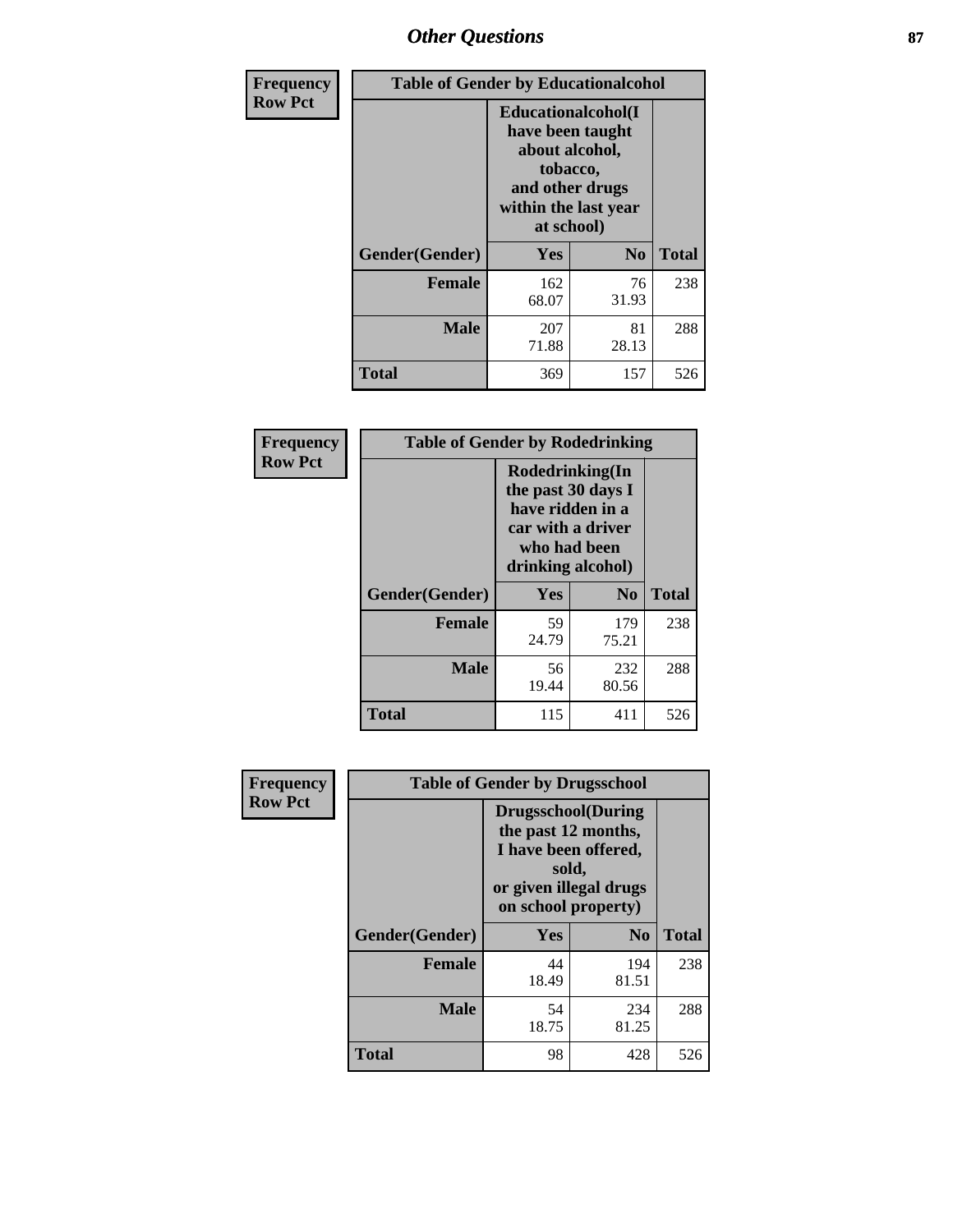# *Other Questions* **88**

**Frequency Row Pct**

| <b>Table of Gender by Bingedrinking</b> |                         |                                                                                                         |                   |                   |                        |                               |                   |              |
|-----------------------------------------|-------------------------|---------------------------------------------------------------------------------------------------------|-------------------|-------------------|------------------------|-------------------------------|-------------------|--------------|
|                                         |                         | Bingedrinking(I have drunk five or more<br>drinks of alcohol at one sitting during the<br>last 30 days) |                   |                   |                        |                               |                   |              |
| <b>Gender</b> (Gender)                  | $\bf{0}$<br><b>Days</b> | 1 or<br>days                                                                                            | 3 to<br>5<br>days | 6 to<br>9<br>days | 10<br>to<br>19<br>days | <b>20</b><br>to<br>29<br>days | All<br>30<br>days | <b>Total</b> |
| <b>Female</b>                           | 200<br>84.03            | 5<br>2.10                                                                                               | 9<br>3.78         | 5<br>2.10         | 12<br>5.04             | 6<br>2.52                     | 0.42              | 238          |
| <b>Male</b>                             | 239<br>82.99            | 18<br>6.25                                                                                              | 16<br>5.56        | 4<br>1.39         | 7<br>2.43              | 3<br>1.04                     | 0.35              | 288          |
| <b>Total</b>                            | 439                     | 23                                                                                                      | 25                | 9                 | 19                     | 9                             | $\mathfrak{D}$    | 526          |

| Frequency      | <b>Table of Gender by Educationaids</b> |                                                                                                 |             |              |  |
|----------------|-----------------------------------------|-------------------------------------------------------------------------------------------------|-------------|--------------|--|
| <b>Row Pct</b> |                                         | <b>Educationaids</b> (I<br>have been taught<br>about HIV/AIDS<br>at school in the<br>past year) |             |              |  |
|                | Gender(Gender)                          | Yes                                                                                             | $\bf N_0$   | <b>Total</b> |  |
|                | <b>Female</b>                           | 167<br>70.17                                                                                    | 71<br>29.83 | 238          |  |
|                | <b>Male</b>                             | 211<br>73.26                                                                                    | 77<br>26.74 | 288          |  |
|                | <b>Total</b>                            | 378                                                                                             | 148         | 526          |  |

| Frequency      | <b>Table of Gender by Suicideconsider</b> |                        |                |       |  |
|----------------|-------------------------------------------|------------------------|----------------|-------|--|
| <b>Row Pct</b> |                                           | <b>Suicideconsider</b> |                |       |  |
|                | Gender(Gender)                            | Yes                    | N <sub>0</sub> | Total |  |
|                | <b>Female</b>                             | 23<br>9.66             | 215<br>90.34   | 238   |  |
|                | <b>Male</b>                               | 14<br>4.86             | 274<br>95.14   | 288   |  |
|                | <b>Total</b>                              | 37                     | 489            | 526   |  |